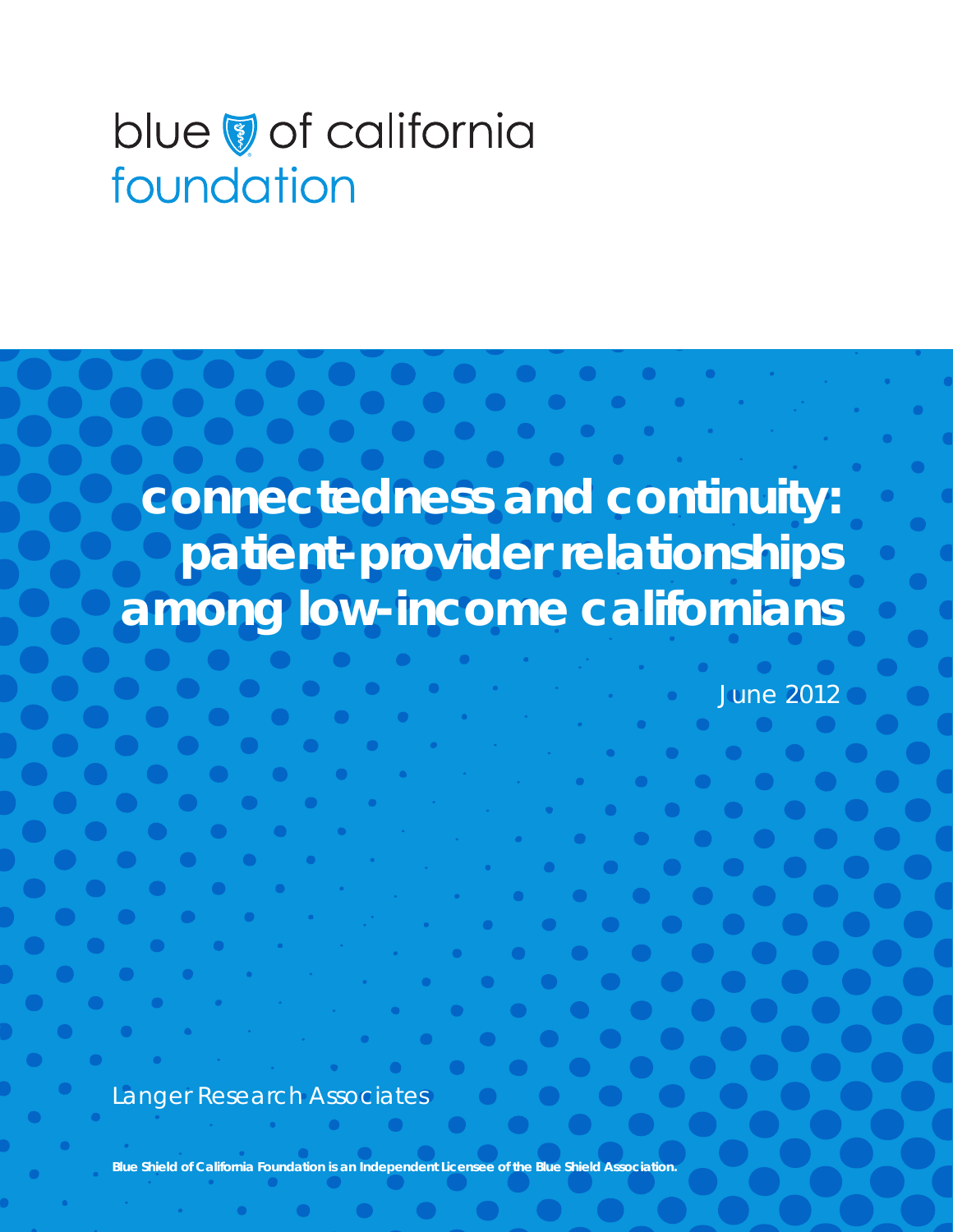# introduction

The United States health care system is in the midst of rapid change. New laws and regulations brought on by the Patient Protection and Affordable Care Act (ACA) and changes in the health care marketplace bring both challenges and opportunities. Most visibly, the ACA is expected to expand health insurance coverage to millions of Californians. However, state budget issues and limited provider participation in Medi-Cal have many concerned that expanded health coverage may not translate into improved access to care for those who need it most – low-income Californians.

Following up on findings from last year's survey of low-income Californians, published in *On the Cusp of Change*, this report provides further insight into patients' perceptions of alternative models of care. *On the Cusp of Change* showed us that patients want to maintain a direct relationship with their primary care provider; however, alternative care models that re-shape the delivery of primary care have the potential to improve patients' experiences by delivering better care at a more affordable cost. Given the changes on the horizon, it is time for patients and providers to explore new models that expand the primary care team and employ new tools to engage patients.

In this report, we learn that connectedness and continuity, no matter what the model of primary care, are the most important elements for patients. Team-based care, text message reminders, and other new models can provide patients with the personal connections they desire. Too often we focus on how systems and procedures can be improved to benefit providers, forgetting that there are real people on the other end of every transaction. The information in this report will be invaluable for policymakers and health care providers as they redesign primary care to meet the needs and aspirations of low-income Californians.

The valuable insight offered in this report would not have been possible without the hard work of the team at Langer Research Associates – Gary Langer, Julie Phelan, Greg Holyk, and Damla Ergun – as well as our Health Care and Coverage program officer, Cecilia Echeverría. Their relentless dedication to high quality research has generated new knowledge that will inform the future of the health care safety net. We hope the conversations on patient experience and engagement will continue in communities across the state and nation. We welcome your comments and questions about the findings of this survey, and hope that you find it useful to your work.

In partnership, Peter V. Long, Ph.D. President and CEO Blue Shield of California Foundation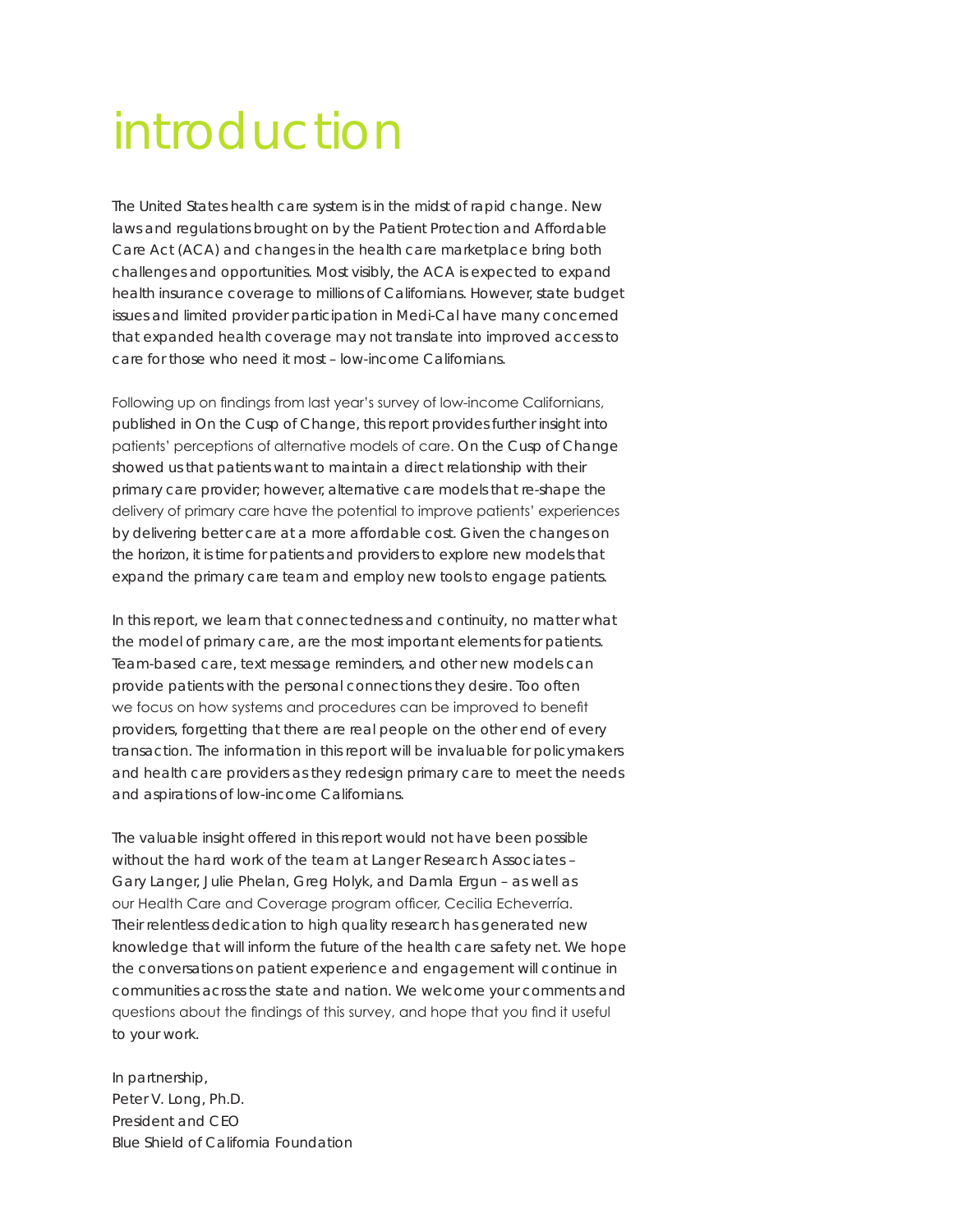# table of contents

| executive summary                                              | 7  |  |
|----------------------------------------------------------------|----|--|
| project overview                                               | 12 |  |
| part a: personal relationships and the traditional model       |    |  |
| overview                                                       | 16 |  |
| section i: personal relationships                              | 17 |  |
| section ii: a regular personal doctor                          | 19 |  |
| section iii: doctors and alternatives                          | 21 |  |
| section iv: continuity and consistency                         | 24 |  |
| part b: program-based alternatives                             |    |  |
| overview                                                       | 27 |  |
| section v: use, ratings, and impact of alternatives            | 27 |  |
| section vi: team-based care and<br>healthcare navigators       | 28 |  |
| section vii: willingness to try team-based care                | 29 |  |
| section viii: interest in a healthcare navigator               | 30 |  |
| section ix: willingness to join group programs                 | 31 |  |
| part c: technology alternatives                                |    |  |
| overview:                                                      | 34 |  |
| section x: telephone and e-mail consultations                  | 34 |  |
| section xi: interest in internet and<br>text-messaging options | 36 |  |
| section xii: communication interests among groups              | 36 |  |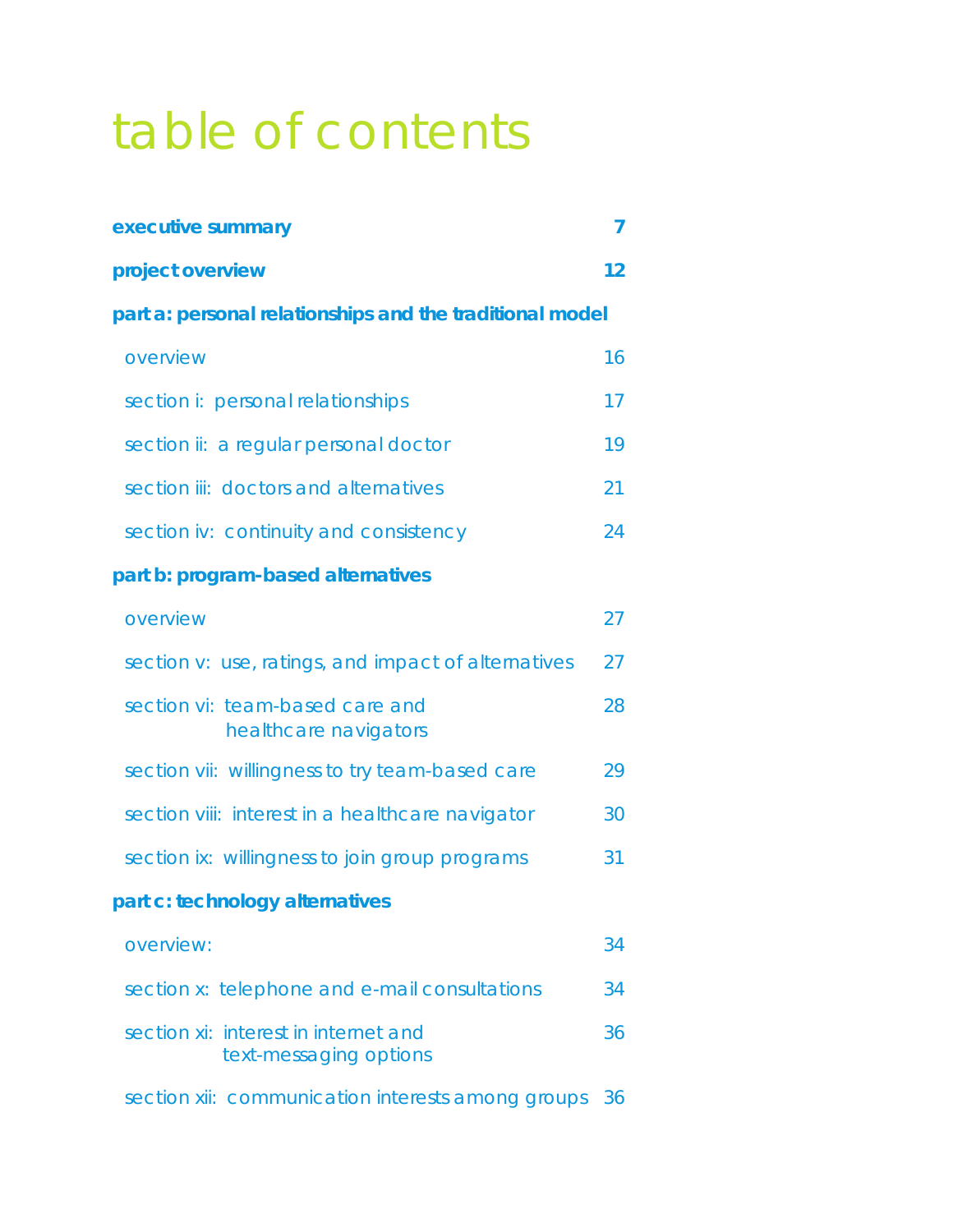| summary                |                                  | 38 |
|------------------------|----------------------------------|----|
| methodology            |                                  | 41 |
| appendices             |                                  |    |
|                        | appendix a: statistical modeling | 51 |
|                        | appendix b: topline data report  | 64 |
|                        | appendix c: full questionnaire   | 73 |
| appendix d: references |                                  | 99 |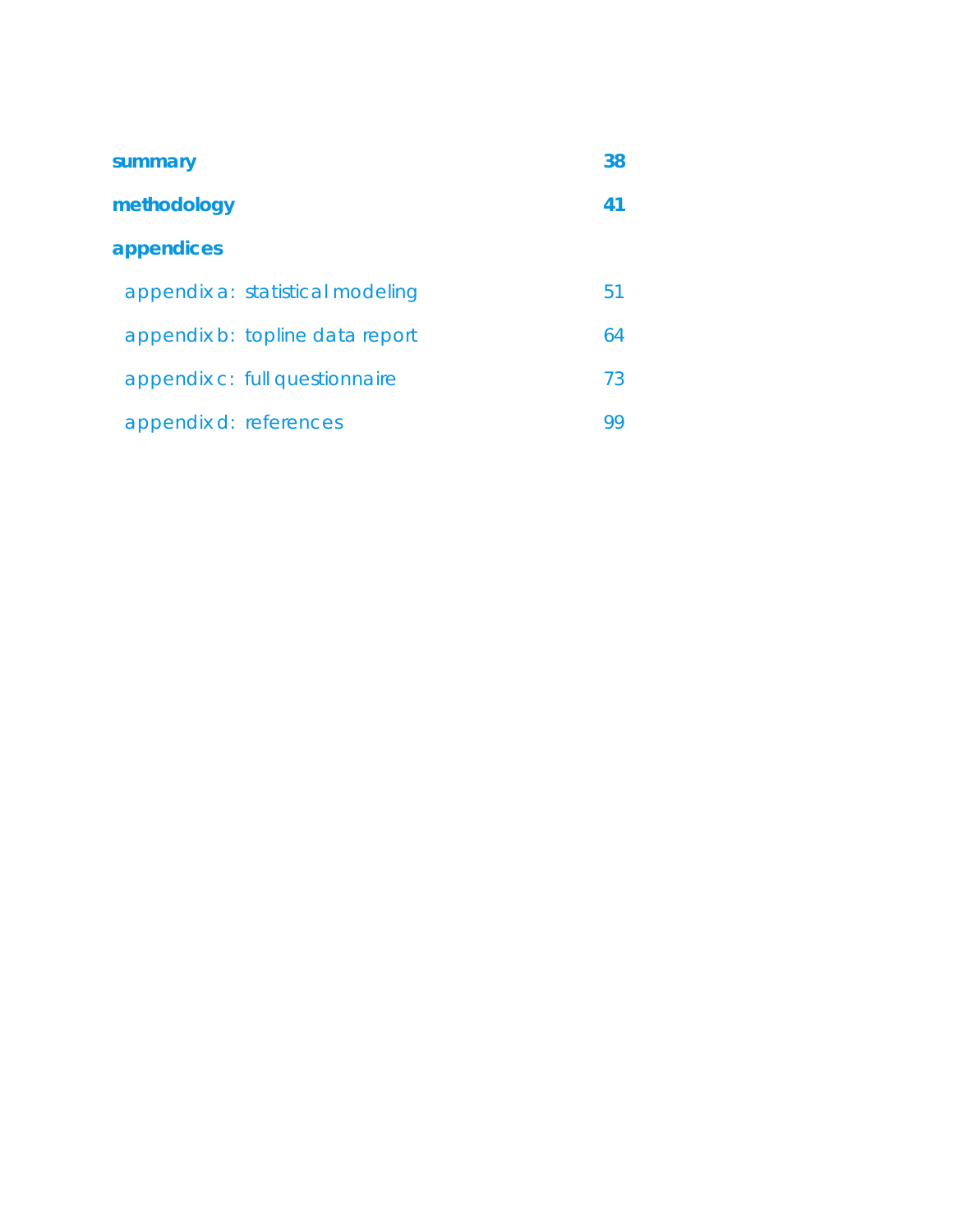# executive summary

Large numbers of low-income Californians seek a more personalized healthcare experience – a connection, when established, that offers compelling benefits for patients and their care facilities alike. And crucially, new routes to that connectedness are opening.

Most patients express their interest in a personal bond as a desire for a traditional doctor-patient relationship. However, majorities also are open to new approaches – team-based care, healthcare navigators, group care, and alternative communication methods – that offer the prospect of reinvigorated patient-provider relationships through a more viable and scalable model.

The current shortfall in connectedness is clear in this statewide Blue Shield of California Foundation survey of poor and near-poor Californians: Eighty percent think it is important to have someone at their place of care "who knows you pretty well." But just 38 percent say there is such a person there now.

Yet the survey finds that those relationships can be built – and when they are present, the benefits can be profound. Patients who report a personal connection with someone at their healthcare facility are more likely than others to express satisfaction with the quality of their care, a prime driver of patient loyalty. They also are more likely to exhibit greater healthcare efficacy – the capacity and confidence to take an active role in their health and healthcare decisions, two key aims of patient-centered care.

Specifically, patients who say someone at their facility knows them well are far more apt than those without that kind of relationship to say the care they receive is excellent or very good, 65 vs. 38 percent. They're also much more likely to feel very informed about their health (64 vs. 37 percent), more apt to be highly comfortable asking questions about their care, and more likely to be very confident in their ability to make healthcare decisions.

In addition to familiarity, another element of personalized care is continuity with the same provider. Like those who feel someone at their facility knows them well, patients who regularly see the same provider – whether a doctor, nurse, or physician's assistant – rate their care more positively, feel more informed about their health, and take a more active role in care decisions.

But one-on-one care isn't the only route: This survey also finds that teambased care, a model that achieves continuity and personal connection via a team of medical professionals rather than one care provider, is enormously popular with those who have it – and also is independently associated with greater patient satisfaction and health efficacy.

Majorities are open to new approaches that offer the prospect of reinvigorated patient-provider relationships.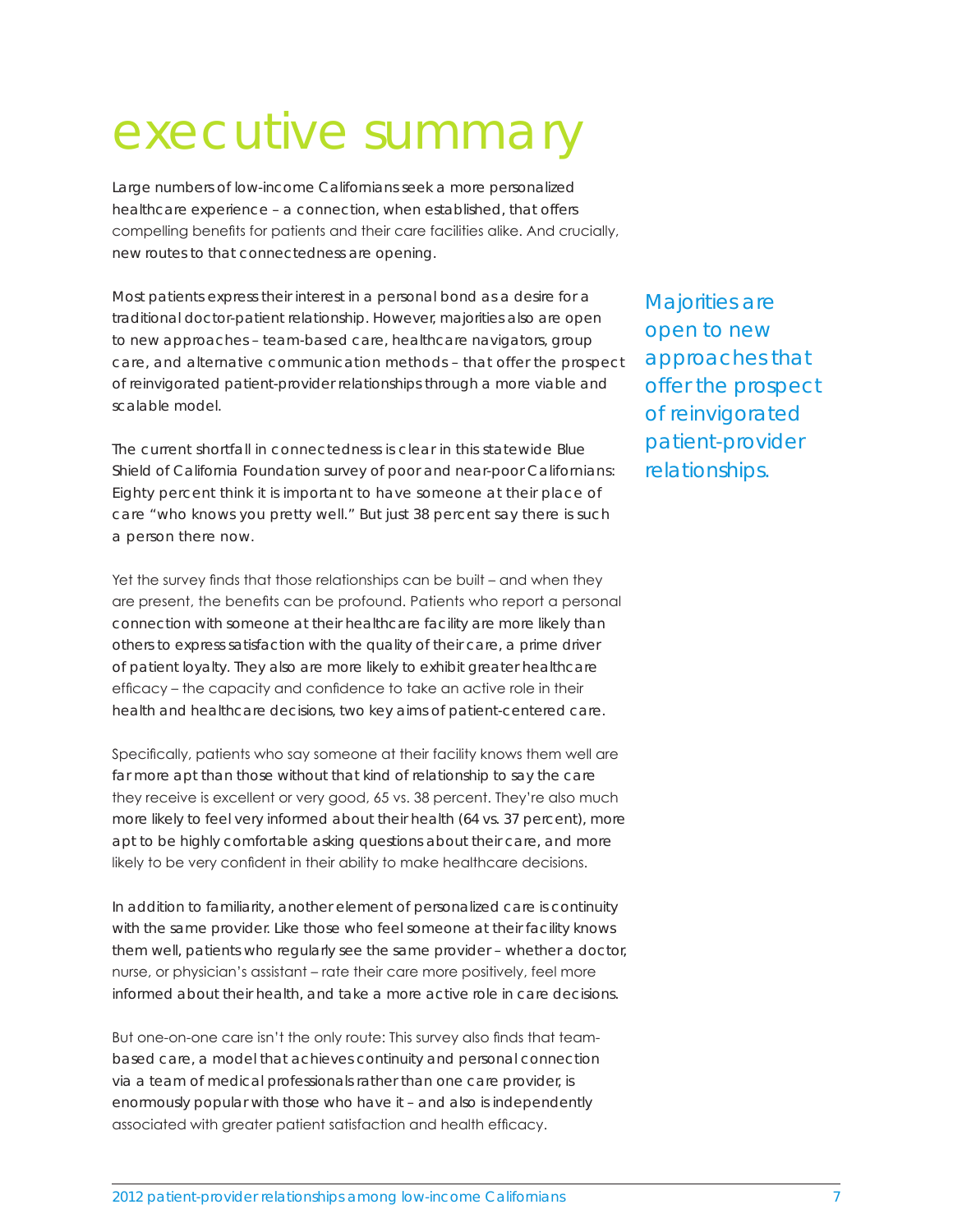Indeed, and perhaps surprisingly, having a regular personal doctor, in and of itself, does not independently predict the key outcomes of more satisfied and self-reliant patients – further strong evidence that a personalized healthcare experience can be established outside the confines of the traditional model.

- **Key predictors of patient satisfaction and efficacy**
- Connectedness
- Continuity
- Team-based care

This survey explores the landscape of new approaches to patient-provider relationships for poor and near-poor Californians age 19 to 64, examining their desires for a personal doctor, current experiences of healthcare relationships, and openness to alternative models of care.

The study builds on *On the Cusp of Change: The Healthcare Preferences of Low-Income Californians*, the Blue Shield of California Foundation survey last year that focused on the healthcare experiences, expectations, and desires of low-income, non-senior residents of the state. The appeal of a personal doctor was one key finding: Lacking but wanting a regular personal doctor was one of the strongest predictors of interest in switching to a new healthcare facility, and having a well-liked doctor independently predicted overall patient satisfaction.

This report explores that sentiment in greater detail, with results suggesting that the expressed desire for a doctor is more figurative than literal for many patients, and may be better understood as seeking connectedness and continuity in their healthcare experience. Among the findings:

• Traditional care remains the norm today. Even for routine care, nearly seven in 10 low-income Californians say they usually see a doctor rather than another type of care provider, and two-thirds say seeing a doctor indeed is their preference.



#### **initial preference for type of care provider**

Having a regular personal doctor, in and of itself, does not independently predict the key outcomes of more satisfied and selfreliant patients.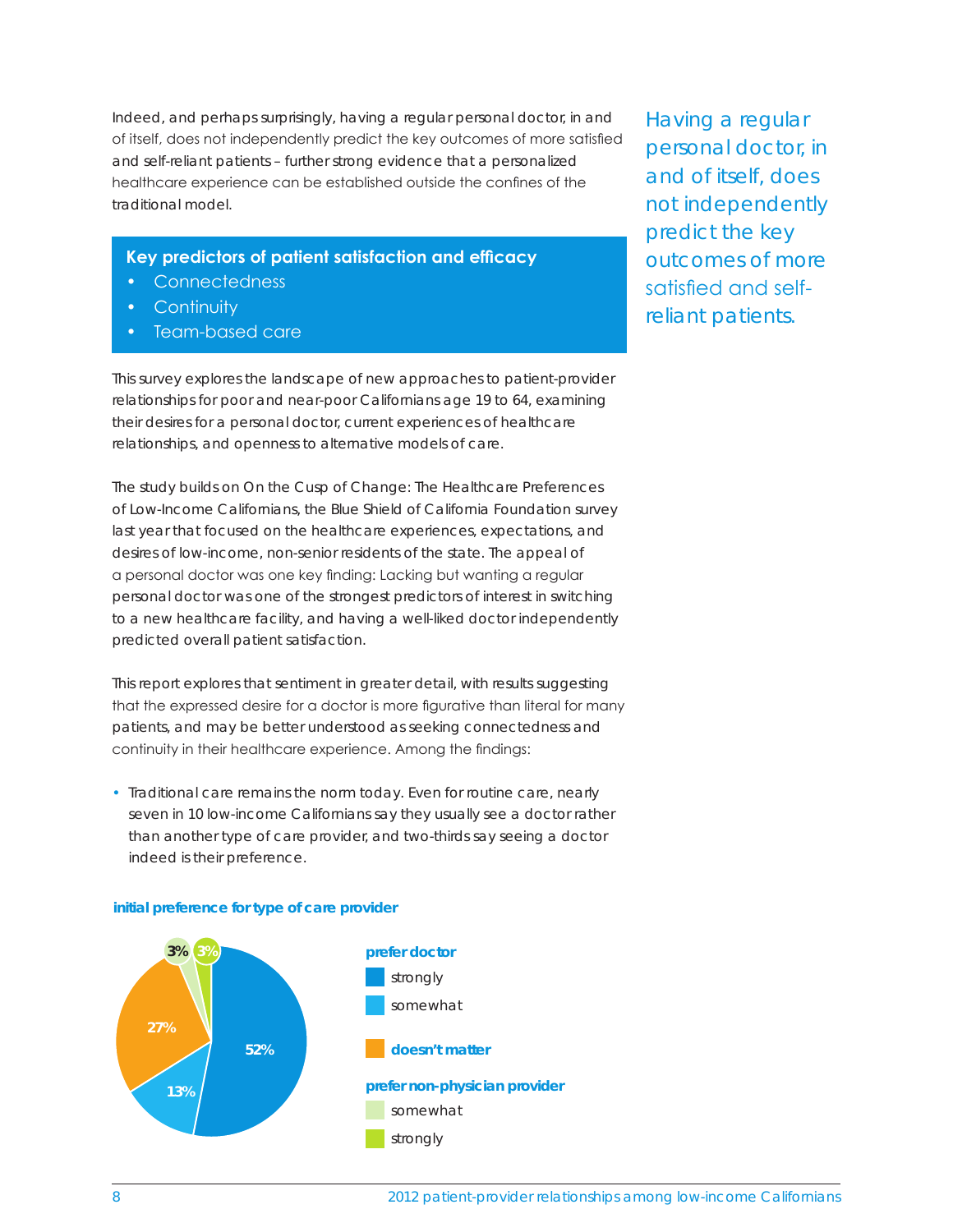- Such is the pull of physician care that majorities of those who have an initial preference for a doctor over another care provider hold that position even if it means appointments are briefer (73 percent say that's worth the tradeoff), the doctor doesn't know them as well (60 percent), or it's harder to get an appointment (56 percent).
- While doctors are present, continuity is lacking. Two-thirds of patients say they don't see the same care provider every time they visit their facility. Nearly six in 10 of them would prefer more regular contact with the same caregiver – a desire that helps open the door to consideration of alternatives.
- For many, preference for a doctor falls short of a demand. One-third have no preference for a doctor over a nurse or physician's assistant, and more are open to non-doctor care under specific circumstances. Among those who initially prefer a doctor, nearly four in 10 shift their preference to a non-physician provider if it means it's easier to get an appointment. And just 23 percent of all low-income Californians prefer a doctor across every condition tested.
- Openness to non-doctor alternatives rises in some groups, for example among younger patients and those in better health. And among people who don't currently see the same care provider each time, a notinsubstantial four in 10 are content with that arrangement. Insight can be gained from closer examination of this and other more flexible patient populations, provided in the full report that follows.

The survey finds that safety-net providers, including California's community clinics and health centers (CCHCs), face challenges but also striking opportunities in developing patient connectedness. Private doctors' offices currently hold an advantage, over clinics and the Kaiser Permanente network alike, in having patients who say someone there knows them fairly well. But CCHCs are ahead of the curve in offering new models such as team-based care and health navigators. And connectedness among people enrolled in such programs is virtually as high as it is among patients in private doctors' practices.

Relatively few low-income Californians have used alternative models of care to date, although the numbers are not insubstantial. About one in four reports having team-based care, and about two in 10 say they have a healthcare navigator, or coach – that is, someone to help them get the appointments, information, and services they need. Participation peaks at CCHCs, where a third report currently having team-based care and a quarter have healthcare navigators.

CCHCs are ahead of the curve in offering new models such as team-based care and health navigators.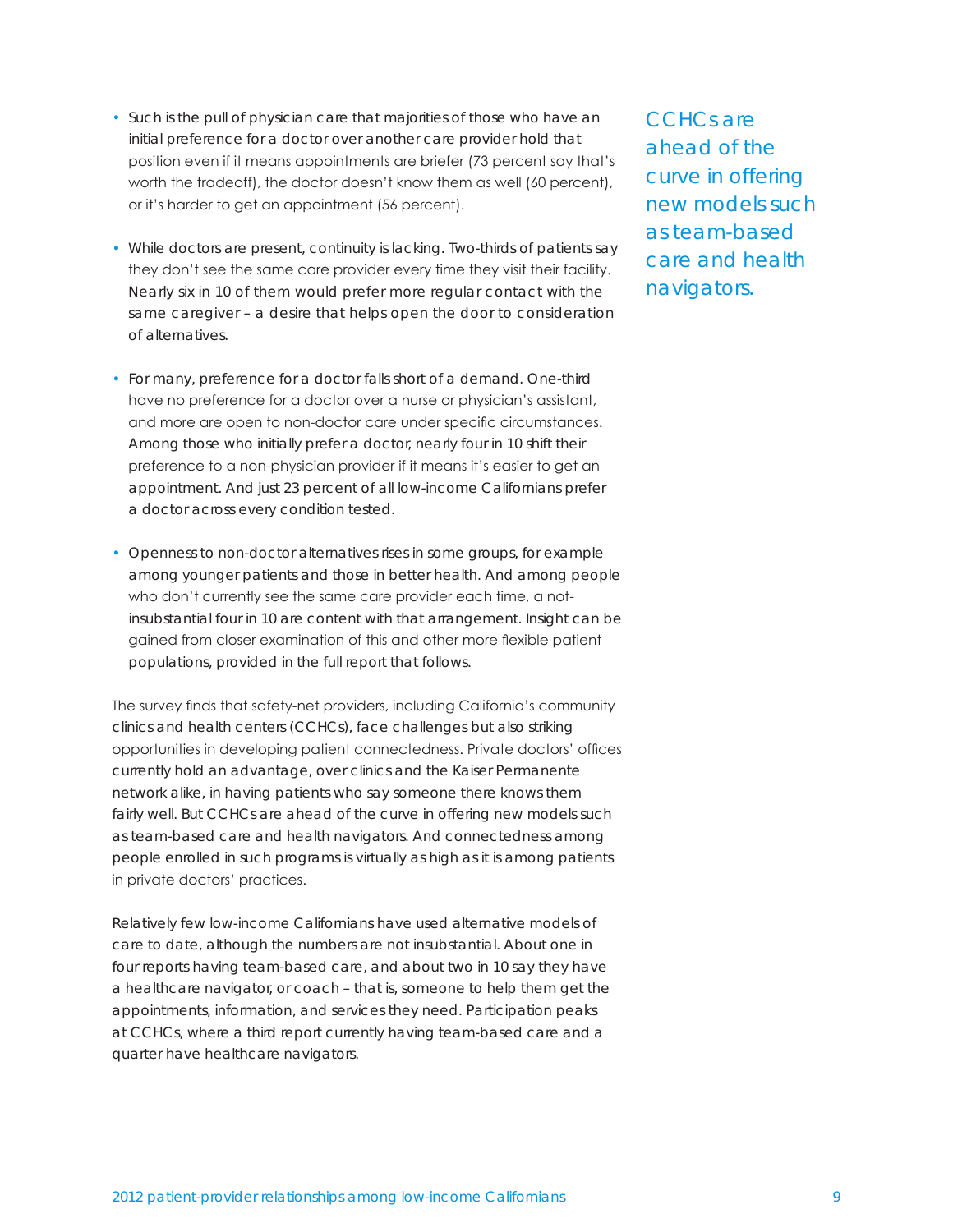Safety-net facilities that adopt these approaches have advantages across a range of outcomes. Satisfaction with care is 14 points higher among clinic users who have team-based care than among those who do not, 55 percent vs. 41 percent – approaching the levels of satisfaction seen among Kaiser Permanente and private doctors' patients overall (61 percent).

Clinic patients who have team-based care, further, are equally likely as Kaiser Permanente and private doctors' office patients to feel very informed about their health and to say they always understand the instructions given by their care provider. Clinic patients who lack teambased care lag on these measures, as well as on satisfaction overall.

Moreover, even given preferences for a doctor's personal care, the survey results show substantial openness among poor and near-poor Californians to alternative approaches, especially among those who most desire continuity and connectedness. In summary:

- Among low-income Californians who don't have team-based care now, a broad 81 percent say they'd be willing to try it, peaking among CCHC patients. And the prospects for satisfaction are good: Among the one in four who currently have a care team, a nearly unanimous 94 percent like it.
- Satisfaction also is exceedingly high, 91 percent, among the one in six low-income Californians who report having a healthcare navigator. Of those who don't have a navigator, more than half, 55 percent, are interested, and the high satisfaction rate implies the approach could hold broader appeal once tried.
- Group programs present opportunities as well: Just more than threequarters say they'd be willing to join a group in which they'd receive information and share experiences with others about a common medical condition. Openness to group programs, and particularly strong willingness to participate, is highest among women, individuals with a chronic condition, and those who seek more input in decisions about their health care.
- For routine matters, six in 10 express willingness to substitute telephone consultations for personal visits. Fewer, but still 41 percent, say they're willing to use e-mail for this purpose (with a sharp difference by age). Openness to alternative communication methods is especially high among individuals with a full-time job, marking its appeal as a time-saver.

Technology is another potential avenue for establishing patient connectedness. Numbers ranging from 54 to 63 percent of poor and nearpoor, non-senior Californians say they'd be interested in text messages reminding them about appointments or providing health information; and in the ability to see health records, schedule appointments, and renew prescriptions online. Yet currently fewer than 5 percent report using these tools – indicating a largely untapped opportunity.

#### **team-based care: like it**







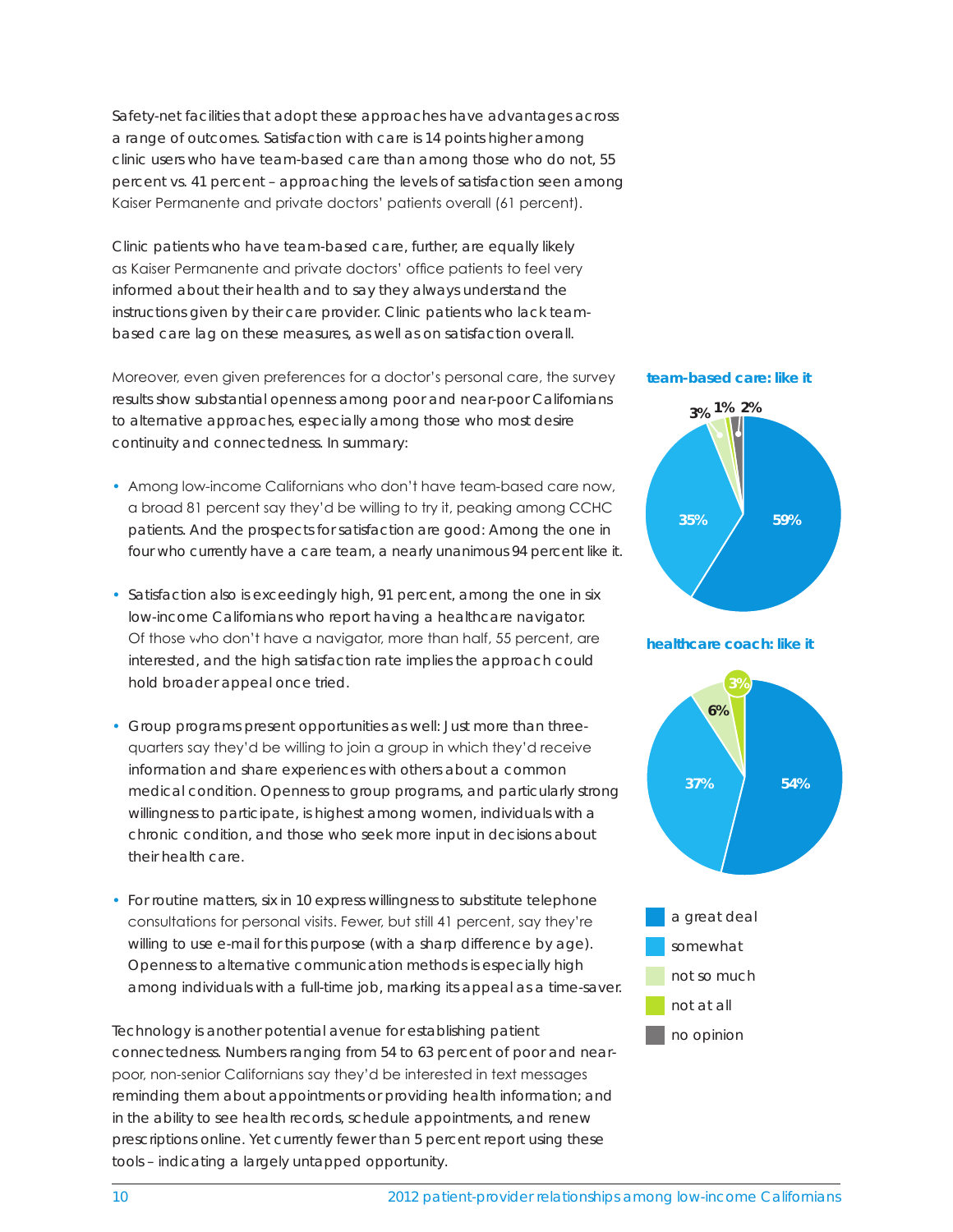Not surprisingly, younger adults in this population are especially interested in online and text-messaging options. Text messaging is particularly popular among non-whites compared with whites, and online options are more desired by better-educated and English-speaking patients than by those with less education or who mainly do not speak English at home, respectively – suggesting a targeted approach to the deployment and marketing of these tools.

In communication and care models alike, people who seek continuity with a provider seem willing to use unconventional means to obtain it. Holding other factors constant, statistical modeling finds that those who want to see the same care provider more often also are more willing than others to be interested in new modes of communication, as well as to try team-based care, and to express interest in a health coach.

In sum, this study offers actionable findings for safety-net healthcare providers and others serving low-income patients, with potential applicability to broader populations as well. It finds three key predictors of patient satisfaction and efficacy: connectedness, meaning having someone at the facility who knows you well; continuity, or seeing the same provider regularly; and the use of a team-based care model. Achieving these goals offers the prospect of better-served patients, higher patient loyalty, and a more efficient and sustainable model of care.

In communication and care models alike, people who seek continuity with a provider seem willing to use unconventional means to obtain it.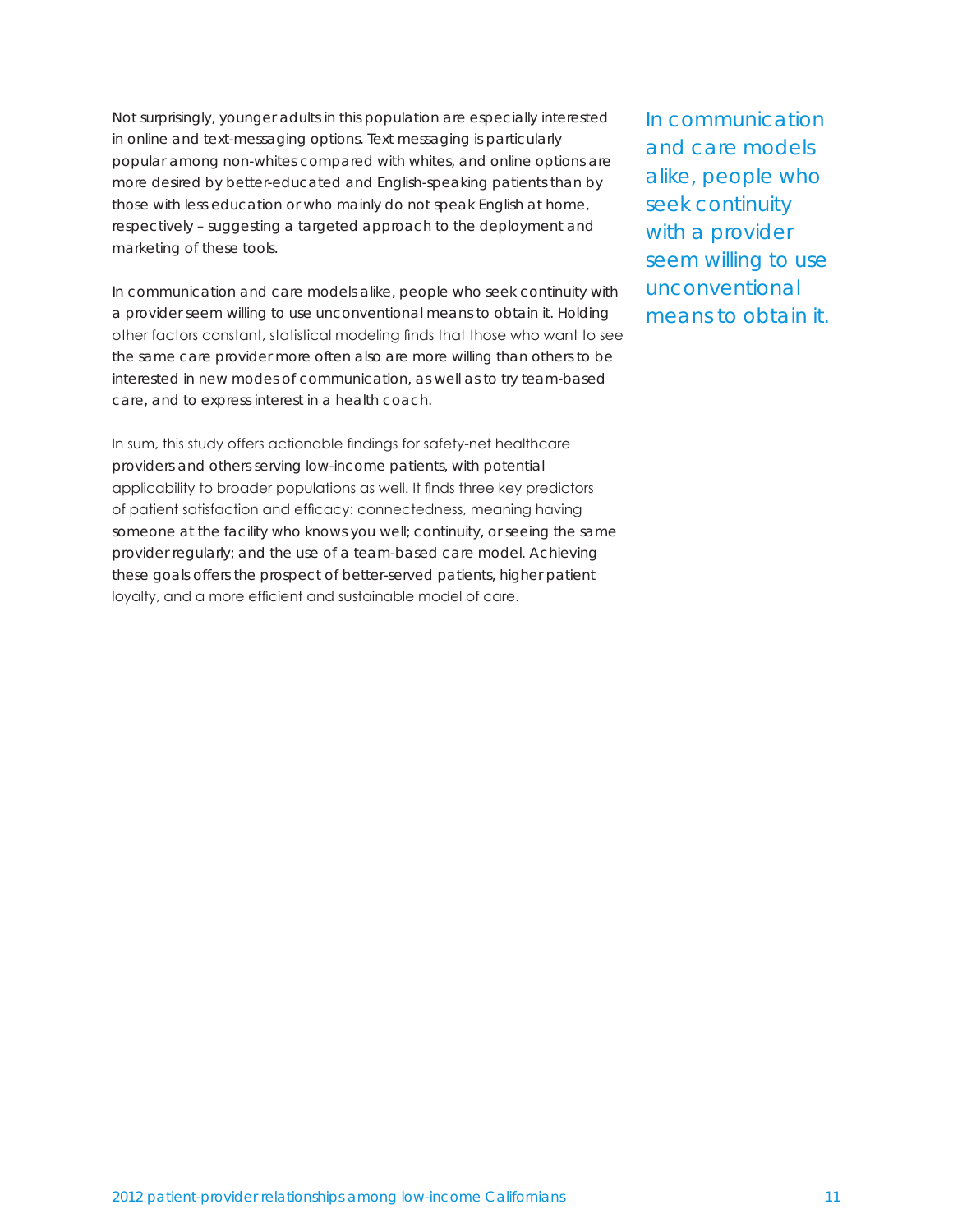# project overview

This Blue Shield of California Foundation survey extends a course of research initiated by BSCF with its 2011 study, *On the Cusp of Change: The Healthcare Preferences of Low-Income Californians*. Identical in sample design, this year's survey focuses on two key findings of the 2011 report: Expressed interest in a traditional doctor-patient relationship, and hesitancy in some patient groups to embrace the concept of shared decision making in healthcare matters.

The first of these findings raised a variety of questions for care facilities serving the poor and near-poor population, including:

- Were patients expressing an affirmed desire for physician care, or rather invoking the traditional model as a means of expressing their broader interest in a more personalized healthcare experience?
- What is the state of personal connectedness for these patients today, and how does it relate to satisfaction and efficacy?
- What is the extent of this population's openness to alternative care models, and can these alternatives help establish the personal relationships patients seek?

This report addresses those questions. A second report from this study, focused on the role of information in shared decision making and on patient receptiveness toward other core concepts of patient-centered care, will be released later this summer.

This study, like last year's, was produced and analyzed by Langer Research Associates after an extensive review of relevant literature, listed in Appendix D, and discussions on questionnaire development with a group of prominent researchers and practitioners in the field: Carol Beasley, director of strategic projects, Institute for Healthcare Improvement; Susan Dentzer, editor, *Health Affairs*; Rushika Fernandopulle, co-founder and CEO, Iora Health; Ed O'Neil, director, Center for the Health Professions at University of California, San Francisco; Lyn Paget, director of policy and outreach, Informed Medical Decisions Foundation; Julia Paradise, associate director, Kaiser Commission on Medicaid and the Uninsured; Jane Stafford, managing director, Community Clinics Initiative; and Isabelle Von Kohorn, program officer, Institute of Medicine. We are grateful for their insights.

Blue Shield of California Foundation, long a thought leader in safety-net healthcare services, has sponsored this research as part of its mission to improve the lives of Californians, particularly underserved populations, by making health care accessible, effective, and affordable for all Californians.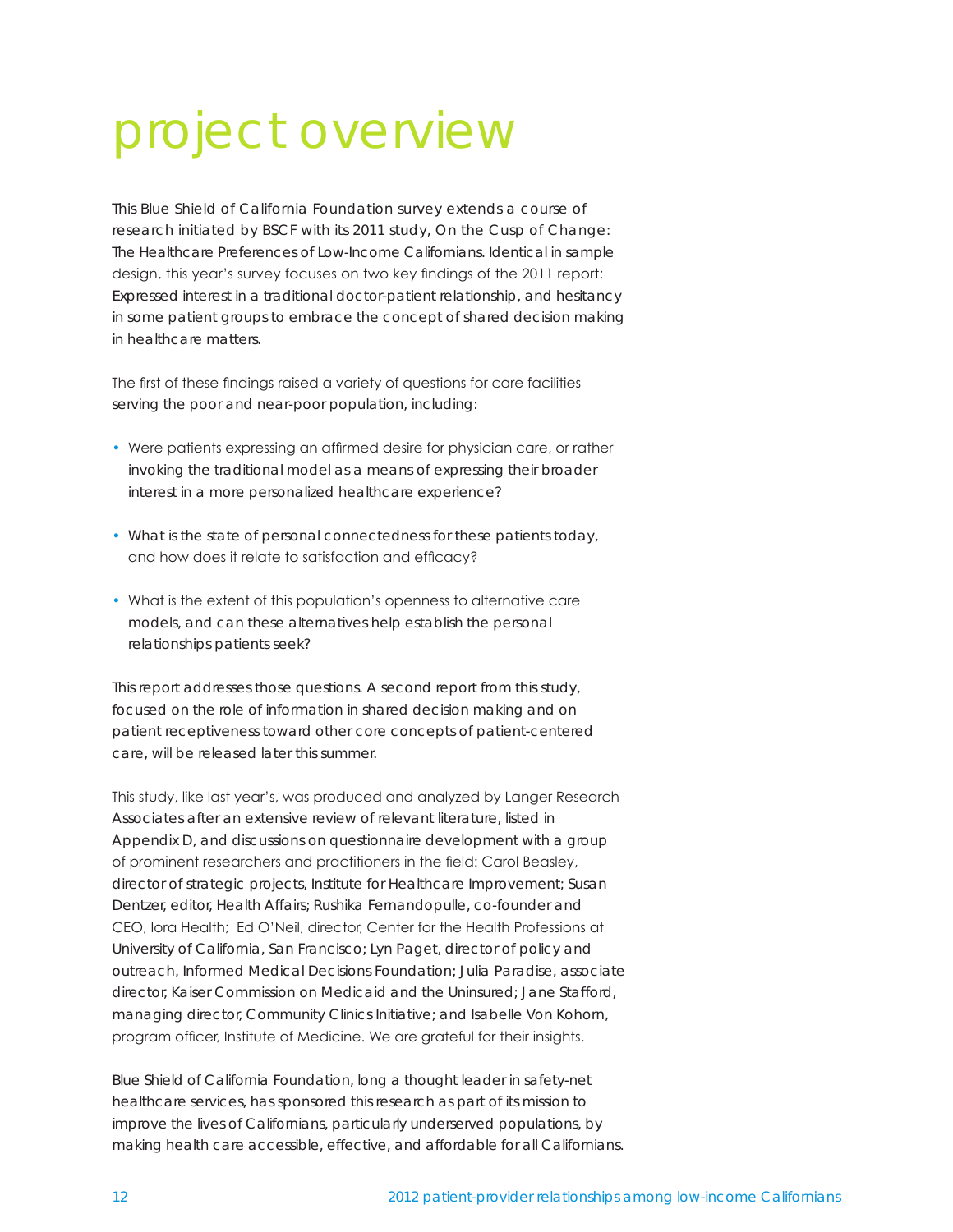BSCF in particular has a long history of support for the state's community clinic and health centers (CCHCs) through its Community Health Center Core Support Initiative and Clinic Leadership Institute offerings.

This survey was conducted among a representative, random sample of 1,024 Californians age 19 to 64 with household incomes less than 200 percent of the federal poverty level. Interviews, averaging 22.6 minutes in length, were conducted by both landline and cellular telephone, in English and Spanish, from March 12 to April 18, 2012; see details in the methodology section of this report. Results for the full sample have a margin of sampling error of plus or minus 3.5 percentage points.

Sampling, fieldwork and data tabulation were carried out by SSRS/Social Science Research Solutions of Media, Pa. SSRS has performed similar services in a range of prominent healthcare studies, including surveys for the Harvard School of Public Health under the sponsorship of the federal Centers for Disease Control and Prevention, the Massachusetts Division of Health Care Finance and Policy (via the Urban Institute), the Minnesota Department of Health (through the University of Minnesota and the State Health Access Data Assistance Center), the Oregon Department of Human Services, the Colorado Health Institute, The Commonwealth Fund, and the Henry J. Kaiser Family Foundation.

# sections guide

Key results are outlined in the Executive Summary. The full report provides extensive details, presented as follows:

### part a: personal relationships and the traditional model

- section i: personal relationships. How many patients say someone at their healthcare facility "knows you pretty well," compared with how many prioritize such a relationship, and an evaluation of paths to achieving the connectedness many patients seek.
- section ii: a regular personal doctor. The number of patients who say they have "a regular personal doctor," overall and among groups, and demographic and attitudinal differences in having such a relationship.
- section iii: doctors and alternatives. The extent to which physician-based care predominates, and preferences for doctors vs. other care providers among groups and in a range of circumstances.
- section iv: continuity and consistency. Predictors of continuity in care and its impact on patients' satisfaction with their care and on their health efficacy, meaning their levels of information, confidence and selfreliance in healthcare matters.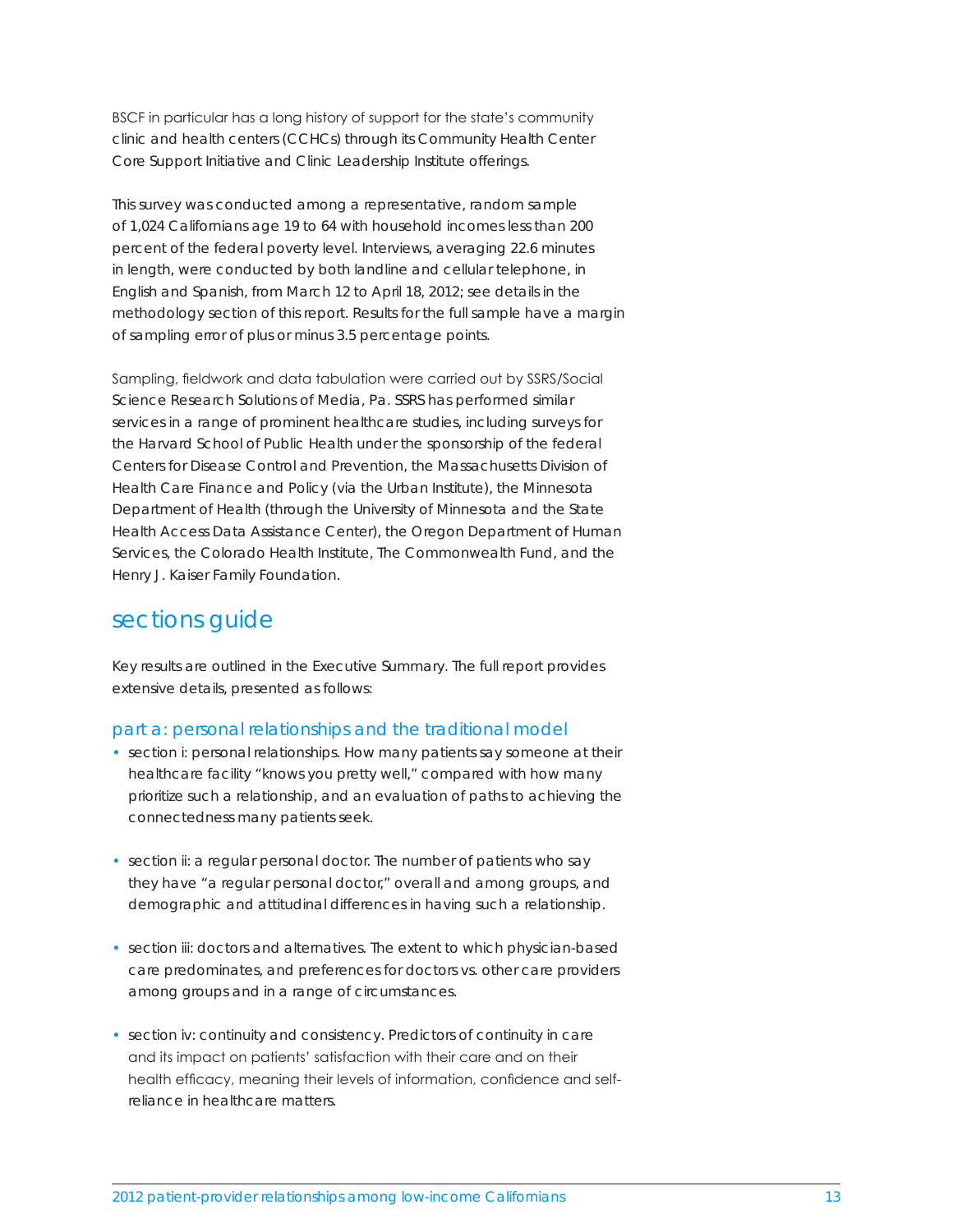### part b: program-based alternatives

- section v: use, ratings, and impact of alternatives. Numbers of patients who currently have team-based care or a healthcare navigator. Ratings of these programs among participants and the impact of these alternatives on patients' satisfaction and efficacy.
- section vi: team-based care and healthcare navigators. Use of teambased care and health system navigators among facility types, and their uptake among groups.
- section vii: willingness to try team-based care. Evaluation of the groups most open to this care model, in which patients are assigned an ongoing healthcare team, customarily including a doctor, navigator, nurse or physician's assistant, and health educator.
- section viii: interest in a healthcare navigator. Openness among groups to having a health coach or navigator, that is, an individual assigned to helping patients get the appointments, information, and services they need, make sure their questions have been addressed and maintain contact between office visits.
- section ix: willingness to join group programs. A look at the types of individuals willing to participate in group care, in which patients with a common medical condition or concern meet to share their experiences as well as get healthcare information.

#### part c: technology alternatives

- section x: telephone and e-mail consultations. Willingness to substitute in-person visits with consultations via e-mail or telephone.
- section xi: interest in internet and text-messaging options. Openness to alternative means of communication, including the use of text messaging for reminders or information, and the internet to see medical records, schedule appointments, and renew prescriptions.
- section xii: communication interests among groups. A breakdown of the groups most interested in various alternative communication options, including predictive modeling.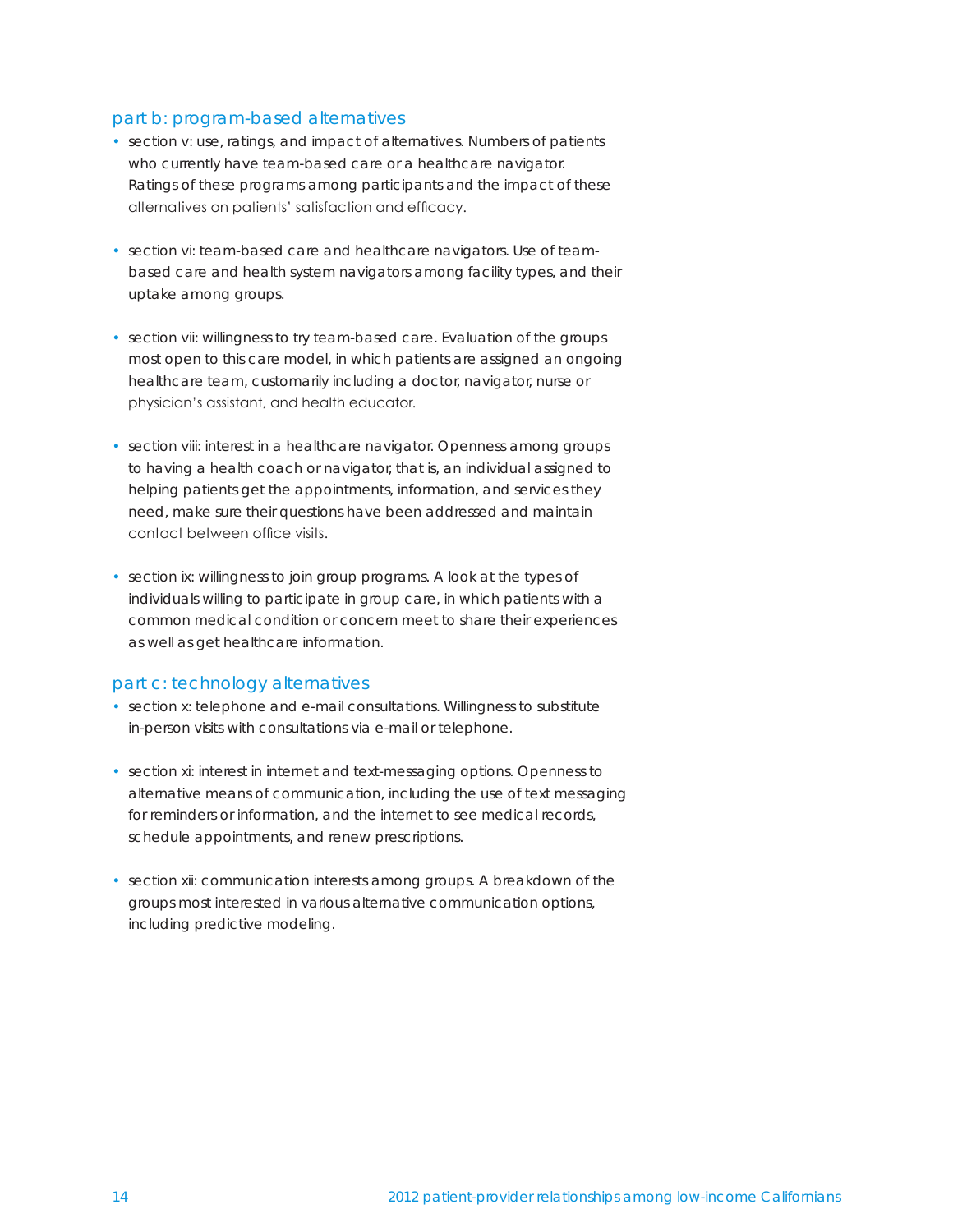## methodology

A detailed description of the survey's sampling methodology, field work, data processing, weighting, response rate information, and procedures for healthcare facility identification.

The report concludes with appendices explaining the statistical modeling used in this study, and presenting the topline results for questions included in this report, the full questionnaire, and source references.

Questions on any aspect of this study, and requests for further data analysis, should be directed to Cecilia Echeverría, Blue Shield of California Foundation, 50 Beale Street, 14th Floor, San Francisco, Calif., 94105-1819, tel. (415) 229-6147, cecilia.echeverria@blueshieldcafoundation.org.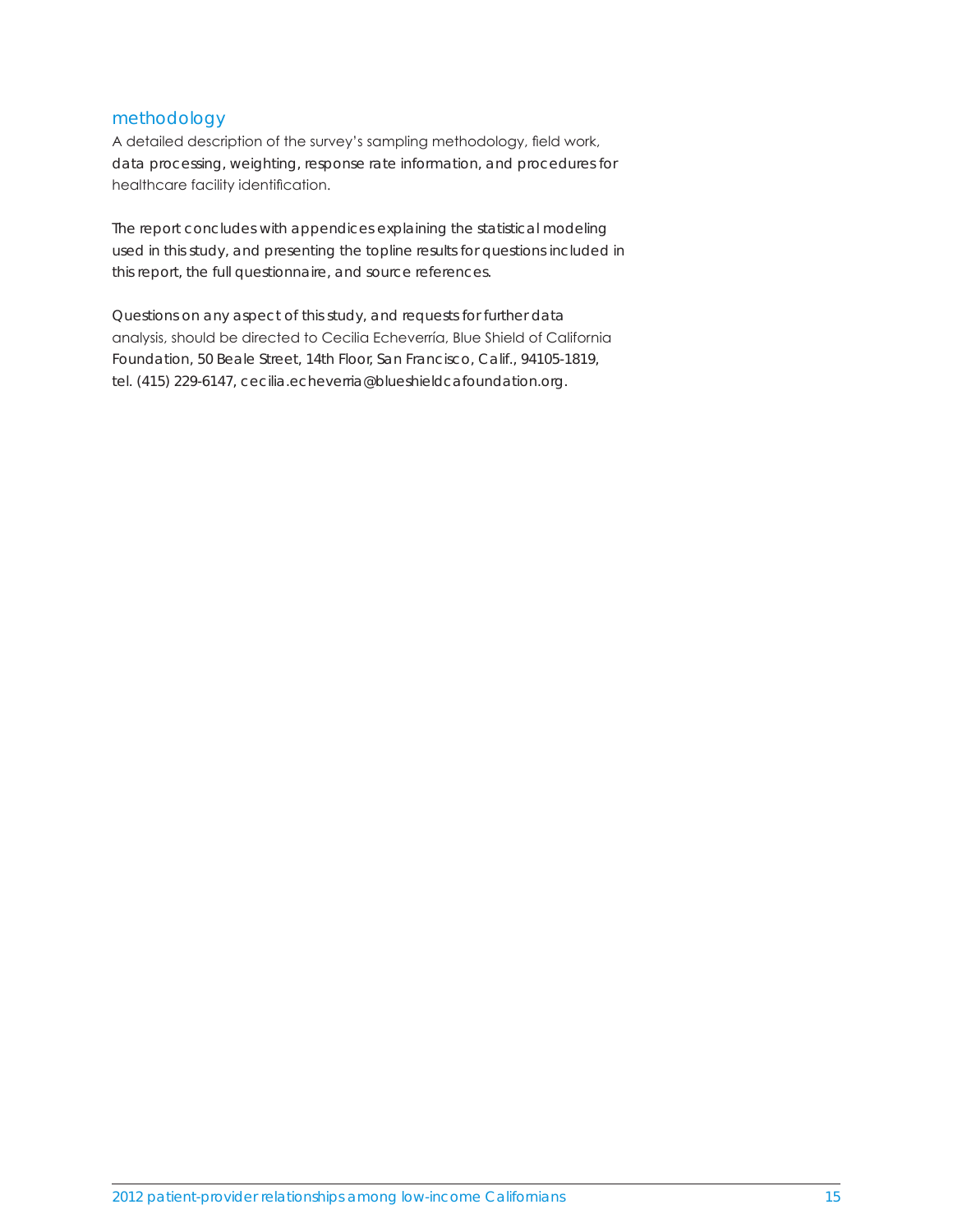# part a: personal relationships and the traditional model

#### overview

Broad majorities of low-income Californians desire a more personal connection with their healthcare facility than they have now. For many, this is expressed as a preference for a traditional, ongoing doctor-patient relationship. Yet many poor and near-poor patients also are open to new models of care – health navigators, team-based care, group programs, and technology-based communication methods – that can serve as alternative means of achieving greater connectedness.

That goal, this survey shows, clearly is worth pursuing. Individuals who report having a personal relationship with someone at their healthcare facility are more likely than others to express satisfaction with the quality of their care and non-care support services (such as referrals and transportation), as well as to exhibit greater personal health efficacy – having the information and confidence to take an active role in their own health and in their care decisions. By creating connectedness, successful patient-provider relationships are a crucial element in achieving the goals of patientcentered care – an involved, active, and informed patient population.

Continuity with the same provider (whether it's a doctor, nurse, or physician's assistant) also is key to greater efficacy and patient satisfaction. Like those who report a personal connection with someone at their facility, people who see the same provider consistently rate their current care more positively, feel more informed about their health, and take a more active role in care decisions. While continuity and connectedness overlap, each independently predicts these important outcomes. A third factor, team-based care, similarly is associated with greater patient satisfaction and efficacy, and is almost unanimously popular among those now participating in such programs.

Notably, having a traditional doctor-patient relationship (i.e., someone the patient considers a regular personal doctor), while currently the primary route to continuity and connectedness, does not independently predict patient satisfaction and engagement.<sup>1</sup> This indicates that paths beyond the traditional route can lead to a satisfied and empowered patient population, provided they establish the personalized healthcare experience that these patients seek.<sup>2</sup>

By creating connectedness, successful patient-provider relationships are crucial to achieving the goals of patient-centered care – an involved, active, and informed patient population.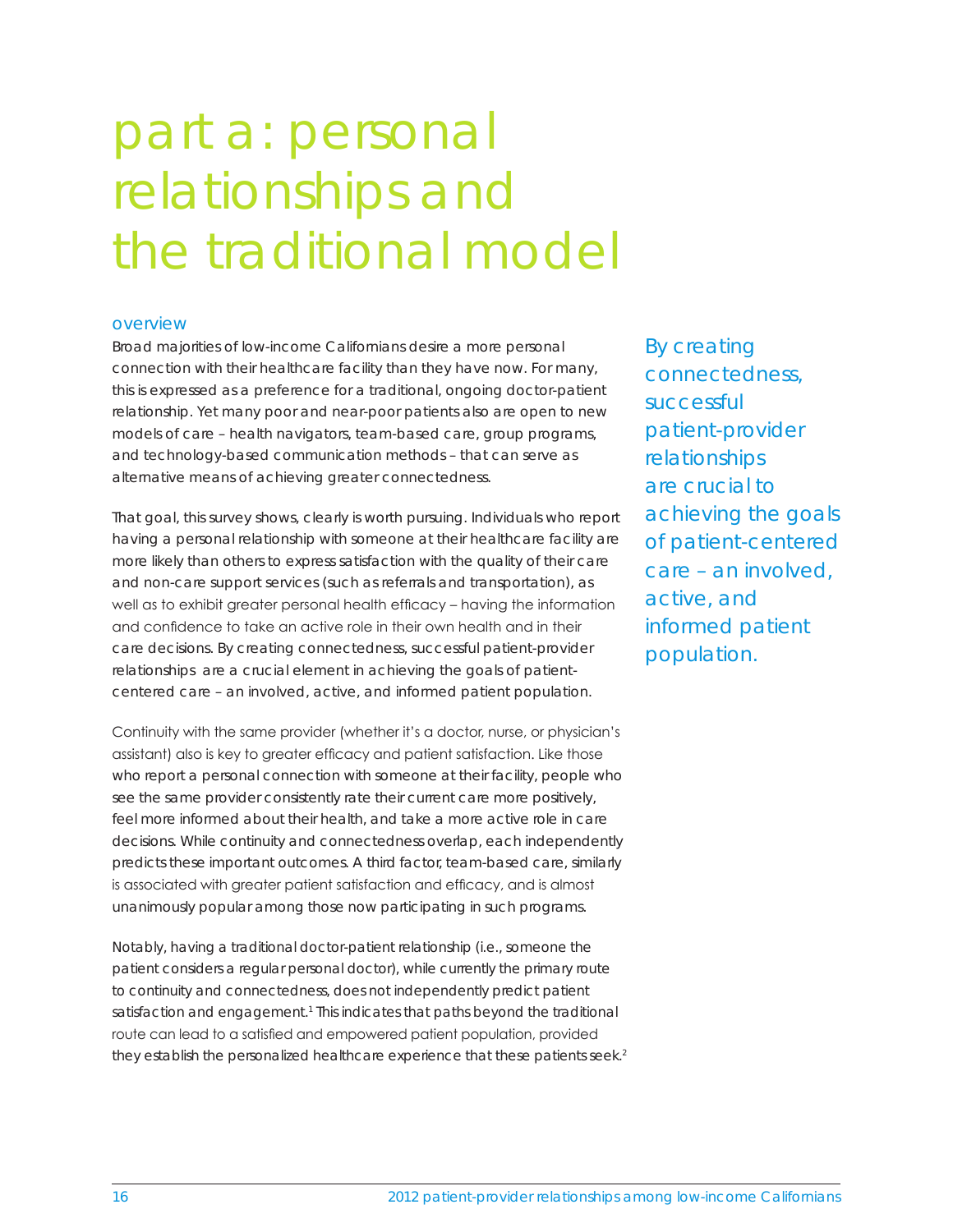### section i: personal relationships

Currently there is a dramatic gap between patient desires for a personal connection and the delivery of that goal. Eighty percent of low-income, non-senior Californians say it's important to them to have someone at their healthcare facility "who knows you pretty well," but just 38 percent say there is such a person there now.

The existence of a personal relationship peaks in particular groups. It reaches 54 percent among those who have a regular personal doctor or who see the same provider every time they visit their care facility. These groups overlap, and a sense of personal connection climbs to 62 percent among those who report having a regular personal doctor whom they also see on every visit.

Patients at private doctors' offices are more likely than others to have a personal doctor whom they see consistently; partially because of this, they also are more apt to report having a personal connection with someone at their care facility. Fifty-one percent do, compared with 38 percent of clinic users (at CCHC and non-CCHC clinics alike)<sup>3</sup> and 36 percent of Kaiser Permanente clients. Just 16 percent of those who go to a hospital emergency room for their care report that someone there knows them well.<sup>4</sup>

Yet traditional paths are not a panacea in establishing personal connectedness. Remarkably, even among patients who say they have a regular personal doctor whom they see on each visit, 37 percent also say there's no one at the facility who knows them well. Similarly, even given the more traditional care model typically provided at private doctors' offices, nearly half of their patients, 47 percent, say they lack a personal connection.

Nonetheless, as noted, having a regular personal doctor currently is the leading source of connectedness. The sense that someone there "knows you pretty well" is expressed by more than six in 10 of those who have a regular personal doctor whom they see on each visit. That declines to 46 percent of those who have a personal doctor, but one they don't always see; to 25 percent of those who don't have a personal doctor; and to a mere 11 percent of those who both lack a personal doctor and rarely or never see the same care provider.

Another result further marks the current dominance of the traditional model. Among patients who say there's someone at their care facility who knows them well, most – six in 10 – say that individual is a doctor. (Two in 10 say it's a nurse and one in 10 says it's someone at reception.) Patients at Kaiser Permanente or private doctors' offices who have someone they feel knows them well are most apt to say it's a doctor (66 percent). That slips to 53 percent among clinic patients.<sup>5</sup> There nurses play a greater role: Among clinic patients who say someone knows them well, 27 percent say it's a nurse, vs. 16 percent among private doctors' office and Kaiser Permanente patients.

**importance of having someone who knows you well**





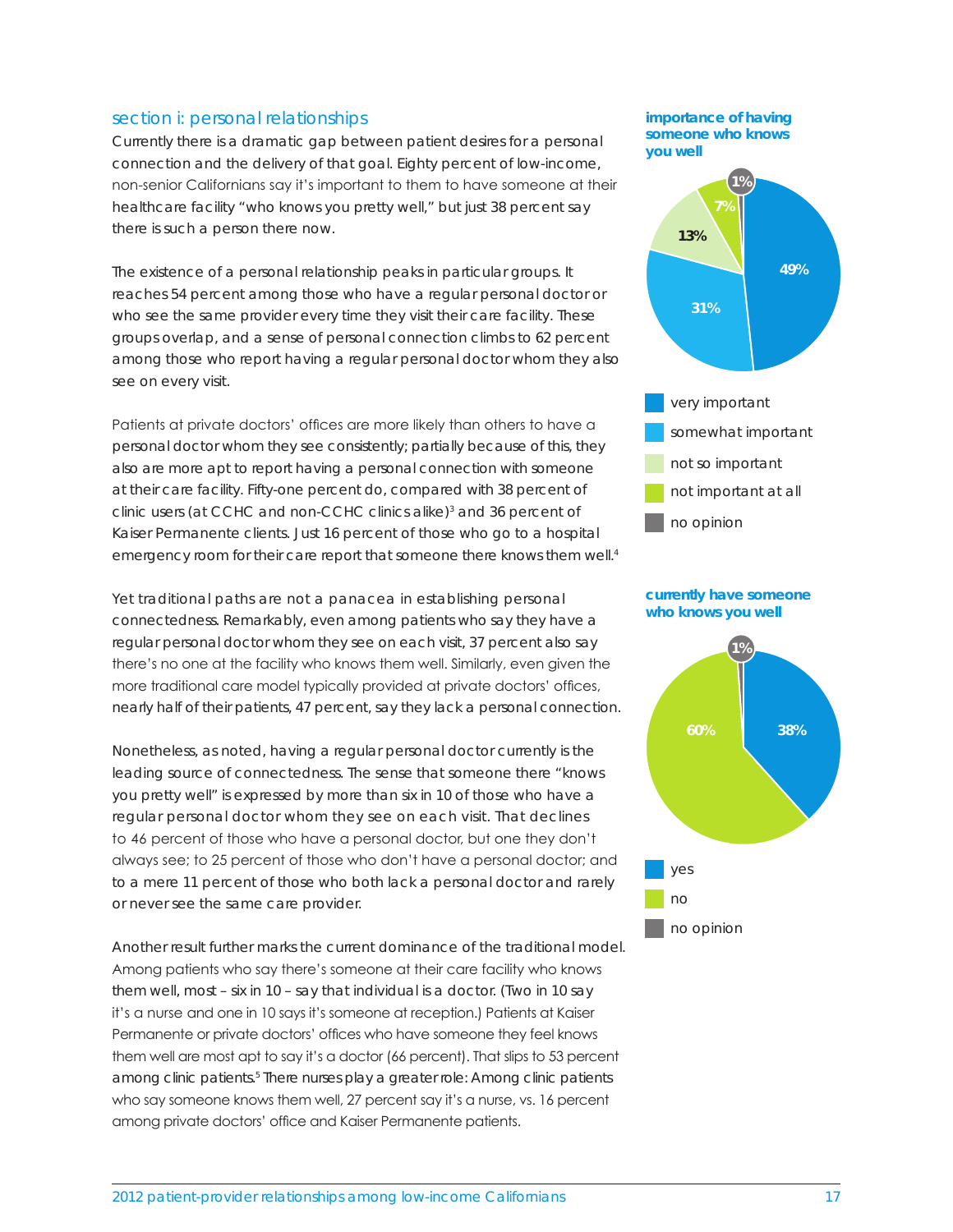Alternative care models nonetheless show promise in fostering connectedness outside the traditional patient-doctor relationship. Among patients who report currently having team-based care, 48 percent say there is someone at the facility who knows them well, compared with 35 percent of those who don't have team care. Similarly, reports of a personal connection are 12 points higher among those who report having a healthcare navigator or coach (that is, someone whose job it is to help them get the appointments, information, and services they need). And among low-income Californians who have both team-based care and a health coach, 53 percent report having a personal relationship – compared with 35 percent of those who have neither.

Those who mainly speak English at home are more apt to report having a personal connection, indicating the importance of addressing language barriers.





**% who report a personal connection**

Indeed, while half of doctors' office patients say someone at their facility knows them well, the number is nearly as high among those who go to other facility types but report having team-based care or a health coach, 47 and 46 percent, respectively – strongly suggesting that personal connection can be fostered in a variety of care settings.

Specifically among clinic patients who have team-based care, 51 percent say someone at their facility knows them well – exactly matching the level of connectedness reported by patients at private doctors' offices. To the extent CCHC and other safety-net clinics continue to adopt these alternative care models (see Section 2 for more details), they may be able to close their current connectedness gap with private doctors' practices.

There also are important demographic differences in connectedness, which may help to shape overall healthcare experiences. Women are more likely than men to report having a personal connection with someone at their facility, 44 vs. 32 percent. While there are no racial or ethnic differences in connectedness, those who mainly speak English at home are 12 points more apt to report having a personal relationship at their place of care than are those who primarily speak some other language, again by 44 vs. 32 percent – indicating the importance of addressing language barriers.<sup>6</sup>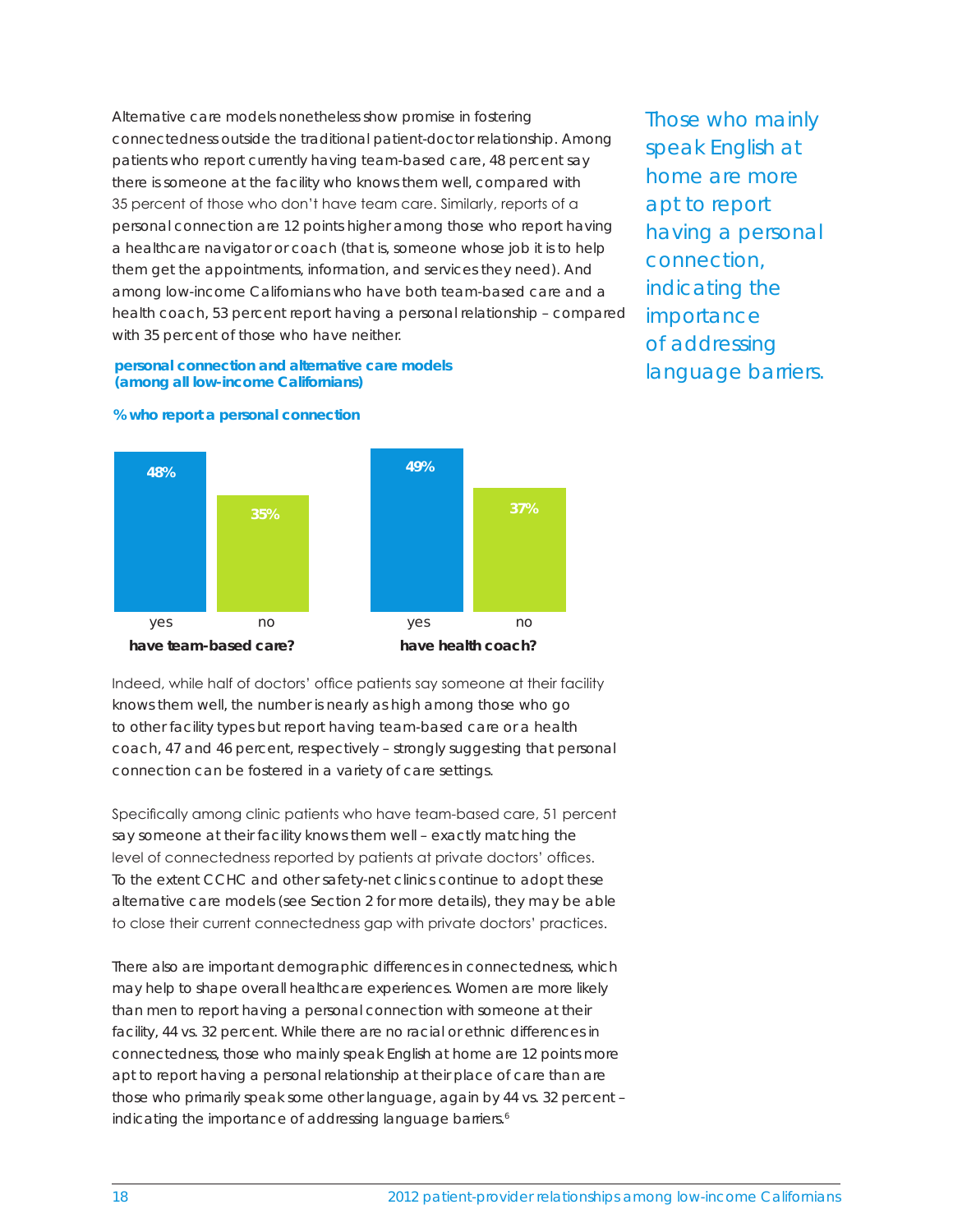Among other groups, low-income Californians who lack insurance are particularly unlikely to have a personal relationship with someone at their facility; just a quarter do, compared with 43 percent of those with private or government-funded insurance. As the 2011 BSCF *On the Cusp of Change* report showed, uninsured low-income Californians are especially interested in finding a new facility for their care – and their lack of connectedness may be at least partially the reason. The extension of insurance coverage to currently uninsured adults via the Patient Protection and Affordable Care Act (ACA), then, raises the prospect – and the challenge – of establishing greater connectedness, and through it greater loyalty as well as healthcare efficacy, among this now more-disconnected population.

As noted, feeling personally connected with someone at their care facility is vitally important in satisfaction and efficacy alike. Patients who say someone at their facility knows them well are nearly twice as apt as those without that kind of close relationship to say the care they receive is excellent or very good, 65 vs. 38 percent. They're also much more likely to feel very informed about their health (64 vs. 37 percent), very comfortable asking questions about their care (73 vs. 54 percent), to rate their non-care support services positively (56 vs. 30 percent) and, albeit by a closer margin, to be very confident in their ability to make healthcare decisions (62 vs. 52 percent).





very confident making health decisions

**62%**

**52%**

#### section ii: a regular personal doctor

The 2011 BSCF *On the Cusp of Change* report found that not having a regular personal doctor, but wanting one, was among the strongest independent predictors of interest in changing healthcare facilities. And an improved measurement in this year's study finds that the lack of such a caregiver is widespread: Fewer than half of poor and near-poor Californians, 47 percent, say they have a regular personal doctor.<sup>7</sup> Among those who do, 87 percent like having one, with just 13 percent saying it's not that important to them.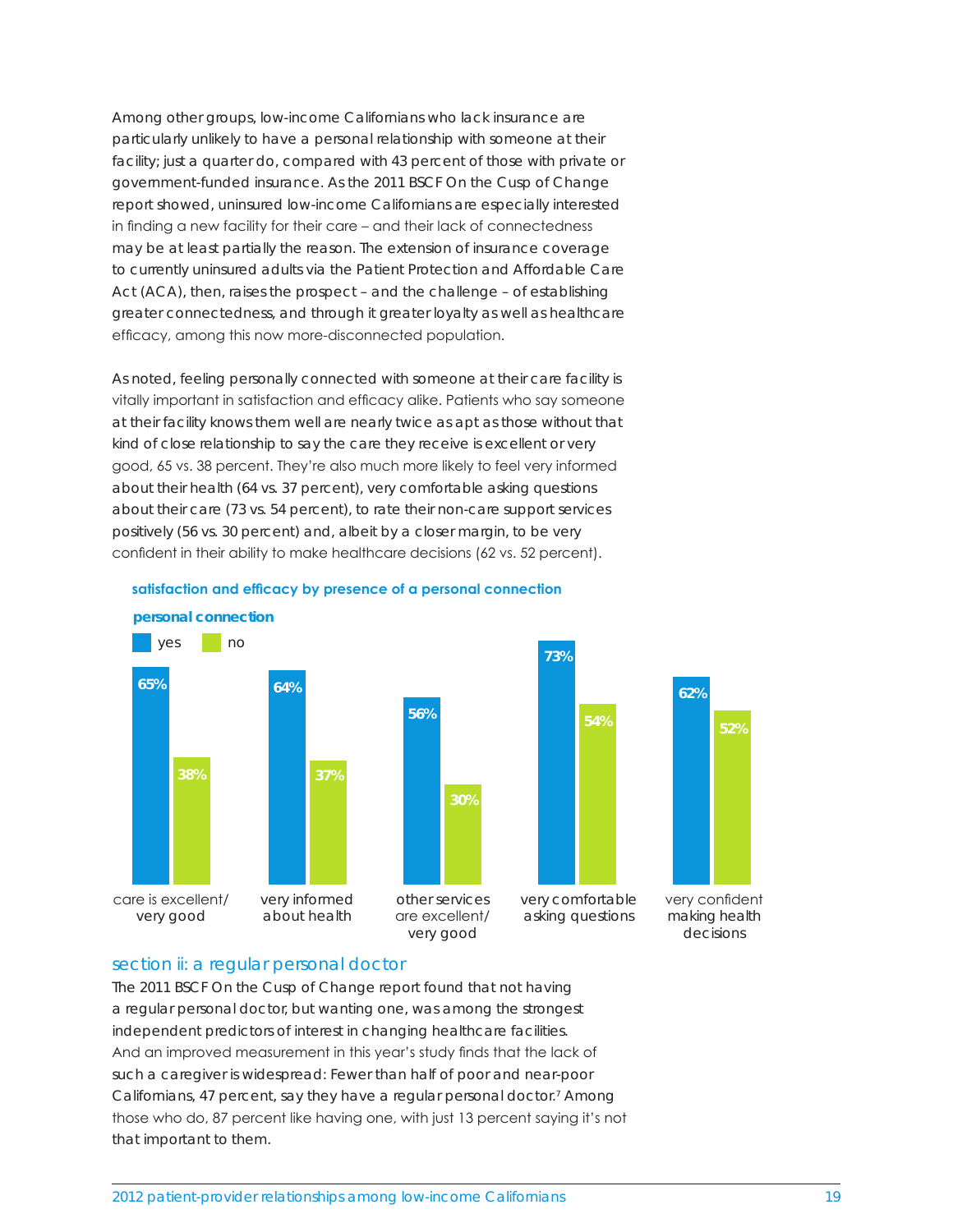Having someone the patient considers a regular personal doctor peaks among patients of private doctors' offices (67 percent) and Kaiser Permanente (65 percent). That compares with just 34 percent of CCHC users, 36 percent of other clinic users, and 30 percent of those who use a hospital emergency room for their care. Those who have private insurance are also especially likely to report having a regular personal doctor – 65 percent do, compared with 54 percent of those on Medi-Cal and just 16 percent of those who report lacking insurance entirely.

#### **have a regular personal doctor?**

**among patients of…**



Individuals with greater needs for a personal doctor also are more likely to have one - low-income Californians with a disability or chronic condition, who are in poor health, or who have been to the doctor six times or more in the past year are more likely to report having a doctor than are their peers. And two-thirds of older respondents (age 50 to 64) have a personal doctor, compared with just 34 percent of low-income adult Californians age 19 to 29.

Among those who lack a regular personal doctor, 58 percent say they'd like to have one. But a not-insubstantial 41 percent say it's not that important to them. That means that slightly more than one in five low-income Californians overall don't have a personal doctor and don't mind it.

Some of the more flexible demographic groups include low-income Californians younger than 30, those who are employed full-time, are single or have Medi-Cal insurance. In each of these groups, half or fewer of those who currently lack a personal doctor want one.

On the other side of the coin, desire for a personal doctor is to some extent a function of health challenges. Among people who now lack a personal doctor, those who are disabled or have a chronic condition are 18 percentage points more likely than those without a chronic condition to want one, 72 vs. 54 percent. Wanting (while currently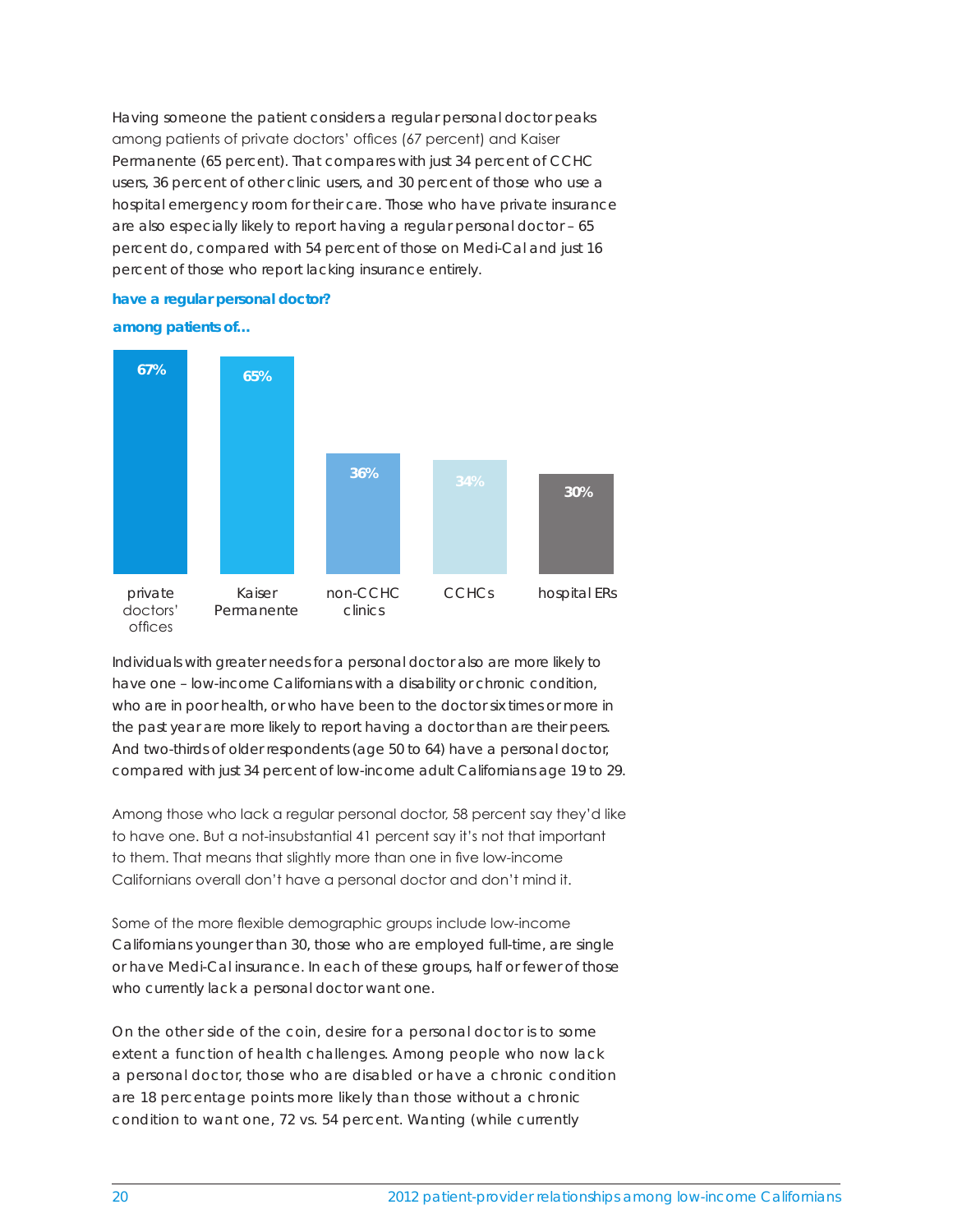lacking) a personal doctor also is 17 points higher among those who rate their health negatively, 69 vs. 52 percent; and 16 points higher, 71 vs. 55 percent, among those who are particularly concerned about health issues in general.

|                   | would like a personal doctor | not that important |
|-------------------|------------------------------|--------------------|
| age               |                              |                    |
| <30               | 50%                          | 48%                |
| $30+$             | 62                           | 36                 |
| employment        |                              |                    |
| full-time         | 50                           | 49                 |
| not full-time     | 61                           | 37                 |
| marital status    |                              |                    |
| single            | 48                           | 49                 |
| married/other     | 63                           | 36                 |
| insurance         |                              |                    |
| private           | 52                           | 48                 |
| medi-Cal          | 48                           | 51                 |
| none              | 68                           | 30                 |
| chronic-condition |                              |                    |
| yes               | 72                           | 28                 |
| no                | 54                           | 44                 |
| health            |                              |                    |
| good or better    | 52                           | 47                 |
| fair/poor         | 69                           | 28                 |
|                   |                              |                    |

#### **desire for a personal doctor (among those who don't have one)**

One of the sharpest differences in desire for a personal doctor corresponds with interest in connectedness. Among those who think it is important that someone at their facility knows them fairly well, 65 percent of those who lack a personal doctor want one. That declines to 37 percent among those who lack a personal doctor but think connectedness is not important.

At the same time, again among patients who lack a personal doctor, those who nonetheless are satisfied with their care are 16 points less apt to want a regular doctor than are those who rate their care less positively. In tandem, the results suggest that while the desire for connection often is expressed as interest in having a personal doctor, patient satisfaction can mitigate that preference.

#### section iii: doctors and alternatives

This survey uses a variety of measures of patient-provider relationships. Those include whether patients feel they have a regular personal doctor, what sort of care provider (doctor vs. nurse or physician's assistant) they typically see for routine visits, how often they see the same care provider, and what type of provider they prefer to see in general and in specific circumstances.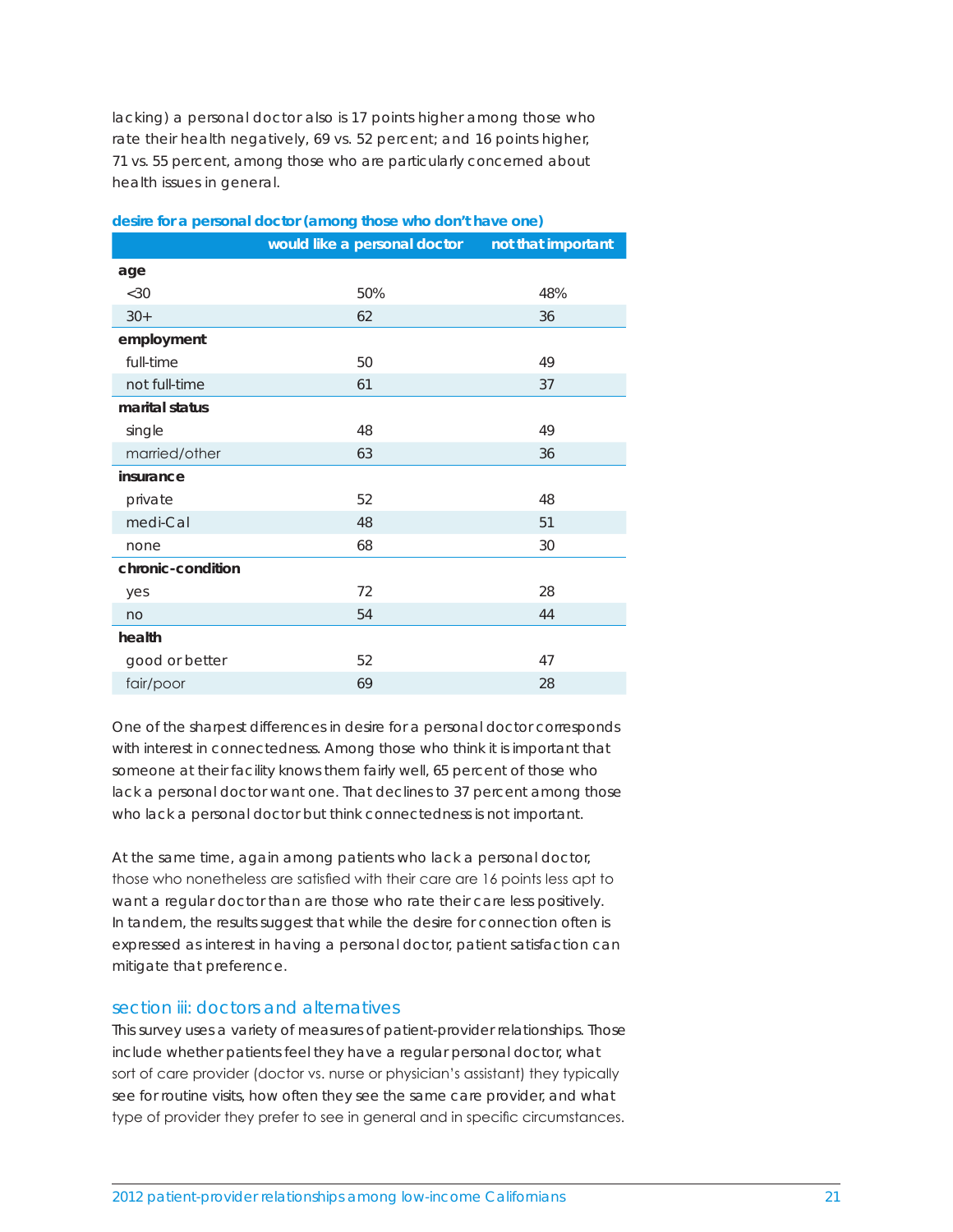Regardless of whether low-income Californians feel they have a regular personal doctor, it's a doctor that they're accustomed to seeing. About seven in 10 say they usually see a doctor rather than another type of provider for routine care – albeit, for many, not the same doctor each time, nor necessarily someone they consider a regular personal doctor.

About as many, two-thirds, say that seeing a doctor is their preference, including 52 percent who feel that way strongly. The rest of low-income Californians are less resistant to non-physician-based care – 13 percent just "somewhat" prefer a doctor, and a third either say it doesn't matter to them what kind of care provider they see (27 percent), or prefer to see a nurse or physician's assistant (6 percent).

Follow-up questions asked those who prefer to see a doctor whether they would still feel that way given potentially negative consequences, such as greater difficulty getting an appointment. The appeal of physician-based care is such that majorities of those with an initial preference for a doctor continue to feel that way even if that means appointments are briefer (73 percent say that's worth the tradeoff), the doctor doesn't know them as well (60 percent), or it's harder to get an appointment (56 percent).

Alternatives nonetheless are possible. As noted, 47 percent of patients either don't prefer a doctor in the first place, or don't strongly prefer one. Furthermore, a combined total of 61 percent either don't prefer a doctor in the first place, or don't prefer one if it means it's harder to get an appointment. Just 23 percent of respondents always prefer to see a doctor, regardless of the conditions tested.



#### **preference for type of care provider among all low-income Californians**

Younger adults (i.e., those younger than 30) are particularly open to a nondoctor alternative. They are less likely than those 30 or older to see a doctor for routine visits in the first place, don't care as much about seeing a doctor, and are less apt than older patients to continue to prefer a doctor if it's harder to get an appointment or if visits are briefer.

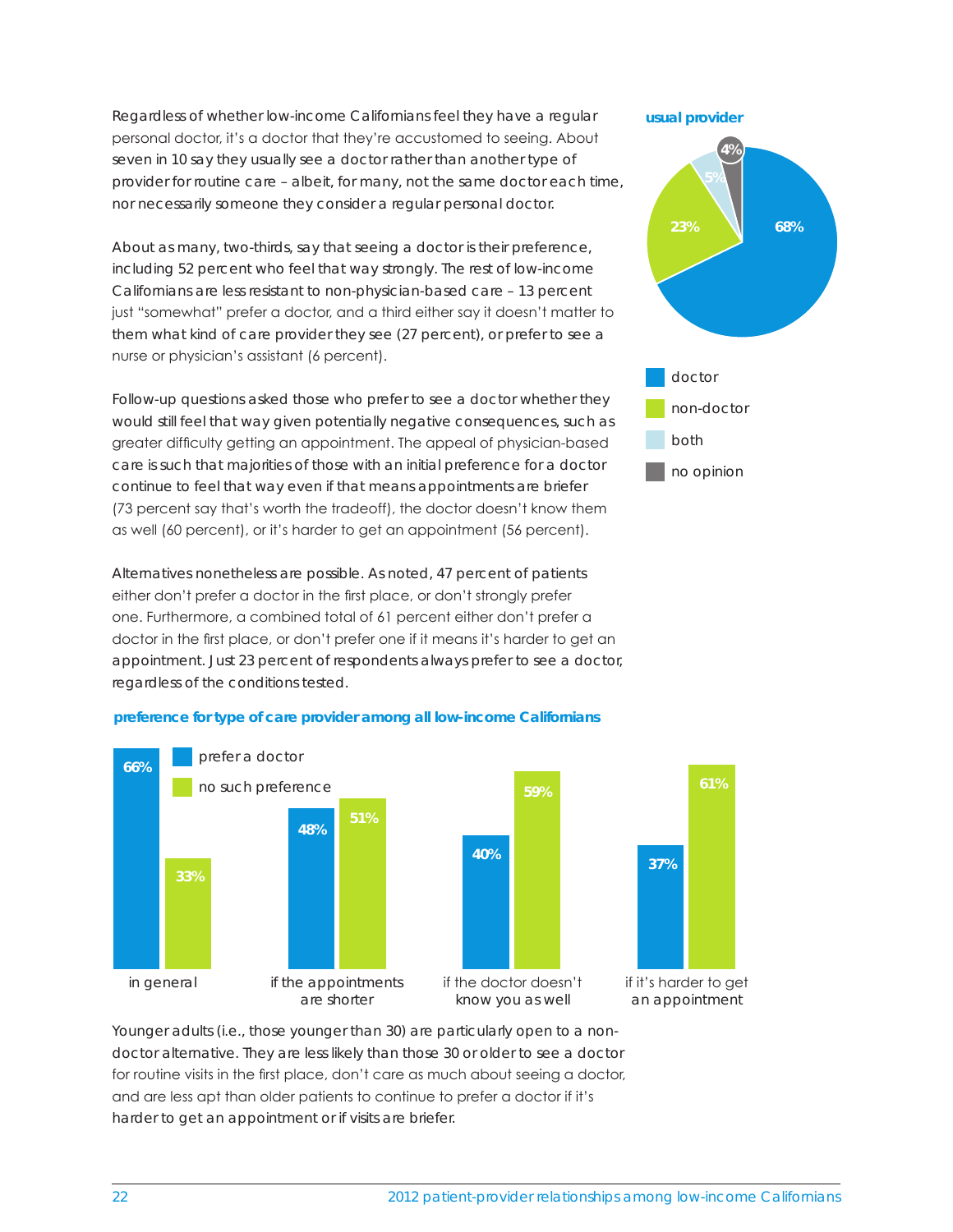Younger patients' openness to a non-doctor alternative likely reflects their better health status. Preference to see a doctor for routine care ranges from 59 percent of those who rate their health as excellent or very good to 66 percent of those in "good" health, and 74 percent of those whose health is only "fair" or "poor."

Whites and non-Latino minorities (e.g., those who identify themselves as African-American, Asian, Native American, multiracial, or other)<sup>8</sup> are more likely to say it doesn't matter to them whether or not they see a doctor (37 percent and 35 percent, respectively) than are Latinos (20 percent). Whites and non-Latino minorities also are less likely to say they usually do see a doctor for care (61 percent, vs. 72 percent of Latinos).

#### **Preference for type of care provider among groups**

|                       | prefer doctor | doesn't matter | prefer non-doctor |
|-----------------------|---------------|----------------|-------------------|
| age                   |               |                |                   |
| <30                   | 56%           | 39%            | 5%                |
| $30+$                 | 71            | 21             | $\overline{7}$    |
| health status         |               |                |                   |
| excellent/very good   | 59            | 32             | 8                 |
| good                  | 66            | 26             | 8                 |
| fair/poor             | 74            | 23             | $\overline{2}$    |
| race/ethnicity        |               |                |                   |
| white                 | 55            | 37             | 8                 |
| latino                | 74            | 20             | 6                 |
| other                 | 58            | 35             | $\overline{7}$    |
| normally see for care |               |                |                   |
| doctor/both           | 72            | 24             | 4                 |
| non-doctor provider   | 50            | 34             | 16                |
| ratings of care       |               |                |                   |
| excellent/very good   | 59            | 31             | 9                 |
| good/not so good/poor | 73            | 23             | 4                 |

More generally, individuals who are less likely to see a doctor for regular visits also are less likely to care so much about it. It may be that people who see non-physician health providers do so because they're less focused on seeing a doctor; that they're more flexible because they've grown accustomed to other alternatives; or some of both. Regardless, this result means that seeing non-physician providers does not in and of itself create demand to see a doctor instead.

In addition, respondents who are more satisfied with their care overall are more open to trying a non-doctor provider – four in 10 of those who rate their care as excellent or very good say they'd be willing (or even prefer) to see a non-doctor provider for care, compared with 27 percent of those who rate their care less positively.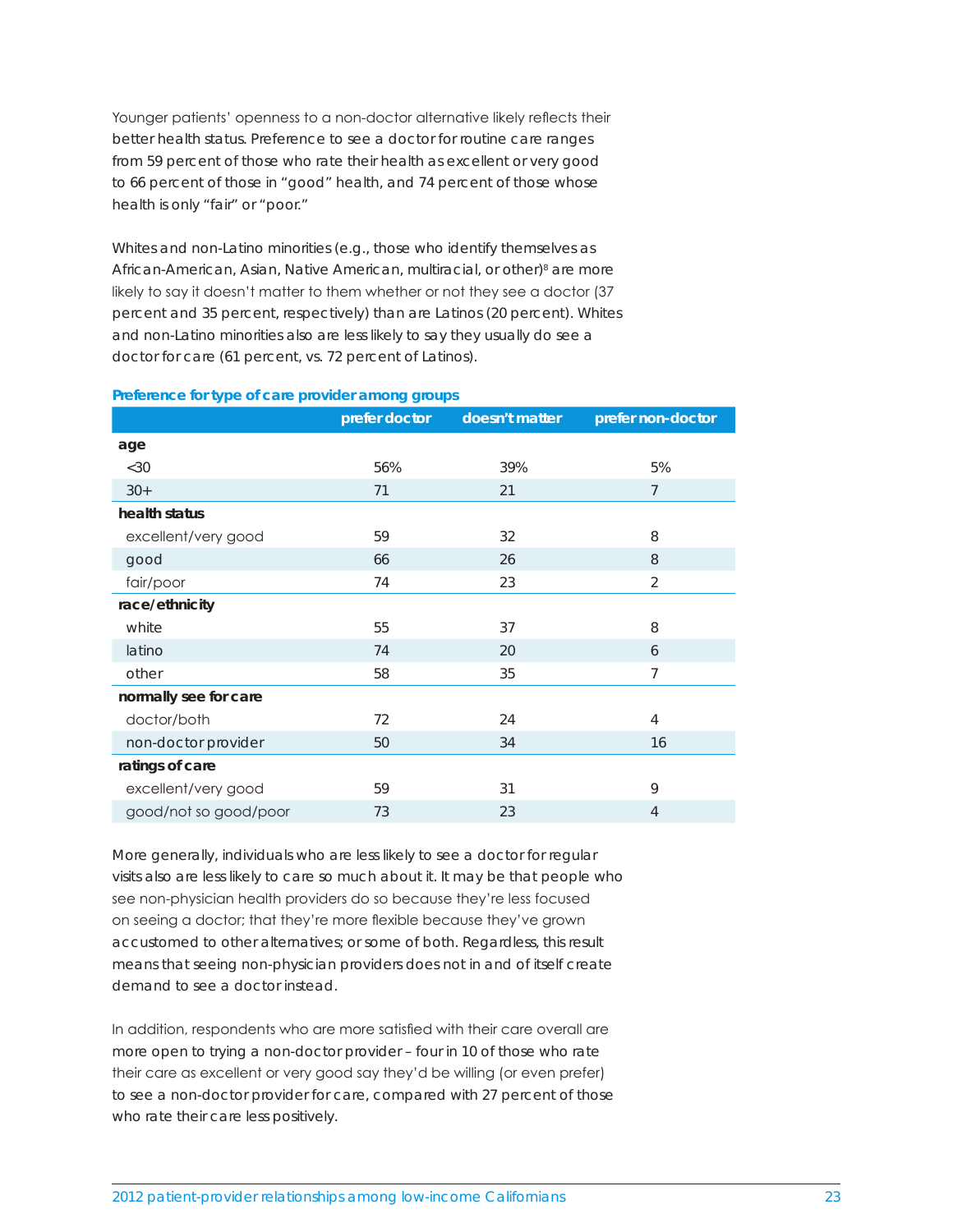As noted, the three key predictors of patient satisfaction in this study are connectedness (having someone at the facility who knows you well), continuity (seeing the same provider regularly), and having team-based care.<sup>9</sup> The results of this survey suggest that facilities that work to improve connectedness and continuity, or that implement team care, may not only boost patient satisfaction, but also help to increase willingness to see nonphysician care providers.

#### section iv: continuity and consistency

As noted, while nearly seven in 10 low-income Californians usually see a doctor even for routine visits, that's often not the same doctor: Overall, twothirds say they don't see the same caregiver each time they go in for care. That includes six in 10 of those who say they usually see a doctor rather than a non-physician provider for care, and half of those who say they have a regular personal doctor.

This is not the preferred situation for most. Among those who don't see the same caregiver each time, nearly six in 10 would prefer more regular contact with an individual caregiver. Still, this leaves four in 10 of those without regular contact who are content seeing an assortment of caregivers.





Following some of the same patterns as connectedness, continuity is much higher among individuals who have a regular personal doctor, have private insurance or go to a private doctor's office for care. Among people in these groups, anywhere from 73 to 82 percent say they usually see the same caregiver. That drops to 41 percent of those without a regular personal doctor and 43 percent among those who lack insurance. It's 41 percent among users of hospital emergency rooms, rising to 56 percent of clinic users overall, including 60 percent of CCHC patients.

There are demographic differences in continuity. Women are more likely than men to report seeing the same provider at least most of the time (66 vs. 54 percent). And lower-income Californians under age 30 are far less likely to report continuity than those in the oldest age group, 53 vs. 73 percent, respectively. At 48 percent, young men are the least likely to see the same provider on a regular basis.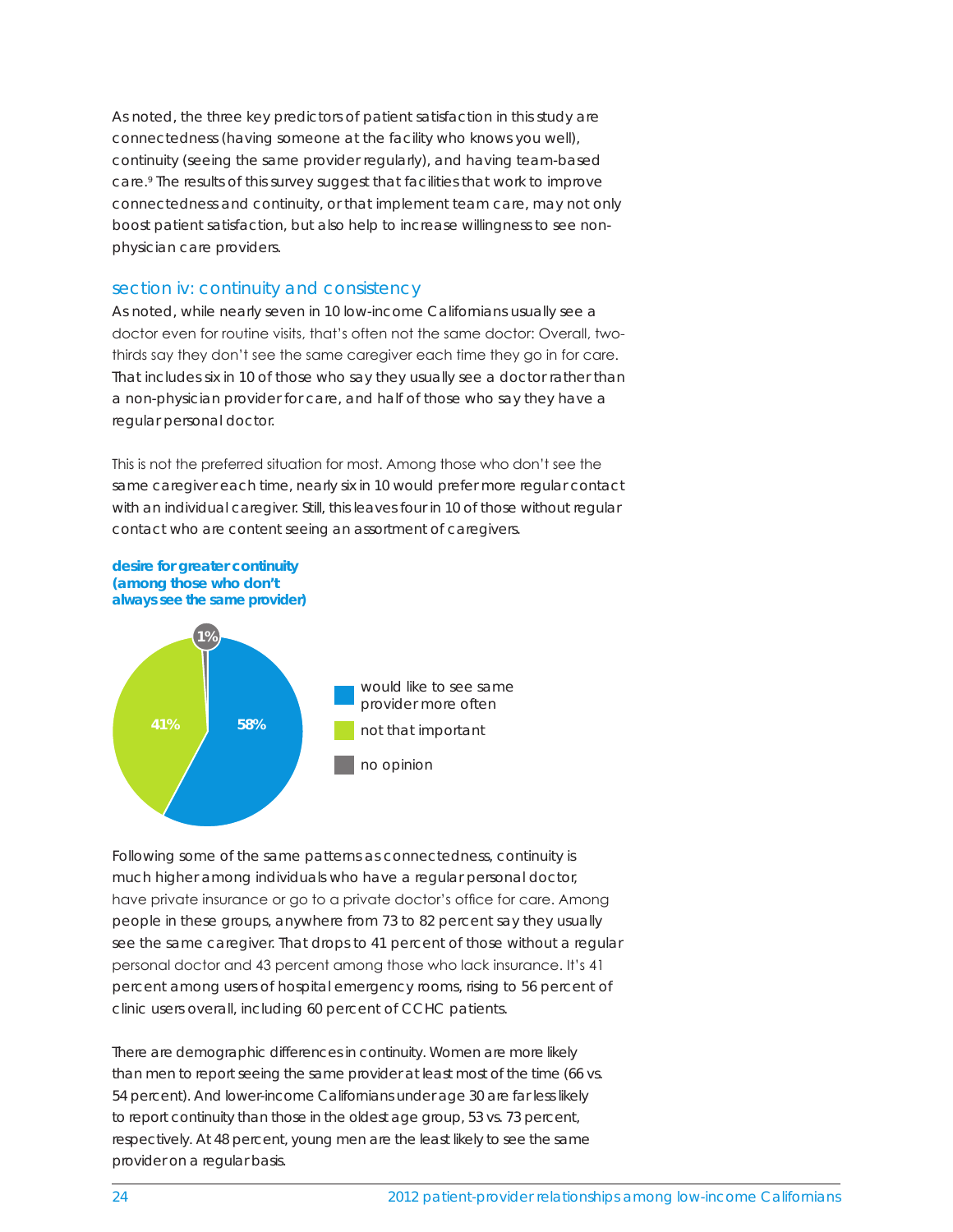Whites are more likely than non-whites to have continuity in their care, 70 vs. 56 percent, as are citizens more so than noncitizens, 66 vs. 50 percent. Following the same pattern as results for having a regular personal doctor, respondents who go to the doctor more frequently, who are in poor health, or who have a chronic condition are all more likely to see the same provider most of the time when they go in for care.

| facility type            |     |
|--------------------------|-----|
| private doctors' offices | 76% |
| Kaiser Permanente        | 66  |
| <b>CCHCs</b>             | 60  |
| non-CCHC clinics         | 54  |
| hospital E.Rs.           | 41  |
| insurance                |     |
| private                  | 73  |
| Medi-Cal                 | 63  |
| none                     | 43  |
| gender                   |     |
| women                    | 66  |
| men                      | 54  |
| age                      |     |
| <30                      | 53  |
| $30 - 49$                | 59  |
| $50+$                    | 73  |
| race/ethnicity           |     |
| white                    | 70  |
| latino                   | 58  |
| other                    | 53  |

**always or usually see the same care provider**

As described above, continuity is critical. As with connectedness, lowincome Californians who usually see the same provider are more likely than others to rate their care highly and to have greater healthcare efficacy. Specifically, those who have continuity in their relationship with a provider feel more informed about their health, take a more active role in decisions about their care, and are more likely to feel their provider gives them information and instructions they can understand.

Connectedness and continuity overlap – among those who usually see the same provider, 51 percent report having someone at their facility who knows them well, compared with a quarter of those who only sometimes see the same provider, and just 13 percent of those who rarely or never see the same person when they go for care. Yet each is an independent predictor of satisfaction and efficacy, even when controlling for socioeconomic status (including education, race, citizenship, and income), health and insurance status, and related factors such as having a personal doctor and usually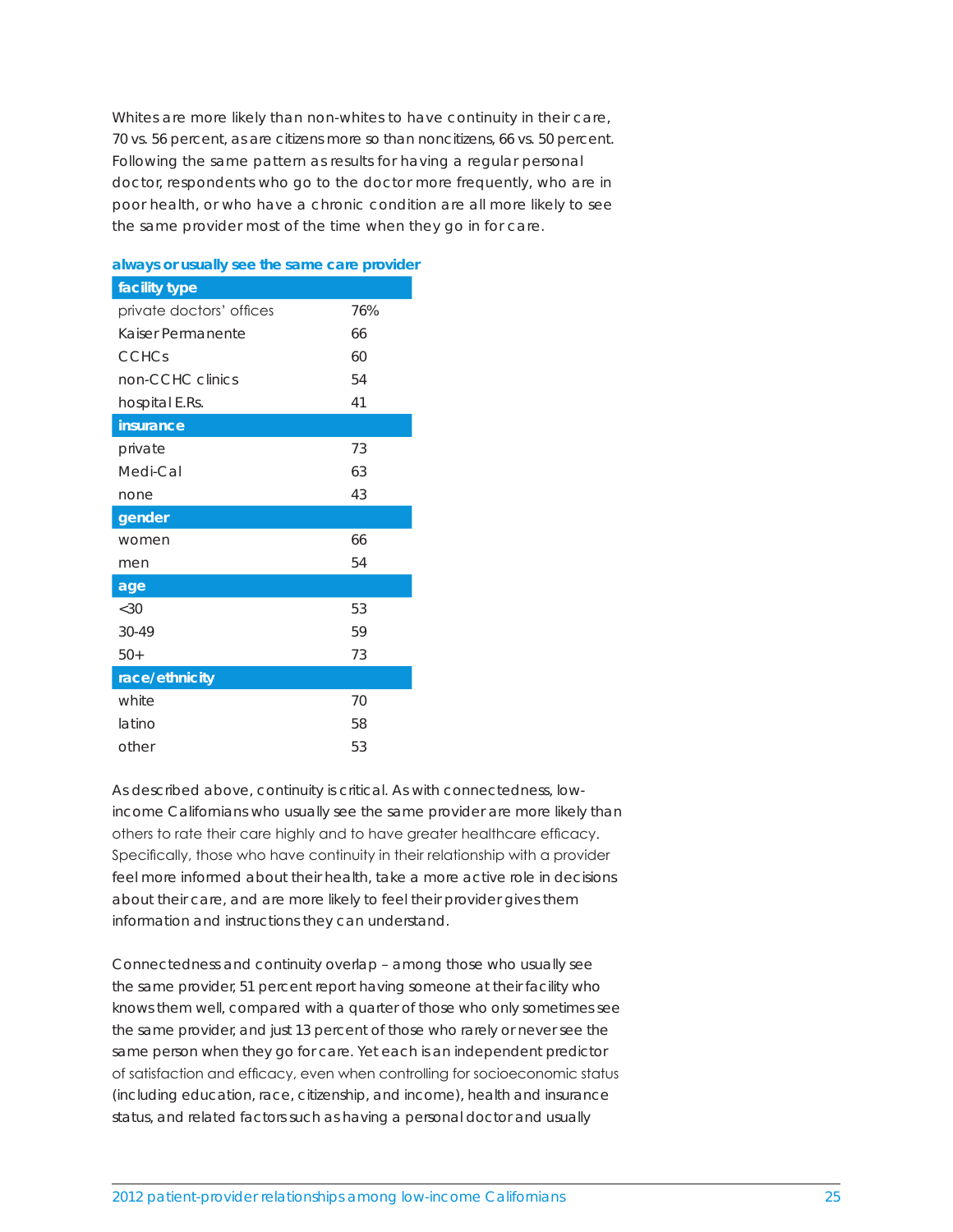seeing a doctor for care. This suggests that facilities that seek to engage and satisfy their clients are best served by focusing on both continuity and connectedness, not only one or the other.

Despite the positive outcomes associated with having a consistent relationship with a care provider, a considerable minority of low-income Californians are content with not seeing the same person every time – 41 percent of those who currently don't see the same provider on every visit (28 percent of poor and near-poor Californians overall).

Among those who currently don't see the same health professional each time, regression modeling shows that the desire for continuity is lower among those who say there is someone at the healthcare facility who knows them well. In other words, the desire for continuity in care may be eased by having a personal connection with someone at the care facility.

Additionally, those who are more open to trying a non-physician healthcare provider are more likely to be content with not seeing the same provider on each visit.<sup>10</sup>

On the other hand, desire for continuity is far greater among those who lack but seek connectedness in the form of a personal doctor. Among those who don't currently have a personal doctor but want one, 76 percent would like to see the same provider more often. That compares with 32 percent of those who lack a personal doctor but don't especially want one.

But there are other paths to continuity and connectedness. Compared with patients of private doctors' offices, CCHC patients in general are less apt to report having a personal connection, having a personal doctor, or seeing the same person on each visit – but, as described below, they're more likely to have other care options available, such as team-based care or a healthcare navigator. As noted, these care options show strong potential for establishing the relationships that low-income Californians seek.

Facilities that seek to engage and satisfy their clients are best served by focusing on both continuity and connectedness, not only one or the other.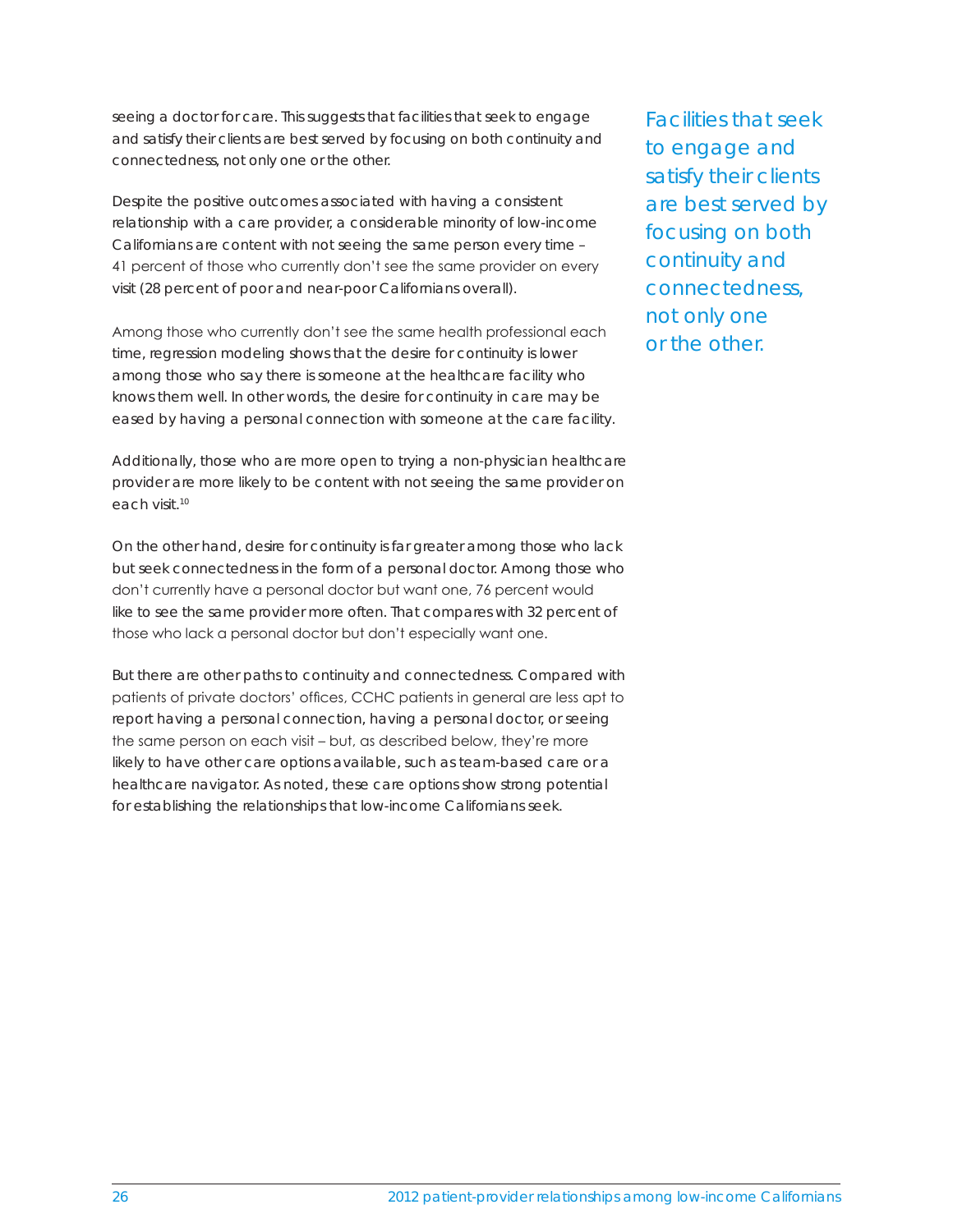# part b: programbased alternatives

#### overview

When patients express a desire for a regular personal doctor whom they see on each visit, they are voicing interest in an inefficient and increasingly expensive model of care. The traditional doctor-patient model may be unsustainable for safety-net facilities on staffing and cost grounds; yet it also may not be in patients' own best interests, given the comprehensive array of services – medical and nonmedical alike – that alternative care models can provide.

Indeed, patients who say they want a regular doctor may in fact simply be describing the most familiar route to their real aim – the personal relationship that having a doctor implies. This section explores the extent to which other routes to this connectedness are acceptable to patients, and how such options are rated by those who have tried them.

The results are promising. While relatively few low-income Californians have used new models of care to date, the numbers are not negligible, and the experience is overwhelmingly positive. Among people who don't have these care models now, sizable numbers express openness to trying them. And the impact is measurable: As noted above, those who use team-based care or a health coach are more likely to report a personal connection with someone at their facility, and team-based care in particular is one of the strongest unique predictors of patient satisfaction and healthcare efficacy.

### section v: use, ratings, and impact of alternatives

One in four low-income Californians reports having team-based care; a nearly unanimous 94 percent of them like it, with six in 10 liking it a "great deal." Fewer, 18 percent, have a healthcare navigator or health coach (that is, someone "whose job it is to help people get the appointments, information, and services they need"); among those who do, its popularity is similarly high, with 91 percent liking the service, including 54 percent who like it a great deal.

There's a strong relationship with satisfaction. Among those who currently have team-based care, 58 percent rate the quality of their care positively and 50 percent give positive ratings to the support services available at their facility, compared with 47 and 37 percent, respectively, of those who don't have team care.

Those who have either team-based care or a health coach also are more likely to consider themselves very informed about their health. And teamcare patients are more likely to feel very confident in making medical decisions, very comfortable asking questions, and to say they have a great deal of input in their medical care – all central goals of patient-centered care.

#### **current use of alternative models of care**







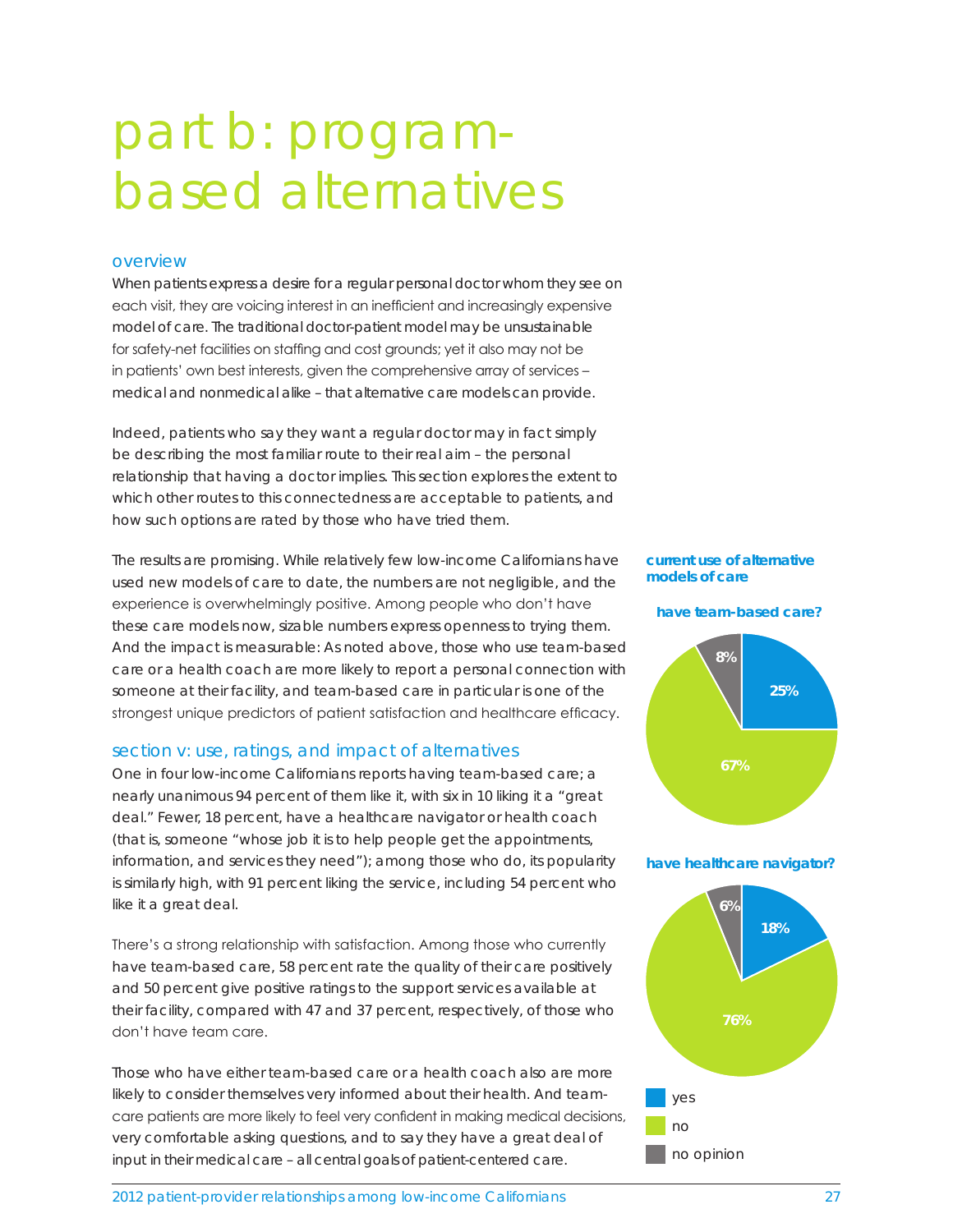The impact is clear when specifically comparing clinic users (including patients of CCHCs and other clinics) who have team-based care with those who don't. Among clinic patients who have team-based care, 55 percent are satisfied with their care, vs. 41 percent among those who don't have team care. Indeed satisfaction among team-care users at clinics approaches its level among Kaiser Permanente and private doctors' office patients overall (61 percent).



## **key outcomes among clinic patients by use of team-based care**

In addition, taken as a whole, clinic users (again, CCHC and other clinic patients, combined) are less likely to say they feel very informed about their health (45 percent) and that their healthcare provider explains things in a way that's always clear to them (42 percent) than are Kaiser Permanente or private doctors' office patients (56 percent and 52 percent, respectively). However, clinic users who have team-based care are just as likely as Kaiser Permanente and private doctors' office patients to feel very informed about their health (62 percent) and always to understand the instructions given by their care provider (57 percent). It's among clinic patients who lack teambased care that these lag.

### section vi: team-based care and healthcare navigators

There is some overlap in the use of team-based care and a health navigator or coach; among those who have team care, four in 10 also have health coaches, suggesting that facilities that offer one are more apt to offer the other as well. While, as noted, liking for team-based care overall is quite high, it peaks, at a remarkable 98 percent, among those who have a health coach as part of their team.

CCHCs are ahead of the curve in offering these new care options. Their patients are more likely than those who go to Kaiser Permanente, private doctors' offices, or other clinics (combined) to report currently having teambased care (33 vs. 24 percent) or healthcare navigators (26 vs. 17 percent).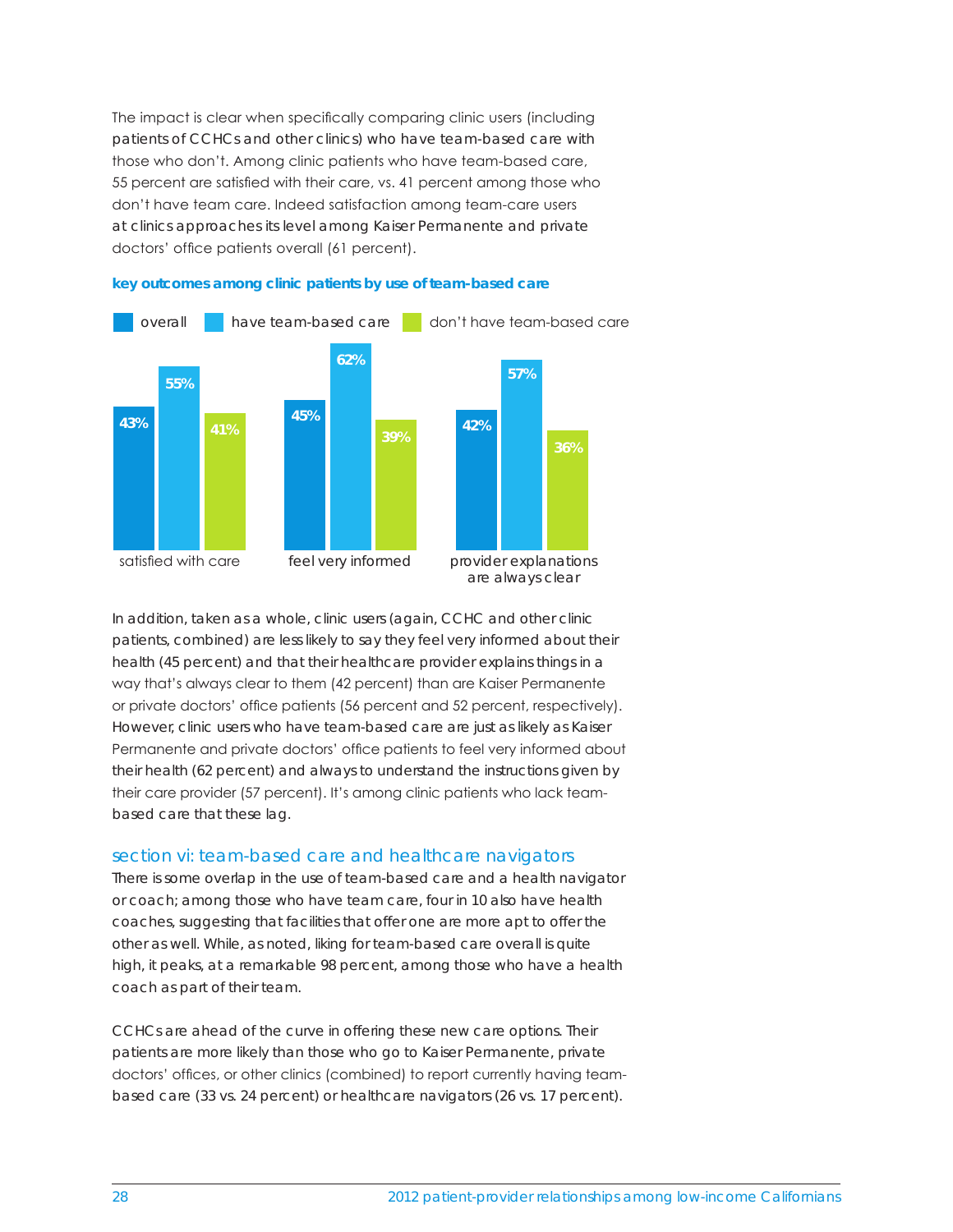**use of alternative care models by facility type**



Results also indicate that these newer care models are reaching the more disadvantaged among California's poor and near-poor population. Use of team-based care rises to more than three in 10 of those with no more than a high school education, vs. 18 percent of better-educated lowincome Californians. The less-educated also are more apt to have a health navigator, 23 percent vs. 12 percent of their more-educated counterparts.

In addition, alternative care models are more often used by Latinos than by members of other ethnic and racial groups. Thirty-two percent of Latinos have team care and 22 percent have a navigator, compared with 16 and 14 percent of whites, and 16 and 19 percent of other minorities.

Latino women are especially likely to have both types of alternative forms of care – more than a quarter have a health coach (including nearly three in 10 Latino women under 40) and four in 10 report currently having teambased care. On the flip side, just 8 percent of white women overall have a health coach and just 16 percent have team-based care.

Those who hold some form of government insurance (including Medi-Cal) are more apt to have team-based care or a health coach (31 and 27 percent) compared with those who have private insurance (23 and 16 percent for each form of care) and those who are uninsured (20 and 12 percent).

#### section vii: willingness to try team-based care

A broad 81 percent of those who don't have team-based care say they'd be willing to try it, and nearly four in 10 say they'd be very willing to do so. Willingness peaks at 87 percent among CCHC users, compared with three-quarters of users of other clinics. Nearly eight in 10 users of Kaiser Permanente or private doctors' offices are likewise interested in trying team-based care, with a third very willing to give it a try.

Those who are open to one form of non-traditional care are largely open to trying others. Statistical modeling finds that among the best predictors of willingness to try team-based care are openness to using a healthcare navigator, willingness to try group health programs, and interest in using technology to communicate with care providers. Modeling also shows that those who want to see the same care provider more frequently are more open to team-based care, suggesting that those who seek continuity may be willing to try team care as a means of finding it.<sup>11</sup>

**willingness to try team-based care (among those who don't have it now)**



2012 patient-provider relationships among low-income Californians 29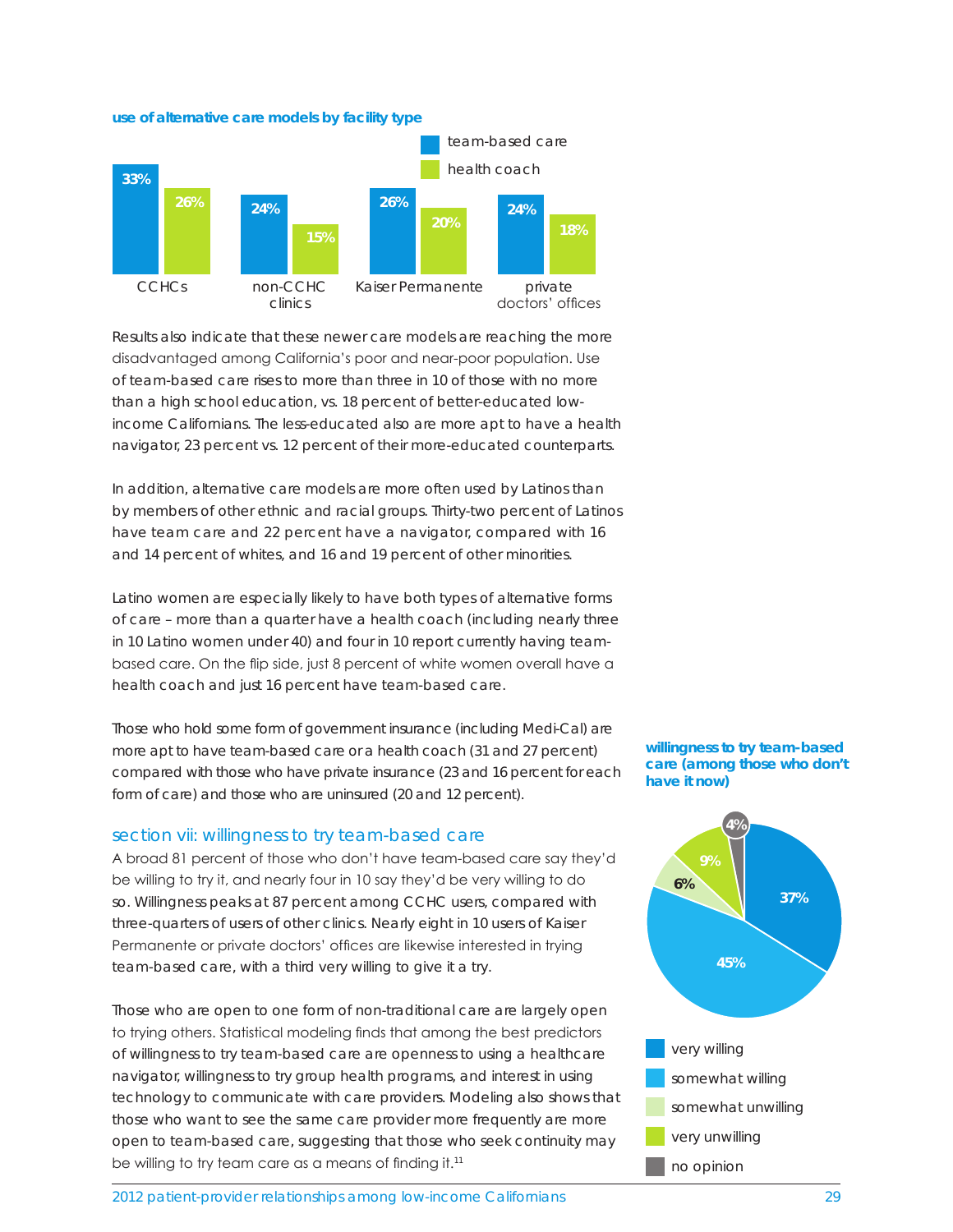Among groups, women are more likely than men to be very willing to try team-based care (41 vs. 32 percent). Strong willingness peaks among women aged 30 to 49 (46 percent, vs. 31 percent of middle-aged men) and Latino women (45 percent, vs. 34 percent of Latino men). It's lowest among white men, with just 27 percent very willing to give it a try.

Desires for a personal connection and better communication with providers also are related to willingness to try alternatives. Nearly half (47 percent) of those who don't have a personal doctor but want one are very willing to try team care, compared with only a quarter of those who don't want a personal doctor and about a third of those who already have one.12

Strong willingness to try team care also is higher among those who feel their providers often don't explain things clearly (46 percent, vs. 34 percent who say their providers are clear) and among those who want more of a say in their health care (43 percent, compared with 34 percent of those who report having enough input now). These results underscore the potential for team-based care to satisfy the need for connectedness among those patients who seek stronger relationships with their healthcare providers.

Willingness to try team-based care also may be associated with need for services: Strong interest is 12 points higher among people in less than excellent health, compared with low-income Californians in the best health. And strong interest grows as ratings of overall care and support services decline. For example, while 31 percent of those who rate their support services as excellent or very good are very willing to try teambased care, that rises to 43 percent of those who rate their support services as not so good or poor.

### section viii: interest in a healthcare navigator

While more are willing to try team-based care than are interested in having a healthcare coach, still most of those who don't currently have a coach are at least somewhat interested in having one, 55 percent.<sup>13</sup> And the high satisfaction rate noted above implies the approach could hold broad appeal once tried.



#### **interest in having a healthcare navigator (among those who don't have one now)**

These results underscore the potential for teambased care to satisfy the need for connectedness among patients who seek stronger relationships with their healthcare providers.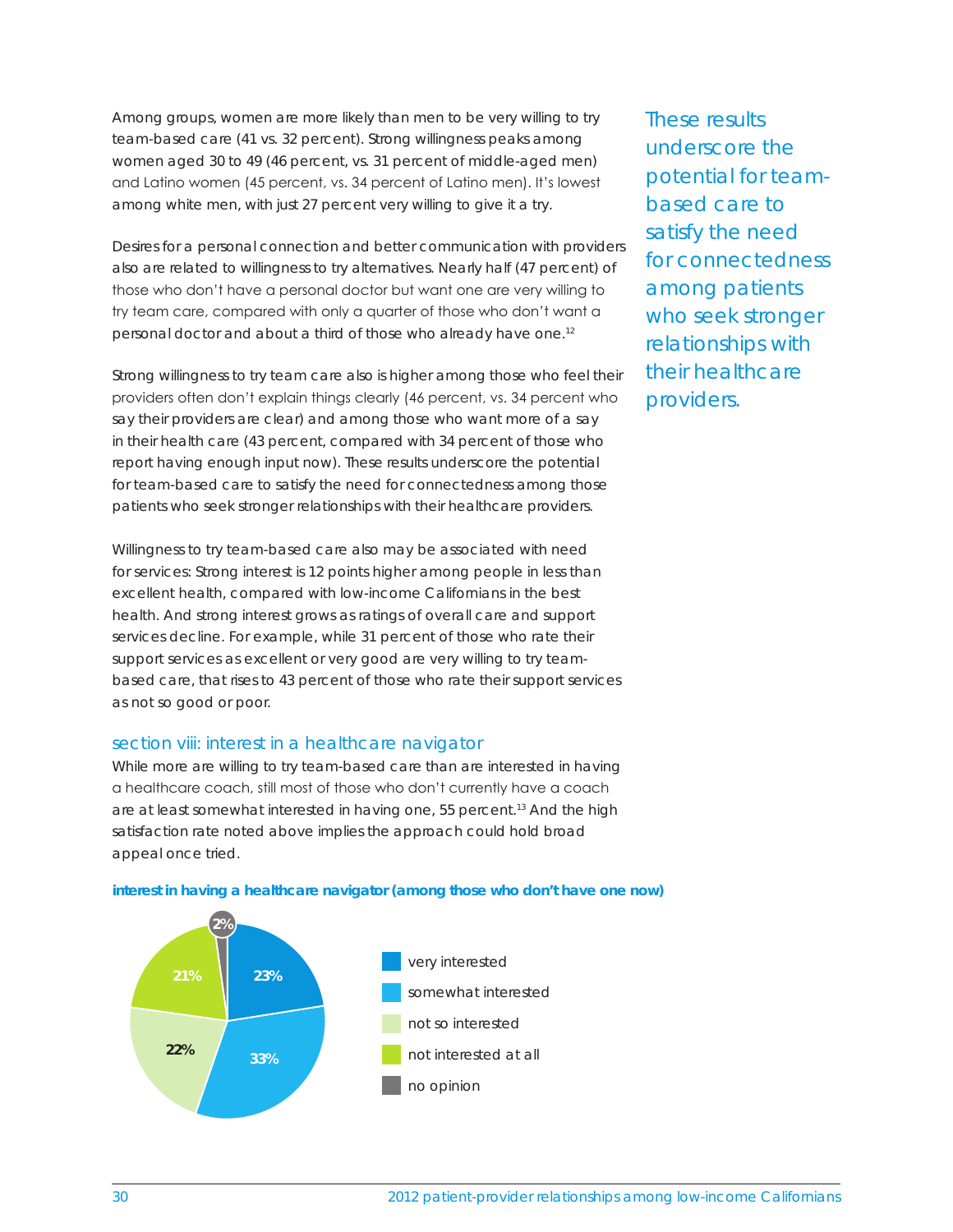Modeling again shows that those who are open to some of the other alternative care models also are more interested in having a care navigator. Perhaps more important, those who desire connectedness (either in the form of a personal doctor or someone in the facility who knows them well) and continuity (i.e., the ability to see the same provider more frequently) are more open to trying a health navigator, likely as a means of obtaining the personalized health care they seek.

On the flip side, modeling suggests that respondents who rate the support services at their facility especially positively are less interested in a healthcare navigator – perhaps because they feel they are already getting the assistance and information they need.14

Some group differences in interest in a health coach are similar to those in willingness to try team care, and reinforce the suggestion that seeking connectedness and a greater say in decisions may help to fuel interest in alternative care models. Specifically, desire for a navigator is 18 to 29 points higher among those who would like more say in their care, who want a personal doctor, who think it's important to have someone who knows them well and who think their doctors don't often explain things clearly, compared in each case with their opposites.

Unlike willingness to try group-based care, there are no differences in interest in a health coach by facility type. There is, however, a significant difference between racial and ethnic groups, with Latinos and African-Americans (combined) more interested in having a health coach than whites and other racial groups (combined), 61 vs. 49 percent.<sup>15</sup> Perhaps surprisingly, Latino and African-American men under age 40 are the group most broadly interested in having a healthcare navigator (67 percent express interest in it). In contrast, just 46 percent of white men say they'd be interested.

Interest in a health coach also is higher among less-empowered groups that may be seeking an advocate. For example, six in 10 Californians below 133 percent of the federal poverty limit are interested in a health navigator, compared with 48 percent of better-off low-income Californians. Those with no insurance or with government-funded insurance are more interested in a health coach than are privately insured respondents. And modeling shows that even when controlling for education and language spoken at home, noncitizens are more interested in a health coach than are citizens.

Those who are in poor health or have chronic conditions or disabilities also are more likely to express strong interest in having a healthcare navigator than are others, by 38 vs. 21 percent and 31 vs. 20 percent, respectively.

### section ix: willingness to join group programs

Group programs present another opportunity for extending health care beyond the traditional doctor-patient relationship. A substantial majority, slightly over three-quarters, say they'd be willing to join a group in which

Latino and African-American men under age 40 are the group most broadly interested in having a healthcare navigator.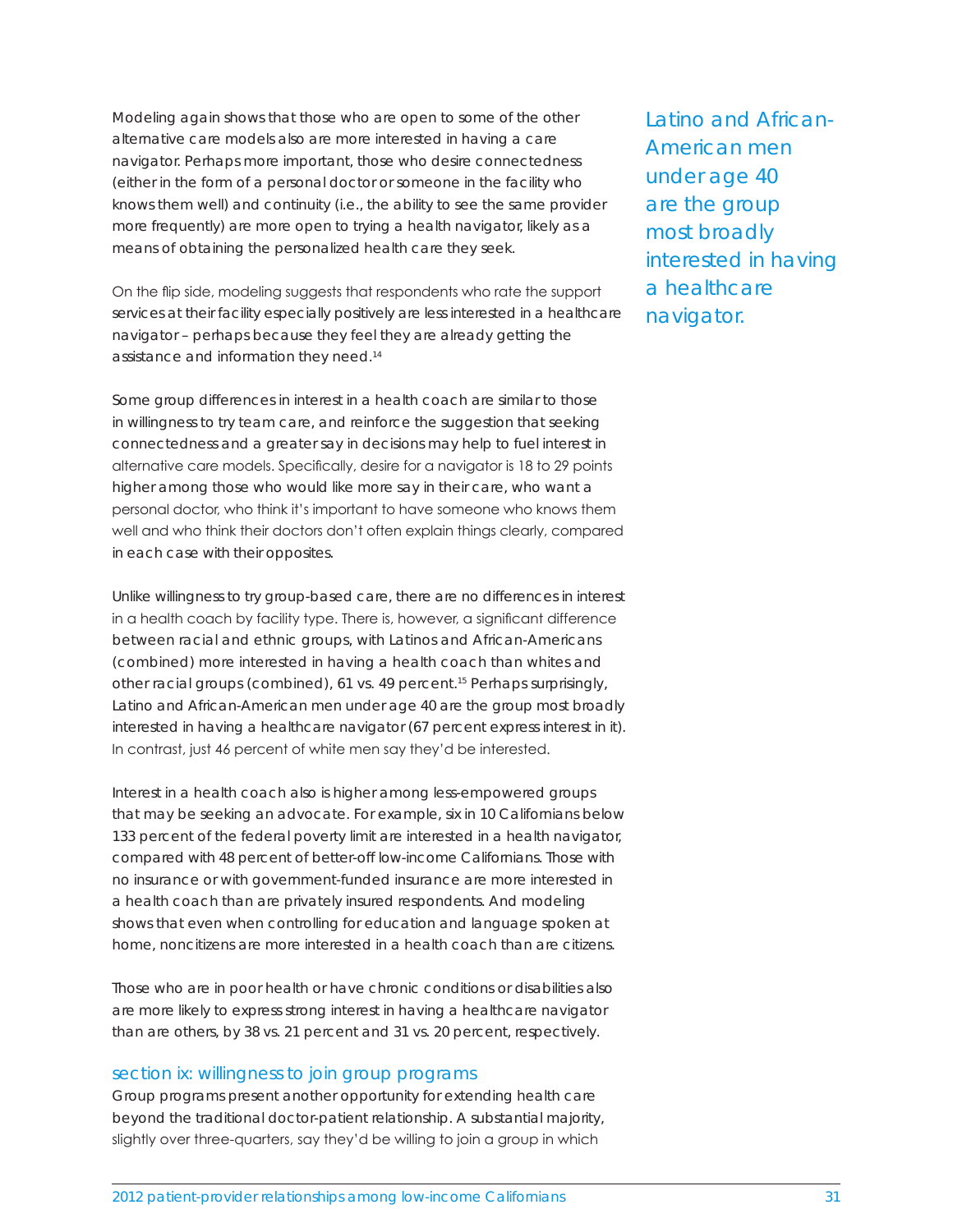they'd receive information and share experiences with others about a common medical condition, and just more than a third say they'd be very willing. Just one in 10 says they'd be very unwilling to give this group approach a try.

CCHC users are more disposed to trying group care than are non-CCHC clinic users (83 vs. 72 percent, respectively). And while CCHC patients' overall willingness to try group programs is similar to Kaiser Permanente and private doctors' office users (80 percent, combined), they're more likely to be very willing to give this care model a try (43 vs. 33 percent). This suggests a particular opportunity for CCHCs to establish connectedness and continuity through the use of group care.

Willingness to participate in group programs for shared medical issues varies among subpopulations. More than eight in 10 women are amenable to in participating in such groups, compared with a still-substantial seven in 10 men. Openness to group classes bottoms out at six in 10 younger men (age 18 to 29), and peaks among women under 40, among whom 85 percent are willing to try such classes. In addition, strong willingness to try group care is about 10 points higher among Latinos, noncitizens, and those who have not been to college, compared with whites, citizens, and those who have a college education.

**willingness to try group programs**



#### **very willing to try group programs**

| facility type            |     |
|--------------------------|-----|
| <b>CCHCs</b>             | 43% |
| hospital E.Rs.           | 38  |
| private doctors' offices | 35  |
| non-CCHC clinics         | 35  |
| Kaiser Permanente        | 27  |
| gender                   |     |
| women                    | 42  |
| men                      | 27  |
| race/ethnicity           |     |
| latino                   | 40  |
| other                    | 32  |
| white                    | 30  |
| citizenship              |     |
| no                       | 41  |
| yes                      | 32  |
| education                |     |
| no college degree        | 36  |
| college graduate         | 25  |

As with interest in a healthcare navigator, strong willingness to participate in group programs also is higher (by 14 points) among people with chronic conditions or disabilities than among those who don't have such medical problems.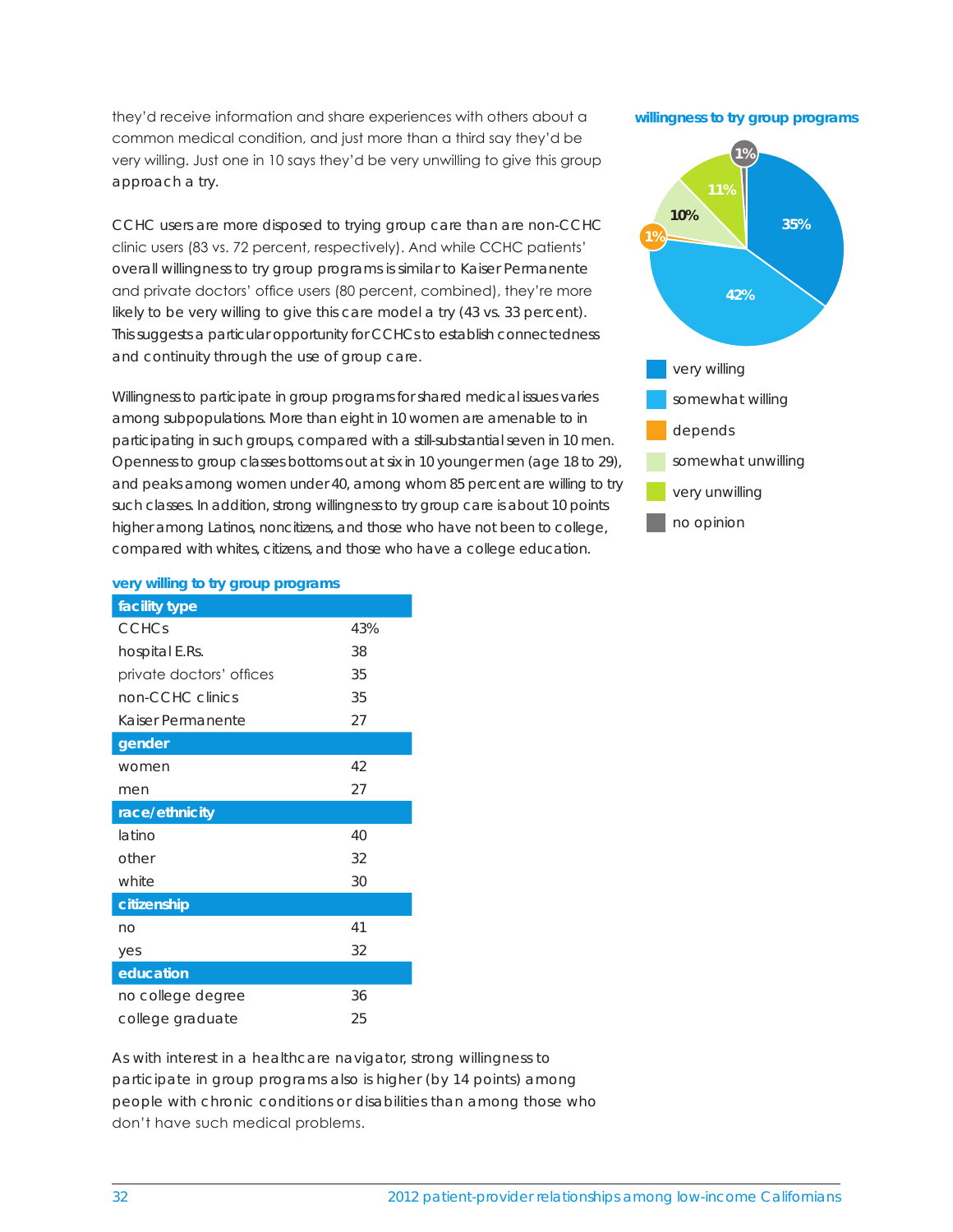Willingness to participate in group programs is 16 points higher among those who don't currently have a personal doctor and want one, compared with those to whom having a personal doctor is unimportant. And strong willingness to try group programs is about 10 points higher among those who currently have someone who knows them well at their care facility.

Strong willingness to join group programs also is higher among people who feel they have a great deal of say in their care, or who want more say than they currently have, compared with those who feel they have little to no input, or seek no more than they have now, respectively.

As with other types of alternative care, cross-pollination is at work. Statistical modeling shows that openness to team-based care or to a non-physician provider independently predict inclination to try group programs. So does interest in using a variety of technological tools for communication.

The model also shows that when holding all other factors constant, older respondents, healthier respondents, and women are more willing to try group care are than their counterparts. And those who usually see a doctor for care similarly are more willing than those who normally see a non-physician provider, suggesting that this alternative care model may be palatable to those who are accustomed to the more traditional doctorpatient relationship, as well as to those open to alternative models of care.

Modeling also finds that openness to group care is predicted by thinking it's important that a provider is knowledgeable about the community and has cultural understanding; by interest in having more information on facilities, treatments and providers; and by having misunderstood a provider's instructions in the past (all variables which will be explored in greater detail in the second report from this survey). Each of these can be used in targeting communication about group care opportunities to prospective participants.16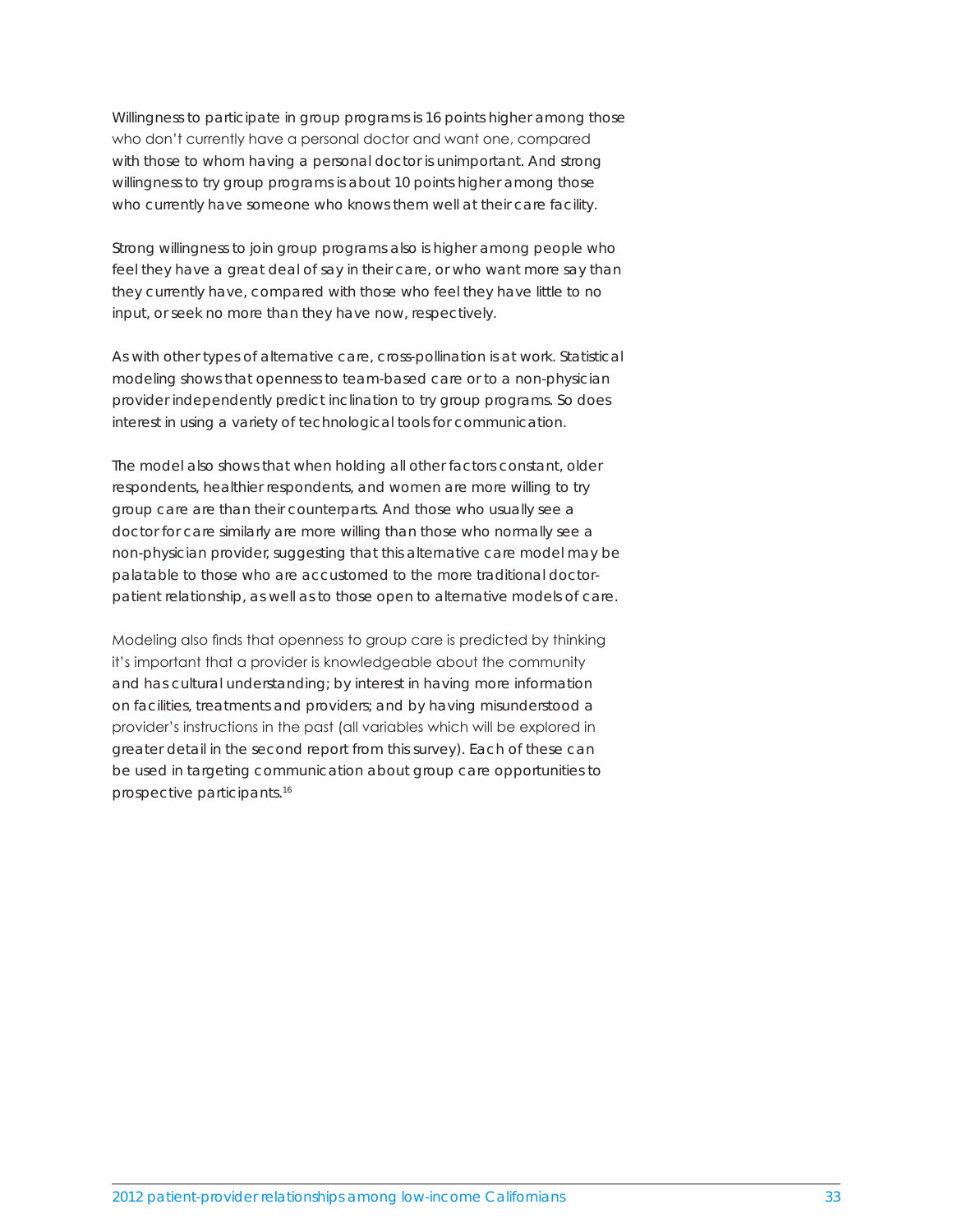# part c: technology alternatives

#### overview

For all their promise, new models of in-person care delivery are not the only ways of enhancing the connection between patients and their care facilities. This survey also finds considerable interest among poor and near-poor Californians in taking advantage of communication technologies, including the internet and text messaging, for a variety of care-related purposes.

#### section x: telephone and e-mail consultations

In one striking result, six in 10 express willingness to substitute telephone consultations for personal visits to their care facility on routine healthcare matters. Fewer, but still 41 percent, say they're willing to use e-mail for this purpose.



Just a quarter of low-income Californians strongly resist using a phone call in place of an in-person appointment. Strong resistance rises to 34 percent when it comes to substituting e-mail for an in-person visit; an additional 9 percent say they have no access to e-mail or the internet.

The two are related; willingness to substitute a phone conversation for an in-person appointment is among the best predictors of willingness to do so by e-mail, and vice versa, in models that hold demographic factors such as facility type, education, and insurance status constant. But there are differences that offer guidance in targeting these alternatives. Modeling shows that willingness to substitute a phone call for an in-person appointment increases with age, while willingness to use e-mail for these purposes decreases with age.17 This means older respondents are more willing to try phone appointments, but less apt to want to use e-mail this way than are younger patients. Race also plays a role – two-thirds of whites are willing to call their healthcare provider instead of having an in-person visit, but just 56 percent of Latinos and other racial or ethnic minorities say the same.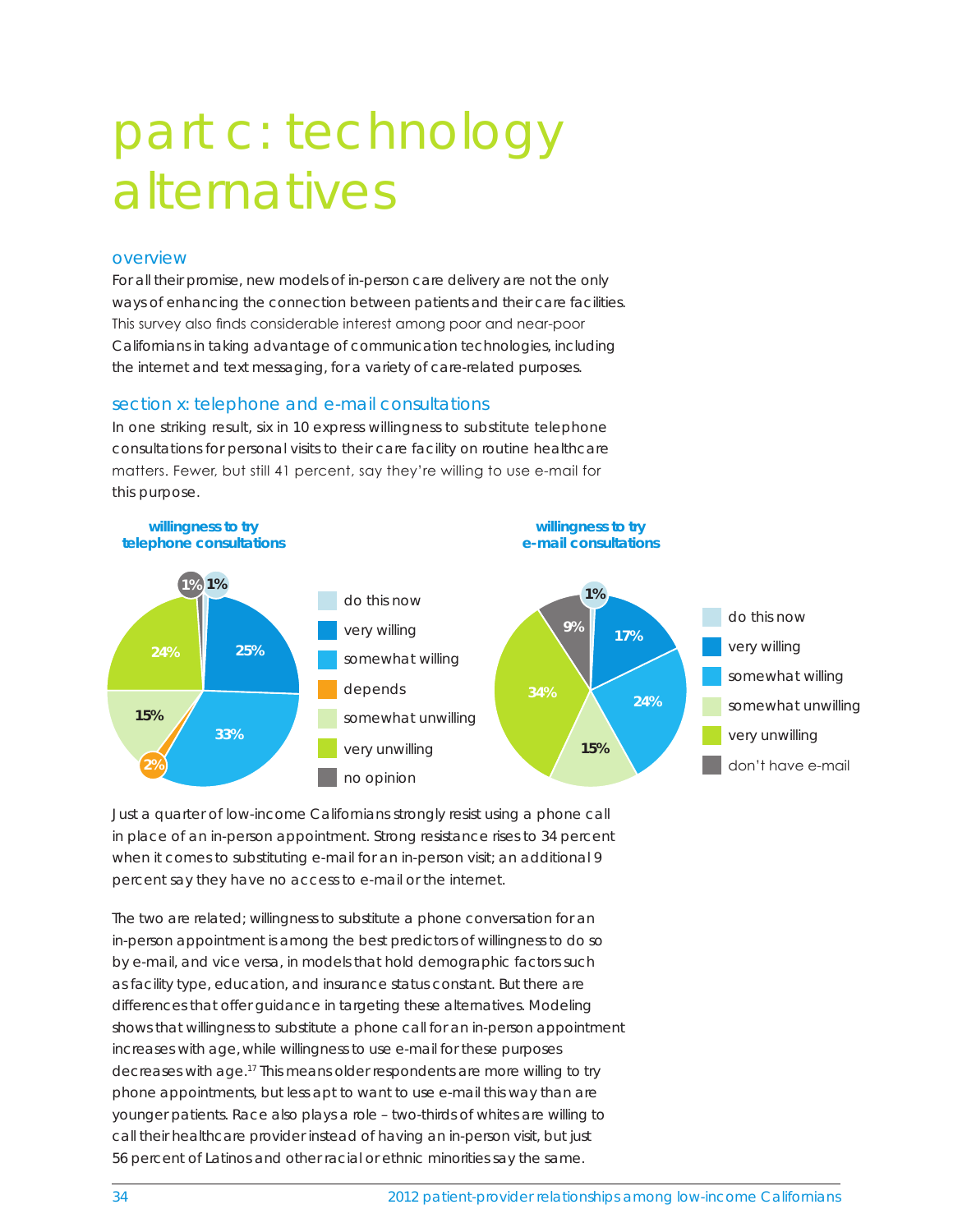Those seeking continuity in their care are more willing to substitute a phone call for an in-person appointment, perhaps as an alternative means of fulfilling their desire for personalized care. That doesn't apply to interest in e-mail communication.

In another instructive difference, those who are employed full time are more willing to have a phone-call appointment than are those who are not employed, 63 vs. 54 percent, and to be willing to e-mail their provider in place of an in-person appointment, 48 vs. 34 percent – suggesting that these alternative care models may be successfully marketed as a time-saving tool.

While there are no differences by facility type in willingness to substitute a phone call for an in-person appointment, there is for e-mail. Kaiser Permanente patients are especially inclined to use e-mail communication with their provider in place of an in-person appointment – 58 percent are willing, compared to 41 percent of private doctors' office patients and 37 percent of clinic users overall (with no significant difference between CCHC and other clinic patients). Kaiser Permanente patients are more likely to be employed full-time and to have used the internet for health reasons in the past, both of which help to explain this greater willingness to try e-mail consultations.

Modeling shows that willingness to substitute a phone call for an in-person appointment increases with age, while willingness to use e-mail for these purposes decreases with age.



**willingness to substitute phone calls or e-mail for in-person appointments**

Respondents in better health also are more willing to try phone and e-mailbased appointments than are those in lesser health (62 vs. 51 percent for phone appointments; 49 vs. 33 percent for e-mail appointments). This makes sense – individuals in better health likely have less pressing medical concerns and therefore may be more willing to discuss them on a call or by e-mail.

Those who feel there is someone at the facility who knows them well also are more willing to give phone appointments a try, 64 vs. 55 percent, and are more likely to be very willing to e-mail instead of having an in-person appointment, 22 vs. 15 percent – perhaps, at least in part, because their needs for personalized care are already being met.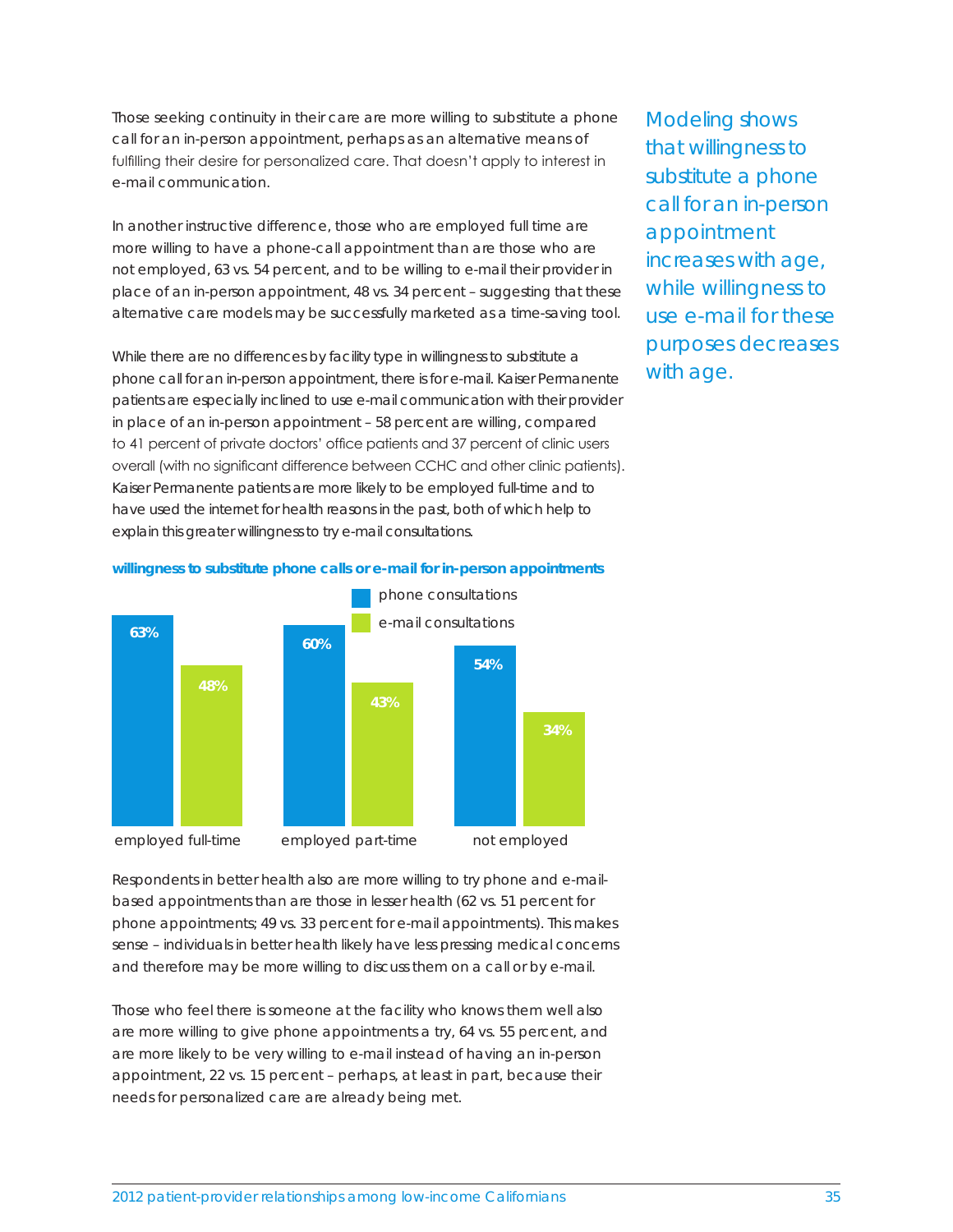## section xi: interest in internet and text-messaging options

Anywhere from 54 to 63 percent of poor and near-poor Californians say they'd be interested in receiving text messages reminding them about appointments (63 percent) or providing health information (54 percent); and in the ability to use the internet to see health records (58 percent), schedule appointments (61 percent), and renew prescriptions (63 percent). Yet currently fewer than 5 percent report using these tools – suggesting a largely untapped opportunity.



#### **interest in text and internet options**

\*Includes "currently using," 2 to 4 percentage points per item

Majority interest in internet use holds even though 71 percent express concern about the privacy of their health information on the internet. Interest in internet options peaks among those who say they're "somewhat" or "not so" concerned about internet privacy, and is lowest among those at either extreme of the scale – those who are "very concerned" and those who are "not concerned at all." (The latter chiefly do not use the internet for health information.) Addressing privacy concerns and providing clear instructions on how to use online tools for those who are less internet savvy could encourage uptake of these services among those with internet access.

Regression modeling combining these five items in an index of interest in communication options again demonstrates that there's an element of general openness to alternatives to the traditional in-person, doctor-patient approach. Willingness to substitute e-mail for an in-person appointment, as well as openness to non-tech alternatives such as a health navigator and team- and group-based care, all strongly predict greater interest in text and online communication options.

#### section xii: communication interests among groups

As is the case with e-mail appointments, younger people are more interested in text messaging and online communication. Desire for a regular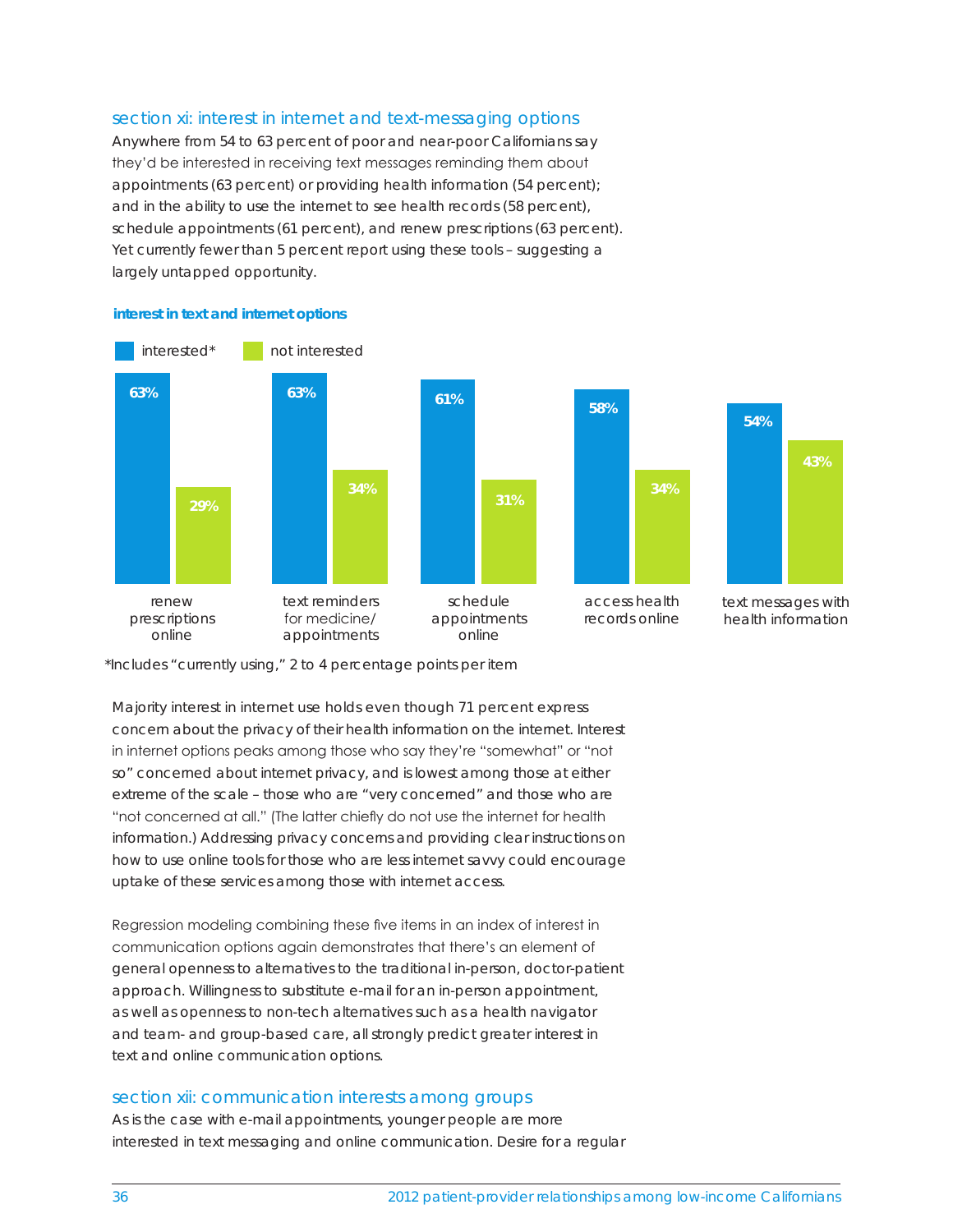personal doctor also is positively related to greater interest in these options, providing further evidence that those who seek connectedness are willing to use alternative means of obtaining it.

Modeling reveals a positive effect of education on interest, especially in online communication tools. Eight in 10 college graduates in this population are interested in renewing prescriptions over the internet, three-quarters are interested in scheduling appointments online, and seven in 10 are interested in being able to look at their health records online. Interest falls to 54, 50, and 49 percent of low-income Californians who have a high school degree or less. Similarly, interest in online tools is lower among those who don't mainly speak English at home.<sup>18</sup>

For interest in text-based communication tools, modeling shows a difference by racial and ethnic groups, with whites less interested than non-whites in text-based reminders and health information, even after controlling for differences in education and income. Fifty-four percent of whites are interested in text-based reminders about appointments, compared with 66 percent of Latinos and other non-whites alike. And just 39 percent of whites would be interested in text-based information about a health issue that is relevant to them, compared with 59 percent of Latinos and 58 percent of other ethnic or racial minorities.

As with e-mail and phone appointments, technology-based tools might be wellsuited as options for those who don't have enough time to visit their facility for medical care.

#### **interest in text-based communication options by race/ethnicity**



These results suggest that a targeted approach to marketing communication tools may be most effective. Both online and text-based tools are more likely to be used by younger patients and those most open to alternative care models in general. But beyond that, the support profiles differ. Text-based appeals would be best marketed to Latinos, African-Americans, and other racial or ethnic minorities rather than whites; while internet options may be most popular with English speakers and moreeducated respondents, rather than their counterparts.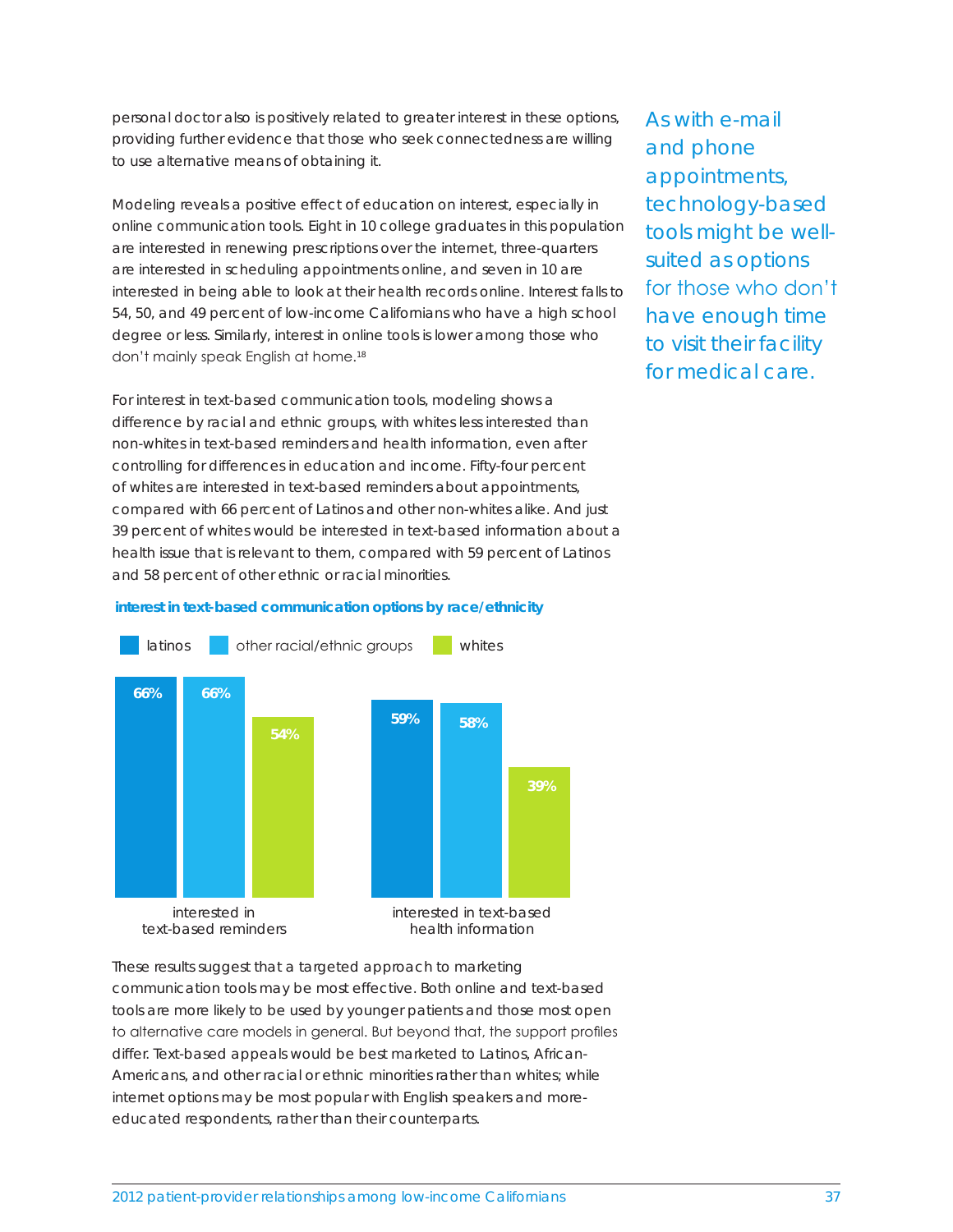Moving beyond modeling, there are other group differences. Kaiser Permanente patients are more likely to be interested in scheduling medical appointments over the internet (75 percent) and being able to look at their health records online (72 percent), at least in part because they're more likely already to be doing this.

Employed low-income Californians (either full-time or part-time) are more interested in each of the online and text-based communication options than are those who aren't working (i.e., either unemployed, disabled, retired, a student or a homemaker). As with e-mail and phone appointments, this suggests that these technology-based tools might be well-suited as options for those who don't have enough time to visit their facility for medical care.

In addition, those who feel it is important that someone at their facility knows them well are more interested in nearly all communication options compared with those who don't place an emphasis on connectedness. This includes being more interested in text-based reminders (66 vs. 52 percent), being able to renew prescriptions online (65 vs. 55 percent), being able to access health records online (60 vs. 50 percent), and receiving text-based information (57 vs. 42 percent). That result reiterates one of the key findings of this study overall: that those who seek connectedness also seem more open to alternative means of obtaining it.

## summary

In sum, this survey establishes broad interest among poor and near-poor Californians in obtaining a more personalized healthcare experience; demonstrates the value of the continuous, close relationships that many seek; and points to achievable means of creating them. Further studies could confirm whether these same conditions hold for the public more broadly.

Certainly for this population, patient satisfaction and efficacy – two key goals of patient-centered care – are independently predicted in this survey by patients' sense that someone at the facility knows them well, by a stable point of caregiver contact, and by the use of a team-based care model. When these are present, patients both feel better-served – a key predictor of loyalty – and express greater involvement in their own health and health care. Alternative care models, attractive for their efficiency and sustainability, carry broad promise as a new paradigm in healthcare delivery.

# endnotes

1 Specifically, having a personal doctor by itself does predict efficacy and satisfaction. But when variables are added to the model that account for the greater continuity and connection that having a regular personal doctor typically provides, the effect of having a personal doctor itself no longer is significant. This mediation suggests that having a doctor is not a positive in and of itself, but because it's one path to continuity and connectedness.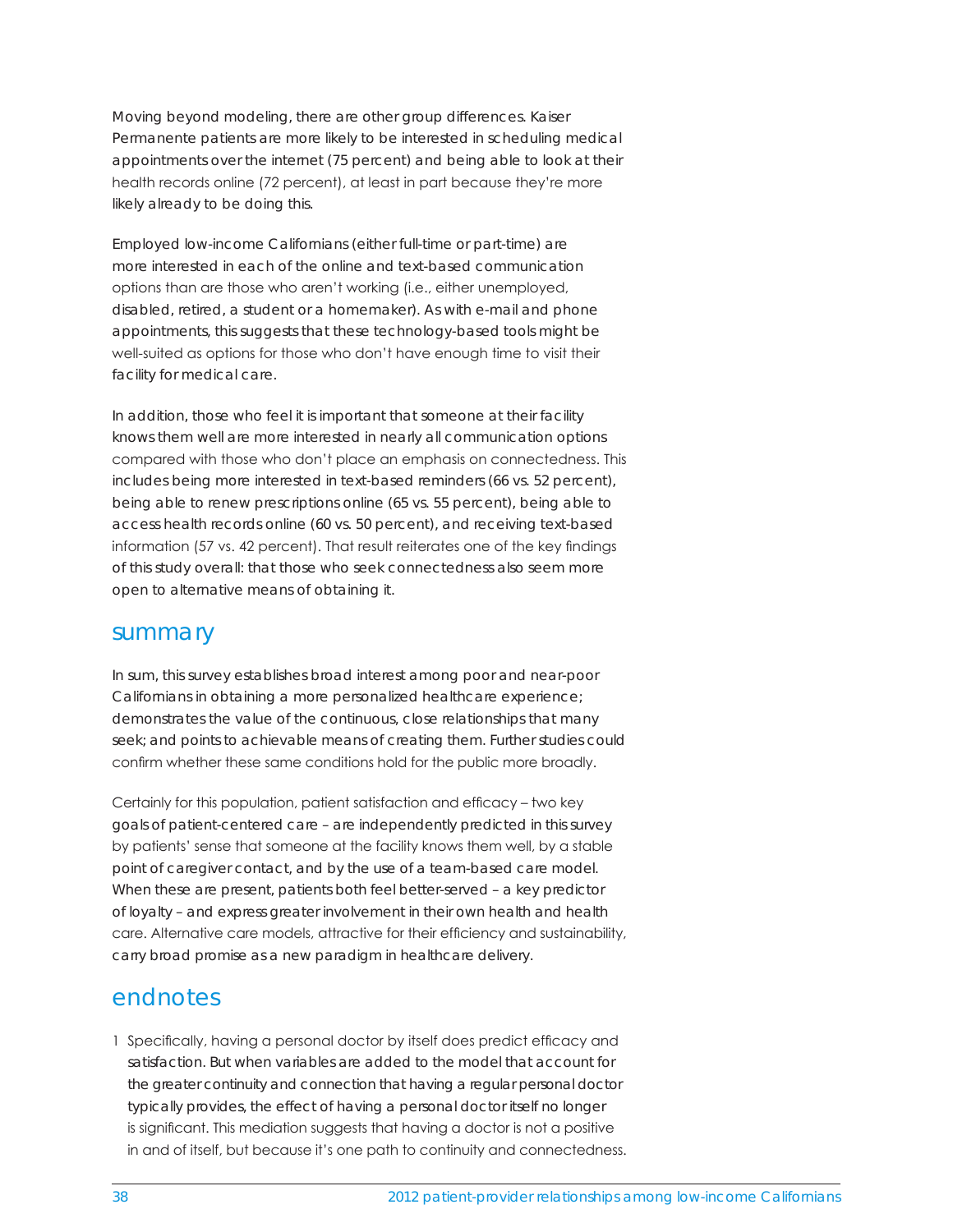- 2 See Appendix A, Models 1, 2 and 3 for full details of the models predicting overall satisfaction with care, ratings of non-care assistance and healthcare efficacy.
- 3 Here and in all cases, "clinic" refers to all clinic types. References to individual clinic types, e.g. CCHCs, are specified in the text.
- 4 The sample size for hospital emergency room patients is small, 94. This and all characterizations of differences in data in this report have been tested for statistical significance.
- 5 Sample sizes are inadequate to report this result by specific clinic type or among hospital emergency room users.
- 6 Regression modeling confirms that gender and language spoken at home are independent predictors of having a personal connection, in addition to having a personal doctor, having team-based care and having a health coach. For details, see Appendix A, Model 4.
- 7 A measurement improvement reduced this estimate from 57 percent in the 2011 BSCF survey to 47 percent this year, as detailed in the methodology section of this report.
- 8 The sample sizes for other (non-white and non-Latino) racial groups are inadaquate to report on their own.
- 9 The 2011 BSCF study also modeled satisfaction with care, using a different set of predictors. It found ratings of care best predicted by staff courtesy, patient involvement in medical decisions, facility cleanliness, the amount of time the provider spends with a patient and having a highly regarded personal doctor. These results are largely in accord with this study's findings on connectedness, continuity and team-based care.
- 10 See Appendix A, Model 5 for full details of the model predicting desire for continuity in a care provider.
- 11 See Appendix A, Model 6, for full details of the model predicting willingness to try team-based care.
- 12 Modeling and crosstabulated data are inconclusive on the role of having a personal doctor in predicting willingness to try team-based care.
- 13 "Willingness" was asked about a change in current care models, "interest" was asked about additional care options.
- 14 See Appendix A, Model 7, for full details of the model predicting interest in a healthcare navigator.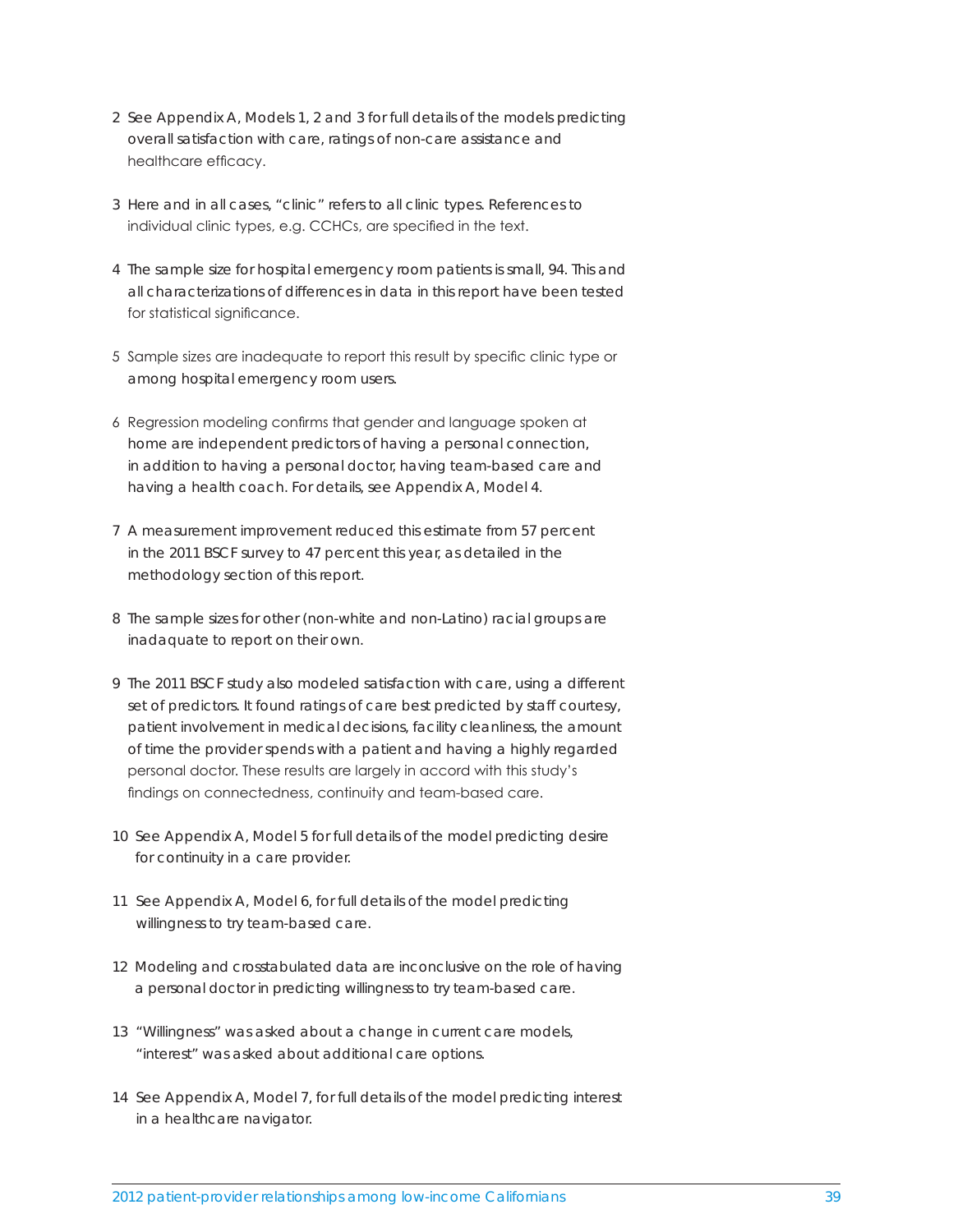- 15 The sample size for African-Americans is inadaquate to report on its own, but results suggest that for interest in a health-coach, African-Americans respond similarly to Latinos, while other racial and ethnic minorities respond similarly to whites.
- 16 See Appendix A, Model 8, for full details of the model predicting willingness to try group care.
- 17 See Appendix A, Models 9 and 10, for full details of the model predicting willingness to substitute phone and e-mail for in-person appointments.
- 18 See Appendix A, Models 11, 12 and 13, for full details of the models predicting interest in online and text-based communication tools.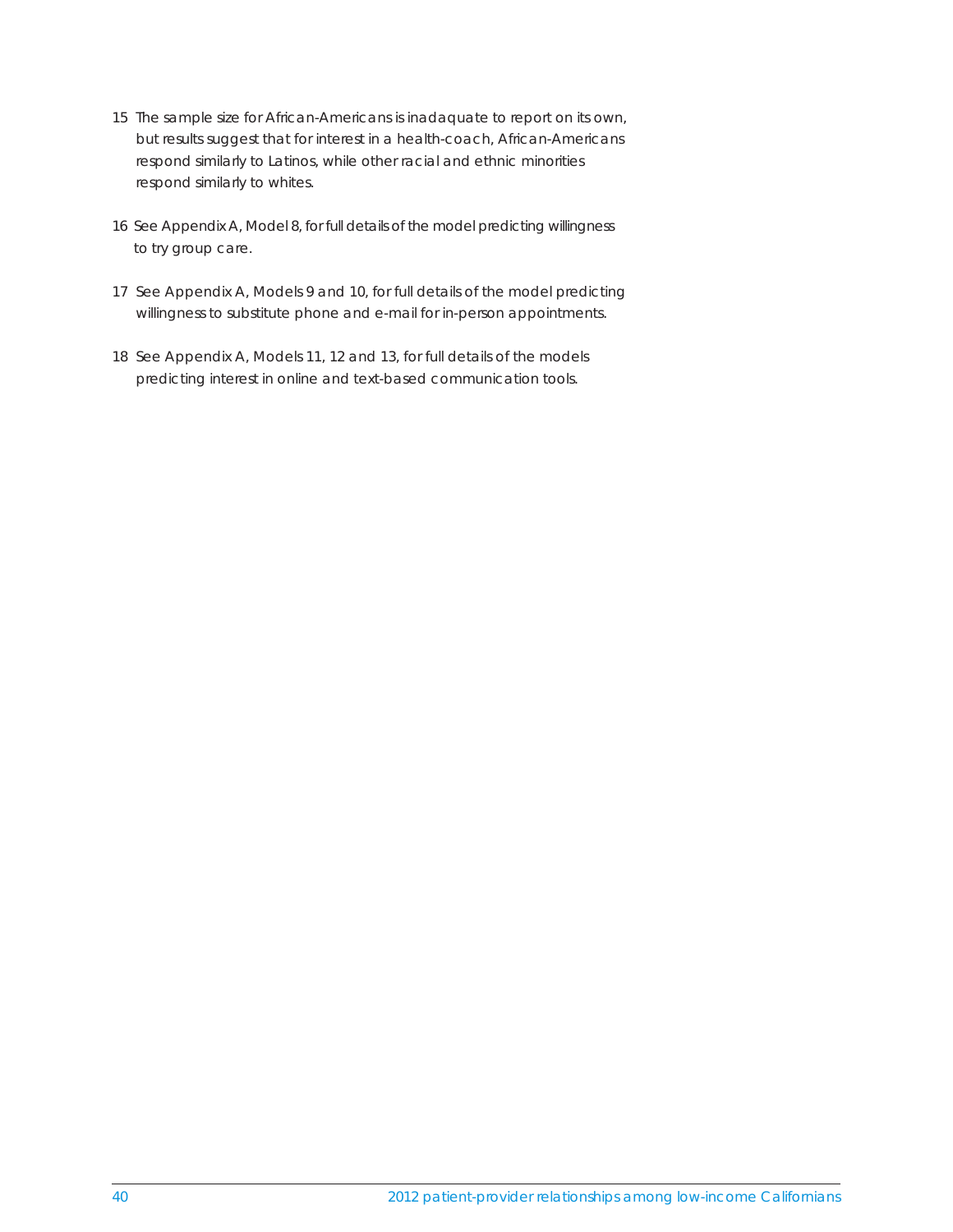# methodology

This Blue Shield of California Foundation survey was conducted March 12 to April 8, 2012, via telephone interviews with a representative statewide sample of 1,024 Californians between the ages of 19 to 64 with family incomes below 200 percent of the federal poverty level (FPL).<sup>19</sup> The sample was comprised of 618 landline and 406 cell phone interviews, with 719 interviews conducted all or mostly in English and 305 in Spanish. The survey was produced, managed and analyzed by Langer Research Associates of New York, N.Y., with sampling, fieldwork and data tabulation by SSRS/Social Science Research Solutions of Media, Pa.

#### sample design

Samples from landline and cell phone telephone exchanges were generated by Marketing Systems Group (MSG). The landline sample was designed to reach the target population as efficiently as possible, accounting for the high-incidence of Latino families within the lowincome California population and addressing the regional distribution of low-income households in the state. Three main strata were identified: (1) the *High Latino* stratum, comprised of landline telephone exchanges associated with Census-block groups in which Latinos were at least 57.5 percent of the population; (2) a *High Low-Income* stratum, which consisted of all remaining landline phone numbers whose exchanges were associated with Census-block groups in which more than 40 percent of the population had annual household incomes less than \$35,000; and (3) a *Residual* stratum, which included all exchanges other than those in the first two strata. In addition, a separate phone stratum was constructed of all phone numbers associated with households whose records in the infoUSA database indicated there was at least one household resident between the ages of 19 and 64 with household annual income less than \$23,000. These numbers were removed from their respective telephone strata and considered a fourth, *Listed Low-Income*, stratum. Thus the four landline strata were mutually exclusive.

Within each of these strata, the sample was broken down by geographical designations: (1) Los Angeles area: phone numbers whose 6-digit NPA-NXX exchange was associated with numbers in the Los Angeles metropolitan statistical area (MSA); (2) San Francisco/San Diego/Sacramento areas: phone numbers whose exchanges were associated with these MSAs; and (3) Other areas: All remaining California landline exchanges.

Population figures for each of the 12 stratum-by-area sampling cells were estimated through MSG's GENESYS system, and a sampling design was implemented oversampling those cells with an estimated higher incidence of respondents matching the survey criteria for eligibility (that is, family income below 200 percent of the federal poverty level). An initial estimate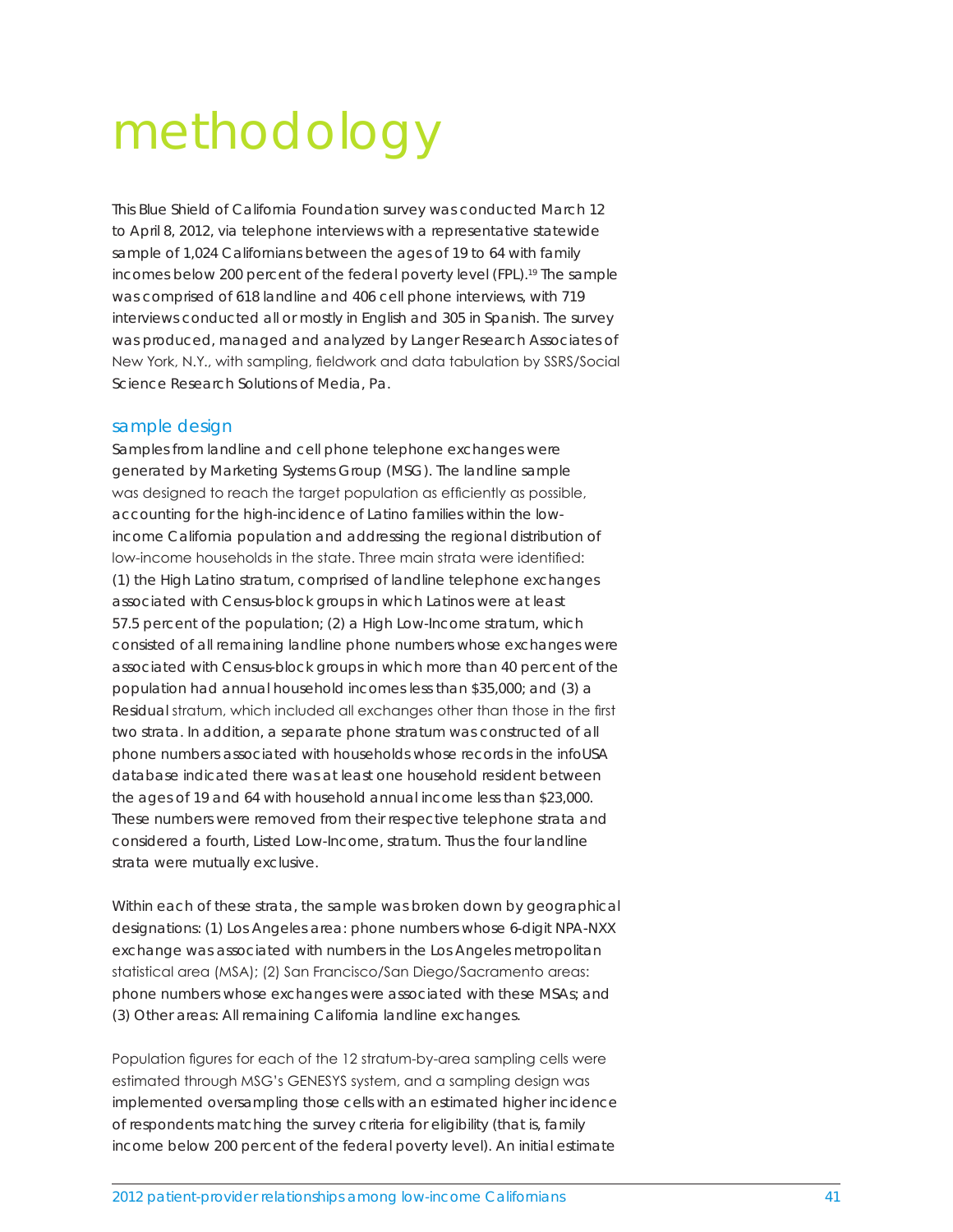of the eligible population was created based on the percentage in each one of these cells who, according to the GENESYS data, had an annual household income of less than \$35,000.20 In estimating the size of the eligible population in each cell, two adjustments were made: (1) Correction for the proportion of non-working numbers in the listed sample. Because the size of the unlisted sample in each stratum was calculated as the total population minus the number of listed records, the size of the listed sample in each stratum was decreased by the percentage of non-working numbers found among the listed numbers; and (2) Correction for the cell phone only (CPO) population. The initial total estimated number of unlisted households in each stratum included any household that did not have a listed landline number. However, since about 40 percent of the qualifying population was estimated to be CPO, the estimated number of people in each of the unlisted cells was reduced by 40 percent.

Cell phone numbers were not stratified, but generated from all numbers corresponding with California cell phone exchanges. Each record was labeled based on the exchange's geographic affiliation with the three sampling areas used for the landline (LA; SF/SD/Sac; Other). CPO California residents with non-California phone numbers could not be included.

In Table 1 we compare the (adjusted) estimated population in each of the landline sampling cells and their share among the landline interviews. "SF/SAC/SD" (second row) refers to the sample in the San Francisco, Sacramento and San Diego metropolitan statistical areas. Data in the third and fourth columns represent original estimates of the number and percentage of low-income households in the cell. The fifth column represents each cell's share among landline households based on the observed incidence of those meeting survey eligibility.

|                   |             | Low-Income Households |                    |            | <b>Interviews</b> |     |
|-------------------|-------------|-----------------------|--------------------|------------|-------------------|-----|
| <b>Stratum</b>    | Area        | Estimated #           | <b>Estimated %</b> | Observed % | %                 | #   |
| Residual          | Los Angeles | 746,365               | 20%                | 22%        | 10%               | 62  |
| Residual          | SF/SAC/SD   | 777,174               | 20                 | 21         | 10                | 60  |
| Residual          | Other       | 279,040               | 7                  |            |                   | 44  |
| High Latino       | Los Angeles | 471,844               | 12                 | 13         | 18                | 109 |
| High Latino       | SF/SAC/SD   | 41,028                | 1                  |            | 4                 | 24  |
| High Latino       | Other       | 76,052                | 2                  | 2          | 3                 | 21  |
| High Low Income   | Los Angeles | 387,198               | 10                 | 11         | 15                | 95  |
| High Low Income   | SF/SAC/SD   | 79,447                | 2                  | 3          | 4                 | 27  |
| High Low Income   | Other       | 260,109               | 7                  | 8          | 8                 | 50  |
| Low Income Listed | Los Angeles | 297,607               | 8                  | 5          | 7                 | 46  |
| Low Income Listed | SF/SAC/SD   | 161,027               | 4                  | 5          | 5                 | 29  |
| Low Income Listed | Other       | 217.477               | 6                  | 3          | 8                 | 51  |
| Total             |             | 3,794,367             | 100%               | 100%       | 100%              | 618 |

### table 1. estimated and observed share of low-income households compared with number of landline interviews, by stratum and area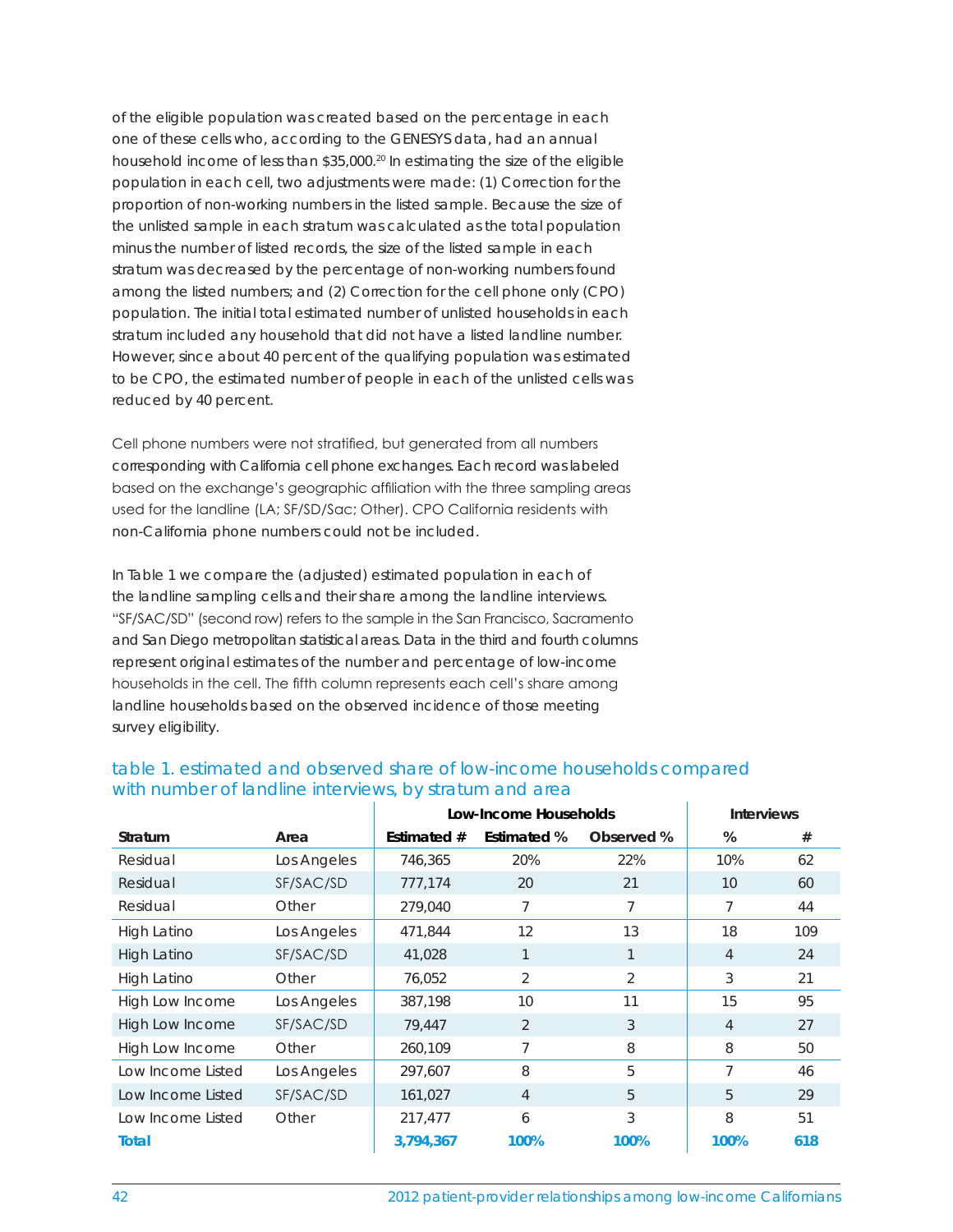Sample numbers were generated within each sampling cell using an *epsem* (equal probability of selection method) from active blocks (area code + exchange + two-digit block number) that contained three or more residential directory listings ('3+ listed RDD sample'). The cell phone sample was not list-assisted, but was drawn through a systematic sampling from dedicated wireless 100-blocks and shared service 100-blocks with no directory-listed landline numbers. Following generation, the landline RDD sample (excluding the Listed-Low Income sample) was prepared using MSG's GENESYS IDplus procedure, which not only limits sample to non-zero banks, but also identifies and eliminates approximately 90 percent of all non-working and business numbers. (At present, there is no capability to scrub such a sample or to run it through listed databases.)

#### field preparations, fielding and data processing

Before the field period SSRS programmed the study into CfMC Computer Assisted Telephone Interviewing (CATI) software. Extensive checking of the program was conducted to assure that skip patterns followed the questionnaire design. The questionnaire was translated into Spanish so respondents could choose to be interviewed in English or Spanish, or to switch between the languages according to their comfort level.

In advance of interviewing, CATI interviewers received both formal training on the survey and written materials including an annotated questionnaire containing information about the goals of the study as well as the meaning and pronunciation of key terms. Additional written materials detailed potential obstacles to overcome in obtaining meaningful responses, potential respondent difficulties and strategies for addressing them.

Interviewer training was conducted both prior to the study pretests and immediately before the survey was officially launched. Call-center supervisors and interviewers were walked through each question in the questionnaire. Interviewers were given instructions to help maximize response rates and ensure accurate data collection. Interviewers were monitored throughout the study and project staff provided feedback to interviewers throughout the survey period.

A live pretest of the survey instrument was conducted on March 5, 2012. In all, 18 pretest interviews were completed throughout the afternoon and evening. Pretest interviews were scheduled prior to the live pretest and respondents were offered a \$20 incentive to participate. Langer Research Associates and BSCF representatives monitored the interviewing live, along with SSRS project managers, for approximately two hours. Additional interviews were digitally recorded and placed on a secure FTP site for review. Several questions were reworded or removed altogether based on the pretest results.

The questionnaire screened for eligible households by establishing the respondent's family size and annual family income<sup>23</sup>, then selecting only respondents between the ages of 19 to 64 with family incomes lower than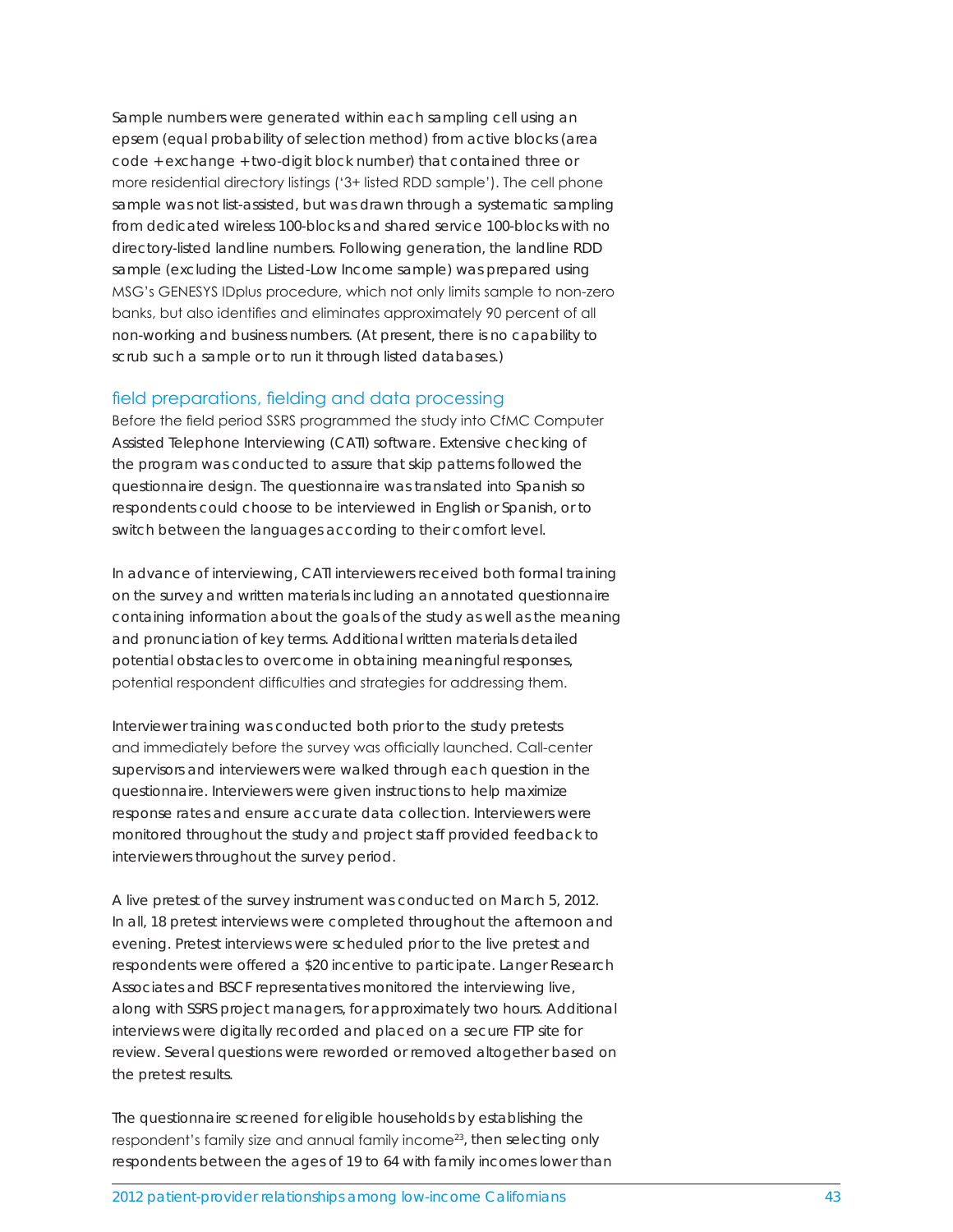200 percent of the FPL.<sup>24</sup> In households that were reached by landline, respondents were randomly selected from the age-qualifying household residents by asking for the male or female with the most recent birthday.

Interviews in the *High Latino* and *Listed Low-Income* strata were initiated by bilingual interviewers. All interviews were conducted using the CATI system, ensuring that questions followed logical skip patterns and that complete dispositions of all call attempts were recorded.

In order to maximize survey response, SSRS enacted the following procedures during the field period:

- Each non-responsive number not already set up with a callback (answering machines, no answers and busies) was called approximately eight times, varying the times of day and days of the week that callbacks were placed using a programmed differential call rule.
- Interviewers explained the purpose of the study and offered to give the respondent the name of the sponsor at the completion of the interview.
- Respondents were permitted to set the schedule for a return call.
- The study offered reimbursement of \$5 for any cell phone respondent who mentioned concerns with the costs of cell phone usage.
- Respondents who initially refused to participate in the survey but were considered 'soft' refusals (respondents who simply hung up the phone, stated the timing was bad or expressed disinterest in participating) were contacted at least once more and offered a \$10 participation incentive.

### procedures for identifying healthcare facility usage

The survey included a highly detailed effort to identify usage of various types of healthcare facilities. Respondents were asked if they usually go for health care to a Kaiser Permanente facility, a private doctor's office, a community clinic or health center, a hospital or someplace else. (These options were offered in randomized order, with "someplace else" always last.)

Those who said they have no usual place of care (5 percent) were asked where they last went for care (using the same options listed above), and whether it was in California. Those who said they went for care to a nonprofessional location (e.g., a relative or friend) were asked where they go for professional care.

Respondents who said they see a doctor were asked if that was a private doctor's office or a doctor at one of the other listed facility types. Respondents who said they use a hospital for care were asked if that was a hospital clinic or a hospital emergency room. If a hospital clinic, they were asked the type of hospital, county or private/religious.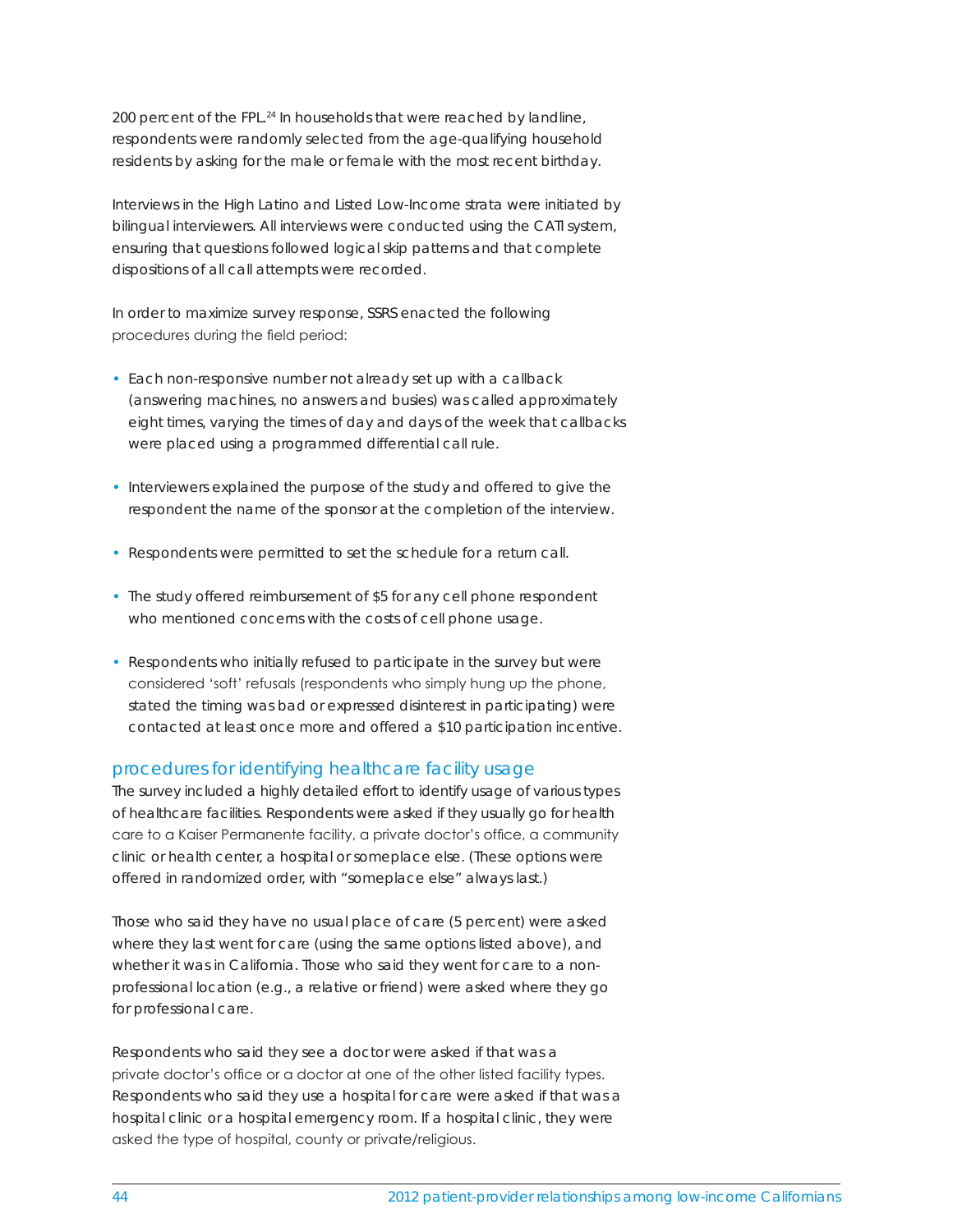The CATI program included codes for more than 800 CCHCs or hospitalbased clinics. Those who said they use a clinic were asked the clinic's name and location. These were compared with a list of California community clinics and health centers compiled by the California Primary Care Association (CPCA) and a list of California public hospital clinics compiled by the California Association of Public Hospitals and Health Systems (CAPH).

For clinics not initially matched to the lists, respondents were asked if the clinic was operated by a hospital. If yes, they were asked the type of hospital, county or private/religious. If the clinic was not operated by a hospital, they were asked if it was run by a county/city, or privately.

All clinics that did not match to the CPCA and CAPH lists during the interview were later back-checked to ensure the lack of match wasn't due to a misspelling or the respondent's use of a shortened version of a clinic name. Clinic type was further confirmed for ambiguous coding by internet searches or by directly calling the clinics named.

Some facilities were not subcategorized, either because the respondent provided insufficient information or because their facility type did not fall into any of the other categories. These were coded, using available information, as "clinic, other/unknown type," "hospital clinic, other/ unknown type," "hospital, unspecified" or "someplace else."

This procedure produced the following breakdown of facility usage: Clinics, 43 percent; private doctors' offices, 27 percent; Kaiser Permanente, 13 percent; and hospital emergency rooms, 10 percent. Remaining categories were hospital, unspecified, 1 percent; someplace else, 4 percent; never have received health care, 1 percent; and no opinion, 1 percent.

Clinics were subcategorized as follows: CCHCs, 17 percent; public hospital clinics, 9 percent; clinic, other/unknown type, 7 percent; private clinics, 4 percent; private/religious hospital clinics, 4 percent; county or city clinics, 2 percent; and hospital clinic, other/unknown type, 1 percent.

#### CCHC estimates

The 2011 BSCF survey estimated that 11 percent of the population used CCHCs, vs. the 2012 estimate of 17 percent. Given this difference, SSRS and Langer Research undertook a highly detailed review of all procedures related to this measurement – sampling, questionnaire, field work, coding protocols and weighting – in comparison to the 2011 survey. SSRS took the additional step of re-contacting 49 clinic patients, all of whom confirmed their clinic type.

There was essentially no change in overall provider-type classifications. Clinic users overall were 43 percent of the sample in 2012, 44 percent in 2011; private doctors' office patients, 27 vs. 28 percent; Kaiser Permanente patients, 13 vs. 12 percent; hospital ER, 10 percent both times. The only change of any size was in the clinic subgroup of CCHC users, with slight numerical declines in use of other clinic types.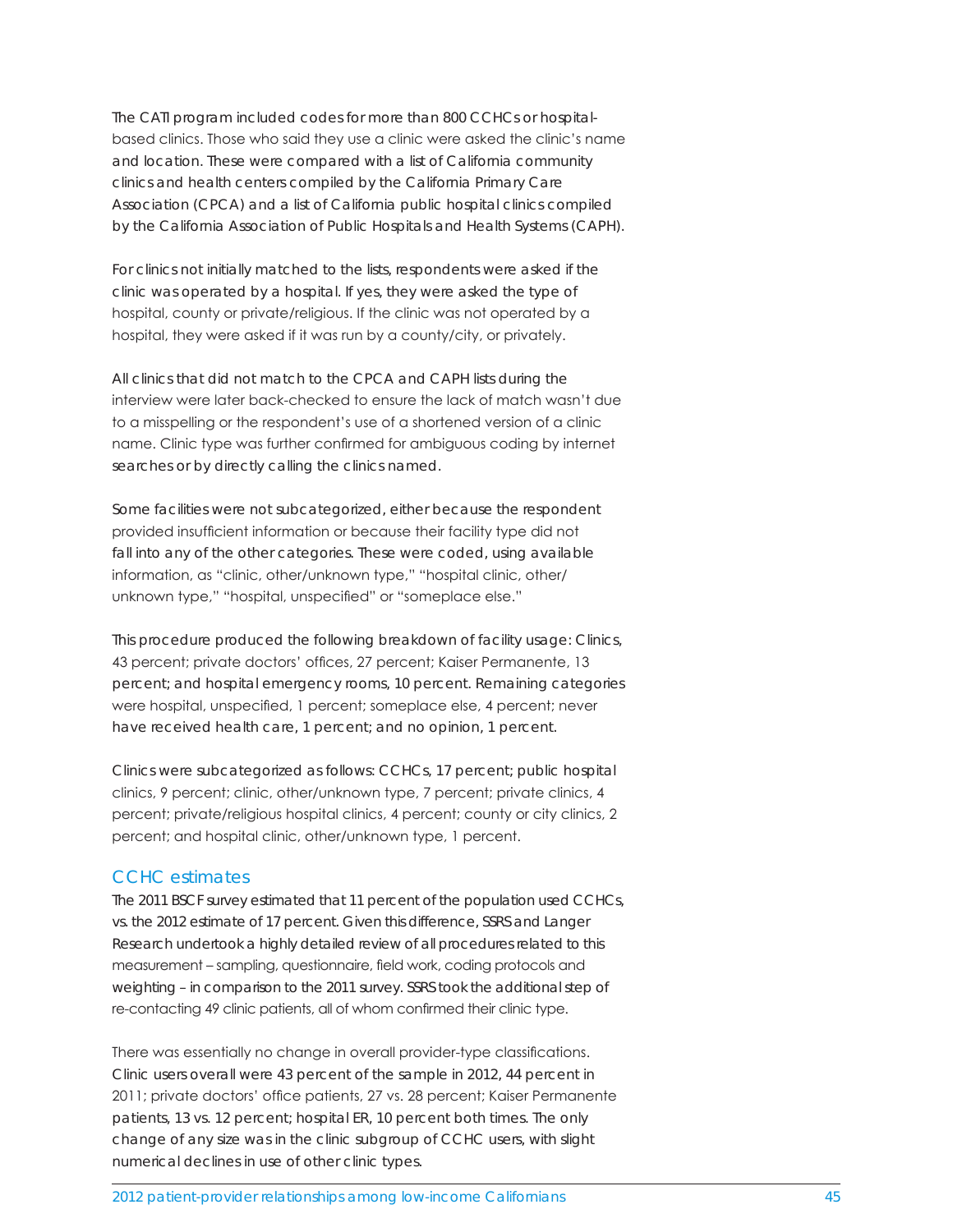3/3a/4/4a. Where do you usually go when you are sick or need health care for any reason – (Kaiser), (a private doctor's office), (a community clinic or health center), (a hospital) or someplace else? (IF NO USUAL PLACE) Where's the last place you went?

|                                      | 4/08/12        | 4/25/11        | <b>Difference</b> |
|--------------------------------------|----------------|----------------|-------------------|
| Kaiser Permanente                    | 13%            | 12%            | $+1$              |
| Doctor's office                      | 27             | 28             | $-1$              |
| <b>Clinic NET</b>                    | 43             | 44             | $-1$              |
| Community clinic/health center       | 17             | 11             | +6                |
| Public hospital clinic               | 9              | 10             | $-1$              |
| Private hospital clinic              | $\overline{4}$ | 5              | $-1$              |
| Hospital clinic - other/unknown type | $\mathcal{I}$  | 1              | $=$               |
| County/city clinic                   | $\mathcal{P}$  | 5              | $-3$              |
| Private/other clinic                 | $\overline{4}$ | 5              | $-1$              |
| Clinic – other/unknown type          | 7              | 8              | $-1$              |
| Hospital emergency room              | 10             | 10             | $=$               |
| Hospital unspecified                 | 1              | $\mathfrak{D}$ | $-1$              |
| Someplace else                       | $\overline{4}$ | $\mathcal{P}$  | $+2$              |
| Never have gone for health care      | 1              | $\overline{2}$ | $-1$              |
| No opinion                           | 1              | 1              | $=$               |

Numerical increases in CCHC use was found across almost all groups in 2012 vs. 2011; they were largest in three related populations: Spanish speakers, noncitizens and the lowest-income respondents.

Differences did appear in other estimates in 2012 vs. 2011, e.g., -7 points in non-employment, +5 in full-time employment, -6 in ratings of personal health as "good" and +5 in "strong" preference not to have an equal say. Other figures matched closely; net provider type, ratings of current care provider, overall interest in an equal say, prevalence of a disability or chronic condition, insurance type, marital status and education all were within 2 points year-to-year.

Nothing was identified in the survey design or execution that created the change in the CCHC estimate. Some of it may reflect an actual increase in CCHC usage, albeit presumably not at this level; the rest seems attributable to sampling variation.

### personal doctor estimate

There was a deliberate change in approach to measurement of the prevalence of having a personal doctor, resulting in a 47 percent estimate in the 2012 survey vs. 57 percent in 2011.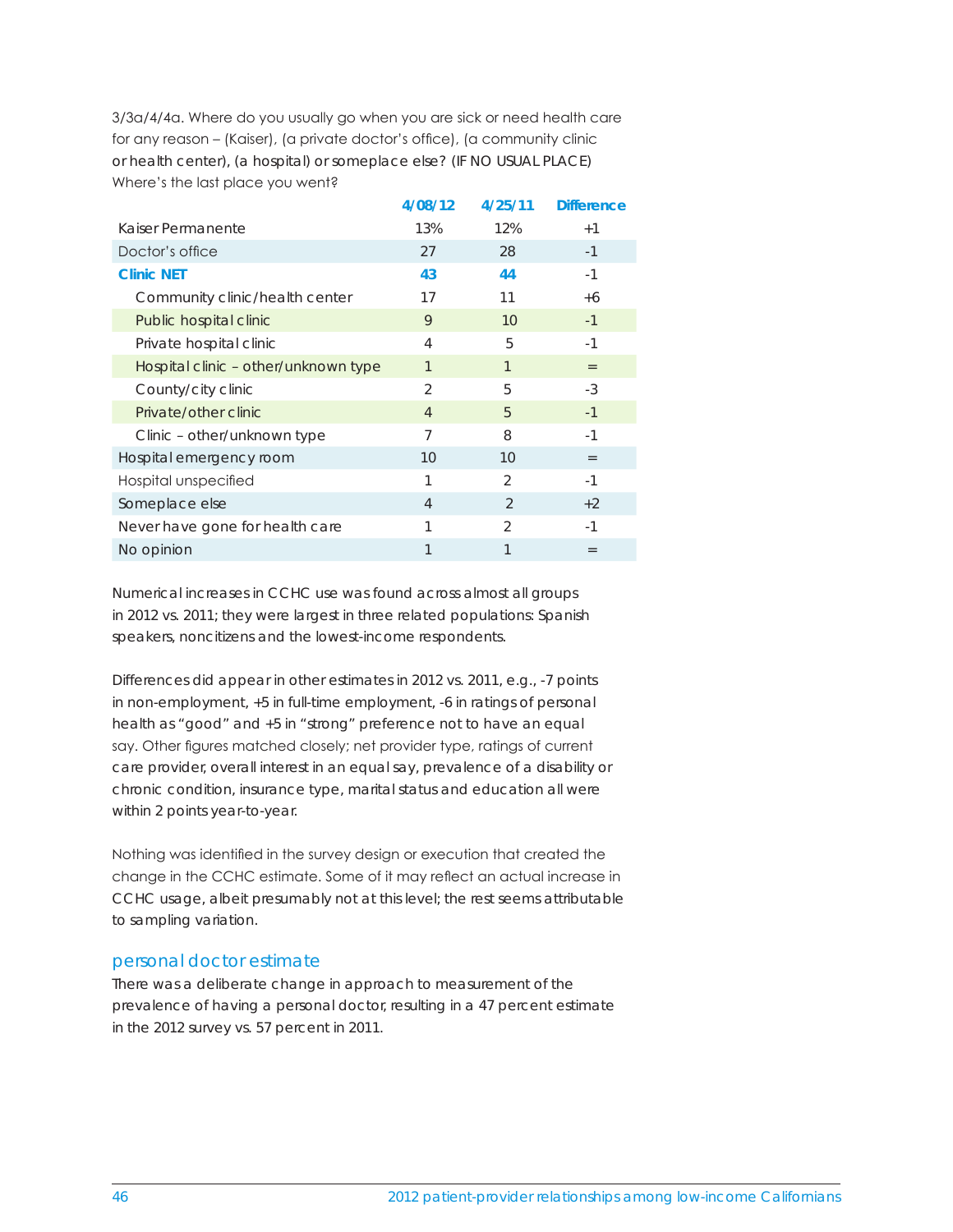In 2011, during field work pretests, some respondents who said they went to a private doctor's office were confused or annoyed when asked if they had a regular personal doctor. We elected to automatically code those who said they went to a private doctor as having a personal doctor.

Upon reconsideration in 2012, the autocode was dropped. There were no trouble reports from the field, indicating the 2011 adjustment had been unnecessary. Moreover, 32 percent of private doctors' office patients in 2012 said they did not have a regular personal doctor.

Had the autocode been retained, the 2012 estimate of individuals with a regular private doctor would have been 55 percent overall, essentially the same as 2011's 57 percent. We conclude, however, that 47 percent is the better estimate.

#### weighting procedures

A multi-stage weighting design was applied to ensure an accurate representation of the target population. Weighting involved the following stages:

**1. Sample design correction.** In order to correct for over- or undersampling of each of the 12 stratum-by-area landline cells, each landline case was assigned a weight equal to the estimated percentage of the cell among landline-qualifying households divided by the percentage of the cell among completed landline interviews. For example, cases in the *Residual-LA* cell received a weight equal to their estimated share among lowincome households (22 percent) divided by their share among the landline interviews (10 percent). Using more exact values, the calculation for the weight for this cell  $(W_{\text{cyclic}})$ , is:

 $W_{\text{residual}} = 21783/10032=2.17131.$ 

Cell phone design weights were based on the three sampling areas. The estimated share of target cell phone completes was based on the percent of CPO households in each area. The percent of qualifying low-income households was then estimated based on the actual data (qualified households divided by qualified+unqualified). Weights were then assigned to each cell phone case equal to the estimated percent of qualifying households in the area divided by the area's percentage of cell phone interviews.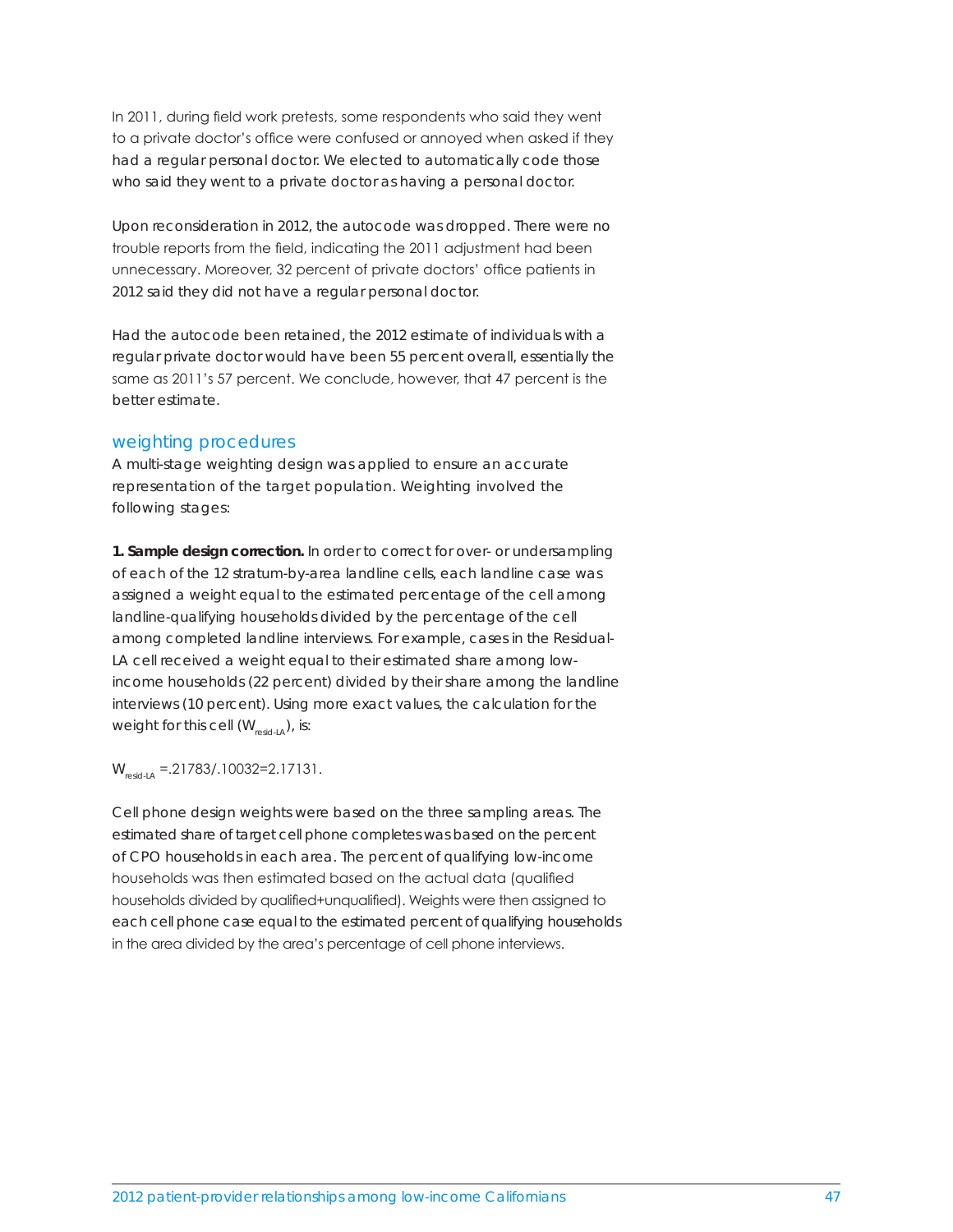**2. Within-household selection correction.** This stage corrected for the unequal probabilities caused by some households having more qualified adults than others. Households with a single adult age 19 to 64 received a weight of 1, whereas households with two or more qualifying adults received a weight of 2. Cases were adjusted so that the sum of this weight totaled the unweighted sample size. Cell phone respondents were given the mean landline weight (1).

The product of these two corrections (design weight, within-household correction) was then calculated as the sampling weight, or baseweight.

**3. Post-stratification weighting***.* With the baseweight applied, the sample was put through iterative proportional fitting (IPF, or 'raking'), in which the sample was balanced to reflect the known distribution of the target population along specific demographic parameters. These parameters were based on the 2011 American Community Survey (ACS) for the state of California, based on residents age 19 to 64 and members of families with incomes less than 200 percent FPL. In addition, a balancing target was set for the CPO population, based on an estimate provided by Dr. Stephen Blumberg of the Centers for Disease Control and Prevention, a leading CPO researcher.

The weighting parameters used were age (19-29, 30-39, 40-49 and 50-64); education (less than high school, high school, some college and college or more); race (white non-Latino, African-American non-Latino, other non-Latino and Latino); sex by Latino status (i.e., Latino-male, Latino-female, non-Latino-male, non-Latino-female); region (Northern and Sierra counties, Greater Bay Area, Sacramento area, San Joaquin Valley, Central Coast area, Los Angeles County and other Southern CA);<sup>5</sup> and percent CPO.

**4. Weight truncation ('trimming').** In order to minimize the influence of outlier cases on the data and to contain variance, the weights were truncated so that no one case received a weight greater than 4.0 or smaller than .25.

The design effect is 1.4.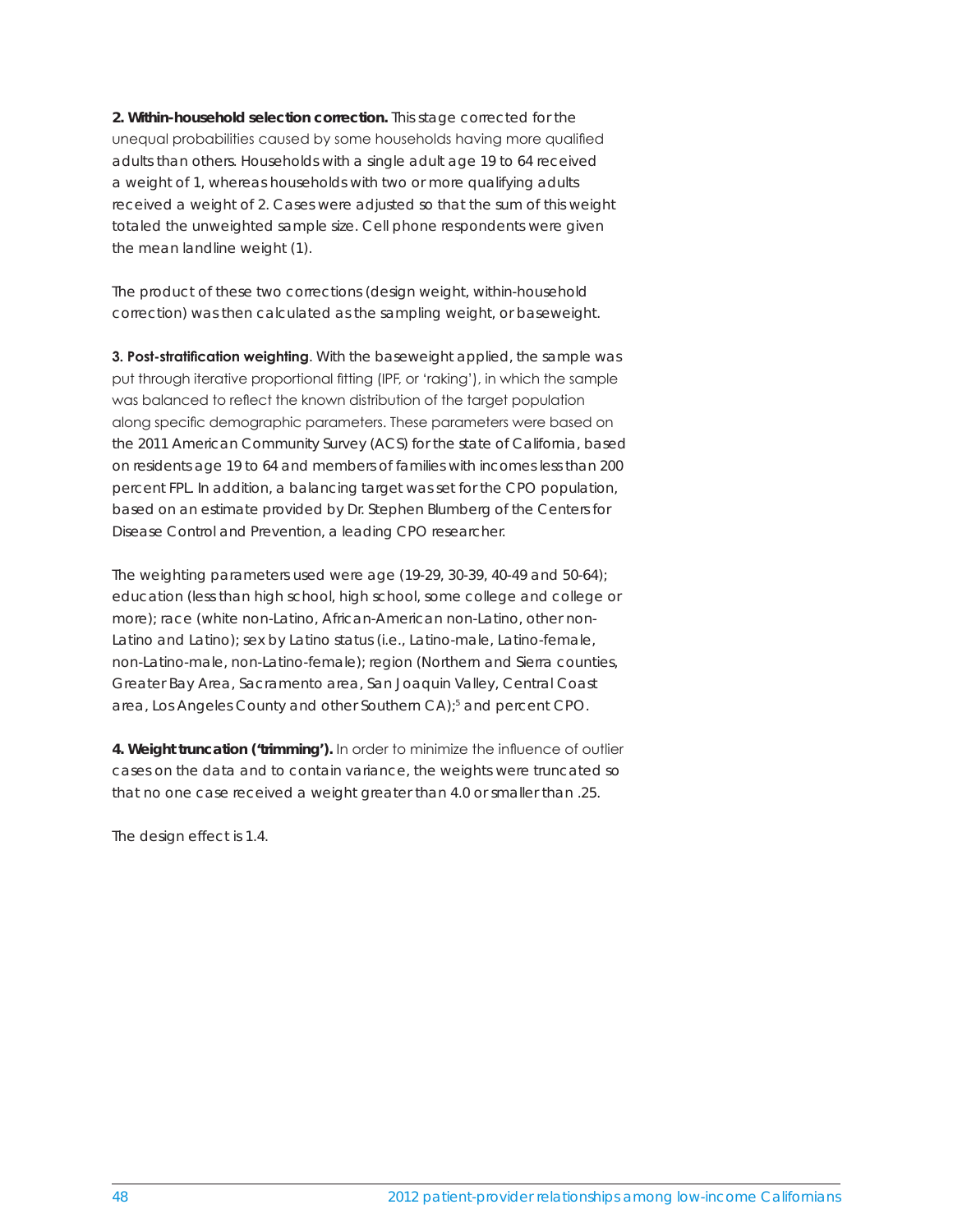ACS estimates and unweighted and weighted sample percentages are listed below. (Percentages for several parameters do not add to 100 percent because of "don't know" responses.)

|                          | <b>ACS</b> | <b>Unweighted Sample</b> | <b>Weighted Sample</b> |
|--------------------------|------------|--------------------------|------------------------|
| Race                     |            |                          |                        |
| White non-Latino         | 28.0%      | 29.0%                    | 27.3%                  |
| Black non-Latino         | 7.1        | 8.8                      | 7.0                    |
| Latino                   | 52.8       | 51.3                     | 53.9                   |
| Other non-Latino         | 12.1       | 9.4                      | 11.6                   |
| Sex/race                 |            |                          |                        |
| Male, non-Latino         | 21.1       | 24.5                     | 21.6                   |
| Female, non-Latino       | 25.3       | 23.1                     | 24.8                   |
| Male, Latino             | 25.1       | 23.2                     | 25.4                   |
| Female, Latino           | 27.3       | 29.3                     | 28.1                   |
| <b>Education</b>         |            |                          |                        |
| Less than high school    | 33.3       | 33.0                     | 33.1                   |
| High-school education    | 26.0       | 25.6                     | 26.1                   |
| Some college             | 29.9       | 25.2                     | 29.9                   |
| College graduate +       | 10.9       | 12.0                     | 10.9                   |
| Age                      |            |                          |                        |
| 19-29                    | 33.5       | 23.6                     | 33.3                   |
| 30-39                    | 23.4       | 18.3                     | 23.2                   |
| 40-49                    | 21.0       | 21.1                     | 21.0                   |
| 50-64                    | 21.2       | 37.0                     | 22.6                   |
| <b>Region</b>            |            |                          |                        |
| Sierra/Northern Counties | 4.4        | 7.1                      | 4.5                    |
| Greater Bay Area         | 14.4       | 10.6                     | 13.7                   |
| Sacramento Area          | 5.4        | 5.9                      | 5.4                    |
| San Joaquin Valley       | 12.9       | 13.4                     | 12.4                   |
| <b>Central Coast</b>     | 5.6        | 6.2                      | 5.5                    |
| LA County                | 30.4       | 27.9                     | 29.2                   |
| Other Southern CA        | 27.0       | 27.1                     | 25.7                   |
| <b>Phone status</b>      |            |                          |                        |
| Cell phone only          | 43.2       | 31.8                     | 43.1                   |
| Some landline use        | 56.4       | 68.1                     | 56.7                   |

### table 2. acs estimates and unweighted and weighted sample percentages

#### response rate

The response rate for this study was calculated at 27.6 percent for the landline sample and 22.1 percent for the cell phone sample using the "Response Rate 3" formula of the American Association for Public Opinion Research.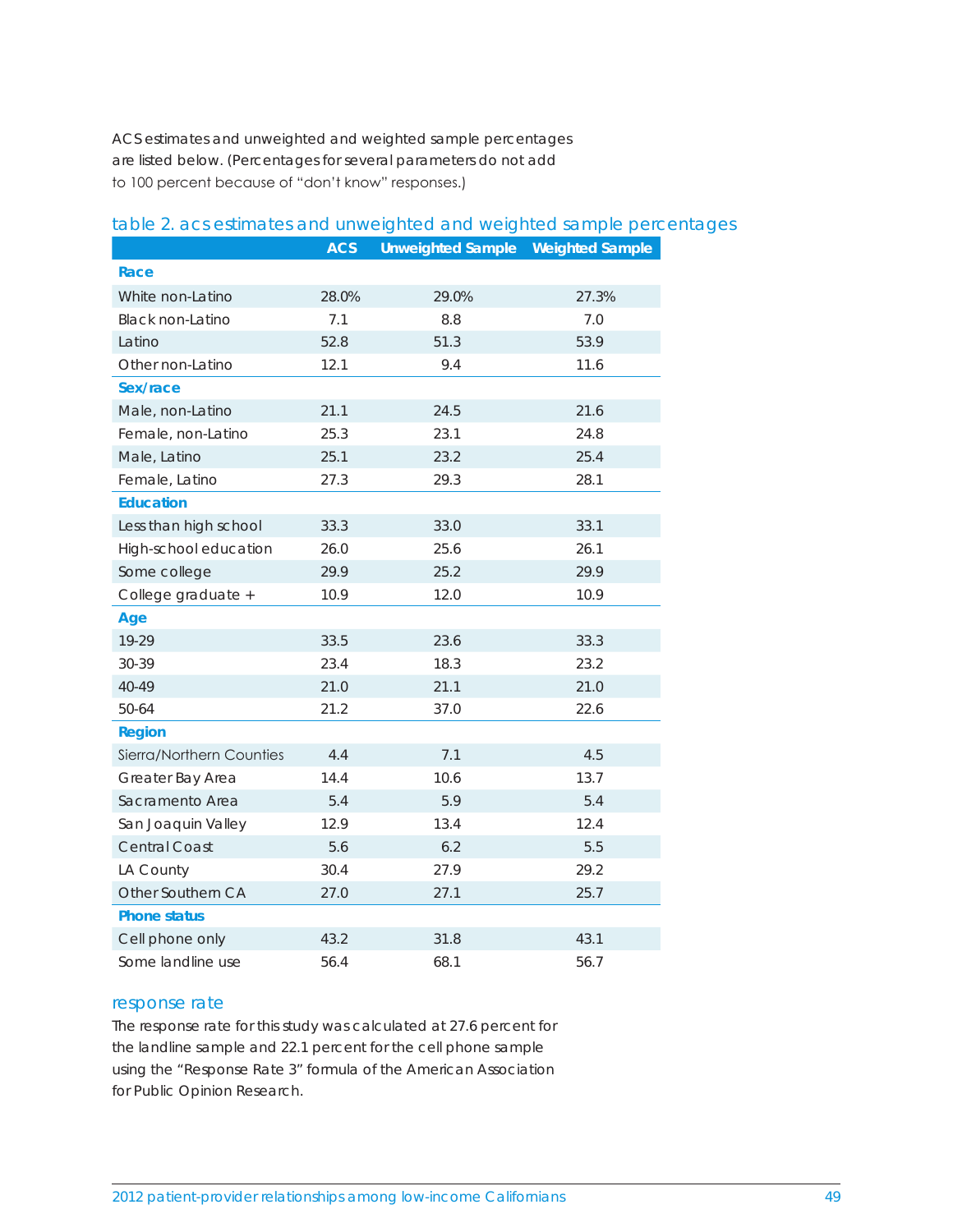Following is a full disposition of the sample selected for this survey:

|                                                  | Landline    | Cell     | <b>Total</b>   |
|--------------------------------------------------|-------------|----------|----------------|
| Eligible, Interview (Category 1)                 |             |          |                |
| Complete                                         | 704         | 301      | 1005           |
| Eligible, non-interview (Category 2)             |             |          |                |
| Refusal (Eligible)                               | 303         | 57       | 360            |
| Answering machine household                      | 32          | 20       | 52             |
| Physically or mentally unable/incompetent        | 6           | 1        | $\overline{7}$ |
| Language problem                                 | 13          | 86       | 99             |
| No interviewer available for needed language     | $\mathbf 0$ | 3        | 3              |
| Unknown eligibility, non-interview (Category 3)  |             |          |                |
| Always busy                                      | 532         | 1632     | 2164           |
| No answer                                        | 8696        | 3866     | 12562          |
| Technical phone problems                         | 144         | 20       | 164            |
| Call blocking                                    | 8           | $\Omega$ | 8              |
| No screener completed                            | 2634        | 2126     | 4760           |
| Housing unit, unknown if eligible                | 2623        | 4085     | 6708           |
| Not eligible (Category 4)                        |             |          |                |
| Fax/data line                                    | 1814        | 409      | 2223           |
| Non-working number                               | 28517       | 6865     | 35382          |
| Business, government office, other organizations | 947         | 609      | 1556           |
| No eligible respondent                           | 1930        | 1311     | 3144           |
| Total phone numbers used                         | 48903       | 21304    | 70294          |

## endnotes

- 19 The federal poverty level is calculated on the basis of family size and the combined income of family members.
- 20 These numbers were then adjusted based on the actual share of qualifying households found in each stratum during the course of the survey.
- 21 If respondents were uncertain about their annual income, they were asked about the corresponding monthly income.
- 22 Families were defined in accordance with the definition applied by the U.S. Census bureau and FPL was based on the 2012 HHS Poverty Guidelines.
- 23 Regions were defined following the California Health Interview Survey (CHIS) operationalization of regions. Each California county was assigned to one of the seven regions. County was derived from respondents' self-reported ZIP code. When respondents refused to identify their ZIP codes, region was derived from the ZIP code associated with their landline exchange. Cell phone respondents who declined to provide their zip code were considered region-unknown.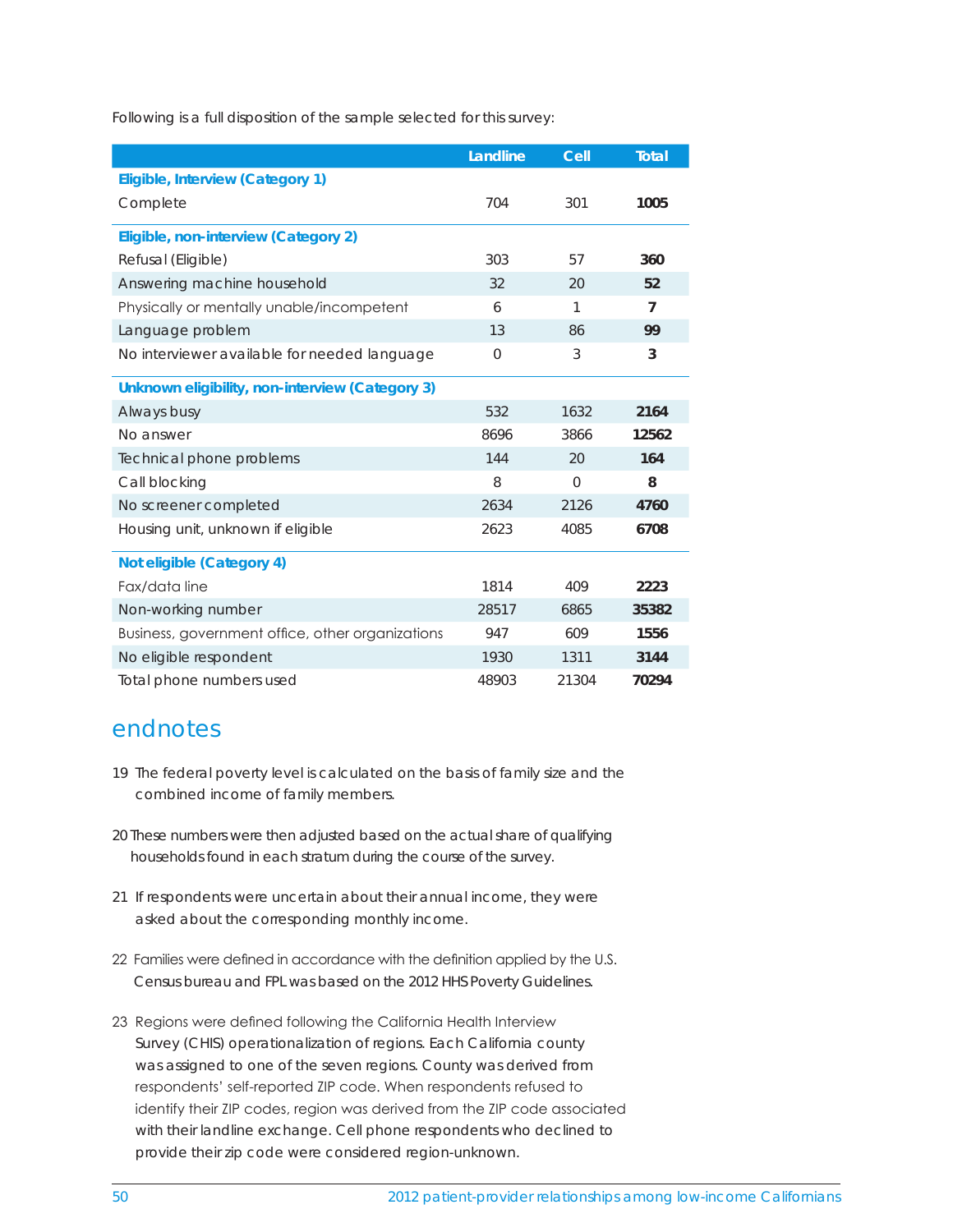## appendix a – statistical modeling

Several sections of this study refer to regression analyses used to measure the relationships among various attitudes, demographic variables and predicted outcomes, such as the desire to see the same healthcare provider more frequently, interest in team-based care, and overall satisfaction with care. This appendix provides details of those statistical analyses.

A regression is a form of statistical modeling that measures the independent strength of the relationship between each predictor with the posited outcome, known as the dependent or outcome variable. While it does not establish causality, a regression reveals the strength of the relationship between a predictor (e.g., having team-based care) and the dependent variable (e.g., satisfaction), with other predictors in the model held constant.

Many variables may be related to a given outcome. A regression identifies which of them explain the most unique variance in the dependent variable, after adjusting for these other relationships. Below we describe the variables used in the regression analyses reported in this study, followed by details of the regression results.

#### key variables

**Overall health (W1):** A continuous variable reflecting respondents' selfreported health status, with  $1 =$  poor health and  $5 =$  excellent health (*Mean* = 3.1, *Standard Deviation* = 1.2).

**Prioritize health (Q1):** A binary variable indicating whether the respondents say their top priority is taking care of their health or not  $(0 = \text{not health},$  $1 = \text{health}$ ).

**Number of medical appointments in the past year (Q2)**: A continuous variable indicating the number of times respondents went to the doctor in the past year  $(M = 4.3, SD = 7.6).^{24}$ 

Facility type (Q3-4): The type of facility used by each respondent was coded using a series of binary variables indicating, separately, whether he or she received care at a community clinic and health center (CCHC), or not; a Kaiser Permanente facility, or not; a private doctor's office, or not; a public clinic, or not; some other type of clinic (not CCHC or public) or not; and a hospital emergency room (ER), or not. For each facility type, respondents were coded 1 if a patient, 0 if not.

**Overall quality-of-care rating (Q5/Q5a):** A continuous variable reflecting respondents' overall ratings of their health care, on a scale from 1 = poor to  $5 =$  excellent  $(M = 3.6, SD = 1.0)$ .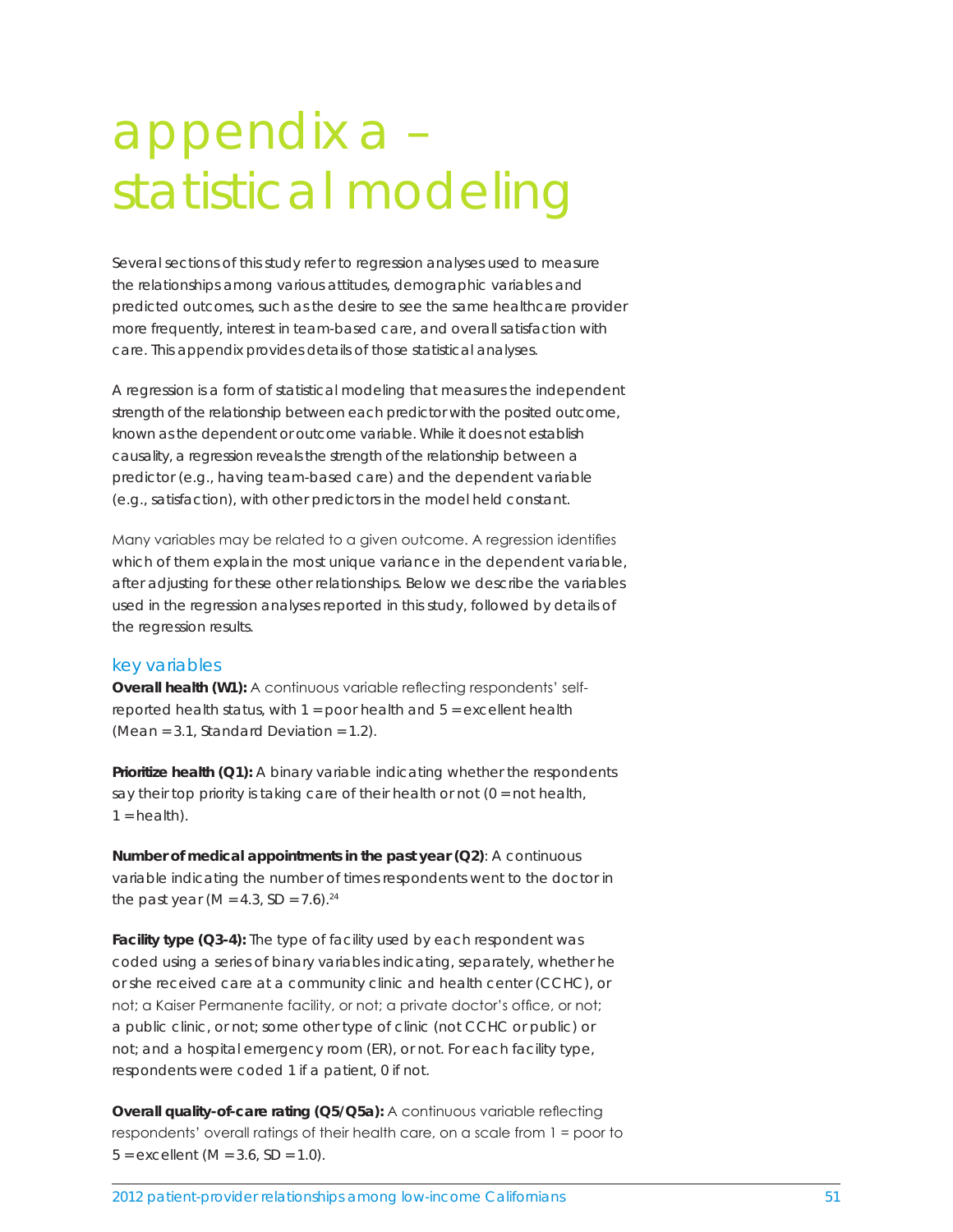**Non-care assistance rating (Q6):** A continuous variable reflecting respondents' ratings of the assistance provided by their healthcare facility to get the support services they may need, on a scale from  $1 =$  poor to  $5 =$ excellent (*M* = 3.4, *SD* = 1.1).

**Has a personal connection (Q7):** A binary variable indicating whether or not respondents say there is someone at their healthcare facility who knows them well  $(0 = no, 1 = yes)$ .

**Importance of personal connection (Q9):** A continuous variable reflecting how important respondents think it is to have someone who knows them well at their care facility, on a scale from  $1 = not$  important at all to  $4 = very$ important (*M* = 3.2, *SD* = .9).

**Has a personal doctor (Q10):** A binary variable indicating whether or not the respondents have a regular personal doctor (0 = no personal doctor, 1 = personal doctor).

**Want a personal doctor (Q10-11):** A binary variable indicating whether or not respondents desire a personal doctor (0 = have a personal doctor already or lacks one, but say having one is not important to them, 1 = does not have a personal doctor but wants one).

**Like having a personal doctor (Q10, Q12):** A binary variable indicating whether or not respondents like having a personal doctor " (0 = do not have a personal doctor or do, but say having that doctor is not important, 1 = have a personal doctor and like it).

**Continuity in a care provider (Q13):** A continuous variable reflecting how frequently respondents see the same healthcare provider when they have an appointment, on a scale from 1 = never to 5 = every time (*M* = 3.66, *SD* = 1.28).

**Desire for continuity in a care provider (Q14):** A binary variable indicating whether or not respondents would like to be able to see the same healthcare provider more often (0 = do not think seeing the same provider more often is important or already see the same provider every visit, 1 = would like to see the same provider more often).

**Usually see a doctor for care (Q15)**: A binary variable indicating whether respondents normally see a doctor or usually see a non-physician provider (e.g., a nurse or physician's assistant) for routine care (0 = usually see a non-physician provider for routine care, 1 = usually see a doctor, or both a doctor and a non-physician provider for routine care).

**Openness to a non-doctor provider (Q16-17):** A continuous variable reflecting how open respondents are to seeing a non-physician care provider for routine care, where 1 = always prefer to see a doctor over a non-physician provider, 2 = initially prefer to see a doctor over a non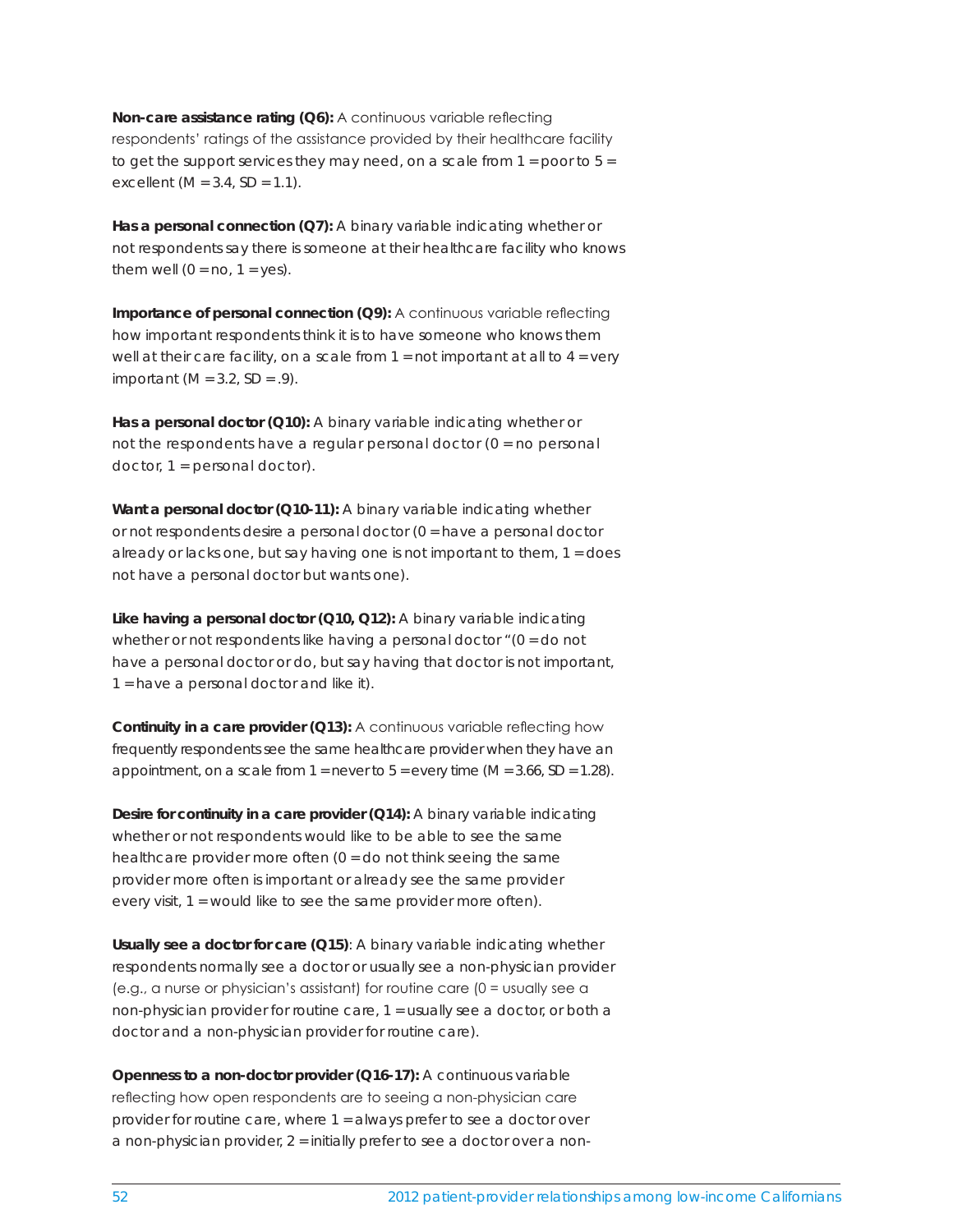physician provider, and continue to prefer a doctor in 2 of the 3 follow-up scenarios tested, 3 = initially prefer to see a doctor, and continue to prefer a doctor in 1 of the 3 follow-up scenarios tested,  $4 = \text{initially prefer to see a}$ doctor, but prefer to see a non-physician provider in all three of the followup scenarios, 5 = initially prefer to see a non-physician provider or don't care either way (*M* = 3.10, *SD* = 1.61).

**Willingness to try phone appointments (Q18):** A continuous variable reflecting how willing respondents are to talk with a healthcare provider over the telephone for routine health questions instead of having an inperson appointment, on a scale from  $1$  = very unwilling to  $4$  = very willing/ already do (*M* = 2.63, *SD* = 1.11).

**Willingness to try e-mail appointments (Q19):** A continuous variable reflecting how willing respondents are to e-mail a healthcare provider for routine health questions instead of having an in-person appointment, on a scale from  $1 = \text{very unwilling}/\text{don't use e-mail to } 4 = \text{very willing}/\text{already do}$  $(M = 2.16, SD = 1.17).$ 

**Has a health navigator (Q20):** A binary variable indicating whether or not respondents currently have a health navigator or health coach (0 = do not have a health navigator,  $1 =$  have a health navigator).

**Interest in a health navigator (Q22):** A continuous variable among only those respondents who do not currently have a health navigator that reflects how interested they would be in having a health navigator, on a scale from  $1 = \text{not at all interested to } 4 = \text{very interested } (M = 2.58, SD = 1.07)$ .

**Openness to a health navigator (Q20-22):** A continuous variable reflecting how open respondents are to having a healthcare navigator on a scale in which 1 = not interested in having a health navigator at all/don't like having a health navigator at all and 4 = very interested in having a health navigator/like having a health navigator a great deal (*M* = 2.73, *SD* = 1.07).

**Has team care (Q23):** A binary variable indicating whether or not respondents currently have team-based care (0 = do not have team-based care, 1 = have team-based care).

**Willingness to try team care (Q25):** A continuous variable among only those respondents who do not currently have team-based care that reflects how willing they would be to try team-based care, on a scale from 1 = very unwilling to  $4 = \text{very willing } (M = 3.13, SD = .90)$ .

**Openness to team care (Q23-25):** A continuous variable reflecting how open respondents are to having team care on a scale in which 1 = very unwilling to try team care/don't like having team care at all and 4 = very willing to try team care/like having team care a great deal (*M* = 3.23, *SD* = .86).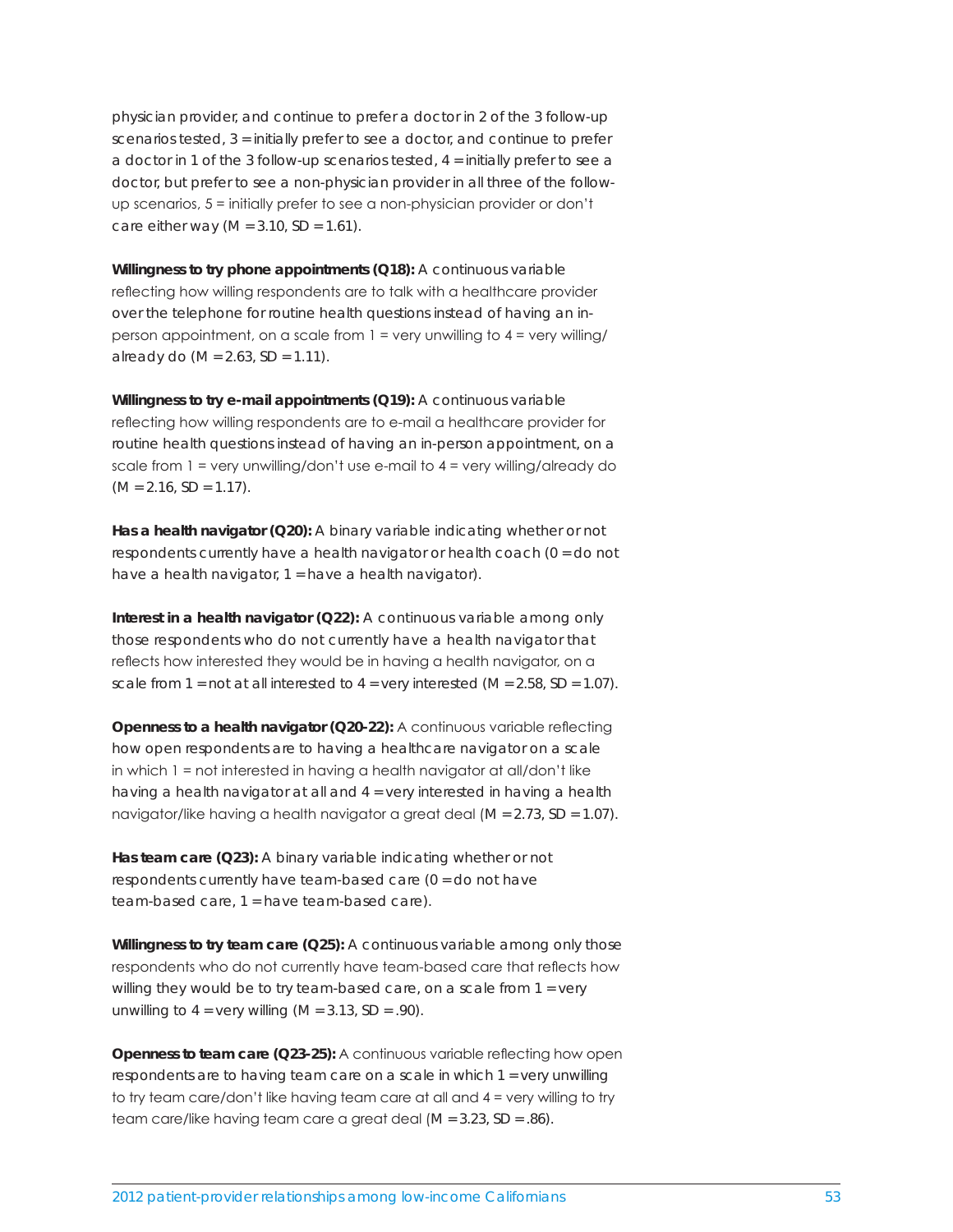**Index of interest in tech-based communication tools (Q27a-e):** A composite measure of interest in text-messaged reminders, text-messaged health information, online appointment scheduling, online access to health records and online prescription renewal. Each of these items was recoded so that 1 = not interested at all/don't use text messaging or internet and 4 = very interested/already do this. They were then averaged to form an overall index ( $\alpha$  = .82), which ranges from 1 (indicating no interest in any of the communication tools) to 4 (indicating strong interest in all five communication tools). The average index value is *M* = 2.64, *SD* = .95.

#### **Subindex of interest in text-based communication tools (Q27a-b)**: A

composite measure of interest in the two text-based communication tools – text-messaged reminders and text-messaged health information. These two items were recoded so that 1 = not interested at all/don't use text messaging and 4 = very interested/already do this. They were then averaged to form a sub-index (*r* = .61, *p* < .001), which ranges from 1 (indicating no interest in either text-based tool) to 4 (indicating strong interest in both text-based tools). The average index value is  $M = 2.59$ ,  $SD = 1.10$ .

**Subindex of interest in online communication tools (Q27c-e):** A composite measure of interest in the three online communication tools – online appointment scheduling, online access to health records and online prescription renewal. These three items were recoded so that 1 = not interested at all/don't use the internet and 4 = very interested/already do this. They were then averaged to form a sub-index  $(\alpha = .84)$ , which ranges from 1 (indicating no interest in any online tool) to 4 (indicating strong interest in all three online tools). The average index value is *M* = 2.66, *SD* = 1.11.

**Very concerned about internet privacy (Q28):** A binary variable indicating if respondents are very concerned about internet privacy or not (0 = not very concerned about internet privacy, 1 = very concerned about internet privacy).

**Importance of community knowledge (Q29a):** A continuous variable reflecting how important respondents think it is that the healthcare provider and staff at their facility know what's going on in their community, where 1 = not important at all and  $4 = \text{very important (}M = 3.05, SD = 1.00).$ 

**Importance of cultural understanding (Q29b):** A continuous variable reflecting how important respondents think it is that the healthcare provider and staff at their facility understand their cultural and ethnic background, where  $1 = not important at all and 4 = very important (M = 2.88, SD = 1.12).$ 

**Importance of speaking respondent's language (Q29c):** A continuous variable asked of respondents who do not primarily speak English at home that reflects how important they think it is that the healthcare provider and staff at their facility be able to speak with them in the language they prefer, where  $1 = not important$  at all and  $4 = very important$ . Respondents who mainly speak English at home were coded as 1 (*M* = 2.17, *SD* = 1.41).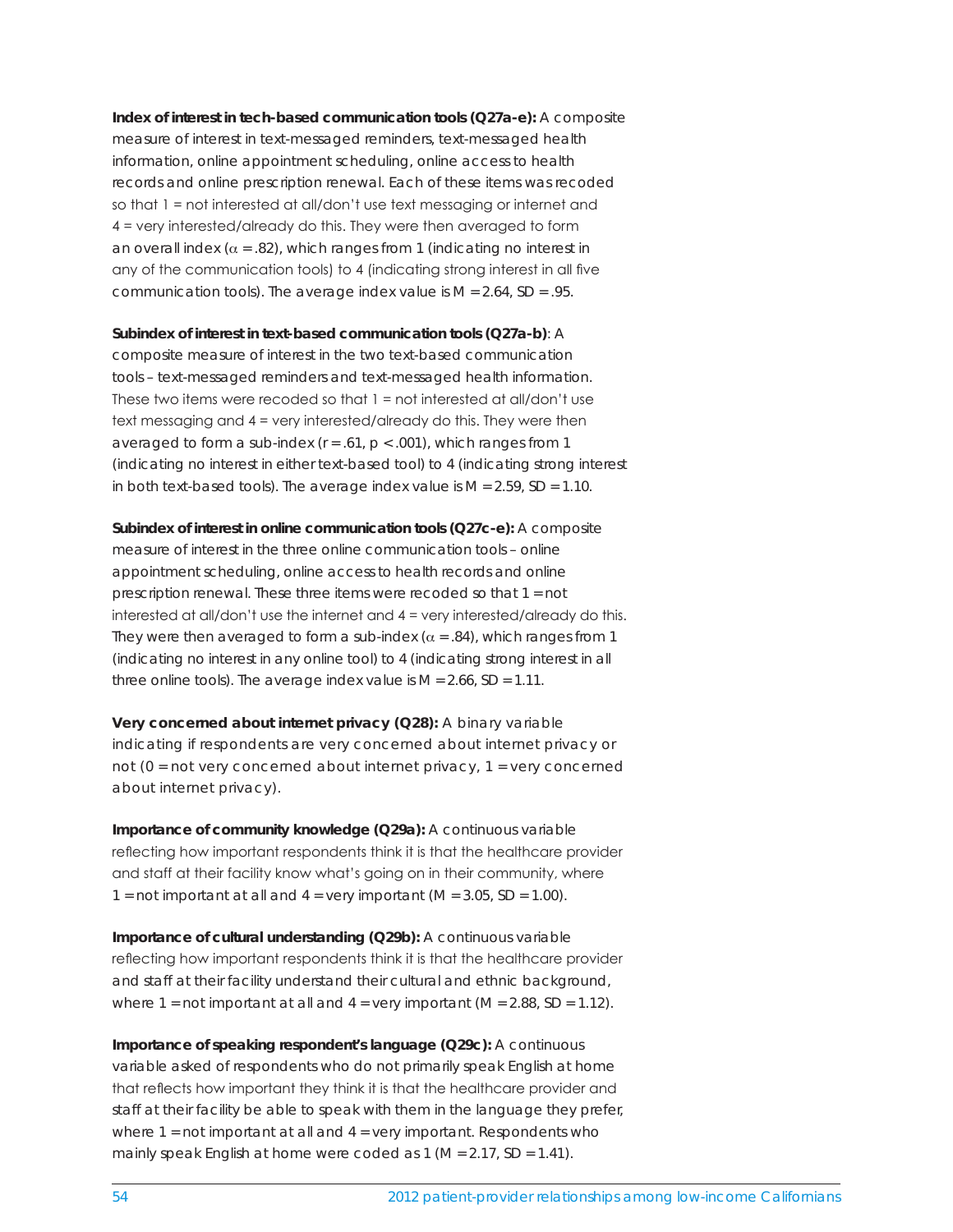**Willingness to try group care (Q30):** A continuous variable reflecting how willing respondents are to try group programs on healthcare issues in which 1 = very unwilling and  $4 =$  very willing  $(M = 3.02, SD = .95)$ .

**Index of healthcare efficacy (Q35, Q37, Q41, Q43, Q44):** A composite index that includes items that assess how much say respondents feel they currently have in decisions about their health care (recoded so that  $1 =$  none and  $5 =$ a great deal), how informed respondents feel about their health (recoded so that 1 = not informed at all and 4 = very informed), how confident they are in their ability to make healthcare decisions (recoded so that 1 = not confident at all and 4 = very confident), how frequently they understand their provider (recoded so that  $1 =$  never and  $5 =$  every time) and how comfortable they feel asking their provider questions (recoded so that 1 = very uncomfortable and 4 = very comfortable). These five items were standardized using a z-score transformation and then averaged to form an index ( $\alpha$  = .71), which ranges from -2.93 to .88. The average index value is *M* = .00, *SD* = .68.

**Index of interest in more health information (Q40a-d):** A composite measure of interest in having more information about the pros and cons of different tests or treatments, the training and experience of local health professionals, patient satisfaction ratings for local healthcare facilities, and quality ratings for local healthcare providers. These four items were recoded so that 1 = not interested at all and  $4 = \text{very interested}$  and then averaged to form the index ( $\alpha = .83$ ), which ranges from 1 (indicating no interest in more information on any of the four topics) to 4 (indicating strong interest in more information on all four topics). The average index value is *M* = 3.28, *SD* = .74.

**Has misunderstood care provider (Q45):** A binary variable indicating whether or not there has been a time when the respondents didn't follow a healthcare provider's advice or treatment plan because they didn't understand what they were supposed to do  $(0 =$  have misunderstood care provider, have not misunderstood care provider).

**Has a disability (Q48):** A binary variable indicating whether or not respondents have a disability or chronic medical condition  $(0 = do not have a disability or chronic condition, 1 = have a disability$ or chronic condition).

**Demographic variables:** In addition to the variables listed above, the following demographic variables were included in all models: insurance status, gender, age, household size, relationship status, employment status, education, race/ethnicity, language mainly spoken at home (English vs. not English), income and citizenship status. All models also controlled for regional differences. All demographic variables were coded as binary variables by category except for age, household size, income and education, which were coded as continuous variables.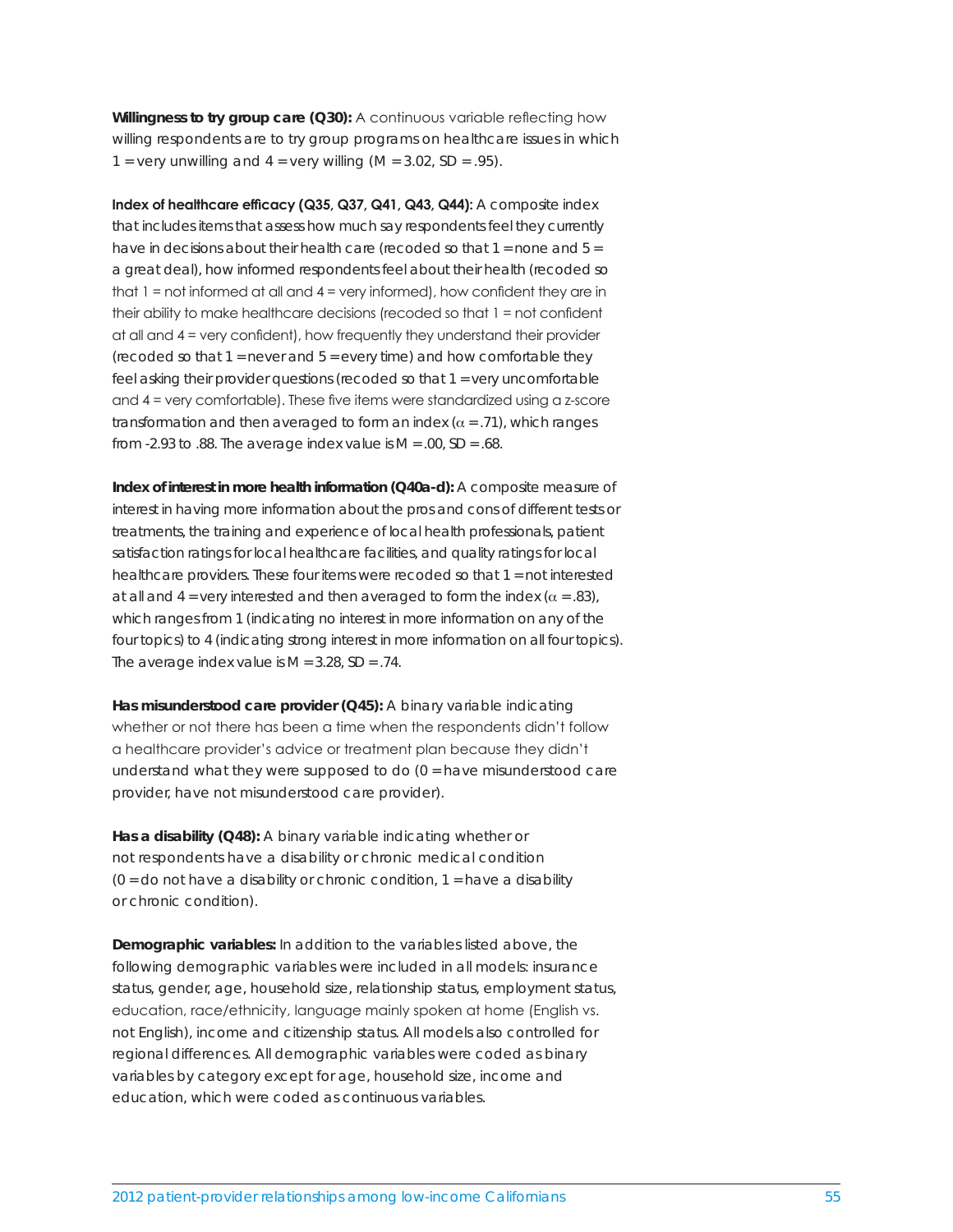## modeling details and results

### model 1: ratings of overall quality-of-care (patient satisfaction)

To determine what factors independently predict patient satisfaction, we performed a regression with overall quality-of-care ratings as the outcome variable and the following variables included as predictor variables (see above for definitions): overall health, number of medical appointments in the last year, facility type, has a personal connection, has a personal doctor, continuity in a care provider, usually see a doctor for care, has a health navigator and has team care. All demographic variables listed above were also included. Table 1 shows the results of this model (Model 1).

## table 1. significant predictors of overall quality-of-care ratings

|                                | Standardized coefficient $(\beta)$ | Significance test $(t)$ |
|--------------------------------|------------------------------------|-------------------------|
| has a personal connection      | .21                                | $5.95***$               |
| overall health                 | .18                                | $5.10***$               |
| continuity in a care provider  | .12                                | $3.40**$                |
| citizen                        | $-.12$                             | $2.87**$                |
| has team care                  | .11                                | $3.14**$                |
| race/ethnicity: Latino         | $-.10$                             | $1.99*$                 |
| Model $R^2 = .22$ , $p < .001$ |                                    |                         |

Here and below: \*\*\**p* < .001, \*\**p* < .01, \**p* < .05, +*p* < .10

### model 2: ratings of non-care assistance provided by facility

To determine what factors independently predict ratings of non-care assistance, we performed a regression with non-care assistance ratings as the outcome variable. Model 2 used the same predictors as were included in Model 1. Table 2 shows the results of this model.

## table 2. significant predictors of non-care assistance ratings

|                                      | Standardized coefficient $(\beta)$ | Significance test $(t)$ |
|--------------------------------------|------------------------------------|-------------------------|
| overall health                       | .20                                | $5.60***$               |
| continuity in a care provider        | .18                                | $5.02***$               |
| has a personal connection            | .17                                | $4.98***$               |
| has team care                        | .10                                | $3.07**$                |
| age                                  | .09                                | $2.12*$                 |
| $M \cap d \cap D2 = 22 \cap R > 001$ |                                    |                         |

Model  $R^2 = .22$ ,  $p < .001$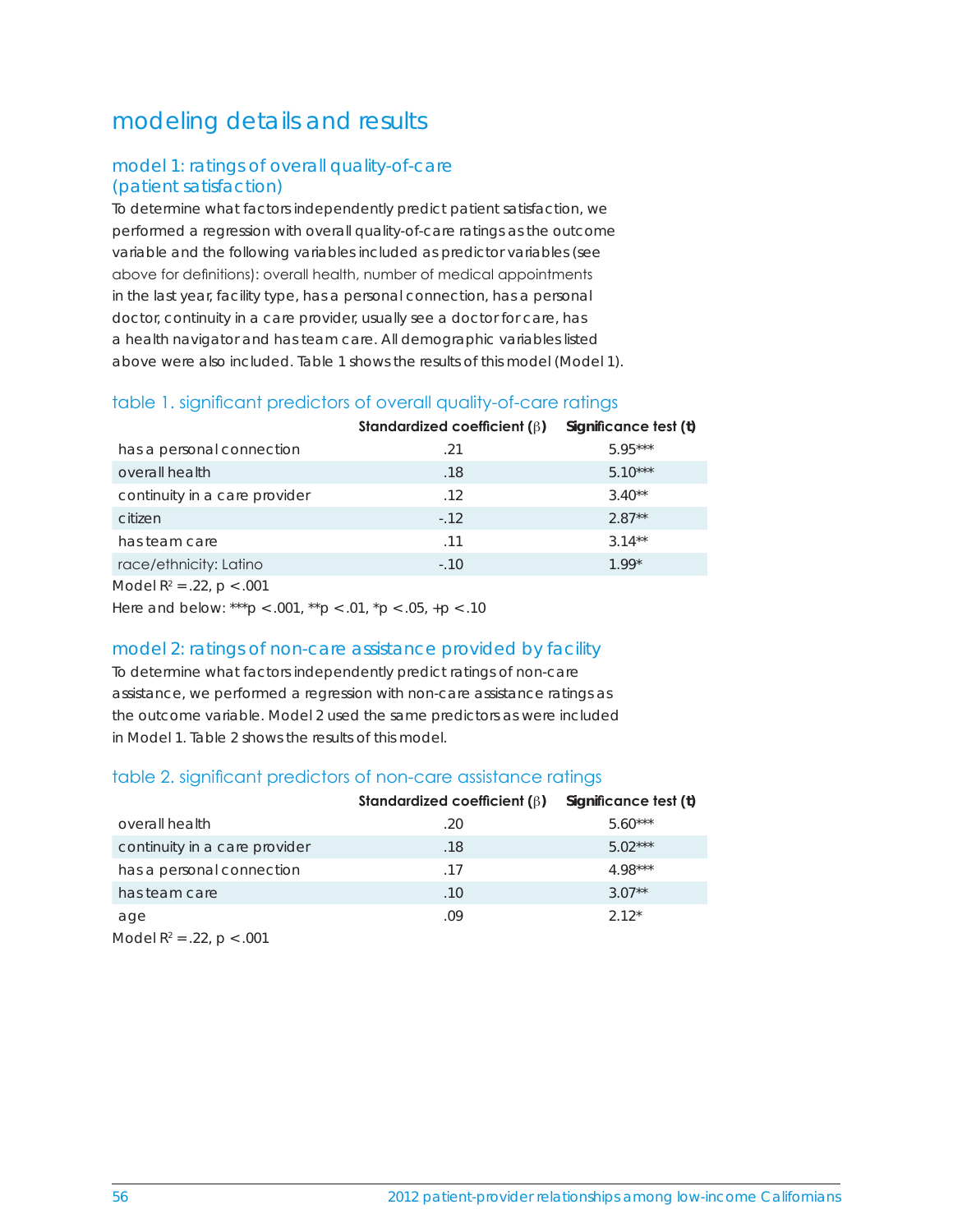#### model 3: healthcare efficacy

To determine what factors independently predict healthcare efficacy, we performed a regression with the healthcare efficacy index as the outcome variable. Model 3 used the same predictors as were included in Models 1 and 2. The significant predictors are shown in Table 3 below.

## **Standardized coefficient (**β**) Significance test (***t***)** overall health **.17** 4.73\*\*\* has a personal connection **15** and  $4.41***$ continuity in a care provider **15** 15 4.19\*\*\* has team care .12 3.53\*\*\* employment status: unemployed -.12 3.14\*\* race/ethnicity: white 2.24\* income .10 2.53\* household size  $-0.08$  2.06\* race/ethnicity: black .07 07 1.97\* Model R2 = .22, *p* < .001

### table 3. significant predictors of the index of healthcare efficacy

#### model 4: having a personal connection

To determine what factors predict whether or not respondents have someone at their healthcare facilities who knows them well, we performed a regression with having a personal connection as the outcome variable. Model 4 used the same predictors as Models 1-3 (though, of course, without having a personal connection as a predictor). The significant predictors are shown in Table 4 below.

#### table 4. significant predictors of having a personal connection

|                                                    | Standardized coefficient $(\beta)$ | Significance test $(t)$ |
|----------------------------------------------------|------------------------------------|-------------------------|
| continuity in a care provider                      | .18                                | $4.93***$               |
| language spoken at home: english                   | .13                                | $3.00**$                |
| has a personal doctor                              | .12                                | $3.21**$                |
| facility: hospital ER                              | $-.11$                             | $3.07**$                |
| gender: male                                       | $-.07$                             | $2.11*$                 |
| has team care                                      | .07                                | $2.06*$                 |
| age                                                | .07                                | $1.70+$                 |
| number of medical appointments<br>in the past year | .06                                | $1.91 +$                |
| has health navigator                               | .06                                | $1.83+$                 |
| Model $R^2 = .23$ , $p < .001$                     |                                    |                         |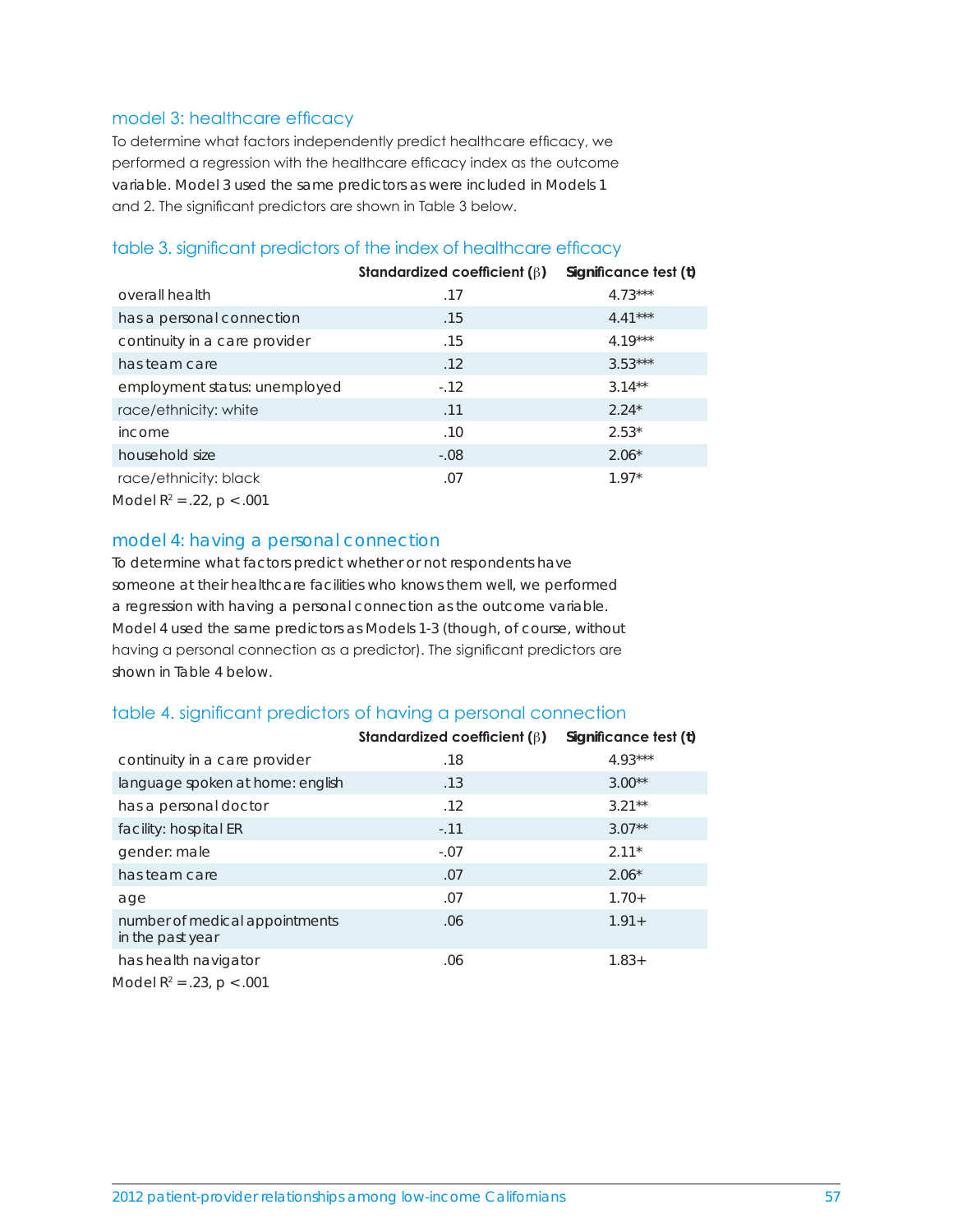#### model 5: desire for continuity in a care provider (among those who don't currently see the same provider on every visit)

To determine what predicts the desire for continuity in a care provider, we performed a regression among those who don't currently see the same care provider on every visit, with desire for continuity as the outcome variable. Model 5 included the following variables as predictors (see above for definitions): overall health, number of medical appointments in the last year, facility type, overall quality-of-care rating, non-care assistance rating, has a personal connection, importance of personal connection, has a personal doctor, want a personal doctor, like having a personal doctor, continuity in a care provider, usually see a doctor for care, openness to a non-doctor provider, willingness to try phone appointments, willingness to try e-mail appointments, openness to team care, openness to a health navigator, index of interest in tech-based communication tools and willingness to try group care.25 All demographic variables were also included. Significant predictors are shown in Table 5 below.

|                                   | Standardized coefficient $(\beta)$ | Significance test $(t)$ |
|-----------------------------------|------------------------------------|-------------------------|
| want a personal doctor            | .28                                | $5.40***$               |
| like having a personal doctor     | .20                                | $2.54*$                 |
| openness to a non-doctor provider | $-17$                              | $4.32***$               |
| facility: Kaiser Permanente       | $-16$                              | $2.69**$                |
| non-care assistance rating        | .13                                | $2.56*$                 |
| has a personal connection         | $-.11$                             | $2.56*$                 |
| has a disability                  | .09                                | $2.02*$                 |
| Model $R^2 = .32$ , $p < .001$    |                                    |                         |

## table 5. significant predictors of desire for continuity in a care provider

## model 6: willingness to try team care (among those who don't currently have it)

To determine what predicts willingness to try team care, we performed a regression among those who don't currently have team-based care, with willingness to try it as the outcome variable. The predictor variables for Model 6 were identical to those used in Model 5, with the exception that openness to team care was removed as a predictor and desire for continuity in a care provider was added. Results of the model are shown in Table 6 on the next page.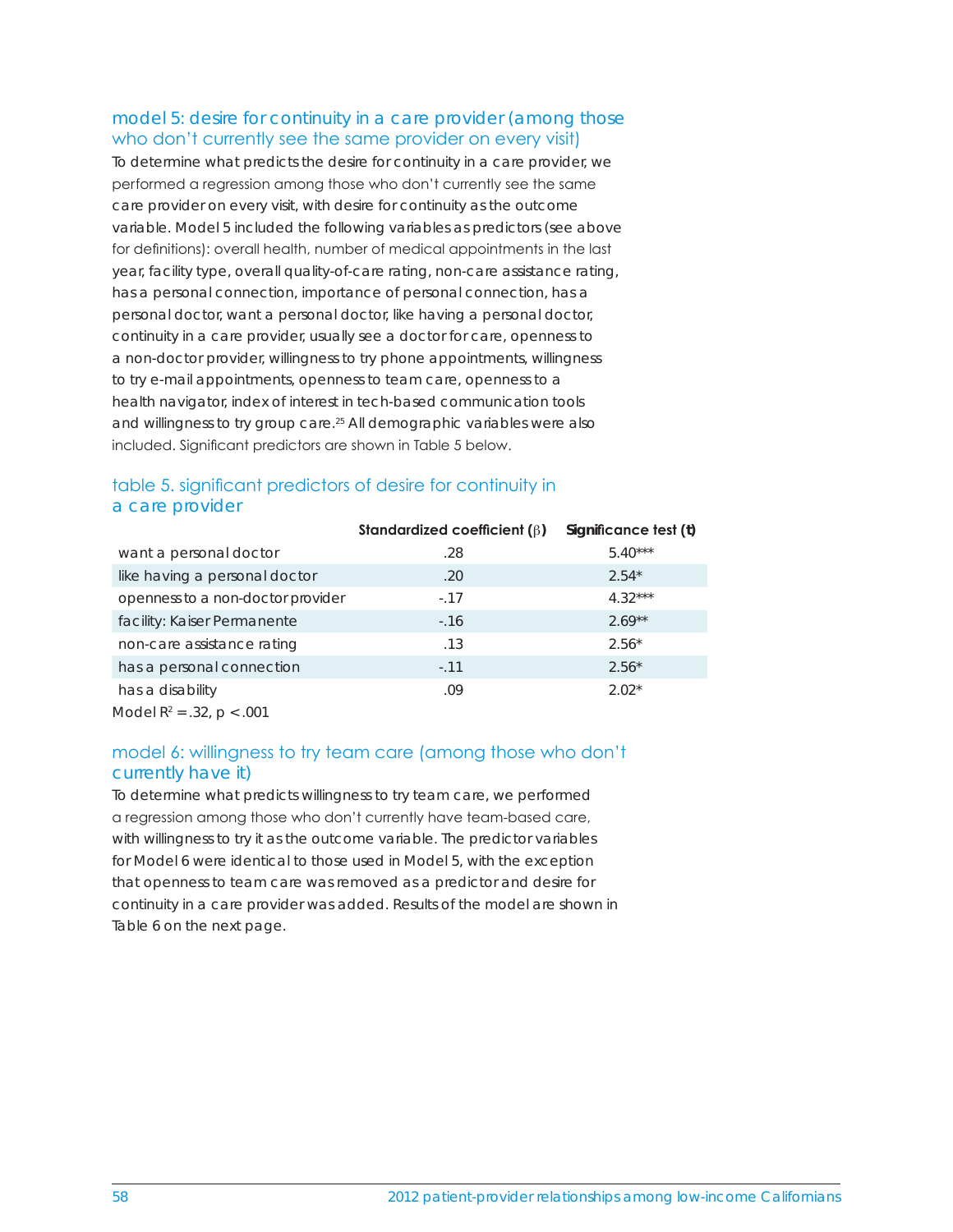|                                                        | Standardized coefficient ( $\beta$ ) | Significance test $(t)$ |
|--------------------------------------------------------|--------------------------------------|-------------------------|
| openness to a health navigator                         | .30                                  | $7.59***$               |
| willingness to try group care                          | .21                                  | $5.62***$               |
| has a personal doctor                                  | .18                                  | $2.26*$                 |
| index of interest in tech-based<br>communication tools | .16                                  | $3.52**$                |
| desire for continuity in<br>a care provider            | .13                                  | $2.99**$                |
| facility: public clinic                                | $-.12$                               | $2.27*$                 |
| insurance: Medi-Cal                                    | $-12$                                | $2.09*$                 |
| citizen                                                | .10                                  | $2.34*$                 |
| Model $R^2 = .35$ , $p < .001$                         |                                      |                         |

## table 6. significant predictors of willingness to try team care

### model 7: interest in a health navigator or coach (among those who don't currently have one)

Interest in a health navigator was investigated in a regression model among those respondents who don't currently have a health coach. Model 7 included the same predictors as Model 6, with the exception that openness to a health navigator was removed as a predictor and openness to team care added as one. The results of the model are shown in Table 7 below.

## table 7. significant predictors of interest in a health navigator

|                                                        | Standardized coefficient $(\beta)$ | Significance test $(t)$ |
|--------------------------------------------------------|------------------------------------|-------------------------|
| openness to team care                                  | .26                                | $7.35***$               |
| index of interest in tech-based<br>communication tools | .25                                | $6.26***$               |
| race/ethnicity: Latino                                 | .14                                | $2.46*$                 |
| want a personal doctor                                 | .11                                | $2.45*$                 |
| race/ethnicity: white                                  | .11                                | $2.23*$                 |
| desire for continuity in<br>a care provider            | .10                                | $2.48*$                 |
| non-care assistance rating                             | $-.10$                             | $2.39*$                 |
| importance of personal connection                      | .09                                | $2.62*$                 |
| willingness to try phone<br>appointments               | .09                                | $2.50*$                 |
| citizen                                                | $-.09$                             | $2.22*$                 |
| age<br>$MA =  N^2 - 2Q  \approx 0.01$                  | .09                                | $2.19*$                 |

Model R2 = .39, *p* < .001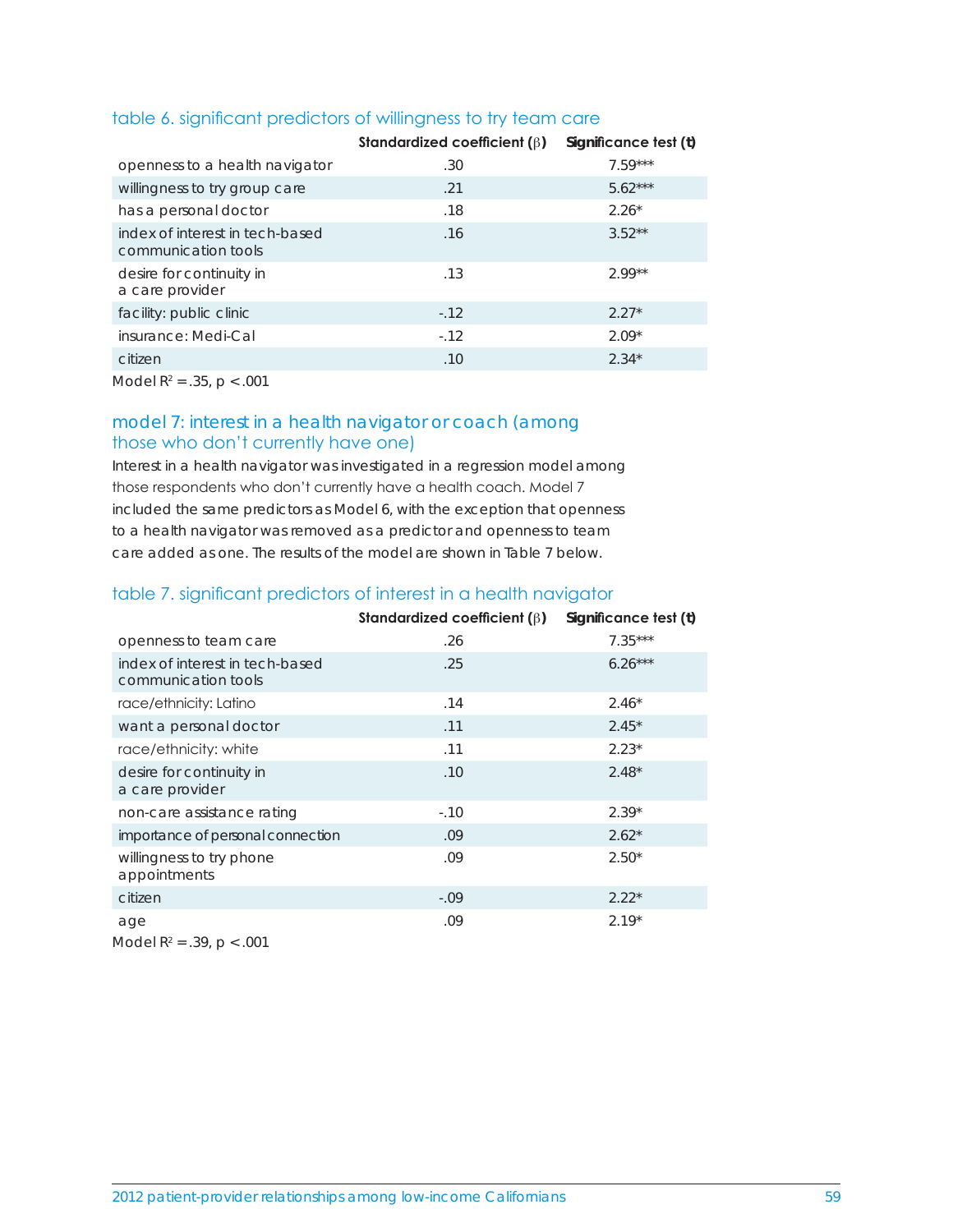#### model 8: predicting willingness to try group care

To determine the best predictors of willingness to try group care, we performed a regression model using all of the variables included in Models 6 and 7, as well as a few additional variables. The variables new to Model 8 are: prioritize health, importance of community knowledge, importance of cultural understanding, importance of speaking the respondent's language, the index of healthcare efficacy, the index of interest in more health information and whether the respondent has misunderstood a care provider. Significant predictors of willingness to try group care are shown in Table 8 below.

|                                                                            | Standardized coefficient $(\beta)$ | Significance test (t) |
|----------------------------------------------------------------------------|------------------------------------|-----------------------|
| openness to team care                                                      | .19                                | $5.59***$             |
| importance of community<br>knowledge                                       | .18                                | $5.10***$             |
| index of interest in more health<br>information                            | .16                                | $4.37***$             |
| age                                                                        | .15                                | $3.74***$             |
| has misunderstood care provider                                            | .10                                | $3.31**$              |
| facility: hospital ER                                                      | .10                                | $2.25*$               |
| facility: CCHC                                                             | .10                                | $2.03*$               |
| usually see a doctor for care                                              | .09                                | $2.85***$             |
| gender: male                                                               | $-.09$                             | $2.71***$             |
| overall health                                                             | .09                                | $2.54*$               |
| importance of cultural<br>understanding                                    | .09                                | $2.51*$               |
| index of interest in tech-based<br>communication tools                     | .09                                | $2.27*$               |
| number of medical appointments<br>in the past year                         | .08                                | $2.62**$              |
| openness to a non-doctor provider                                          | .08                                | $2.55*$               |
| importance of personal connection<br>$M \sim \sim 100$ $\Omega$ $\sim 001$ | $-.07$                             | $2.08*$               |

#### table 8. significant predictors of willingness to try group care

Model R2 = .34, *p* < .001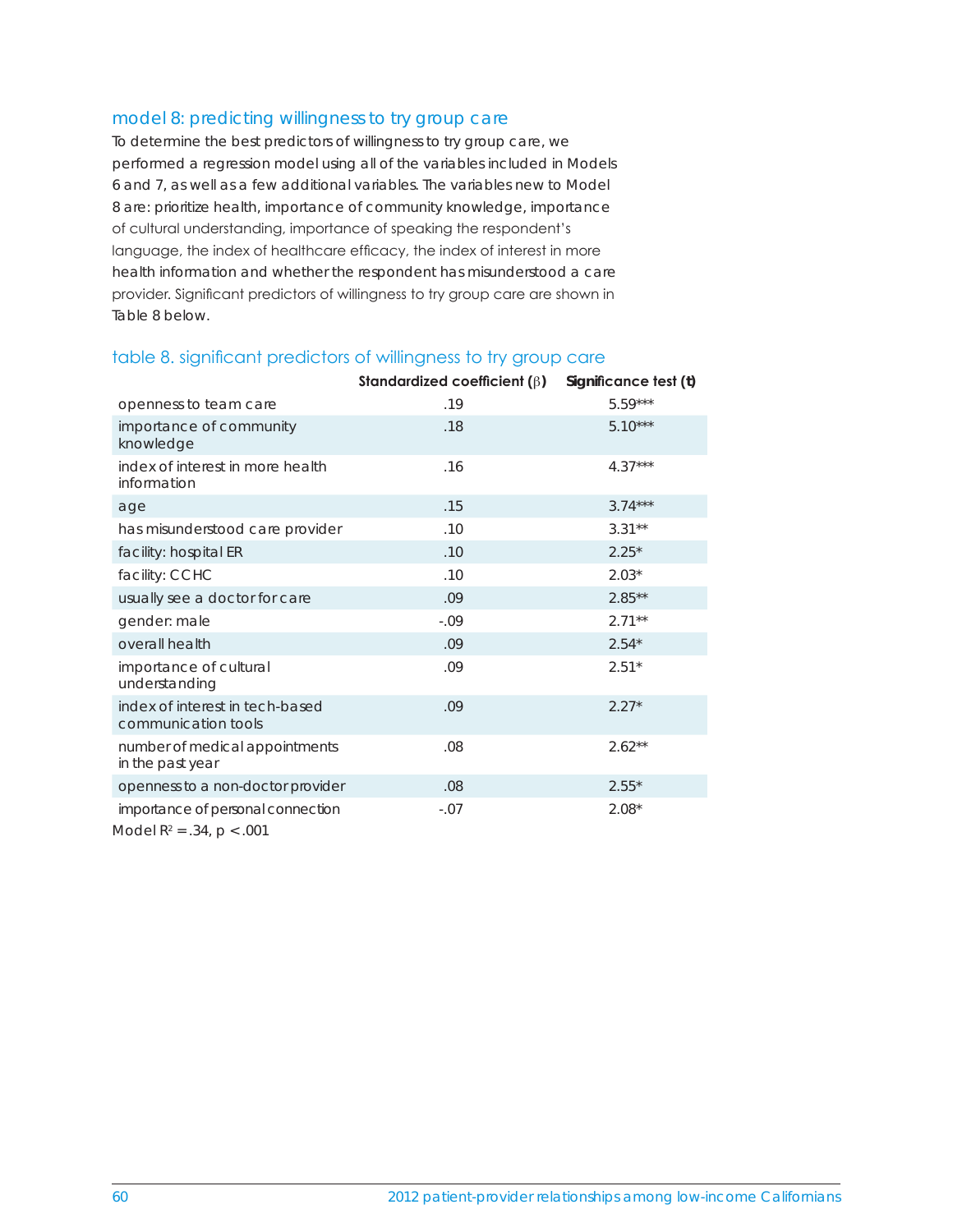### models 9 and 10: willingness to substitute a phone call or e-mail for an in-person visit

To investigate the independent predictors of willingness to substitute a phone call or an e-mail for an in-person appointment, we performed two separate regression analyses, one with willingness to try phone appointments as the outcome variable (Model 9), and the other with willingness to try e-mail appointments as the outcome variable (Model 10). The models included the same predictors as Models 6 and 7. In addition, Model 10 included very concerned about internet privacy as a predictor. The results of these models are shown in Table 9 and Table 10 below.

## table 9. significant predictors of willingness to try phone appointments

|                                             | Standardized coefficient $(\beta)$ | Significance test $(t)$ |
|---------------------------------------------|------------------------------------|-------------------------|
| willingness to try e-mail<br>appointments   | .37                                | $10.17***$              |
| desire for continuity in<br>a care provider | .10                                | $2.70**$                |
| age                                         | .10                                | $2.33*$                 |
| race/ethnicity: white                       | .10                                | $2.02*$                 |
| openness to a health navigator              | .09                                | $2.30*$                 |
| Model $R^2 = .24$ , $p < .001$              |                                    |                         |

#### table 10. significant predictors of willingness to try e-mail appointments

|                                                        | Standardized coefficient $(\beta)$ | Significance test $(t)$ |
|--------------------------------------------------------|------------------------------------|-------------------------|
| index of interest in tech-based<br>communication tools | .34                                | $10.12***$              |
| willingness to try phone<br>appointments               | .30                                | $9.89***$               |
| age                                                    | $-.10$                             | $2.74**$                |
| overall quality-of-care rating                         | .09                                | $2.25*$                 |
|                                                        |                                    |                         |

Model R2 = .38, *p* < .001

## models 11-13: overall interest in tech-based communication tools

Three separate models were used to investigate the predictors of interest in tech-based communication tools. Model 11 used the full index of interest in tech-based communication tools as the outcome variable, Model 12 used the subindex assessing interest in text message-based communication tools as the outcome variable and Model 13 used the subindex assessing interest in online communication tools as the outcome variable. The predictors in each model were identical to those used in Model 9, except willingness to try e-mail appointments was added as a predictor. The results of these three models are shown in Tables 11, 12 and 13 on the following page.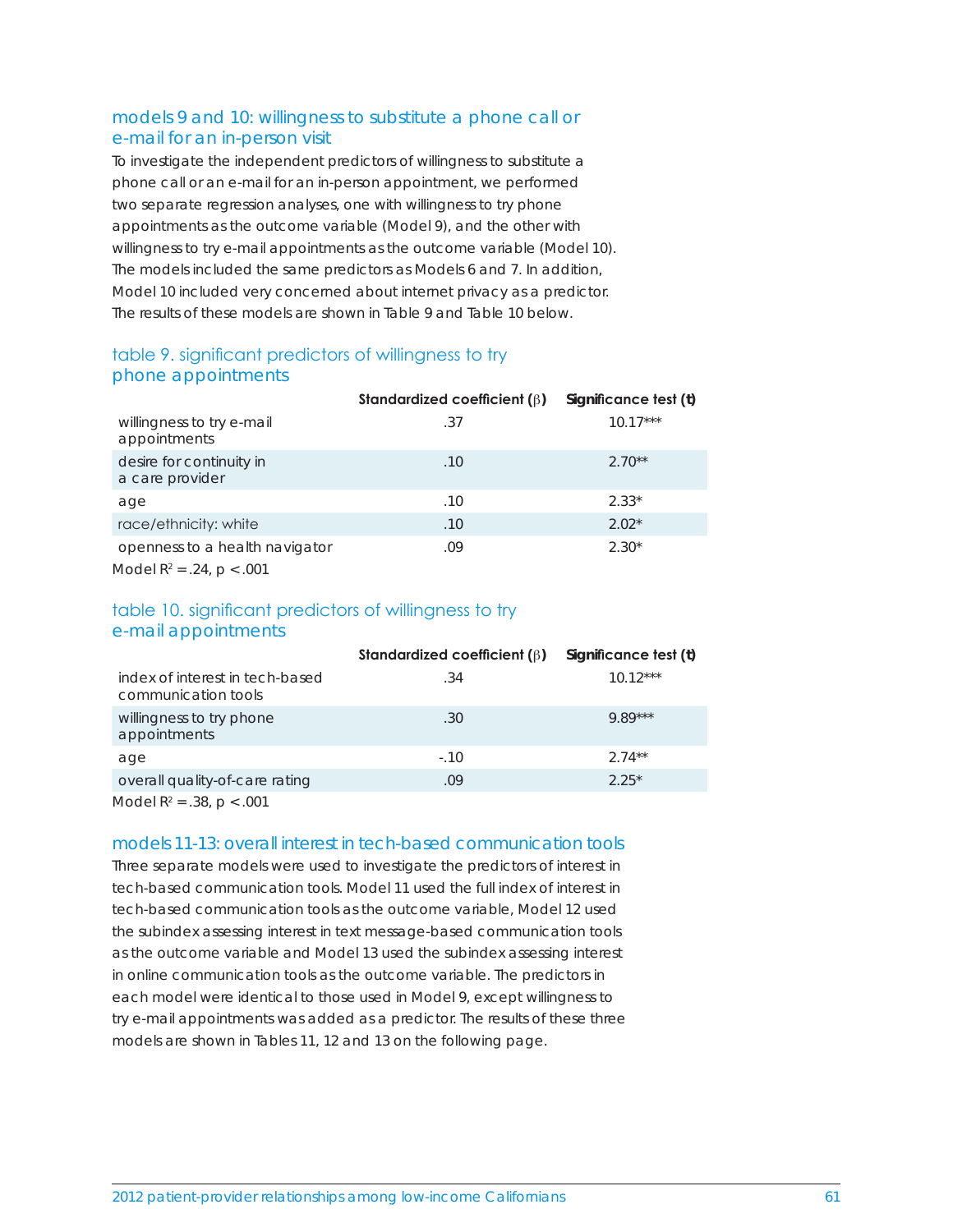## table 11. significant predictors of the index of interest in techbased communication tools

|                                           | Standardized coefficient $(\beta)$ | Significance test $(t)$ |
|-------------------------------------------|------------------------------------|-------------------------|
| willingness to try e-mail<br>appointments | .32                                | $10.12***$              |
| openness to a health navigator            | .18                                | $5.56***$               |
| age                                       | $-18$                              | $4.95***$               |
| willingness to try group care             | .12                                | $3.81***$               |
| race/ethnicity: white                     | $-.11$                             | $2.59*$                 |
| openness to team care                     | .10                                | $3.13**$                |
| education                                 | .09                                | $2.77**$                |
| want a personal doctor                    | .08                                | $1.96*$                 |
| $\blacksquare$                            |                                    |                         |

Model R2 = .42, *p* < .001

## model 12: interest in text message-based communication tools

## table 12. significant predictors of the subindex of interest in text-based communication tools

|                                                      | Standardized coefficient $(\beta)$ | Significance test $(t)$ |
|------------------------------------------------------|------------------------------------|-------------------------|
| willingness to try e-mail<br>appointments            | .20                                | $5.87***$               |
| openness to a health navigator                       | .20                                | $5.53***$               |
| race/ethnicity: white                                | $-0.15$                            | $3.33**$                |
| openness to team care                                | .13                                | $3.87***$               |
| willingness to try group care                        | .12                                | $3.68***$               |
| age                                                  | $-.11$                             | $2.72**$                |
| want a personal doctor<br>$MA = -10^2$ $21 \div 001$ | .08                                | $1.91 +$                |

Model R2 = .31, *p* < .001

## model 13: interest in online communication tools

## table 13. significant predictors of the subindex of interest in online communication tools

|                                           | Standardized coefficient $(\beta)$ | Significance test $(t)$ |
|-------------------------------------------|------------------------------------|-------------------------|
| willingness to try e-mail<br>appointments | .33                                | $10.54***$              |
| age                                       | $-19$                              | $5.19***$               |
| education                                 | .15                                | $4.51***$               |
| openness to a health navigator            | .13                                | $4.08***$               |
| language spoken at home: English          | .09                                | $2.34*$                 |
| willingness to try group care             | .09                                | $2.87**$                |
| Model $R^2 = .43$ , $p < .001$            |                                    |                         |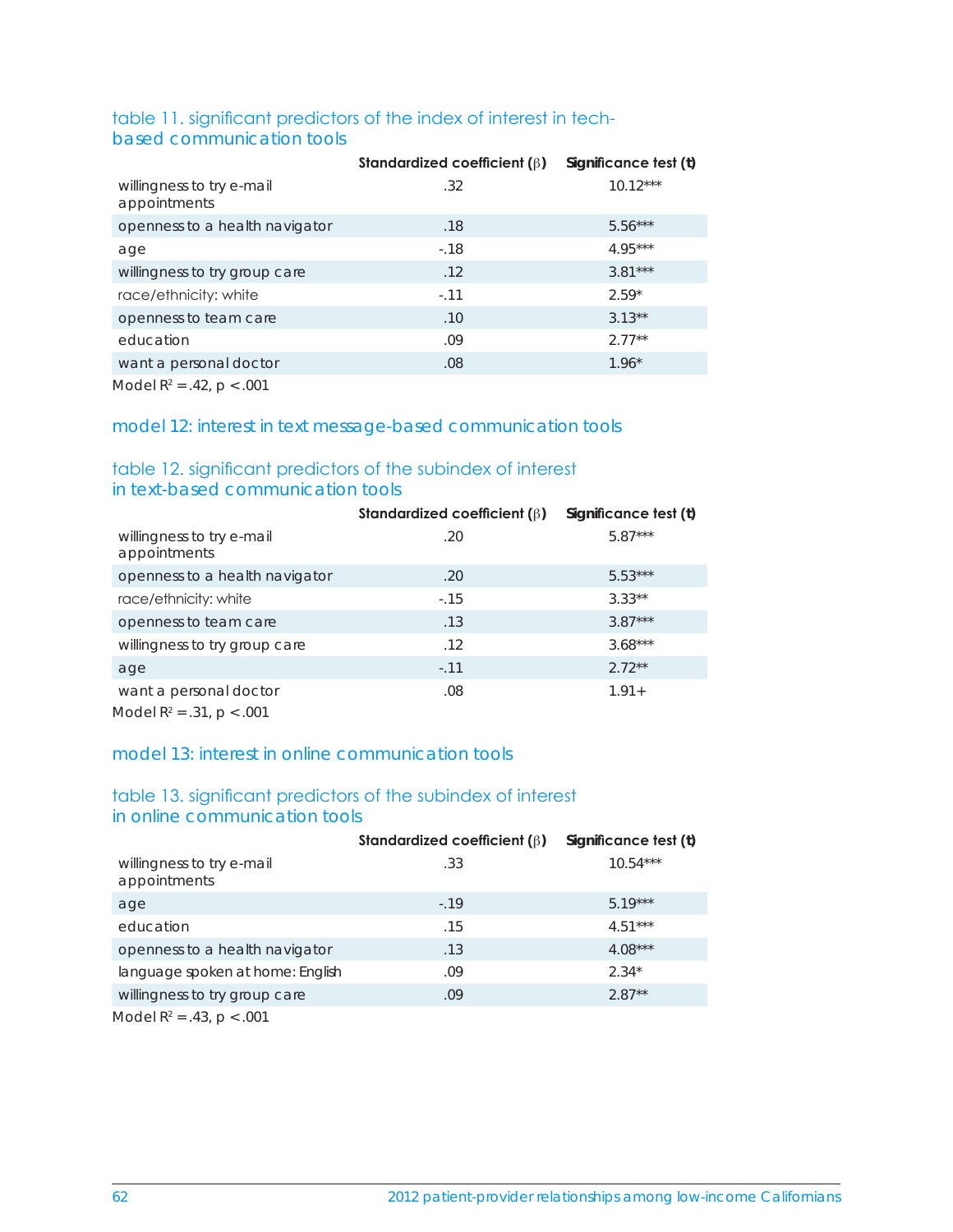## endnotes

- 24 The mean was skewed by one respondent who indicated he/she had been to the doctor more than 300 times in the past year. This response was removed.
- 25 We checked whether openness to any of the alternative care models (team care, healthcare navigator, phone appointments, e-mail appointments and group care) could be combined to form an index of general openness to alternative care. While openness to one form of alternative care often predicts openness to other care models, the variables were not so highly related that they appeared to be measuring the same construct ( $\alpha$  = .52). Indeed, the highest correlation among the items was between openness to team care and openness to a health navigator,  $r = .41$ ,  $p < .001$  – but even for these two variables, just 16 percent of the variance is shared. Therefore, we treated each of the variables as unique, albeit often related, constructs.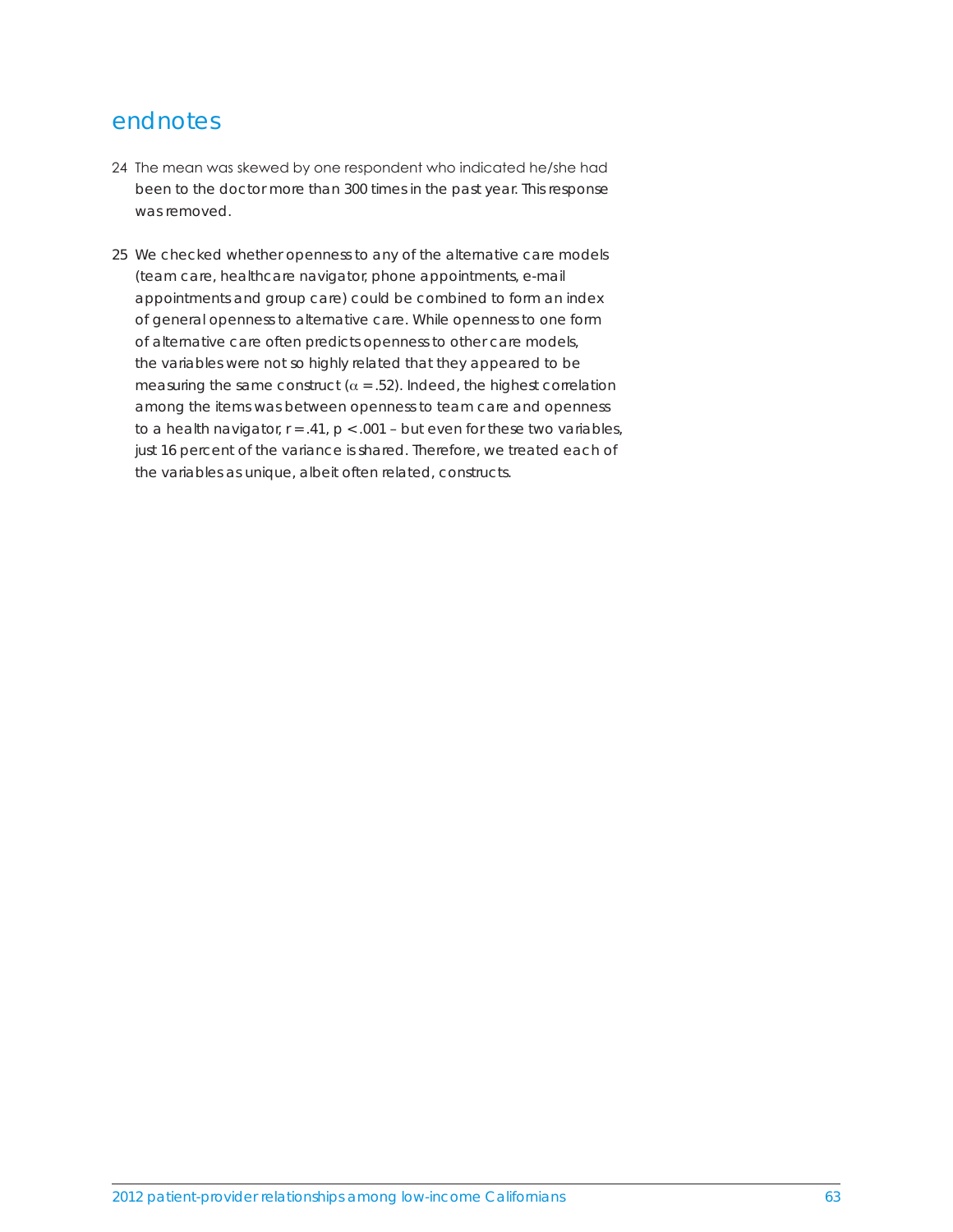# appendix b – topline data report

This appendix provides complete question wording and topline results for data included in this report on the 2012 Blue Shield of California Foundation survey of low-income Californians. Some material is on hold for an upcoming report on patient-centered care.

\*= less than 0.5 percent

W1. I'd like to ask you about your overall health. In general, would you say your health is excellent, very good, good, fair, or poor?

|           | Excellent/very good | <b>NET</b> |      | Fair/poor |      | <b>NET</b> |            |
|-----------|---------------------|------------|------|-----------|------|------------|------------|
| Excellent | Very good           |            | Good | Fair      | Poor |            | No opinion |
| 16%       |                     | 38         | 30   |           |      |            |            |

1. Of the items I name please tell me which one is the single biggest concern for you right now – is it (housing issues), (being able to pay for basics like food), (getting or holding a job), (immigration or legal issues) or (taking care of your health)?

#### not health

| Health | NET Housing Food Job |  | Legal Other (vol.) No Opinion |  |
|--------|----------------------|--|-------------------------------|--|
| 30%    |                      |  |                               |  |

2. About how many times in the past year have you seen a doctor, nurse or other healthcare provider?

| None | Once |  | 2-5 times 6+times No opinion | Mean | Median |
|------|------|--|------------------------------|------|--------|
| 9%   | 20   |  |                              |      |        |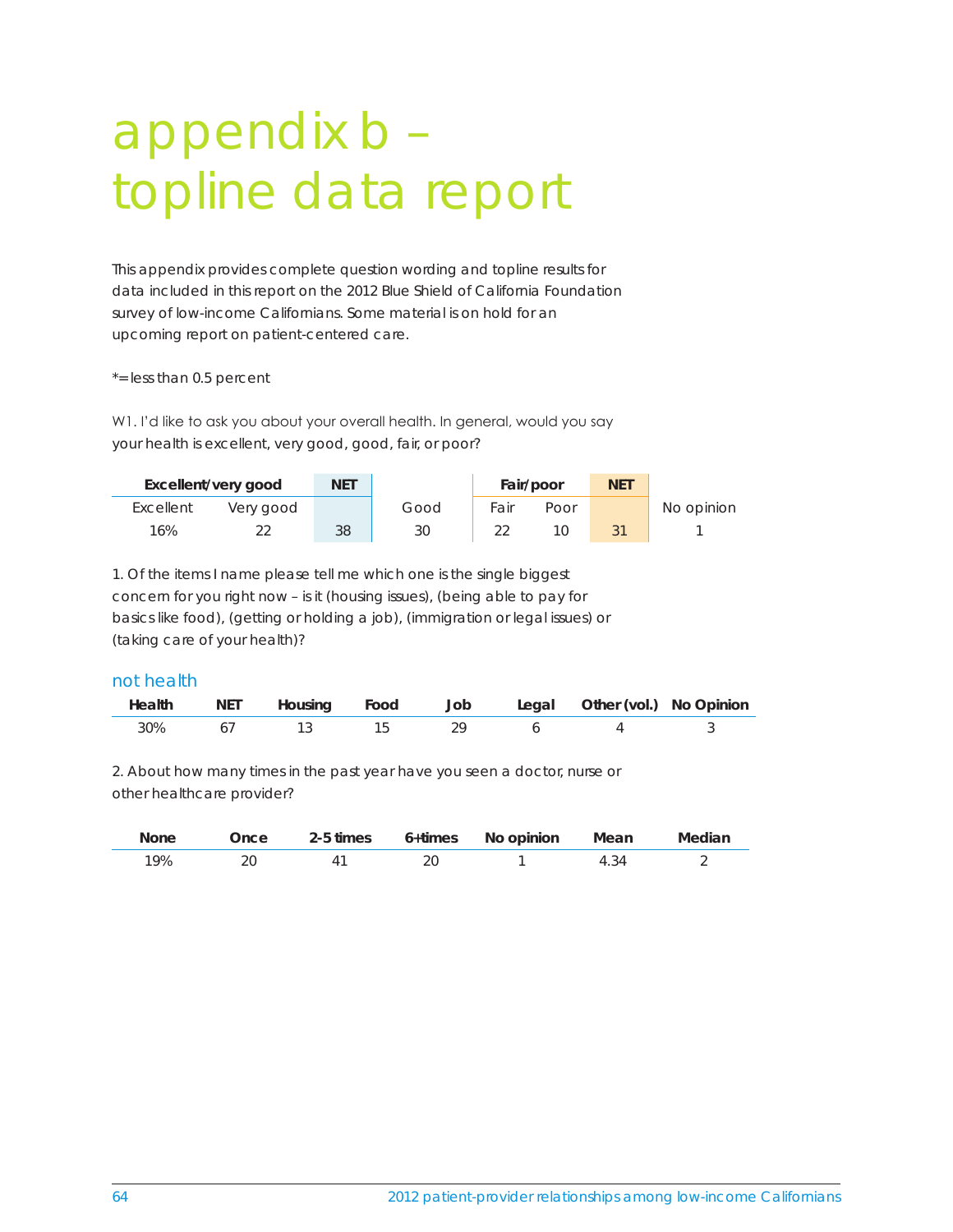3/3a/4/4a. Where do you usually go when you are sick or need health care for any reason – (Kaiser), (a private doctor's office), (a community clinic or health center), (a hospital) or someplace else? (IF NO USUAL PLACE) Where's the last place you went? [Follow-ups specified – see questionnaire.]

| Kaiser Permanente                  | 13%            |
|------------------------------------|----------------|
| Doctor's office                    | 27             |
| <b>Clinic NET</b>                  | 43             |
| Community clinic or health center  | 17             |
| Public hospital clinic             | 9              |
| Private/religious hospital clinic  | $\overline{4}$ |
| Hospital clinic other/unknown type | $\mathbf{1}$   |
| County/city clinic                 | $\mathcal{P}$  |
| Private clinic                     | $\overline{4}$ |
| Clinic other/unknown type          | 7              |
| Hospital emergency room            | 10             |
| Hospital unspecified               | 1              |
| Someplace else                     | $\overline{4}$ |
| Never have gone for health care*   | 1              |
| No opinion                         |                |

\*Asked W1, Q1-4a, Q10-14, Q16-19, Q27-42, Q46-47 and demographics

5/5a. Thinking about the place where you usually go for health care\*, how would you rate the health care you receive – excellent, very good, good, not so good or poor?

|           | Excellent/very good | <b>NET</b> |      | Not so good/poor |      | <b>NET</b> |            |
|-----------|---------------------|------------|------|------------------|------|------------|------------|
| Excellent | Very good           |            | Good | Not so good      | Poor |            | No opinion |
| 25%       |                     | 49         | 40   |                  |      |            |            |

\*If no usual place: "the last time you received health care"

6. Apart from the health care they provide, what about the kind of assistance they offer to help you get the support services you may need, such as information, referrals, transportation and other assistance – would you rate this as excellent, very good, good, not so good or poor?

|           | Excellent/very good | <b>NET</b> |      | Not so good/poor |      | <b>NET</b> |            |
|-----------|---------------------|------------|------|------------------|------|------------|------------|
| Excellent | Very good           |            | Good | Not so good      | Poor |            | No opinion |
| 20%       |                     | 40         | 40   |                  |      |            |            |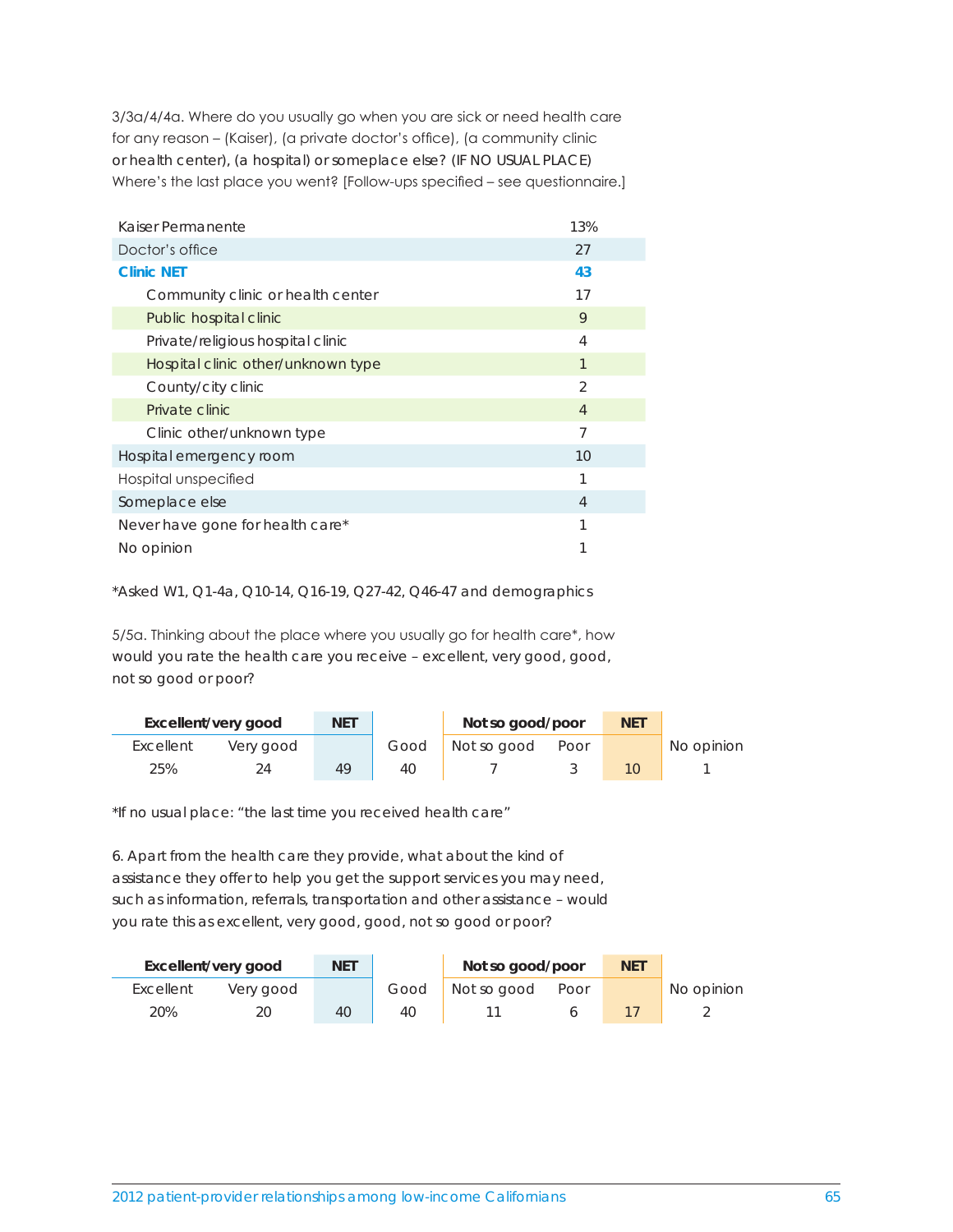7. Thinking about the people working at the place where you (usually go/ last went) for care, do you feel there's a person there who knows you pretty well, or not really?

| es. | No opinion |
|-----|------------|
|     |            |

8. (IF SOMEONE THERE WHO KNOWS YOU WELL, Q7) Who is that person – I mean their job? Could be a doctor, nurse, healthcare navigator, someone at reception, or so forth?

| doctor                           | 60%     |
|----------------------------------|---------|
| nurse                            | 21      |
| healthcare navigator             | 1       |
| someone at reception             | 11      |
| nurse's aide (vol.)              | 1       |
| physician's assistant (vol.)     | 3       |
| pharmacist (vol.)                | $\star$ |
| case worker/social worker (vol.) | 1       |
| billing clerk (vol.)             | $\star$ |
| entire staff/everyone (vol.)     | 1       |
| other (vol.)                     | 1       |
| no opinion                       |         |

9. How much does this matter to you – having someone there who knows you well? (Is that/Would that be) very important to you, somewhat important, not so important or not important at all?

| Important |          | <b>NET</b> | Not important |            | <b>NET</b> |            |
|-----------|----------|------------|---------------|------------|------------|------------|
| very      | Somewhat |            | Not so        | Not at all |            | No opinion |
| 49        |          | 80         |               |            | 20         |            |

10. Do you have a regular personal doctor, or not?

|  | No opinion |
|--|------------|
|  |            |

11. (IF NO PERSONAL DOCTOR, Q10) Would you like to have your own personal doctor, or is it not that important to you?

| Would like doctor | Not important | No opinion |
|-------------------|---------------|------------|
| 58%               |               |            |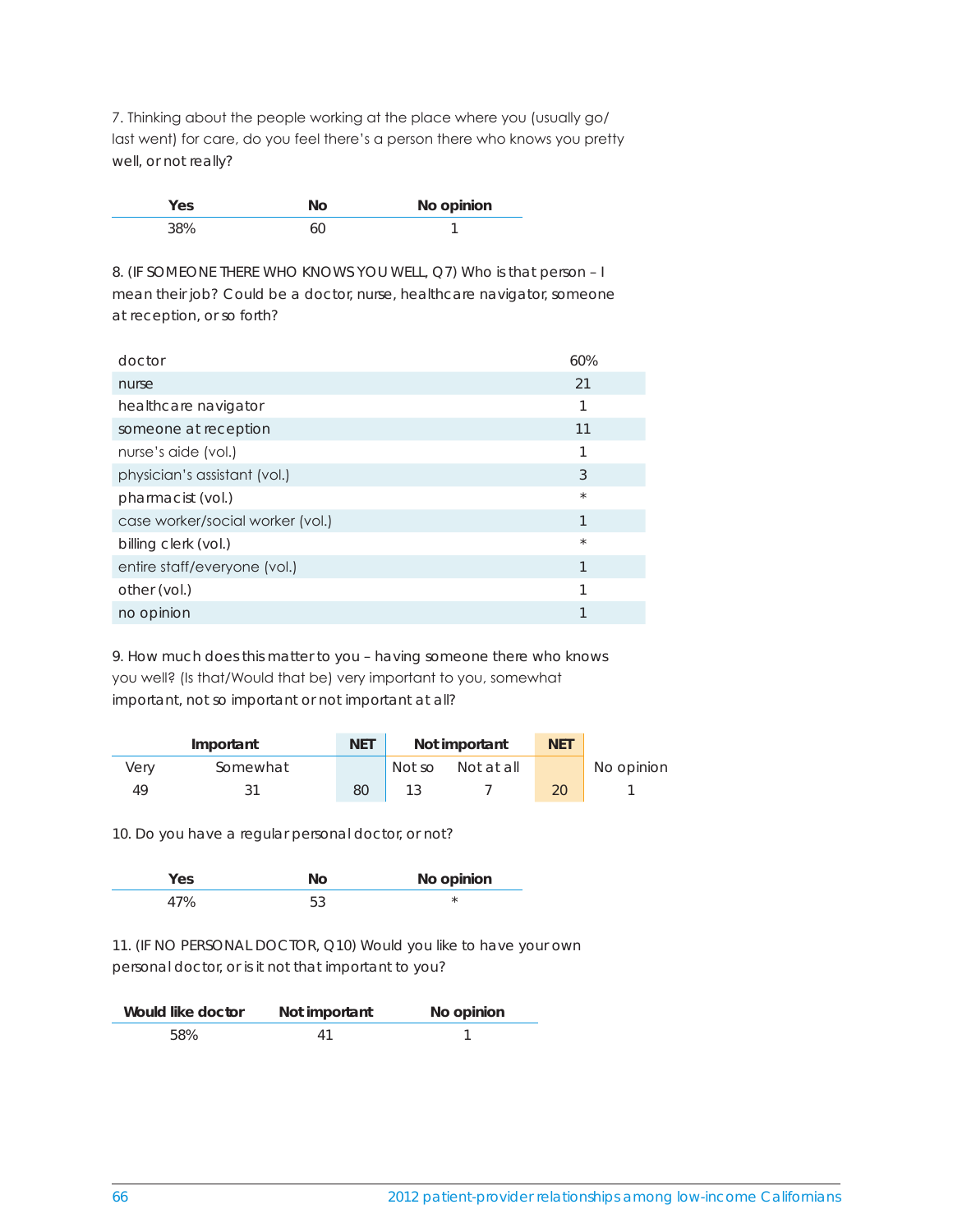10/11 NET:

|            |            | No Doctor     | <b>NFT</b> |            |
|------------|------------|---------------|------------|------------|
| Has doctor | Would like | Not important |            | No opinion |
| 41         | 31         |               | 53         | $^\star$   |

12. (IF HAS PERSONAL DOCTOR, Q10) Do you like having your own personal doctor, or is it not that important to you?

| Like it | Not important | No opinion |
|---------|---------------|------------|
| 87%     |               |            |

10/12 NET:

|      | Has doctor    | <b>NET</b> |                      |            |
|------|---------------|------------|----------------------|------------|
| Like | Not important |            | No doctor No opinion |            |
| 40   |               | 47         | 53                   | $^{\star}$ |

13. Regardless of whether or not you have a personal doctor, how often do you see the same healthcare provider when you have a healthcare appointment – every time, most of the time, some of the time, rarely or never?

| Usually    |                  | <b>NET</b> |                  |        | Rarely/never | <b>NET</b> |            |
|------------|------------------|------------|------------------|--------|--------------|------------|------------|
| Everv time | Most of the time |            | Some of the time | Rarely | <b>Never</b> |            | No opinion |
| 33         |                  | 60         |                  |        |              |            |            |

14. (IF NOT EVERY TIME, Q13) Would you like to be able to see the same healthcare provider more often than you do now, or is that not that important to you?

| More often | Not important | No opinion |
|------------|---------------|------------|
| 58%        |               |            |

15. Thinking about when you go in for routine care or a checkup, not for a special problem – (do you usually see a doctor), or (do you usually see a care provider who is not a doctor, like a nurse or a physician's assistant)?

| Doctor | Other provider Both (vol.) | No opinion |
|--------|----------------------------|------------|
| 68%    |                            |            |

16. For routine visits or checkups, would you prefer to see (a doctor), would you prefer to see (a nurse or physician's assistant) or does it not matter much to you either way? IF MATTERS: Do you feel that way strongly or somewhat?

| <b>NET</b><br>Prefer doctor |          |    |                          | Prefer nurse/PA |          | <b>NET</b> |            |
|-----------------------------|----------|----|--------------------------|-----------------|----------|------------|------------|
| Stronaly                    | Somewhat |    | Does not matter Somewhat |                 | Stronaly |            | No opinion |
| Бſ                          |          | 66 |                          |                 |          |            |            |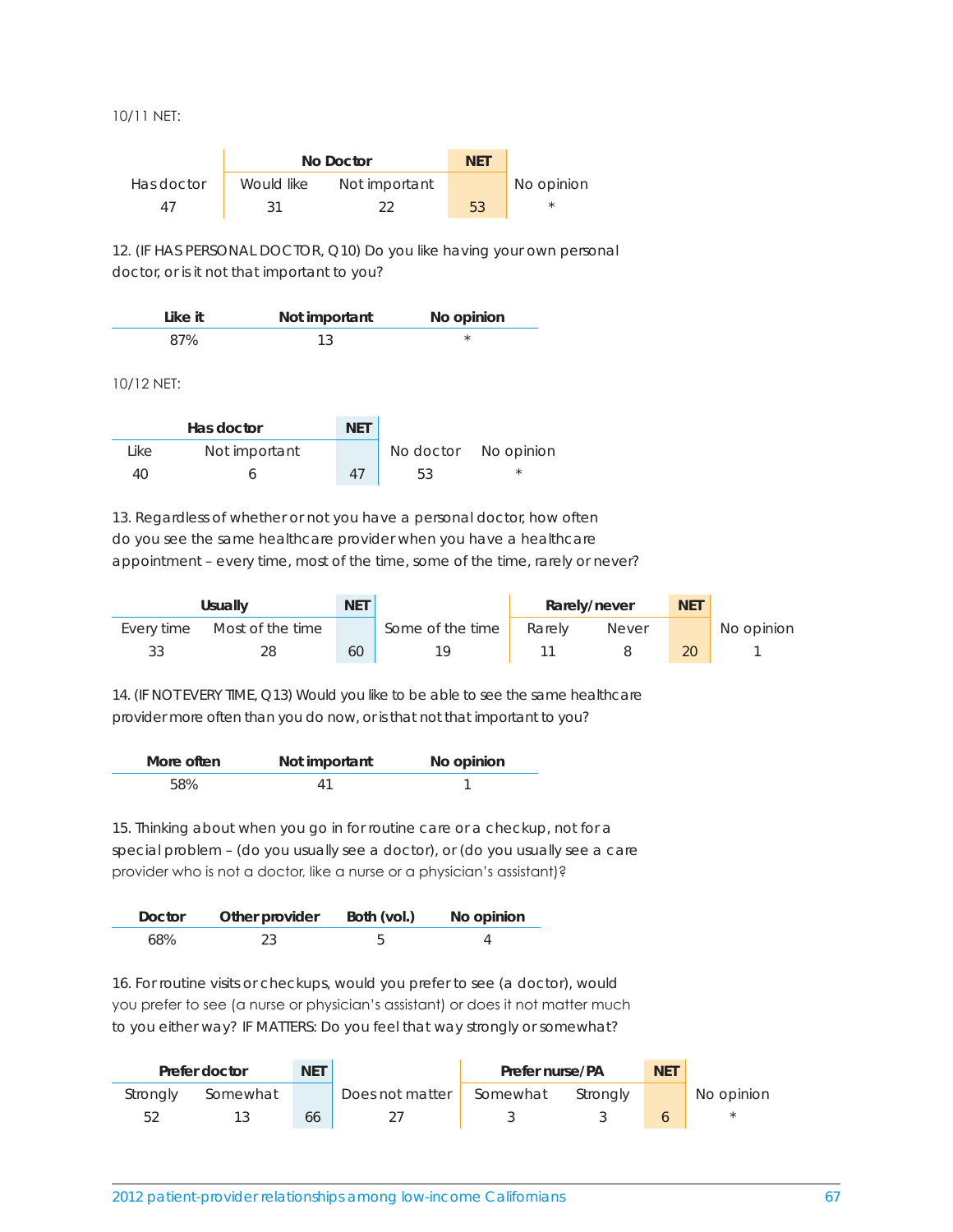17. (IF PREFERS DOCTOR, Q16) What if [ITEM] – in that case would you (still prefer to see a doctor) for routine care, or would you (prefer to see a nurse or physician's assistant)? IF DOCTOR OR NURSE/PHYSICIAN'S ASSISTANT: Do you feel that way strongly or somewhat?

#### **Full item wording:**

- a. It's harder to get an appointment with a doctor
- b. The appointment with the doctor is shorter than it would be with a nurse or physician's assistant
- c. The doctor doesn't know you as well as the nurse or physician's assistant

|                           | Prefer doctor |          | <b>NET</b> |               | Prefer nurse/PA |          | <b>NET</b> |            |
|---------------------------|---------------|----------|------------|---------------|-----------------|----------|------------|------------|
|                           | Strongly      | Somewhat |            | Either (vol.) | Somewhat        | Strongly |            | No opinion |
| a. Harder to get appt.    |               |          | 56         |               | 19              | 19       | 38         |            |
| b. Appointment is shorter | 59            |          | 73         |               |                 |          | 21         |            |
| c. Doctor less familiar   | 49            |          | 60         |               | 10              |          | 34         |            |

18. For routine health questions, how would you feel about talking with a healthcare provider over the telephone instead of having an in-person appointment – would you be very willing to do this, somewhat willing, somewhat unwilling or very unwilling?

| Willing       |      |          | <b>NET</b> |                | Unwillina |      | <b>NET</b> |            |
|---------------|------|----------|------------|----------------|-----------|------|------------|------------|
| Do now (vol.) | Verv | Somewhat |            | Depends (vol.) | Somewhat  | Verv |            | No opinion |
|               |      | 33       | 59         |                |           |      | 30         |            |

19. How about using e-mail? For routine health questions, how would you feel about using e-mail instead of having an in-person appointment to communicate with a healthcare provider – would you be very willing to do this, somewhat willing, somewhat unwilling or very unwilling?

|                  | Willing |          | <b>NET</b>     |                   | <b>Unwilling</b> |      | <b>NET</b> |                        |            |
|------------------|---------|----------|----------------|-------------------|------------------|------|------------|------------------------|------------|
| Do now<br>(vol.) | Verv    | Somewhat |                | Depends<br>(vol.) | Somewhat         | Verv |            | No e-mail/<br>internet | No opinion |
|                  |         | 24       | 4 <sup>1</sup> | $\star$           | 15.              |      | 49         |                        | $\star$    |

20. On another subject, some places have a person whose job it is to help people get the appointments, information and services they need, make sure their questions have been addressed, or may even call to check in on them between visits. There are different names for this kind of role, for example a healthcare navigator or healthcare coach. Do you personally have a health navigator or health coach at the place (you go/last went) for care, or not?

| ۰۱. | No opinion |
|-----|------------|
|     |            |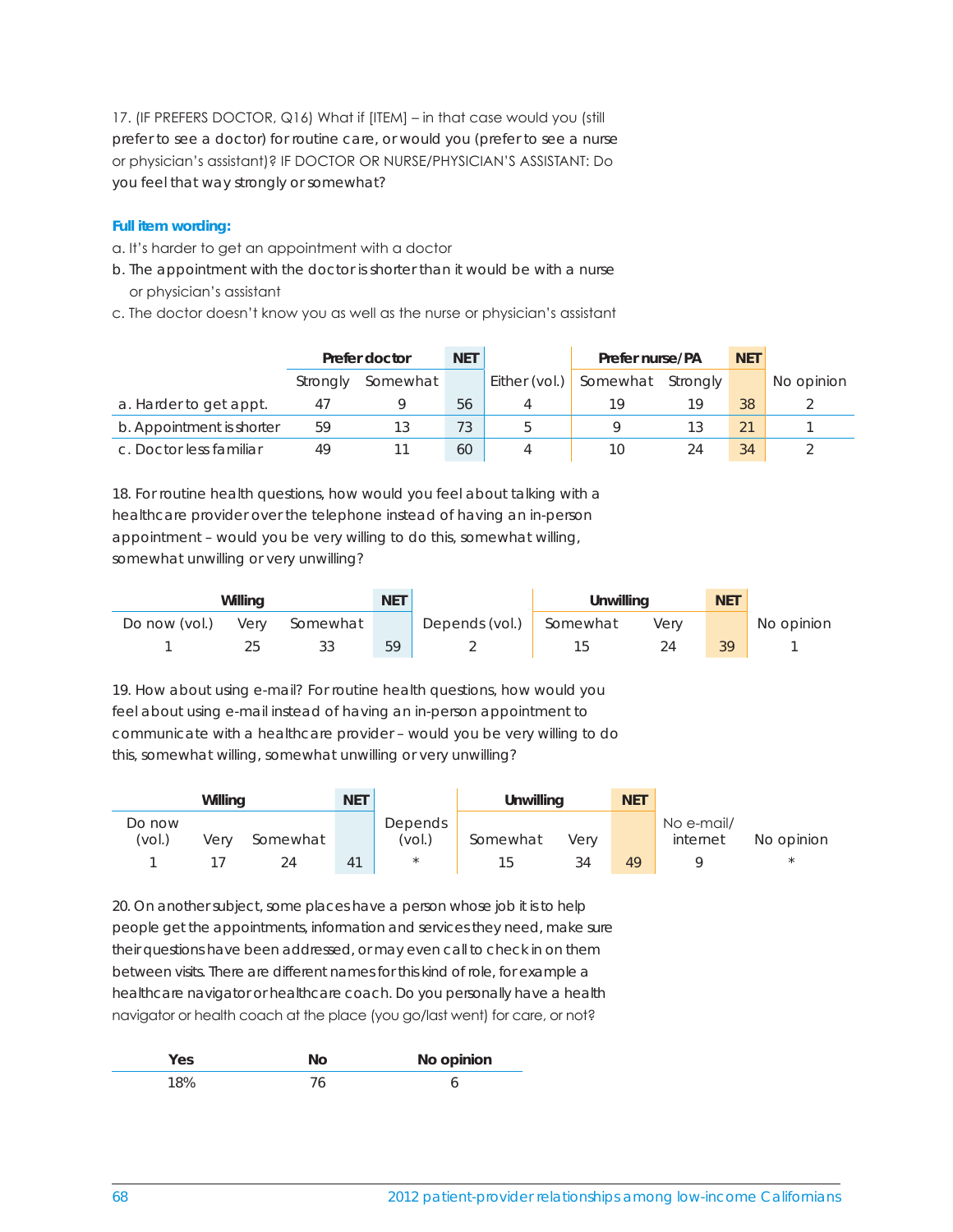21. (IF HAS HEALTH NAVIGATOR, Q20) How do you like having this healthcare navigator – do you like it a great deal, somewhat, not so much or not at all?

| Like having navigator |          | NET   Dislike having navigator | <b>NET</b> |  |            |
|-----------------------|----------|--------------------------------|------------|--|------------|
| Great deal            | Somewhat | Not so much                    | At all     |  | No opinion |
| 54                    | 27       |                                |            |  |            |

22. (IF DOES NOT HAVE HEALTH NAVIGATOR, Q20) How interested would you be in having a healthcare navigator providing these services – very interested, somewhat interested, not so interested or not interested at all?

| Interested |          | <b>NET</b> | Not interested |        | <b>NET</b> |            |
|------------|----------|------------|----------------|--------|------------|------------|
| Verv       | Somewhat |            | Not so         | At all |            | No opinion |
|            |          | 55         |                |        | 43         |            |

23. Some places have what's called team-based care. Each patient gets a healthcare team that includes a doctor, a healthcare navigator, a nurse or physician's assistant and a health educator. The same team always works with that patient. As far as you're aware do you personally have a healthcare team at the place (you go/last went) for care, or not?

|  | No opinion |
|--|------------|
|  |            |

24. (IF HAS TEAM-BASED CARE, Q23) How do you like this team-based approach – do you like it a great deal, somewhat, not so much or not at all?

| Great deal/somewhat |          | <b>NFT</b> | Not so much/at all | <b>NET</b> |  |            |
|---------------------|----------|------------|--------------------|------------|--|------------|
| Great deal          | Somewhat |            | Not so much        | At all     |  | No opinion |
| БΟ                  |          | QΔ         |                    |            |  |            |

25. (IF DOES NOT HAVE TEAM-BASED CARE, Q23) If it was available where you go for care, would you be very willing to have team-based care, somewhat willing, somewhat unwilling or very unwilling?

|      | Willing  | <b>NET</b>     | Unwilling |      | <b>NET</b> |            |
|------|----------|----------------|-----------|------|------------|------------|
| Verv | Somewhat |                | Somewhat  | Verv |            | No opinion |
|      | 45       | 8 <sup>1</sup> |           |      |            |            |

26. (IF DOES NOT HAVE TEAM-BASED CARE, Q23) The idea of team-based care is that while you may see a doctor less often, it's easier to see more types of healthcare providers who know you and can help in different ways. Knowing this, would you be very willing to participate in team-based care, somewhat willing, somewhat unwilling or very unwilling?

|      | Willing  | <b>NET</b> | Unwilling |      | <b>NET</b> |            |
|------|----------|------------|-----------|------|------------|------------|
| Verv | Somewhat |            | Somewhat  | Verv |            | No opinion |
|      |          |            |           |      | 15         |            |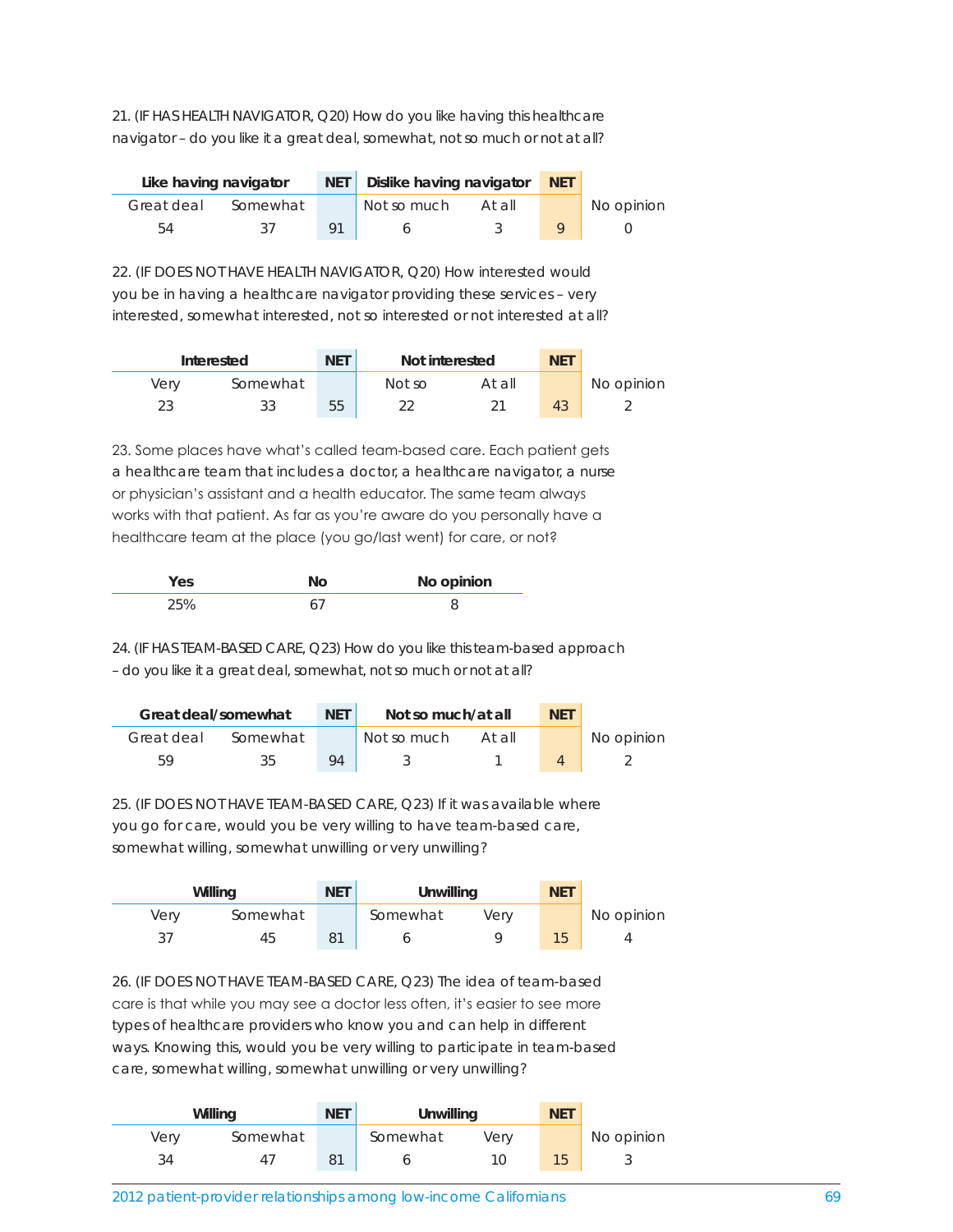27. There can be different ways to communicate with a healthcare provider. For each item I name, please tell me how interested you are in doing that, if at all. If you're already doing this, please just say so. The first is [ITEM] – are you very interested in doing that, somewhat interested, not so interested or not interested at all? How about [NEXT ITEM]?

#### **Full item wording:**

- a. Receiving text messages reminding you to take medicine or come in for a test
- b. Receiving text messages with information about health issues you may be having
- c. Being able to schedule a medical appointment over the internet
- d. Being able to look at your health records over the internet
- e. Being able to renew prescription medicines over the internet

|                                     | Interested |      | <b>NET</b> | Not interested |        | <b>NET</b> |     |              |               |
|-------------------------------------|------------|------|------------|----------------|--------|------------|-----|--------------|---------------|
|                                     | Do now     | Very | Somewhat   |                | Not so | At all     |     | Can't*(vol.) | No<br>opinion |
| a. Text reminders                   | 2%         | 35%  | 26%        | 63%            | 8%     | 26%        | 34% | 3            | $\star$       |
| b. Texts with<br>health info.       | 2          | 25   | 27         | 54             | 11     | 31         | 43  | 3            | $\star$       |
| c. Schedule appts.<br>over internet | 4          | 34   | 24         | 61             | 8      | 23         | 31  | 8            | $\star$       |
| d. Access records<br>over internet  | 4          | 32   | 22         | 58             | 7      | 27         | 34  |              |               |
| e. Renew prescrip.<br>over internet | 4          | 35   | 24         | 63             | 7      | 22         | 29  | 8            |               |

\*Includes respondents who indicated they don't have a cell phone, don't use text messaging or lack access to the internet or a computer.

28. How concerned are you, if at all, about the privacy of your health information on the internet and in e-mails – very concerned, somewhat concerned, not so concerned, or not concerned at all?

|      | Concerned | Net 1 |        | Not concerned NET |    |                               |  |
|------|-----------|-------|--------|-------------------|----|-------------------------------|--|
| Verv | Somewhat  |       | Not so | At all            |    | No Internet (vol.) No opinion |  |
| 45   |           |       |        |                   | 25 |                               |  |

29 held for release.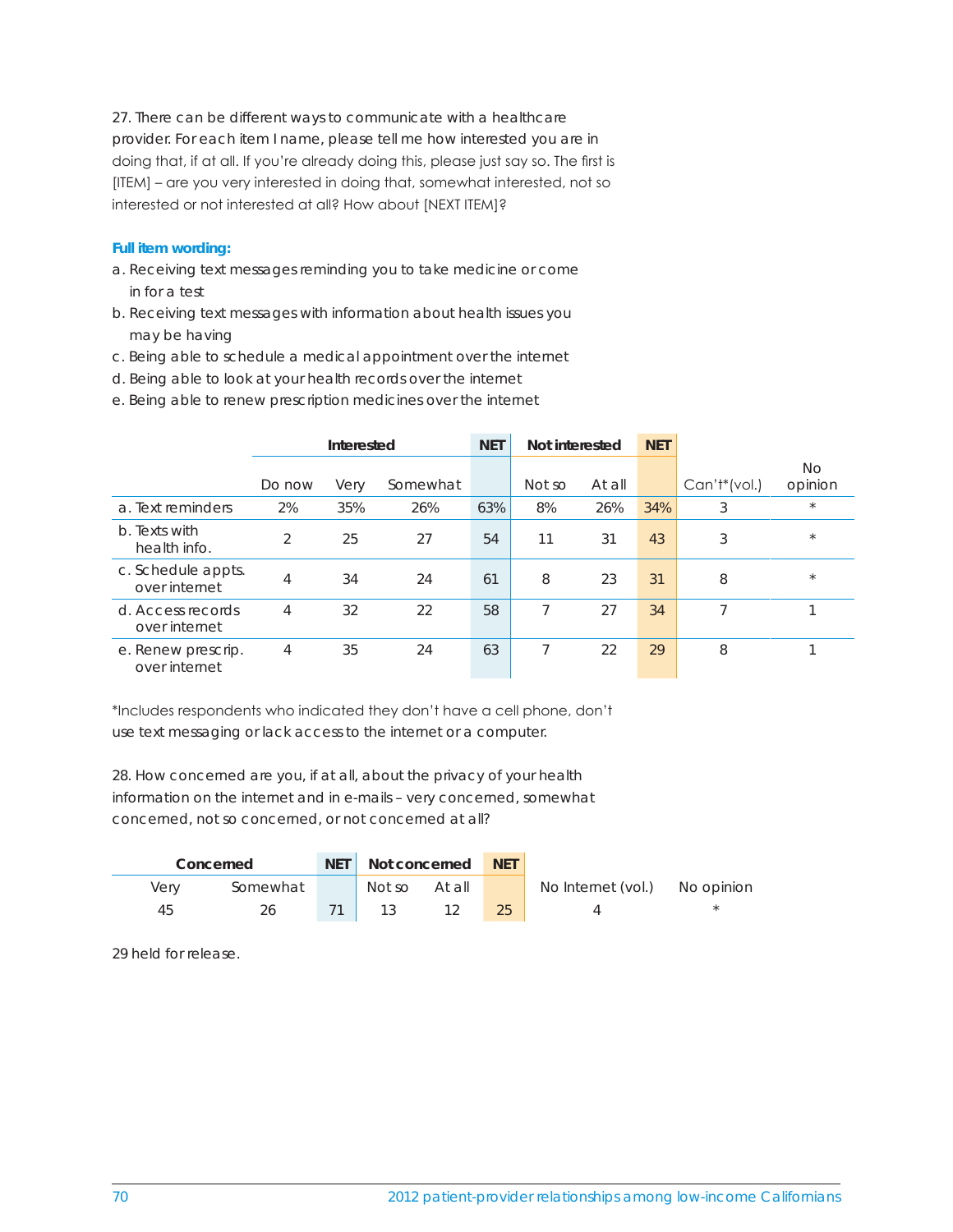30. Some places offer group programs on healthcare issues. There may be a program for people with diabetes, or for pregnant women, or for people trying to quit smoking, for example. These are places for people to share their experiences as well as get healthcare information. If there was a group program where you go that addressed a health issue you have, how willing would you be to participate in that – very willing, somewhat willing somewhat unwilling or very unwilling?

|      | Willing  | <b>NET</b> |                         | Unwilling |      | <b>NET</b> |            |
|------|----------|------------|-------------------------|-----------|------|------------|------------|
| Verv | Somewhat |            | Depends (vol.) Somewhat |           | Verv |            | No opinion |
| 35   | 47       |            |                         |           |      |            |            |

31-47 held for release.

48. Do you have any disability or chronic medical condition that requires ongoing health care, or not?

|  | No opinion |
|--|------------|
|  |            |

49. What is your main source of health insurance coverage, if any?

| Private health insurance through an employer      | 22%            |
|---------------------------------------------------|----------------|
| Private health insurance that you buy on your own | 11             |
| Medi-Cal, also known as Medicaid                  | 25             |
| Any other state health insurance program          | 5              |
| The V.A., Tri-Care, military, federal insurance   | $\mathcal{D}$  |
| Indian Health Service                             | $\star$        |
| Medicare                                          | $\mathcal{D}$  |
| Medicare and Medi-Cal                             | $\mathfrak{D}$ |
| None, you are uninsured                           | 29             |
| No opinion                                        | 3              |

#### selected demographics:

| Sex    |     |
|--------|-----|
| Male   | 47% |
| Female | 53  |

| Age       |     |
|-----------|-----|
| 19-29     | 33% |
| $30 - 39$ | 23  |
| $40 - 49$ | 21  |
| 50-64     | 23  |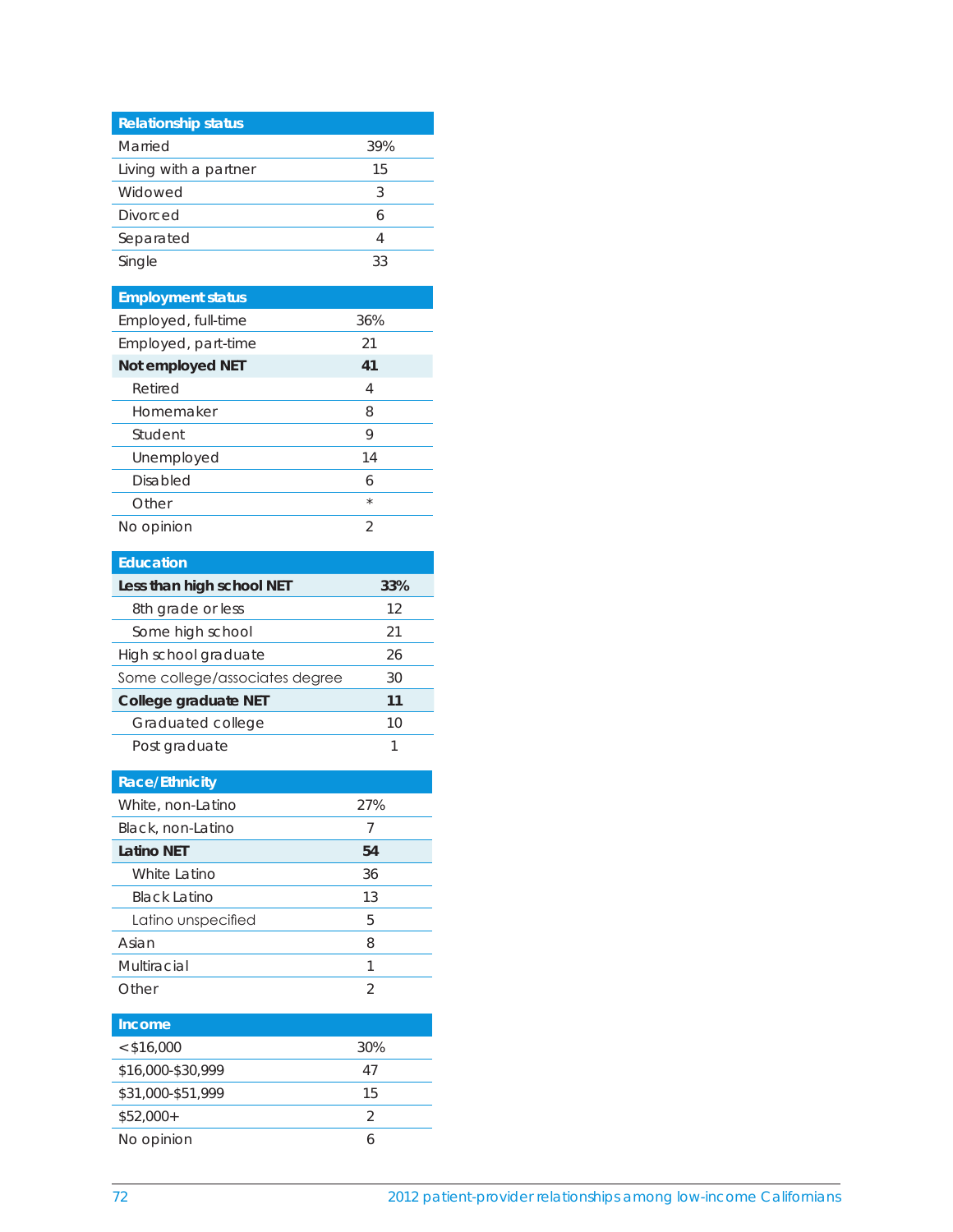# appendix c – full questionnaire

This appendix reproduces the full, formatted questionnaire for Blue Shield of California Foundation's 2012 survey of low-income Californians.

[CONFIRM LANGUAGE AT THE BEGINNING OF THE INTERVIEW]

INTRO [ALL SAMPLE]: Hello. My name is \_\_\_\_\_\_\_\_\_\_\_\_\_\_. I'm calling from SSRS and we're conducting research on important issues concerning healthcare in California. We're not selling anything – just getting opinions on how to make health care better for more people. Our questions are for research only and your answers are strictly confidential.

#### (IF CELL SAMPLE)

CELL1. May I please ask if I've reached you on a cell phone, or on a regular landline phone?

INTERVIEWER NOTE: IF RESPONDENT ASKS, WHY DO YOU NEED TO KNOW CELL VS. LANDLINE PHONE? SAY, "So we can make sure all people are included whatever phone they use."

- 1 Cell phone
- 2 Landline phone THANK AND TERM.
- R (DO NOT READ) Refused THANK AND TERM.

#### (IF CELL SAMPLE)

CELL2. Before we continue, are you driving or doing anything that requires your full attention right now?

| Yes, respondent is driving/doing something                        | SET UP CALLBACK |
|-------------------------------------------------------------------|-----------------|
| 2 No, respondent is not driving/doing something CONTINUE TO CELL3 |                 |
| R (DO NOT READ) Refused                                           | THANK & TERM.   |

(IF CELL SAMPLE AND IF RESPONDENT ASKS ABOUT OR OBJECTS TO COST OF CALL OR LOSS OF MINUTES DURING ANY PART OF THE INTERVIEW, TYPE "CELL" AT PROMPT TO REACH THE FOLLOWING SCEEEN): We are able to offer you five dollars as reimbursement for the use of your cell phone minutes for this call. If you complete the full survey, I will ask for your mailing address at the end of the survey so we can send you a check. Is this OK? (CONTINUE TO CELL3 OR TO NEXT QUESTION)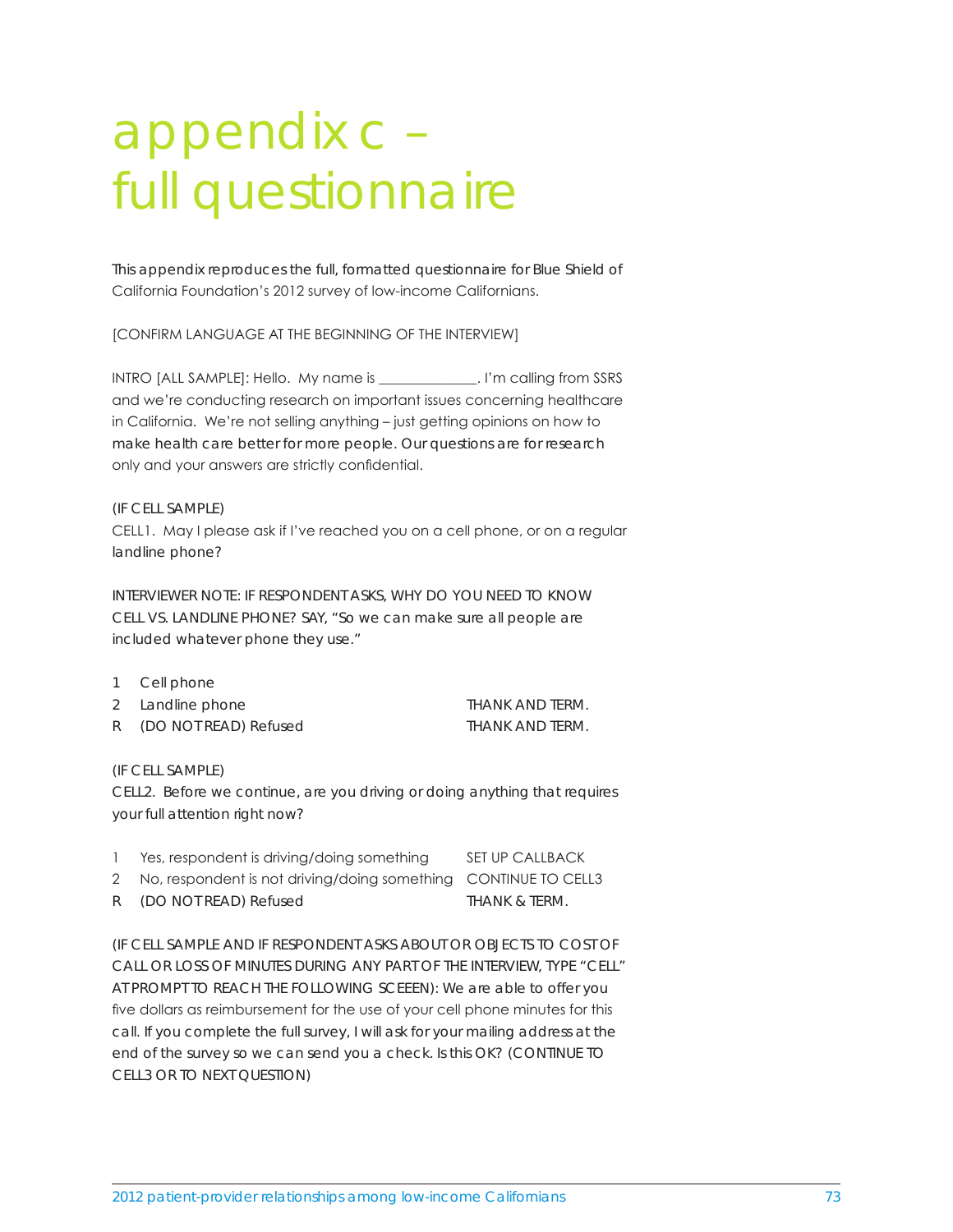(IF CELL SAMPLE)

CELL3. So we can ask you the right questions, could you please tell me if you are 18 or younger, older than 18 but younger than 65 or are you 65 or older?

| 1 18 or younger         | THANK & TERM. |
|-------------------------|---------------|
| $2, 19$ to 64           |               |
| 3 65 or older           | THANK & TERM. |
| R (DO NOT READ) Refused | THANK & TERM. |

 $(IF Q.CELL3 = 2)$ CELL4. In what state do you currently live?

1 California

| 2 Not California        | THANK & TERM. |
|-------------------------|---------------|
| R (DO NOT READ) Refused | THANK & TERM. |

W1. I'd like to ask about your overall health. In general, would you say your health is excellent, very good, good, fair, or poor?

- 1 Excellent
- 2 Very good
- 3 Good
- 4 Fair
- 5 Poor
- D (DO NOT READ) Don't know
- R (DO NOT READ) Refused

INSERT "this household" IF LL SAMPLE

INSERT "the same house as you" IF CELL SAMPLE

S1. To ask the right questions we need to know how many people in your family usually live in (this household/the same house as you). By family we mean any blood relatives or people related to you by birth, marriage or adoption. Including yourself, how many people in your family live there?

(INTERVIEWER NOTES:

- THIS INCLUDES ANY FAMILY MEMBER THAT LIVES IN THE SAME HOME. FAMILY MEMBERS WHO NORMALLY LIVE IN THE HOUSEHOLD BUT ARE TEMPORARILY LIVING SOMEPLACE ELSE (e.g. hospital or school) SHOULD BE COUNTED
- UNMARRIED COUPLES DO NOT COUNT AS FAMILY MEMBERS. IF THERE ARE ANY CHILDREN FROM THIS RELATIONSHIP, THEY DO COUNT AS FAMILY MEMBERS
- INTERVIEWER NOTE: IF HH SIZE MORE THAN 15, PLEASE CONFIRM BEFORE ENTERING RESPONSE.)

\_\_\_\_\_\_\_\_\_\_\_ (valid: 1-100) RRR (DO NOT READ) Refused THANK & TERM.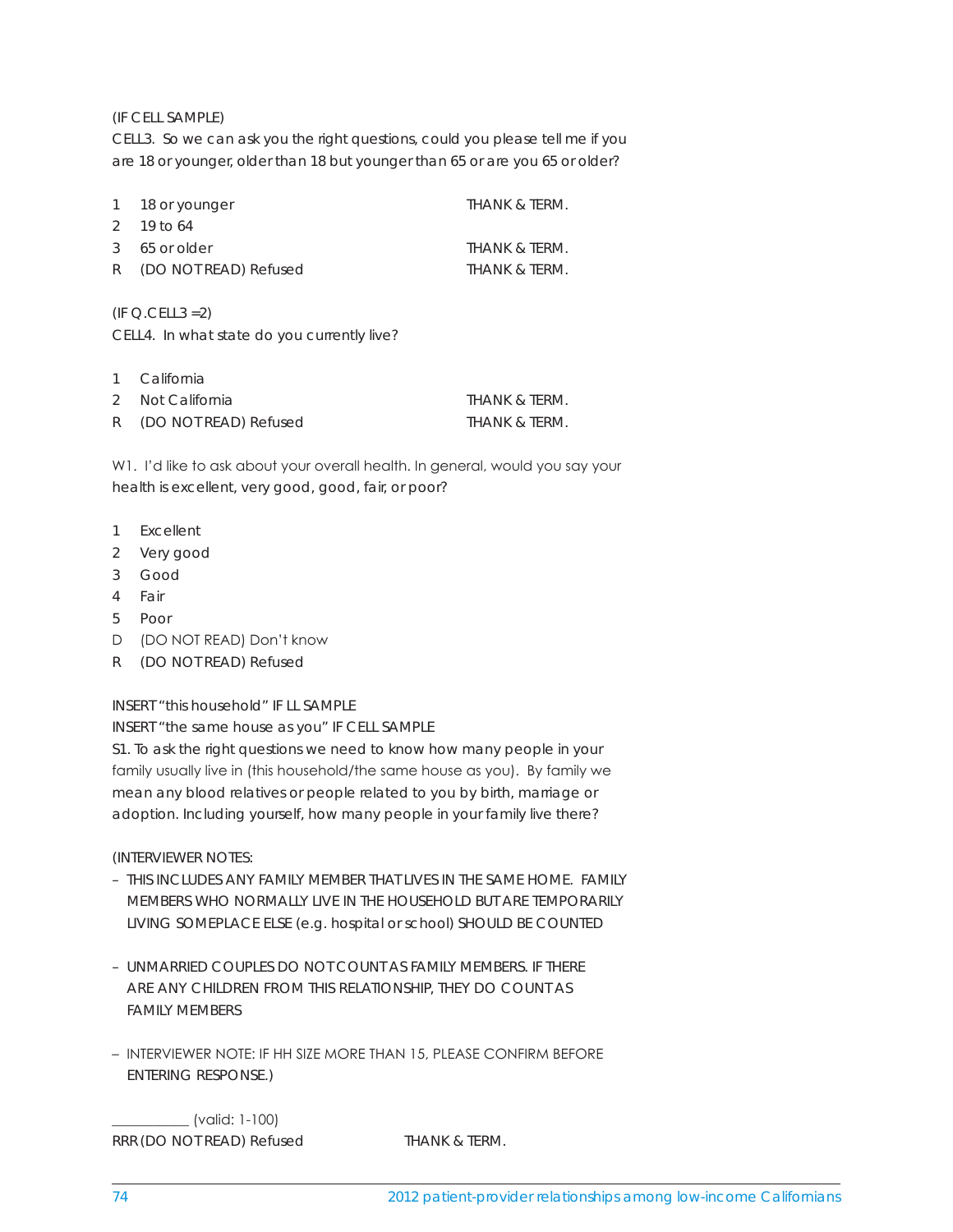#### (ASK Q.S2a IF Q.S1=1 AND LL SAMPLE)

S2a. And are you 18 or younger, older than 18 but younger than 65 or are you 65 or older?

| 1 18 or younger | THANK & TERM. |
|-----------------|---------------|
| 2 19 to $64$    |               |
| $3-65$ or older | THANK & TERM. |

| R | (DO NOT READ) Refused | THANK & TERM. |
|---|-----------------------|---------------|

#### (ASK Q.S2 IF Q.S1=2+ AND LL SAMPLE)

S2. And how many of these family members, including you are older than 18 but younger than 65?

| $(RANGE = 1 - RESPONSE IN Q.S1)$ |               |
|----------------------------------|---------------|
| NN None                          | THANK & TERM. |
| RR (DO NOT READ) Refused         | THANK & TERM. |

#### (ASK EVERYONE; READ ITEM IN PARENS IF S1=2+)

S3. To ask the right questions, we need to know whether in 2011, your (family's) total annual income from all sources, before taxes, was more or less than (INSERT Y\*)?

(IF NEEDED: Family income includes income from you and any family members living with you. Income can be pay for work or any other money coming in.)

(IF NEEDED: Your income makes it easy or hard to take care of healthcare costs. We need to know that to ask the right questions.)

[INTERVIEWER: IF RESPONDENT REFUSES: Your responses are strictly confidential and are not attached to any identifying information. It is important for us to know this information to ask you about your healthcare.]

[INTERVIEWER: IF RESPONDENT IS UNSURE, PROBE: Can you estimate?]

| 1 More than (AMOUNT)             | THANK & TERM. |
|----------------------------------|---------------|
| 2 Less than (AMOUNT)             |               |
| 3 (DO NOT READ) Exactly (AMOUNT) | THANK & TERM. |

D (DO NOT READ) Don't know GO TO Q.S3b R (DO NOT READ) Refused GO TO Q.S3b

#### VALUES FOR Y\*

| IF $S1 = 1$ \$23,000 | IF $S1 = 6$ \$62,000  |
|----------------------|-----------------------|
| IF $S1 = 2$ \$29,000 | IF $S1 = 7$ \$70,000  |
| IF $S1 = 3$ \$36,000 | IF $S1 = 8$ \$78,000  |
| IF $S1 = 4$ \$46,000 | IF $S1 = 9 + $93,000$ |
| IF $S1 = 5$ \$55,000 |                       |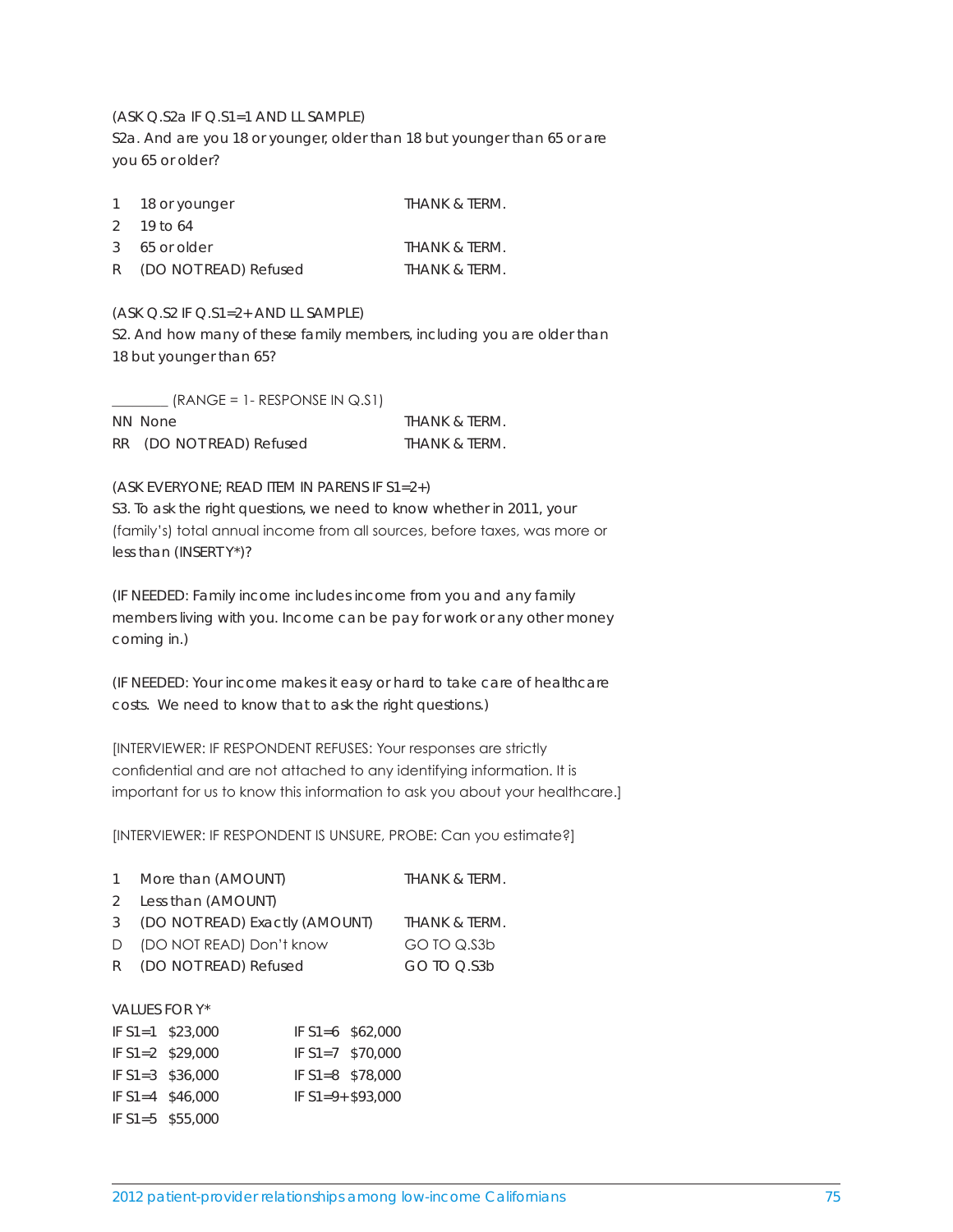$(ASK Q.S3b IF Q.S3 = D OR R)$ 

(READ ITEM IN PARENS IF S1=2+)

S3b. How about average monthly income? Can you estimate whether your (family's) average monthly income from all sources was more or less than (INSERT M\*)?

(IF NEEDED: Family income includes income from you and any family members living with you. Income can be pay for work or any other money coming in.)

(IF NEEDED: Your income makes it easy or hard to take care of healthcare costs. We need to know that to ask the right questions.)

[INTERVIEWER: IF RESPONDENT REFUSES: Your responses are strictly confidential and are not attached to any identifying information. It is important for us to know this information to ask you about your healthcare.]

[INTERVIEWER: IF RESPONDENT IS UNSURE, PROBE: Can you estimate?]

- 1 More than (AMOUNT) THANK & TERM.
- 2 Less than (AMOUNT)
- 3 (DO NOT READ) Exactly (AMOUNT) THANK & TERM.
- D (DO NOT READ) Don't know
- R (DO NOT READ) Refused

VALUES FOR M\*

| IF $S1 = 1$ \$2,000 | IF $S1 = 6$ \$5,100  |  |
|---------------------|----------------------|--|
| IF $S1 = 2$ \$2,400 | IF $S1 = 7$ \$5,800  |  |
| IF $S1 = 3$ \$3,000 | IF $S1 = 8$ \$6,500  |  |
| IF $S1 = 4$ \$3.800 | IF $S1 = 9 + $7.800$ |  |
| IF $S1 = 5$ \$4,500 |                      |  |

(ASK Q.S3c IF LL SAMPLE AND Q.S3b = D OR R AND Q.S1>1) S3c. Is there someone else there you can ask?

| 1 Yes, coming to phone           | RE-READ INTRO & GO TO O.S3              |
|----------------------------------|-----------------------------------------|
| 2 Yes, but presently unavailable | <b>GET NAME &amp; SCHEDULE CALLBACK</b> |
| 3 No.                            | THANK & TERM.                           |
| R (DO NOT READ) Refused          | THANK & TERM.                           |

(IF CELL SAMPLE OR  $Q.S2a = 2$  GO TO  $Q.S5$ )

# $(ASK Q.S4 IF LL SAMPLE AND Q.S1 = 2+)$

 (IF Q.S2 = 1, DO NOT INSERT ANY OF THE VERBIAGE IN PARENS) S4. To complete our survey we need to speak with the (male/female) family member living in your household, who is between the ages of 19 and 64 and had the last birthday. Is that person at home right now?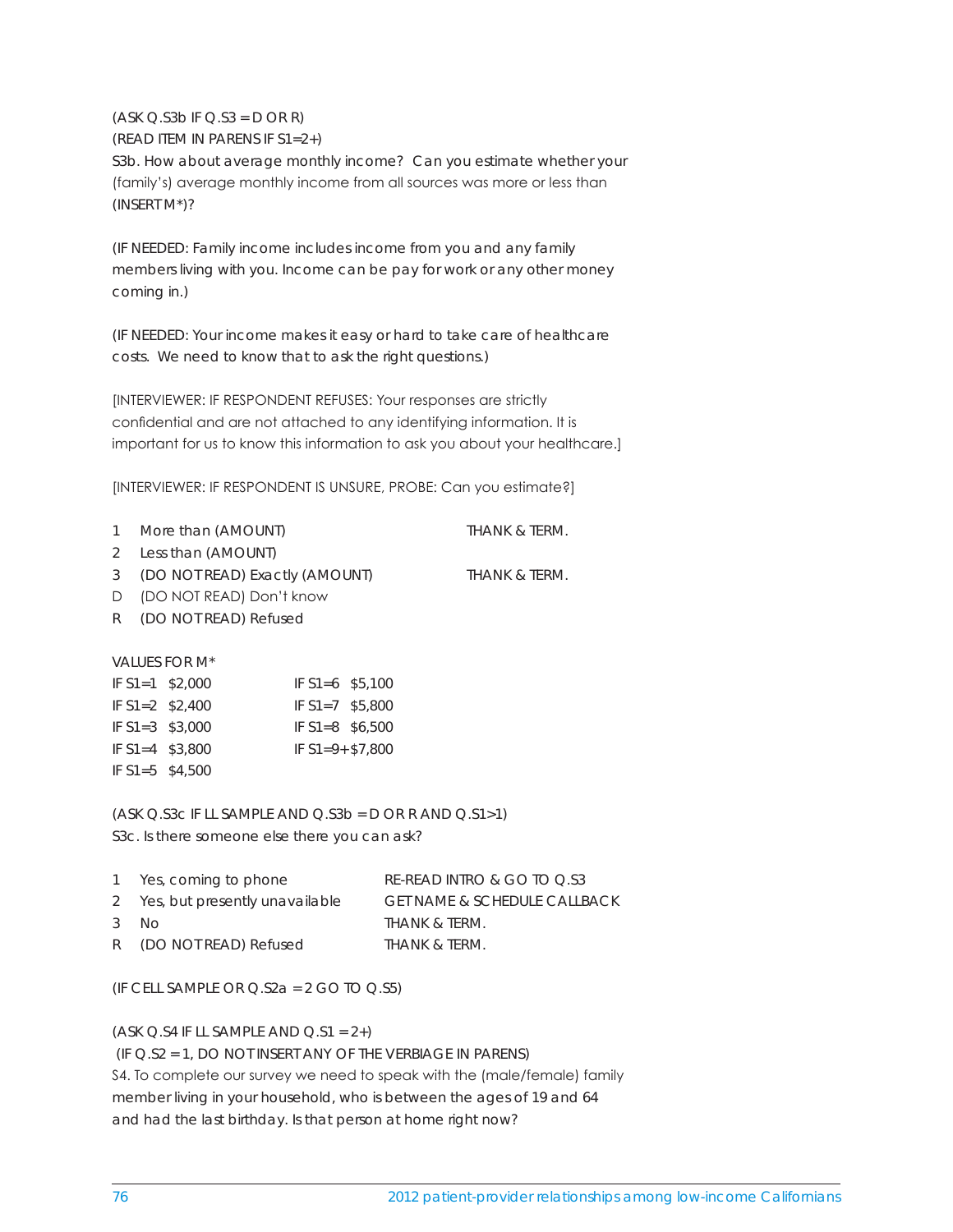(INTERVIEWER NOTE: IF RESPONDENT ASKS WHY DO YOU NEED TO TALK TO THE MALE/FEMALE WHO HAD THE LAST BIRTHDAY? SAY, "Our research experts set it up that way so that all types of people will be represented.")

- 1 Yes, respondent on the phone
- 2 Yes, respondent coming to the phone REPEAT INTRO & GO TO Q.S5
- 3 Person is unavailable GET NAME & SCHEDULE CALLBACK
- 4 No one in the HH of that gender
- R (DO NOT READ) Refused THANK & TERM.

 $(ASK Q.S4a IF Q.S4 = 4)$ 

S4a. Then may I please speak with the (female/male) (INSERT OPPOSITE GENDER FROM Q.S4) family member living in your household, who is between the ages of 19 and 64 and had the last birthday?

- 1 Yes, respondent on the phone
- 2 Yes, respondent coming to the phone REPEAT INTRO AND GO TO Q.S5
- 3 Person is unavailable GET NAME & SCHEDULE CALLBACK
- R (DO NOT READ) Refused THANK & TERM.

S5. What language do you mainly speak at home? (DO NOT READ.)

- 1 English
- 2 Spanish
- 3 Chinese/Mandarin/Cantonese
- 4 Korean
- 5 Filipino/Tagalog
- 7 Other
- R (DO NOT READ) Refused

S6. RECORD GENDER OF RESPONDENT

- 1 Male
- 2 Female

# main questionnaire

S7. And just to confirm, what is your age?

 $\frac{1}{2}$  (19-64)

LL 18 or less THANK AND TERM. 65 65 OR MORE THANK AND TERM. RR (DO NOT READ) Refused

 $(ASK Q.S7a IF Q.S7 = RR)$ S7a. Could you please tell me if you are…? (READ LIST.)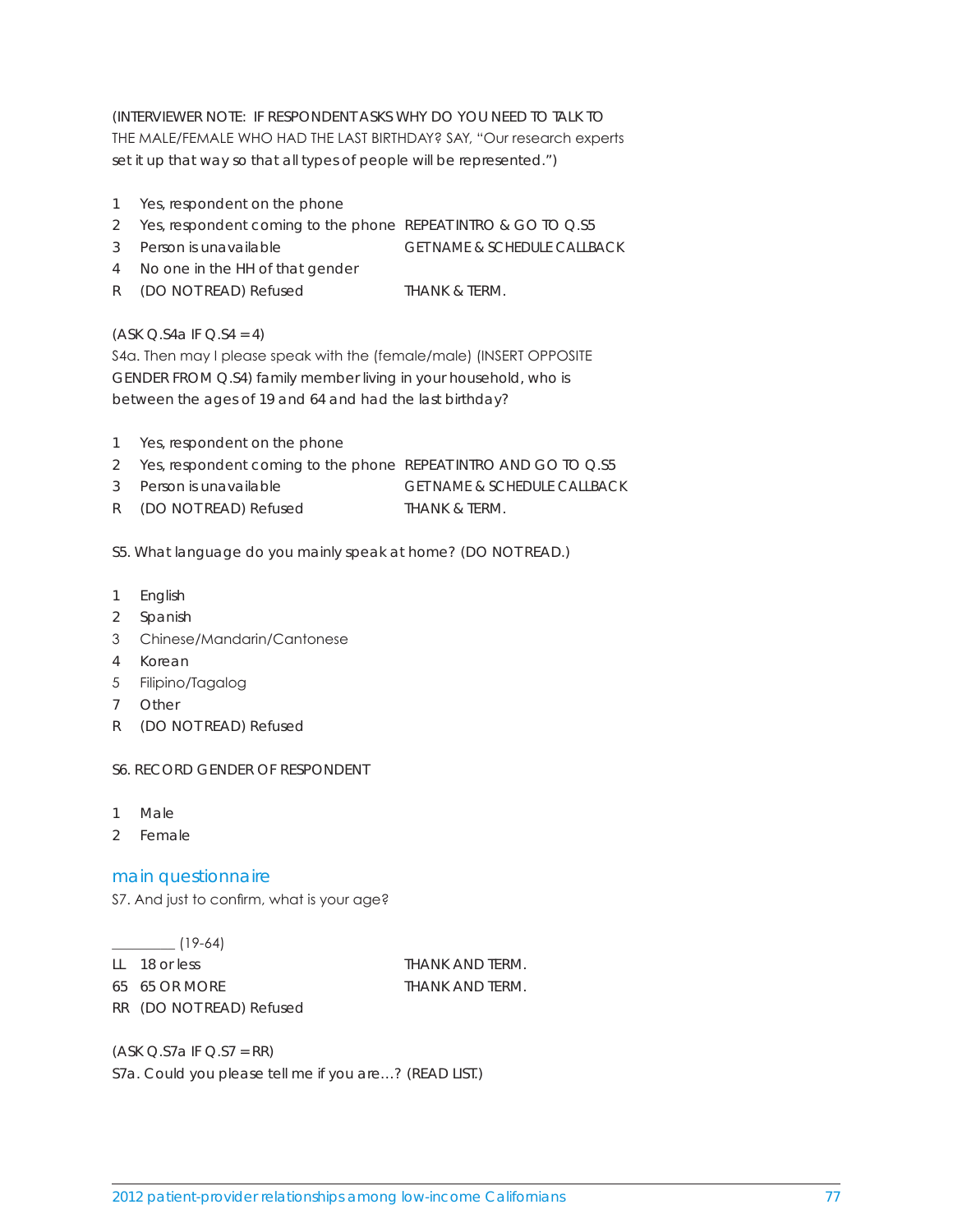# (INTERVIEWER NOTE: IF RESPONDENT SAYS "YOUNGER THAN 19" OR "OLDER THAN 65" – PLEASE CONFIRM BEFORE ENTERING RESPONSE)

- 1 Younger than 19 THANK AND TERM.
- 2 19 to 29
- 3 30 to 39
- 4 40 to 49
- 5 50 to 64, or
- 
- R (DO NOT READ) Refused

6 65 OR OLDER THANK AND TERM.

# $(ASK Q.S7b IF Q.S7a = R)$

S7b. Can you just confirm that you are older than 18 and younger than 65?

| 1<br>Yes |  |
|----------|--|
|----------|--|

| 2 $NO$                  | THANK AND TERM. |
|-------------------------|-----------------|
| R (DO NOT READ) Refused | THANK AND TERM. |

# (SCRAMBLE LIST)

1. Of the items I name please tell me which one is the single biggest concern for you right now – is it …? (READ LIST.)

- 1 Housing issues
- 2 Being able to pay for basics like food
- 3 Getting or holding a job
- 4 Immigration or legal issues
- 5 Or, taking care of your health
- 7 (DO NOT READ) Other
- D (DO NOT READ) Don't know
- R (DO NOT READ) Refused

2. About how many times in the past year have you seen a doctor, nurse or other healthcare provider? (IF NEEDED: Just your best guess)

\_\_\_\_\_\_\_\_\_ NUMBER OF TIMES

NN None

DD (DO NOT READ) Don't know

RR (DO NOT READ) Refused

# (ROTATE VERBIAGE IN PARENS)

3. Where do you usually go when you are sick or need health care for any reason – (Kaiser), (a private doctor's office), (a community clinic or health center), (a hospital) or someplace else?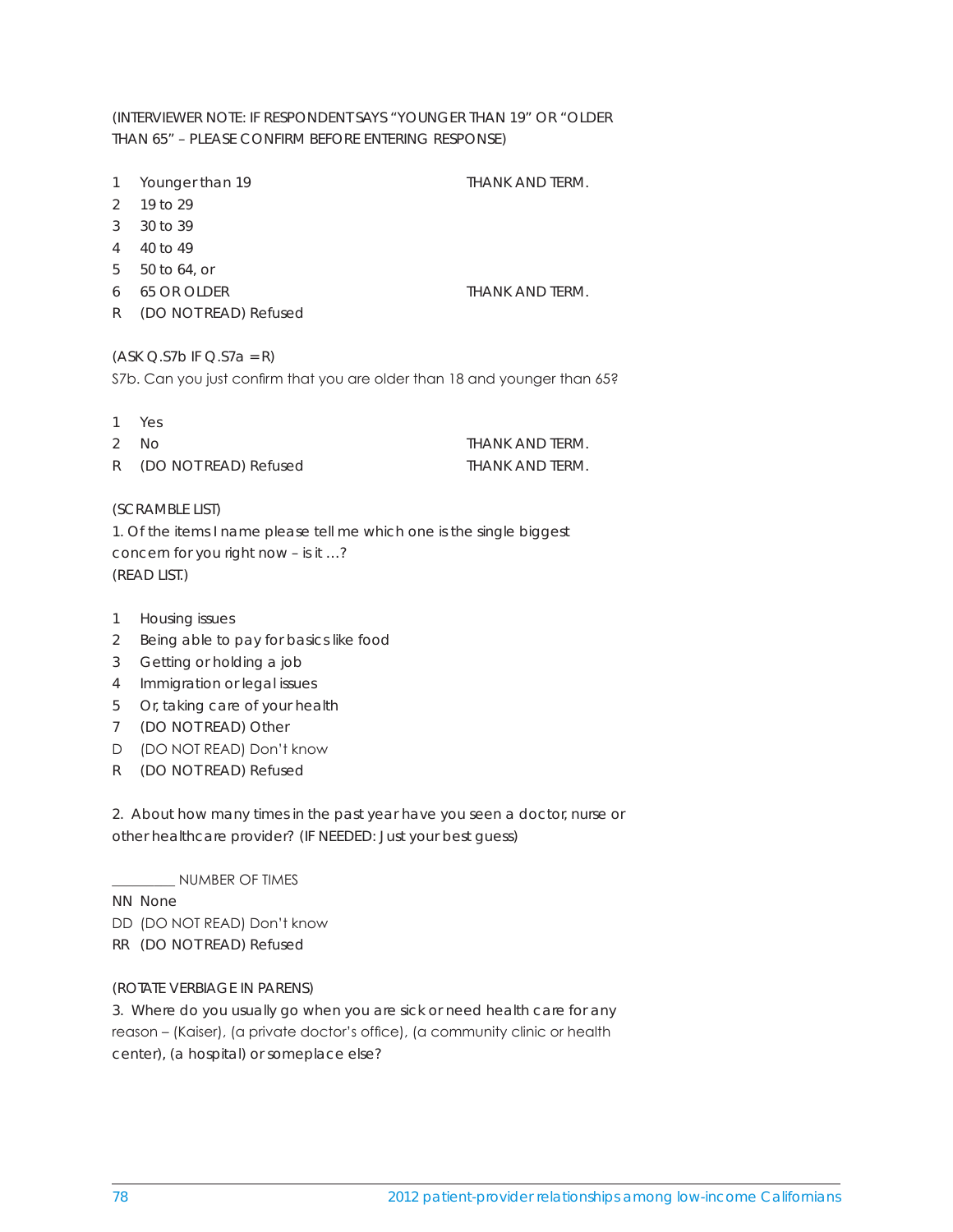(INTERVIEWER NOTES:

– IF MULTIPLE PLACES, ASK "Which one usually?"

- IF RESPONDENT SAYS "DOCTOR" ASK: IS THAT A PRIVATE DOCTOR'S OFFICE OR A DOCTOR AT [REPEAT OTHER CHOICES]?
- IF RESPONDENT SAYS NON-PROFESSIONAL, I.E., "PARENT, FAMILY, HOME", SAY "I mean for professional healthcare." AND RE-ASK QUESTION.)
- 1 Kaiser
- 2 A private doctor's office
- 3 A community clinic or health center
- 4 A hospital
- 5 Someplace else
- 6 (DO NOT READ) No place I usually go
- D (DO NOT READ) Don't know
- R (DO NOT READ) Refused

 $(ASK Q.3a IF Q.3 = 6, D, OR R)$ 

3a. OK, where's the last place you went when you needed health care? (ENTER ONE ONLY)

(INTERVIEWER NOTES:

- IF RESPONDENT SAYS "DOCTOR" ASK: IS THAT A PRIVATE DOCTOR'S OFFICE OR A DOCTOR AT [REPEAT OTHER CHOICES]?
- IF RESPONDENT SAYS NON-PROFESSIONAL, I.E., "PARENT, FAMILY, HOME", SAY "I mean for professional healthcare." AND RE-ASK QUESTION.)
- 1 Kaiser
- 2 A private doctor's office
- 3 A community clinic or health center
- 4 A hospital
- 5 Or, someplace else
- 6 (DO NOT READ) Never have gone to doctor/nurse/healthcare provider
- D (DO NOT READ) Don't know
- R (DO NOT READ) Refused

 $(IF Q.3a = 1, 2, 4, 5)$ 3b. Was this in California, or not?

1 Yes 2 No THANK & TERM. D (DO NOT READ) Don't know THANK & TERM. R (DO NOT READ) Refused THANK & TERM.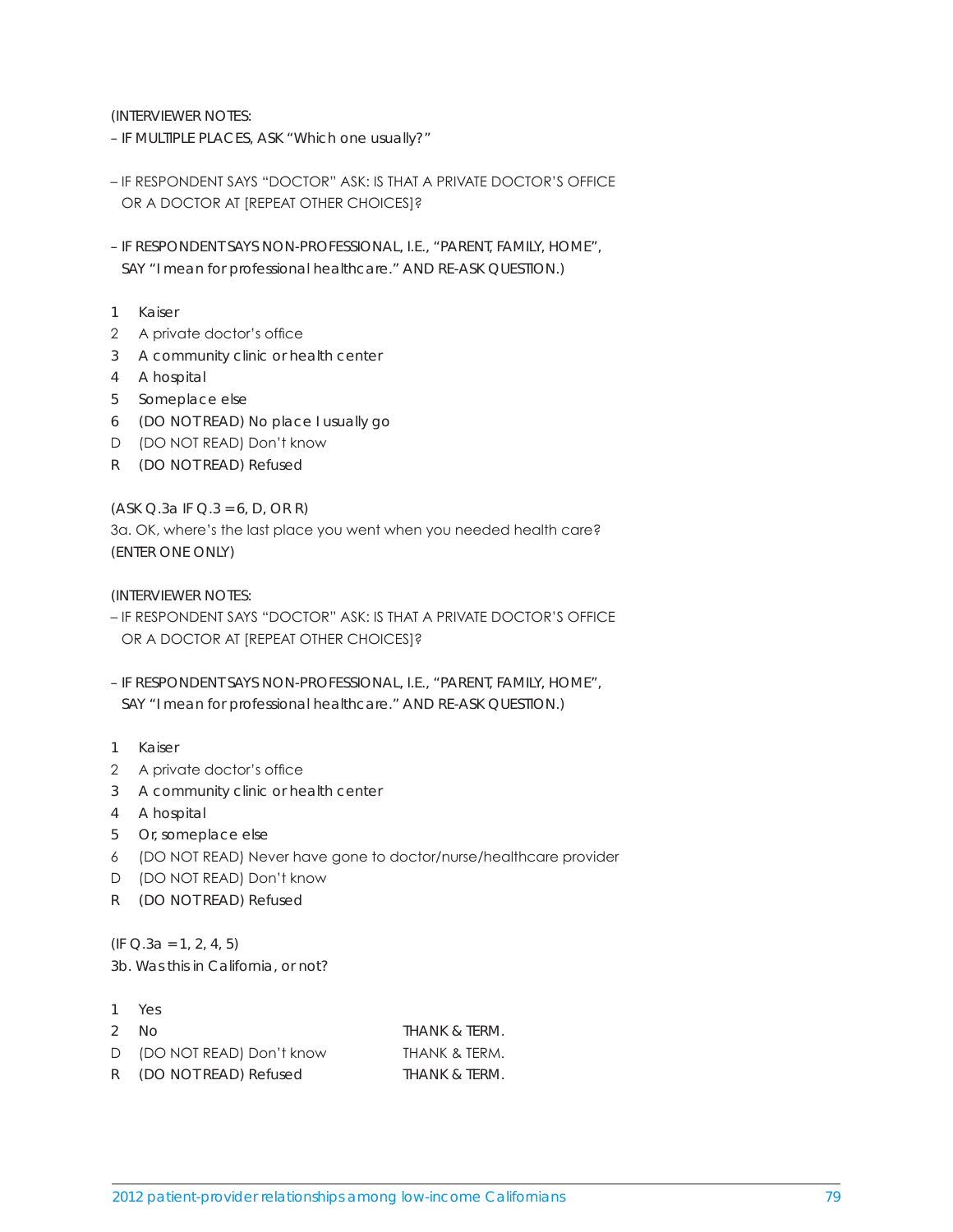$(ASK Q.4 IF Q.3 = 3 OR Q.3a = 3)$ 4. What's the city or town where your clinic is located? (ENTER 1ST LETTER OF CITY/TOWN FOR LIST OF AVAILABLE CITIES/TOWNS)

| 096 | Fresno      | 259        | San Francisco                |
|-----|-------------|------------|------------------------------|
| 158 | Los Angeles | 263        | San Jose                     |
| 201 | Oakland     | 330        | Ventura                      |
| 213 | Oxnard      | 997        | Other answer given (SPECIFY) |
| 254 | Sacramento  | <b>DDD</b> | (DO NOT READ) Don't know     |
| 255 | Salinas     | <b>RRR</b> | (DO NOT READ) Refused        |
| 258 | San Diego   |            |                              |

(ASK Q.4aa IF Q4 = 096, 158, 201, 213, 254, 255, 258, 259, 263, OR 330 OR 997) 4aa. What's the name of the street where your clinic is located? (ENTER 1ST LETTER OF STREET FOR LIST OF AVAILABLE CLINICS)

001 Answer given (SPECIFY) \_ DDD (DO NOT READ) Don't know RRR (DO NOT READ) Refused

 $(ASK Q.4a IF Q.3 = 3 OR Q.3a = 3)$ 4a. What's the name of that clinic? (ENTER 1ST LETTER OF CLINIC FOR LIST OF AVAILABLE CLINICS) (INTERVIEWER NOTE: IF 2+ CLINICS WITH SAME NAME, VERIFY STREET NAME IF AVAILABLE)

997 Answer given (SPECIFY) \_ DDD (DO NOT READ) Don't know RRR (DO NOT READ) Refused

(ASK Q.4b IF Q.4a = 997, DDD, OR RRR) 4b. As far as you know, is that a clinic that's operated by a hospital, or not? (ENTER ONE ONLY)

- 1 Yes, operated by a hospital
- 2 No, not operated by a hospital
- D (DO NOT READ) Don't know
- R (DO NOT READ) Refused

(ASK Q.4c IF Q.4b = 1; ROTATE VERBIAGE IN PARENS) 4c. Is this clinic run by a (county hospital) or a (private or religious hospital)? (ENTER ONE ONLY)

- 1 County hospital
- 2 Private or religious hospital
- 3 (DO NOT READ) Other
- D (DO NOT READ) Don't know
- R (DO NOT READ) Refused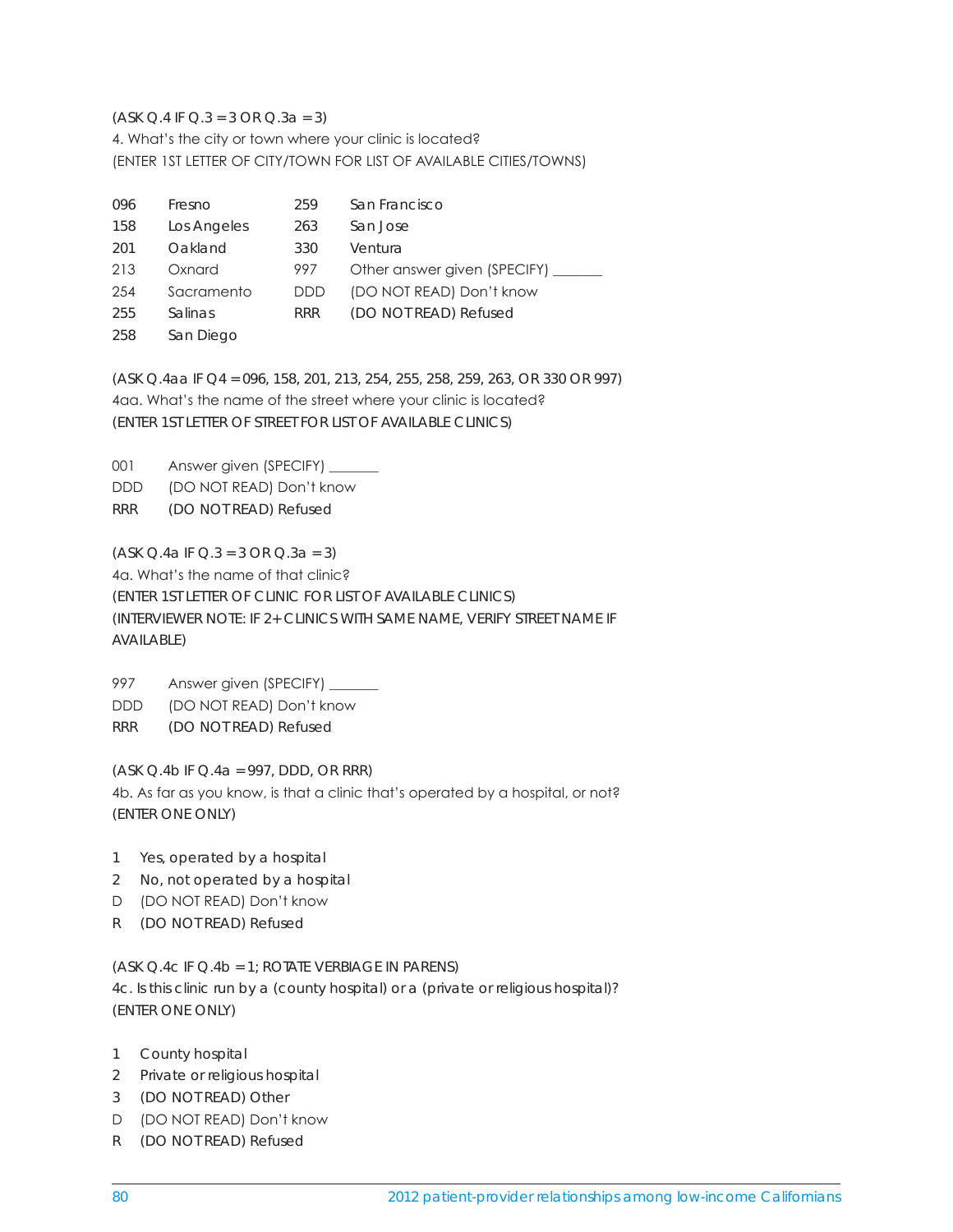$(ASK Q.4d IF Q.4b = 2)$ (ROTATE VERBIAGE IN PARENS) 4d. Is this clinic run by a (county or city), or by a (private company)?

(INTERVIEWER NOTE: IF "COLLEGE OR UNIVERSITY-RUN STUDENT CLINIC" CODE AS 3 "OTHER")

- 1 County or city
- 2 Private company
- 3 (DO NOT READ) Other
- D (DO NOT READ) Don't know
- R (DO NOT READ) Refused

(ASK Q.4e IF Q.3 = 4 OR Q.3a = 4) (ROTATE VERBIAGE IN PARENS) 4e. Is that a (hospital clinic), or is it a (hospital emergency room)?

- 1 Hospital clinic
- 2 Hospital emergency room
- D (DO NOT READ) Don't know
- R (DO NOT READ) Refused

 $(ASK Q.4f IF Q.4e = 1)$ (ROTATE VERBIAGE IN PARENS) 4f. Is this clinic run by a (county hospital) or a (private or religious hospital)?

- 1 County hospital
- 2 Private or religious hospital
- 3 (DO NOT READ) Other
- D (DO NOT READ) Don't know
- R (DO NOT READ) Refused

 $(ASK Q.5 IF Q.3 = 1-5)$ 

5. Thinking about the place where you usually go for health care, how would you rate the health care you receive – excellent, very good, good, not so good or poor?

- 1 Excellent
- 2 Very good
- 3 Good
- 4 Not so good
- 5 Poor
- D (DO NOT READ) Don't know
- R (DO NOT READ) Refused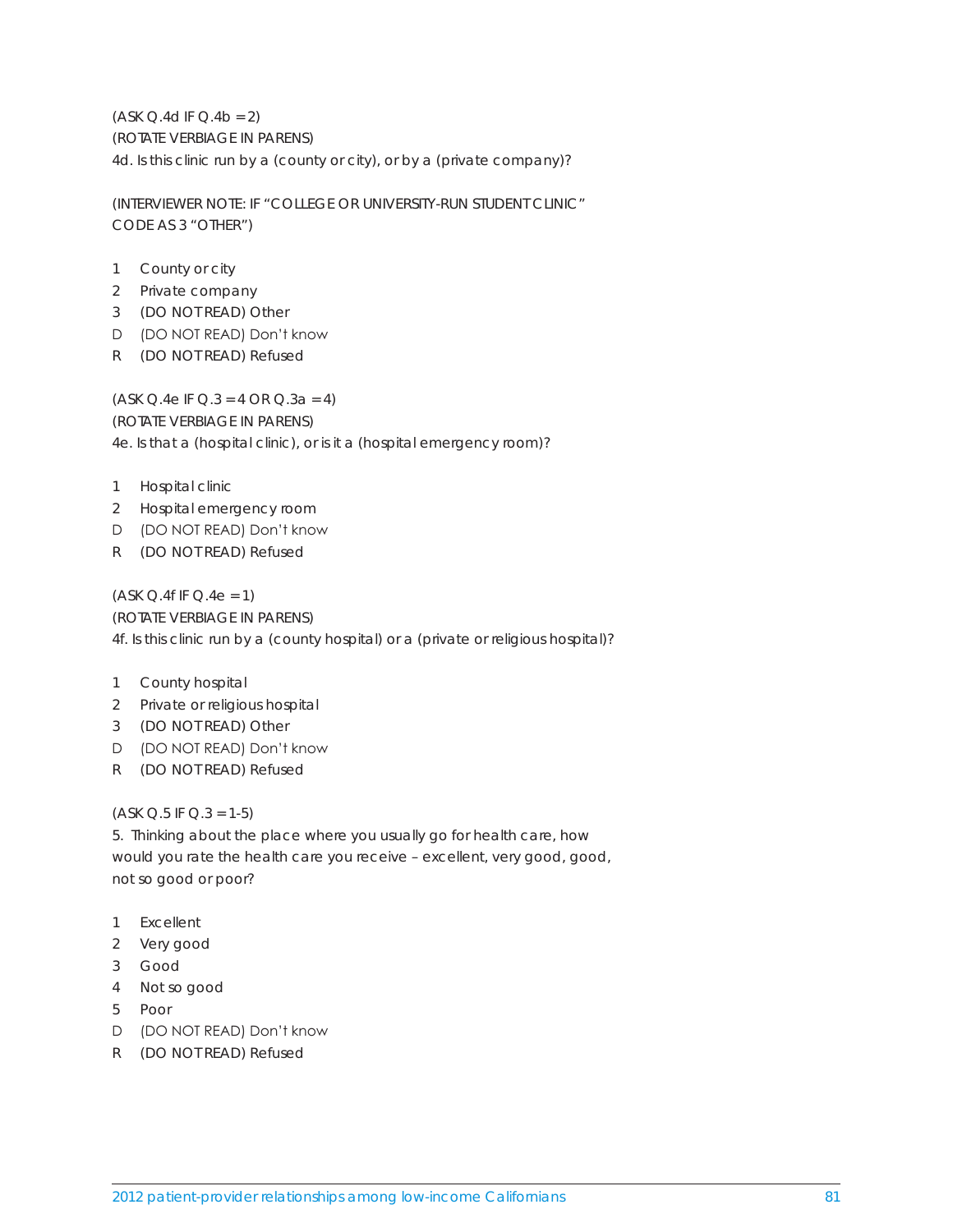(ASK Q.5a IF Q.3a = 1-5, D OR R) 5a.Thinking about the last time you received health care – was the health care you received excellent, very good, good, not so good or poor?

- 1 Excellent
- 2 Very good
- 3 Good
- 4 Not so good
- 5 Poor
- D (DO NOT READ) Don't know
- R (DO NOT READ) Refused

# $(ASK Q.6 IF Q.3 = 1-5 OR Q.3a = 1-5, D OR R)$

6. Apart from the health care they provide, what about the kind of assistance they offer to help you get the support services you may need, such as information, referrals, transportation and other assistance – would you rate this as excellent, very good, good, not so good or poor?

- 1 Excellent
- 2 Very good
- 3 Good
- 4 Not so good
- 5 Poor
- D (DO NOT READ) Don't know
- R (DO NOT READ) Refused

(ASK Q.7 IF Q.3 = 1-5 OR Q.3a = 1-5, D OR R) INSERT 1ST VERBIAGE IN PARENS IF Q.3 = 1-5; INSERT 2ND VERBIAGE IN PARENS IF Q.3a = 1-5, D, OR R)

7. Thinking about the people working at the place where you (usually go/ last went) for care, do you feel there's a person there who knows you pretty well, or not really?

(IF NEEDED: I mean someone who has a pretty good idea of what's going on in your life that may affect your health. This can be anyone you see there, not necessarily the doctor.)

- 1 Yes, there is someone that knows you pretty well
- 2 No, there is no one that knows you pretty well
- D (DO NOT READ) Don't know
- R (DO NOT READ) Refused

 $(ASK Q.8 IF Q.7 = 1)$ (SCRAMBLE 01-04) 8. Who is that person – I mean their job? (IF NEEDED: Could be a (INSERT CODES 01-04), or so forth?) (READ LIST.)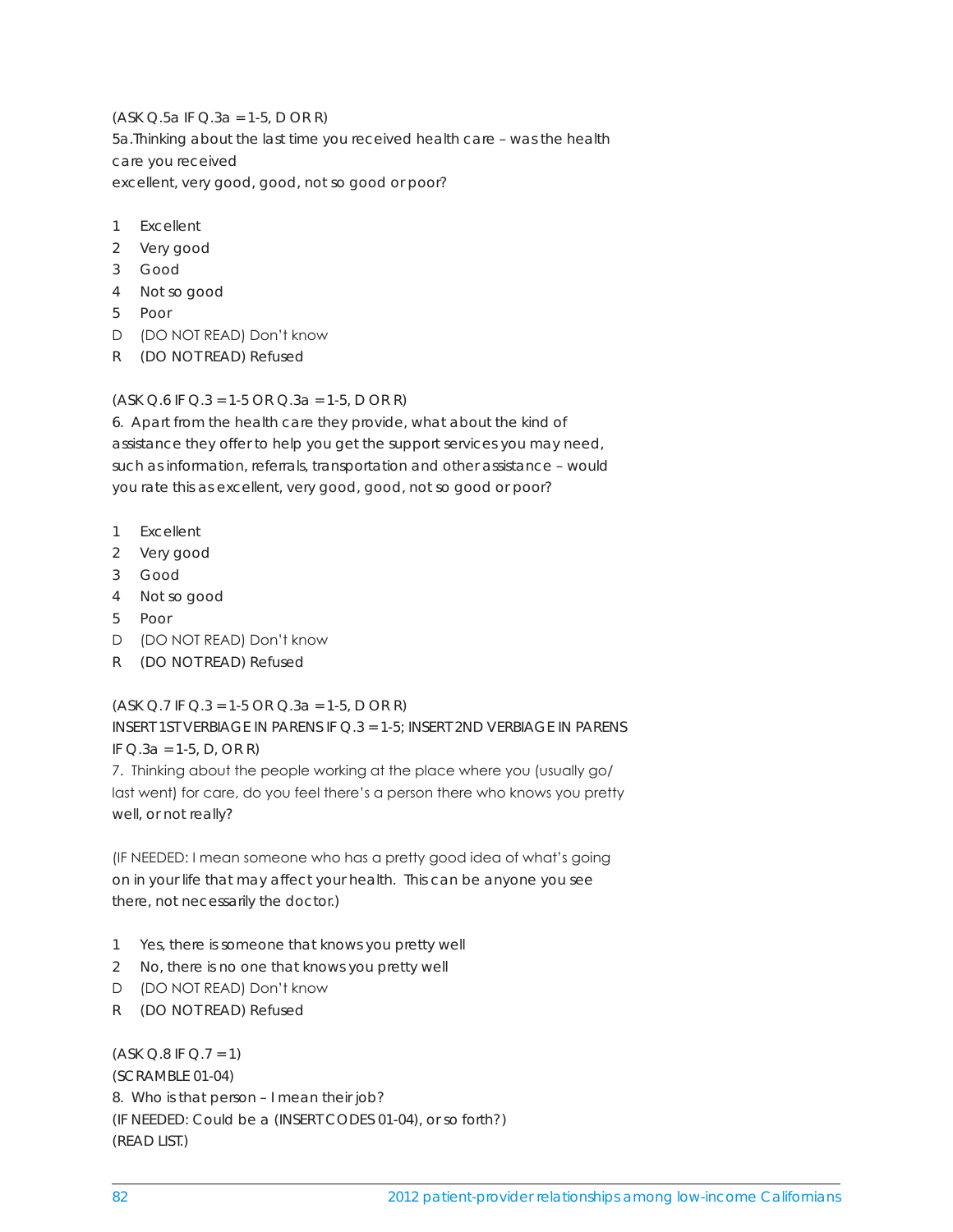INTERVIEWER NOTE: healthcare navigator also can be "healthcare coach" or similar

- 01 Doctor
- 02 Nurse
- 03 Healthcare navigator (Spanish: Promotores de salud)
- 04 Someone at reception
- 05 (DO NOT READ) Nurse's aide
- 06 (DO NOT READ) Physician's assistant (PA)
- 07 (DO NOT READ) Pharmacist
- 08 (DO NOT READ) Nutritionist
- 09 (DO NOT READ) Case worker/social worker
- 10 (DO NOT READ) Billing clerk
- 97 (DO NOT READ) Other (SPECIFY) \_\_\_\_\_\_\_\_\_\_\_\_\_
- DD (DO NOT READ) Don't know
- RR (DO NOT READ) Refused

 $(ASK Q.9 IF Q.3 = 1-5 OR Q.3a = 1-5, D OR R)$ 

INSERT "Is that" IF  $Q.7 = 1$ 

INSERT "Would that be" IF  $Q.7 = 2$ , D, OR R

9. How much does this matter to you – having someone there who knows

you well? (Is that/Would that be) very important to you, somewhat

important, not so important or not important at all?

- 1 Very important
- 2 Somewhat important
- 3 Not so important
- 4 Not important at all
- D (DO NOT READ) Don't know
- R (DO NOT READ) Refused

10. Do you have a regular personal doctor, or not?

[IF NEEDED: I mean one you would regularly see if you need a checkup, want advice about a health problem, or get sick or hurt. ]

- 1 Yes, do
- 2 No, do not
- D (DO NOT READ) Don't know
- R (DO NOT READ) Refused

(ASK Q.11 IF Q.10 = 2)

11. Would you like to have your own personal doctor, or is it not that important to you?

- 1 Yes, would like to
- 2 No, not that important
- D (DO NOT READ) Don't know
- R (DO NOT READ) Refused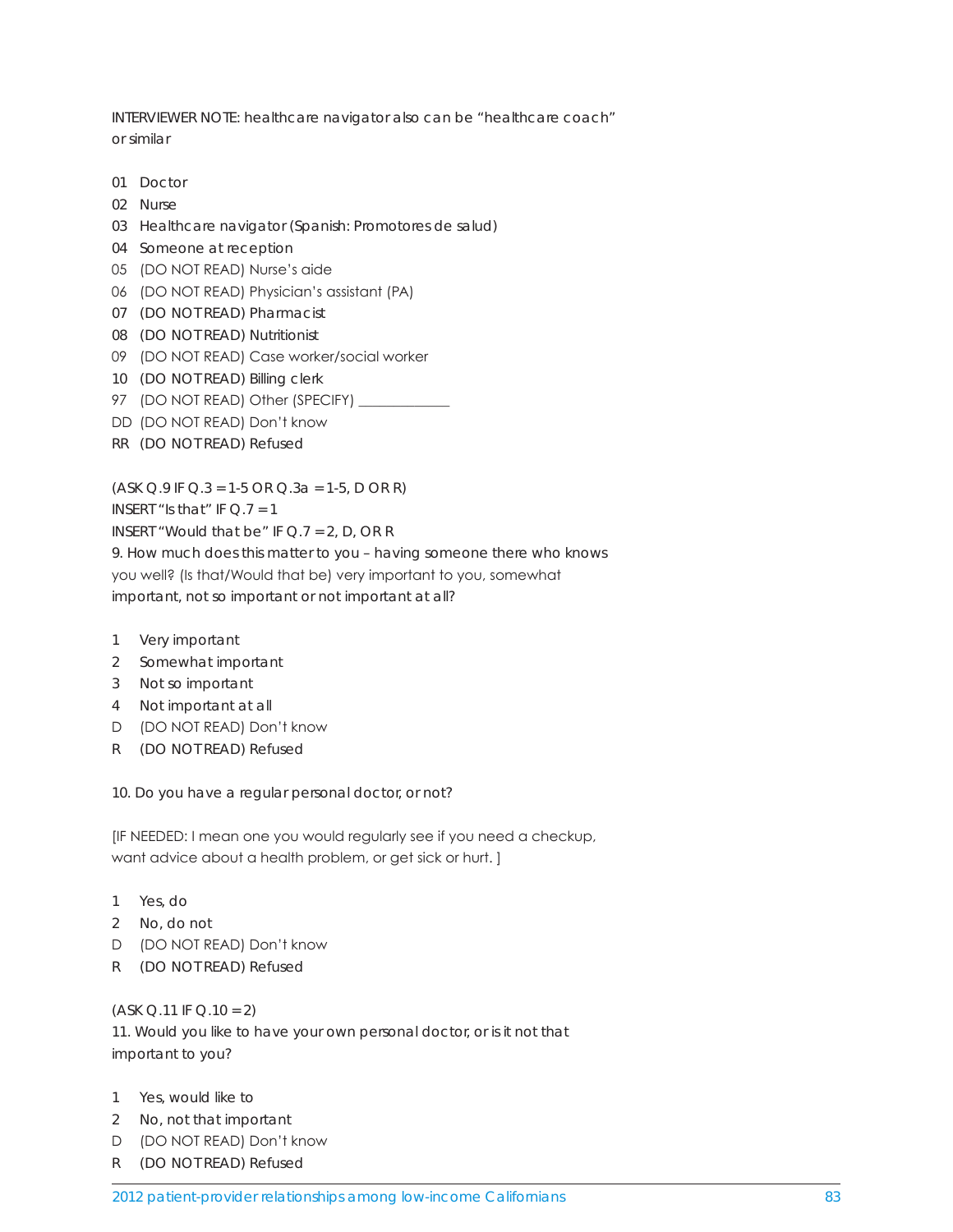(ASK Q.12 IF Q.10 = 1)

12. Do you like having your own personal doctor, or is it not that important to you?

- 1 Yes, like it
- 2 No, not that important
- D (DO NOT READ) Don't know
- R (DO NOT READ) Refused

13. Regardless of whether or not you have a personal doctor, how often do you see the same healthcare provider when you have a healthcare appointment – every time, most of the time, some of the time, rarely or never?

- 1 Every time
- 2 Most of the time
- 3 Some of the time
- 4 Rarely
- 5 Never
- D (DO NOT READ) Don't know
- R (DO NOT READ) Refused

## $(ASK Q.14 IF Q.13 = 2, 3, 4, 5, D, OR R)$

14. Would you like to be able to see the same healthcare provider more often than you do now, or is that not that important to you?

- 1 Yes, would
- 2 Not that important
- D (DO NOT READ) Don't know
- R (DO NOT READ) Refused

(ASK Q.15 IF Q.3 = 1-5 OR Q.3a = 1-5, D OR R)

(ROTATE VERBIAGE IN PARENS)

15. Thinking about when you go in for routine care or a checkup, not for a special problem – (do you usually see a doctor), or (do you usually see a care provider who is not a doctor, like a nurse or a physician's assistant)?

- 1 Usually see a doctor
- 2 Usually see a care provider who is not a doctor, like a nurse or physician's assistant
- 3 (DO NOT READ) Usually see both
- D (DO NOT READ) Don't know
- R (DO NOT READ) Refused

# (ROTATE VERBIAGE IN PARENS)

16. For routine visits or checkups, would you prefer to see (a doctor), would you prefer to see (a nurse or physician's assistant) or does it not matter much to you either way?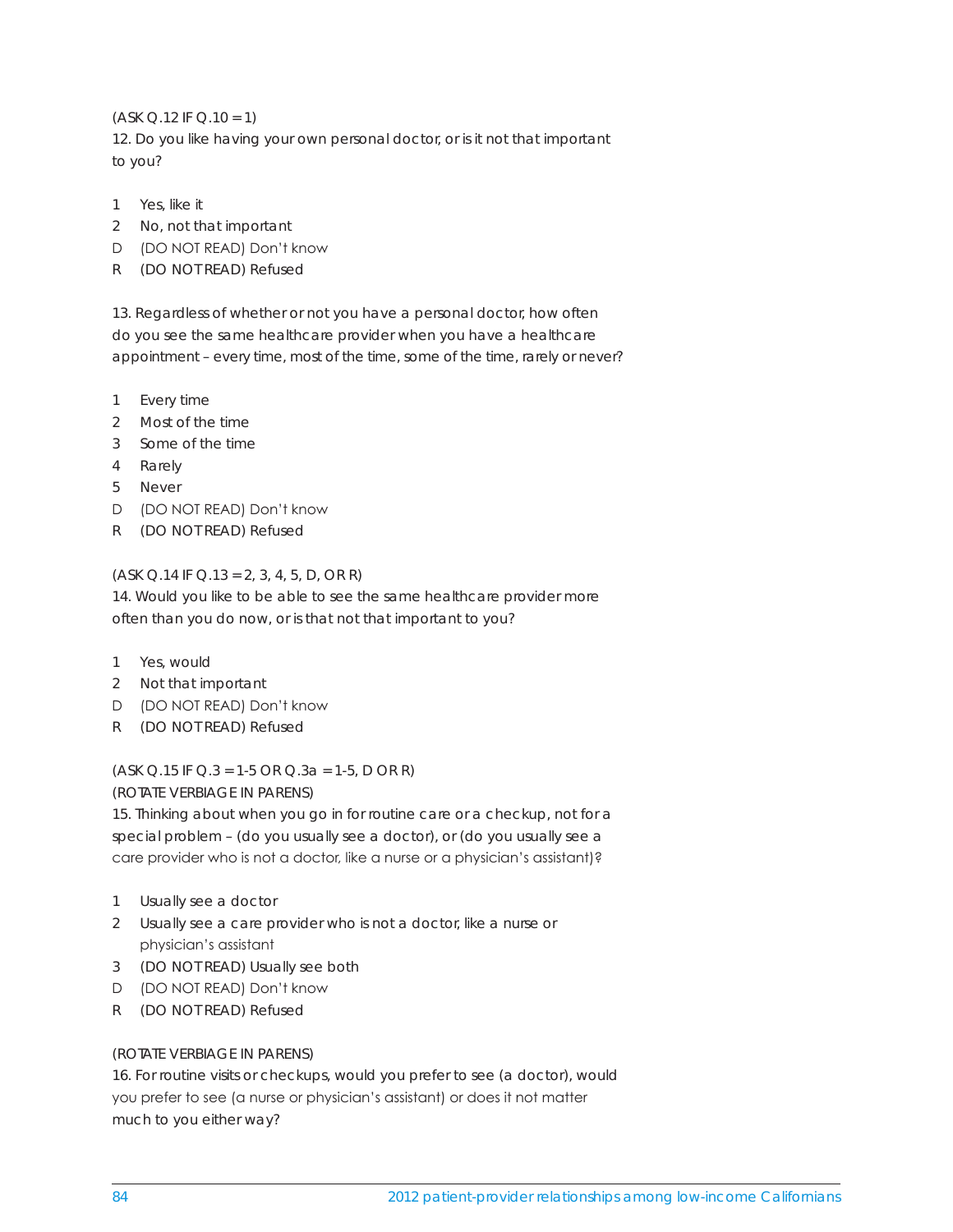(INTERVIEWER NOTE: If respondent says "both", say, "Well, if you had to choose…")

- 1 Prefer to see a doctor
- 2 Prefer to see a nurse or physician's assistant
- 3 Doesn't matter either way
- D (DO NOT READ) Don't know
- R (DO NOT READ) Refused

(ASK Q.16a IF Q.16 = 1 OR 2) INSERT "doctor" IF Q.16 = 1 INSERT "nurse or physician's assistant" IF Q.16 = 2 16a. Do you feel that way strongly or somewhat? (IF NECESSARY: That you prefer to see a (doctor/nurse or physician's assistant)

- 1 Strongly
- 2 Somewhat
- D (DO NOT READ) Don't know
- R (DO NOT READ) Refused

 $(ASK IF Q.16 = 1)$ (ROTATE VERBIAGE IN PARENS) (SCRAMBLE ITEMS) 17. What if (INSERT ITEM) – in that case would you (still prefer to see a doctor) for routine care, or would you (prefer to see a nurse or physician's assistant)?

- 1 Still prefer to see a doctor
- 2 Prefer to see a nurse or physician's assistant
- 3 (DO NOT READ) Either/Doesn't matter
- D (DO NOT READ) Don't know
- R (DO NOT READ) Refused
- a. It's harder to get an appointment with a doctor
- b. The appointment with the doctor is shorter than it would be with a nurse or physician's assistant
- c. The doctor doesn't know you as well as the nurse or physician's assistant

(ASK Q.17a IMMEDIATELY FOLLOWING Q.17 FOR EACH = 1 OR 2) INSERT "still prefer to see a doctor" IF  $Q.17 = 1$ INSERT "would prefer to see a nurse or physician's assistant" IF Q.17 = 2 17a. Do you feel that way strongly or somewhat? (IF NECESSARY: That you (still prefer to see a doctor/would prefer to see a nurse or physician's assistant)

- 1 Strongly
- 2 Somewhat
- D (DO NOT READ) Don't know
- R (DO NOT READ) Refused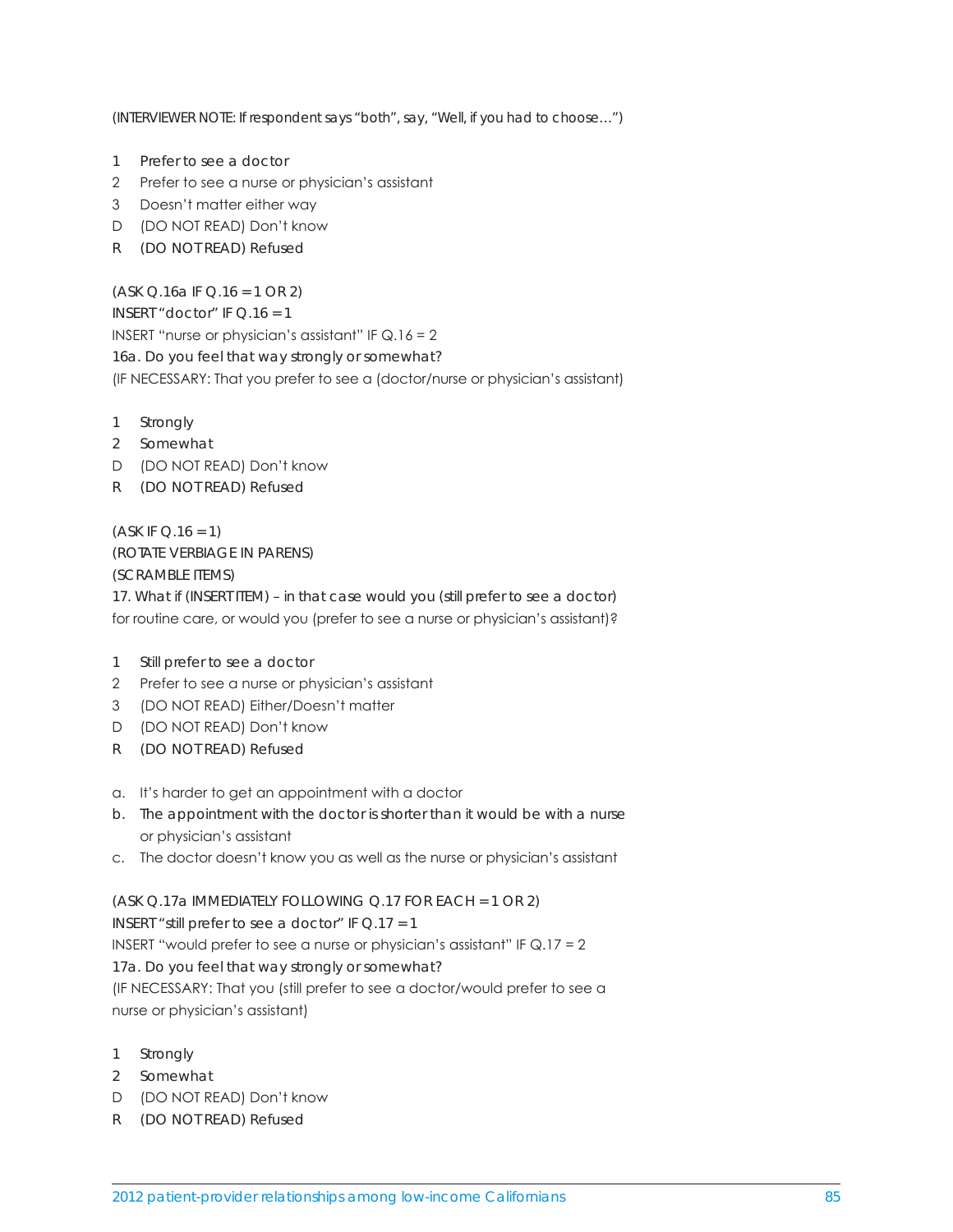- a. It's harder to get an appointment with a doctor
- b. The appointment with the doctor is shorter than it would be with a nurse or physician's assistant
- c. The doctor doesn't know you as well as the nurse or physician's assistant

18. For routine health questions, how would you feel about talking with a healthcare provider over the telephone instead of having an in-person appointment – would you be very willing to do this, somewhat willing, somewhat unwilling or very unwilling?

- 1 Very willing
- 2 Somewhat willing
- 3 Somewhat unwilling
- 4 Very unwilling
- 5 (DO NOT READ) Depends
- 6 (DO NOT READ) Already do this
- D (DO NOT READ) Don't know
- R (DO NOT READ) Refused

19. How about using e-mail? For routine health questions, how would you feel about using e-mail instead of having an in-person appointment to communicate with a healthcare provider – would you be very willing to do this, somewhat willing, somewhat unwilling or very unwilling?

- 1 Very willing
- 2 Somewhat willing
- 3 Somewhat unwilling
- 4 Very unwilling
- 5 (DO NOT READ) Depends
- 6 (DO NOT READ) Already do this
- 7 (DO NOT READ) Do not use internet/e-mail and/or computer
- D (DO NOT READ) Don't know
- R (DO NOT READ) Refused

 $(ASK Q.20 IF Q.3 = 1-5 OR Q.3a = 1-5, D OR R)$ 

INSERT "you go" IF  $Q.3 = 1-5$ 

INSERT "last went" IF  $Q.3a = 1-5$ , D, OR R

20. On another subject, some places have a person whose job it is to help people get the appointments, information and services they need, make sure their questions have been addressed, or may even call to check in on them between visits. There are different names for this kind of role, for example a healthcare navigator or healthcare coach [Spanish: promotores de salud]. Do you personally have a health navigator or health coach at the place (you go/last went) for care, or not?

- 1 Yes
- 2 No
- D (DO NOT READ) Don't know
- R (DO NOT READ) Refused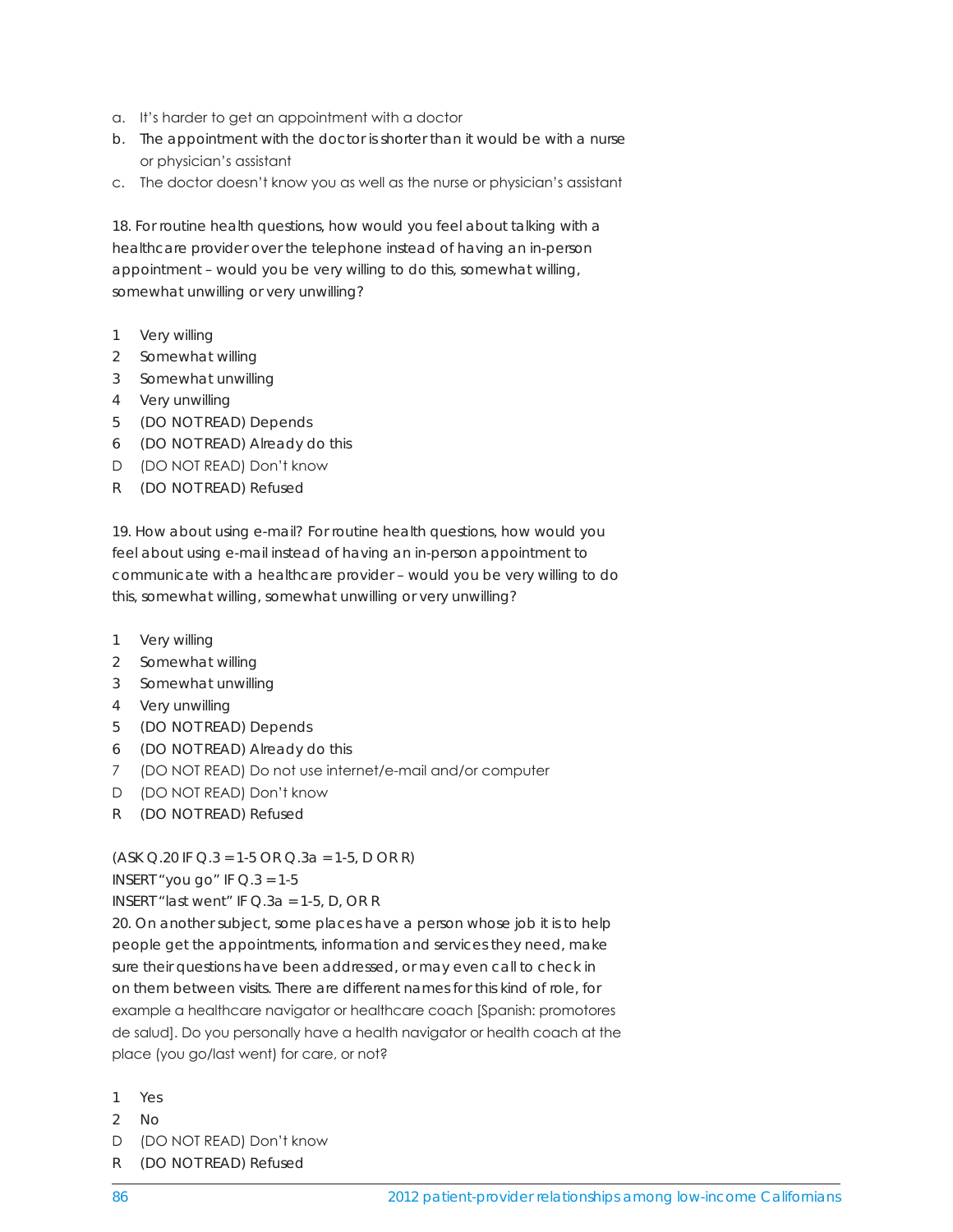## (ASK Q.21 IF Q.20 = 1)

21. How do you like having this healthcare navigator – do you like it a great deal, somewhat, not so much or not at all?

- 1 A great deal
- 2 Somewhat
- 3 Not so much
- 4 Not at all
- D (DO NOT READ) Don't know
- R (DO NOT READ) Refused

# (ASK Q.22 IF Q.20 = 2, D, OR R)

22. How interested would you be in having a healthcare navigator providing these services – very interested, somewhat interested, not so interested or not interested at all?

- 1 Very interested
- 2 Somewhat interested
- 3 Not so interested
- 4 Not interested at all
- D (DO NOT READ) Don't know
- R (DO NOT READ) Refused

 $(ASK Q.23 IF Q.3 = 1-5 OR Q.3a = 1-5, D OR R)$ 

INSERT "you go" IF  $Q.3 = 1-5$ 

INSERT "last went" IF  $Q$ .3a = 1-5, D, OR R

23. Some places have what's called team-based care. Each patient gets a healthcare team that includes a doctor, a healthcare navigator, a nurse or physician's assistant and a health educator. The same team always works with that patient. As far as you're aware do you personally have a healthcare team at the place (you go/last went) for care, or not?

- 1 Yes
- 2 No
- D (DO NOT READ) Don't know
- R (DO NOT READ) Refused

 $(ASK Q.24 IF Q.23 = 1)$ 

24. How do you like this team-based approach – do you like it a great deal, somewhat, not so much or not at all?

- 1 A great deal
- 2 Somewhat
- 3 Not so much
- 4 Not at all
- D (DO NOT READ) Don't know
- R (DO NOT READ) Refused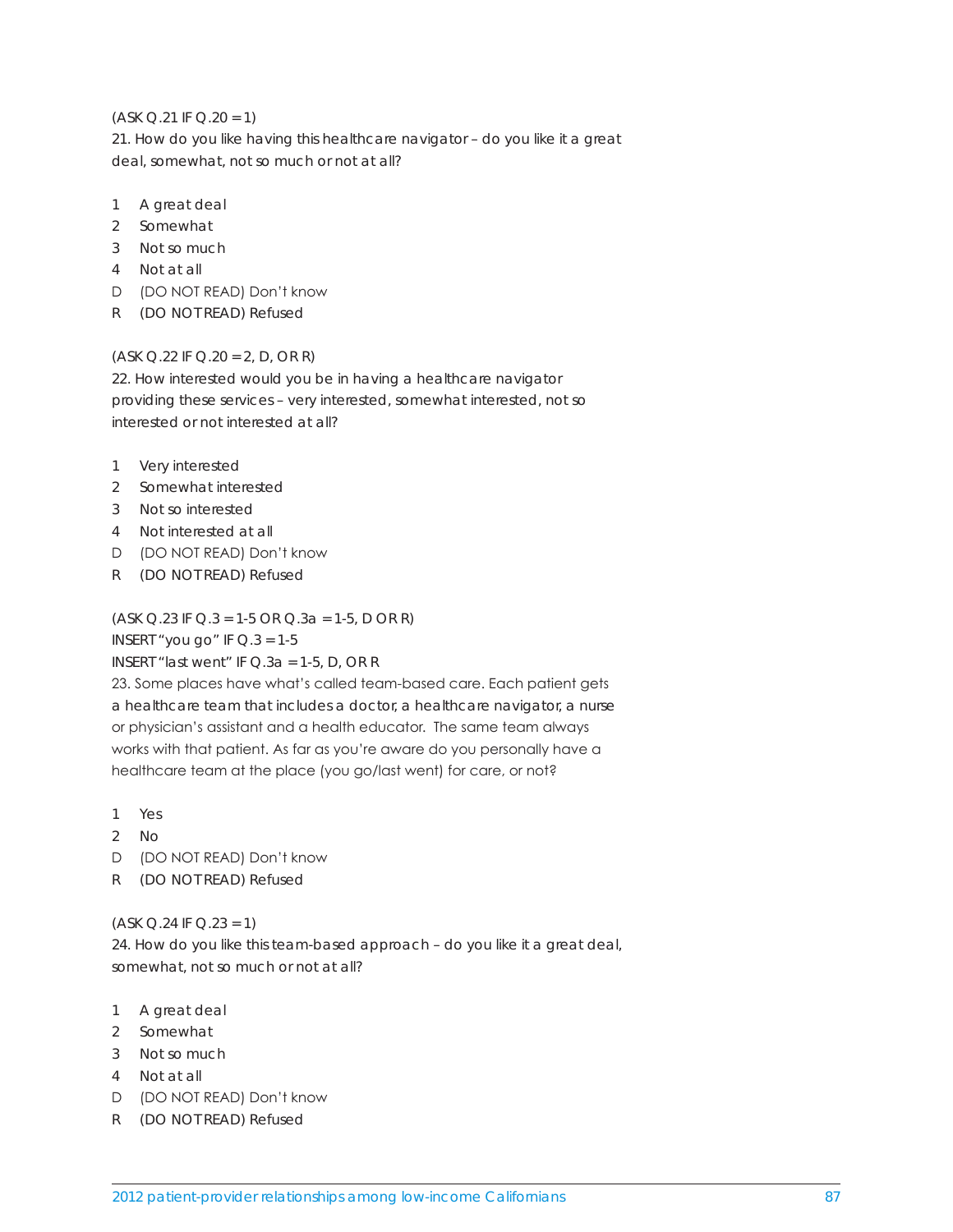# $(ASK Q.25 IF Q.23 = 2, D, OR R)$

25. If it was available where you go for care, would you be very willing to have team-based care, somewhat willing, somewhat unwilling or very unwilling?

- 1 Very willing
- 2 Somewhat willing
- 3 Somewhat unwilling
- 4 Very unwilling
- D (DO NOT READ) Don't know
- R (DO NOT READ) Refused

# $(ASK Q.26 IF Q.23 = 2, D, OR R)$

26. The idea of team-based care is that while you may see a doctor less often, it's easier to see more types of healthcare providers who know you and can help in different ways. Knowing this, would you be very willing to participate in team-based care somewhat willing, somewhat unwilling or very unwilling?

- 1 Very willing
- 2 Somewhat willing
- 3 Somewhat unwilling
- 4 Very unwilling
- D (DO NOT READ) Don't know
- R (DO NOT READ) Refused

# (SCRAMBLE a-e)

(IF CODE 6, ENTERED AT ANY TIME, THEN ALL OTHER INTERNET-RELATED ITEMS SHOULD BE AUTO-GEN'D A CODE 6 [ITEMS c, d, e]. IF CODE 7 ENTERED AT ANY TIME, THEN ALL OTHER TEXTING-RELATED ITEMS SHOULD BE AUTO-GEN'D A CODE 7 [ITEMS a,b])

27. There can be different ways to communicate with a healthcare provider. For each item I name, please tell me how interested you are in doing that, if at all. If you're already doing this, please just say so. The first is (INSERT ITEM) – are you very interested in doing that, somewhat interested, not so interested or not interested at all? How about (INSERT NEXT ITEM)?

- 1 Very interested
- 2 Somewhat interested
- 3 Not so interested
- 4 Not interested at all
- 5 Already doing this
- 6 (DO NOT READ) No e-mail/internet/computer access
- 7 (DO NOT READ) No cell phone/don't text message
- D (DO NOT READ) Don't know
- R (DO NOT READ) Refused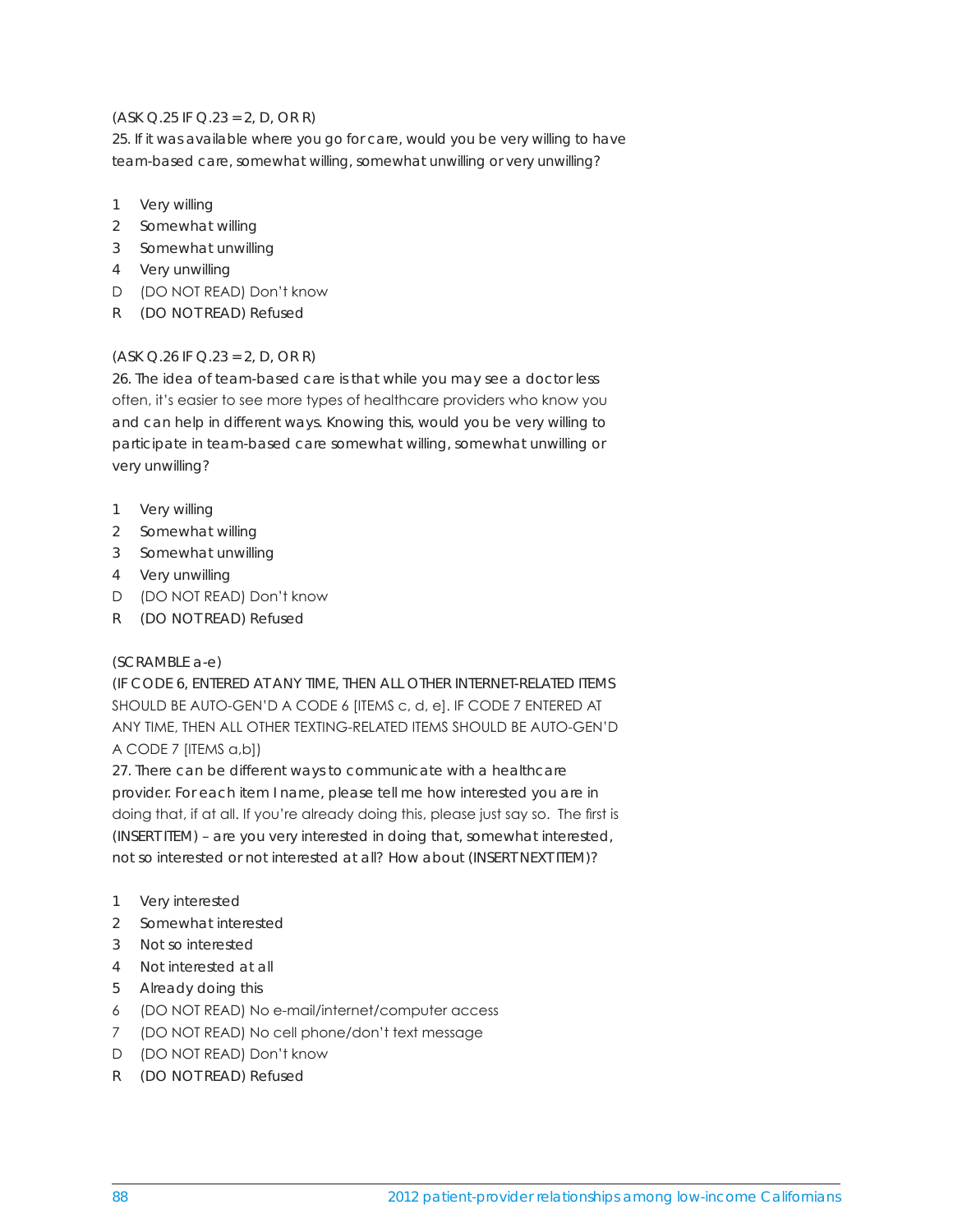- a. Receiving text messages reminding you to take medicine or come in for a test
- b. Receiving text messages with information about health issues you may be having
- c. Being able to schedule a medical appointment over the internet
- d. Being able to look at your health records over the internet
- e. Being able to renew prescription medicines over the internet

28. How concerned are you, if at all, about the privacy of your health information on the internet and in e-mails – very concerned, somewhat concerned, not so concerned or not concerned at all?

- 1 Very concerned
- 2 Somewhat concerned
- 3 Not so concerned
- 4 Not concerned at all
- 5 (DO NOT READ) Do not use internet/e-mail
- D (DO NOT READ) Don't know
- R (DO NOT READ) Refused

#### (SCRAMBLE ITEMS)

 $(ASK\ IIEM\ C\ IF\ Q.S5 = 2-7\ OR\ R)$ 

29. How much does it matter to you that the healthcare provider and staff at your healthcare facility (INSERT ITEM) – is that very important to you, somewhat important, not so important or not important at all?

(INTERVIEWER NOTE: IF R SAYS "NO FACILITY" SAY, "IF YOU HAD ONE…")

- 1 Very important
- 2 Somewhat important
- 3 Not so important
- 4 Not important at all
- D (DO NOT READ) Don't know
- R (DO NOT READ) Refused
- a. Know what's going on in your community
- b. Understand your cultural or ethnic background
- c. Are able to speak with you in the language you prefer

30. Some places offer group programs on healthcare issues. There may be a program for people with diabetes, or for pregnant women, or for people trying to quit smoking, for example. These are places for people to share their experiences as well as get healthcare information. If there was a group program where you go that addressed a health issue you have, how willing would you be to participate in that – very willing, somewhat willing, somewhat unwilling or very unwilling?

(INTERVIEWER NOTE: IF R SAYS "NO HEALTH ISSUES" SAY, "WELL, IF YOU DID HAVE ONE…")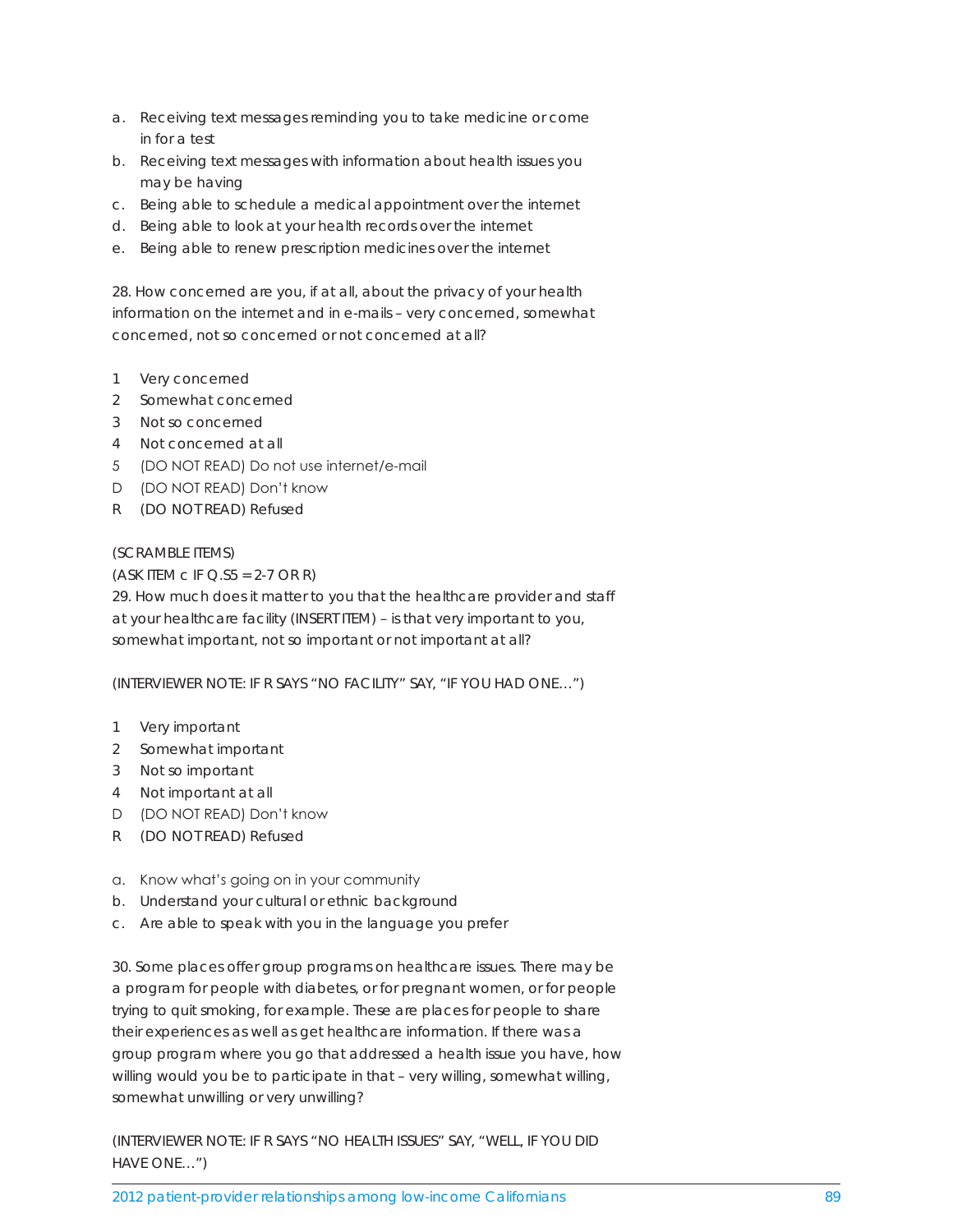- 1 Very willing
- 2 Somewhat willing
- 3 Somewhat unwilling
- 4 Very unwilling
- 5 (DO NOT READ) Depends
- D (DO NOT READ) Don't know
- R (DO NOT READ) Refused

# (ROTATE VERBIAGE IN PARENS)

31. If a healthcare facility in your area had a seal of approval from a national healthcare association would that make you (more likely) to go there, (less likely) to go there, or wouldn't it make a difference?

- 1 More likely
- 2 Less likely
- 3 Wouldn't make a difference
- D (DO NOT READ) Don't know
- R (DO NOT READ) Refused

# (ROTATE VERBIAGE IN PARENS)

32. Thinking about healthcare decisions, is it your preference to (leave decisions about your health care mostly up to the doctor or nurse), or would you prefer to (have an equal say with the doctor or nurse in decisions about your health care)?

(INTERVIEWER NOTE: If respondent seems confused by the term "equal say" please say: "EQUAL SAY – LIKE AN EQUAL VOICE.")

- 1 Prefer to leave decisions mostly up to the doctor or nurse
- 2 Prefer to have an equal say with the doctor or nurse in decisions
- D (DO NOT READ) Don't know
- R (DO NOT READ) Refused

(ASK Q.32a IF Q.32 = 1 OR 2) 32a. Do you feel that way strongly, or somewhat?

(IF NECESSARY: That you would [INSERT RESPONSE FROM Q.32])

- 1 Strongly
- 2 Somewhat
- D (DO NOT READ) Don't know
- R (DO NOT READ) Refused

(ASK Q.33 IF Q.32 = 1)

(ROTATE VERBIAGE IN PARENS)

33. Is that more because (you feel you don't have enough information to make the right decision) or more because (you feel that making care decisions is the doctor's responsibility, not yours)?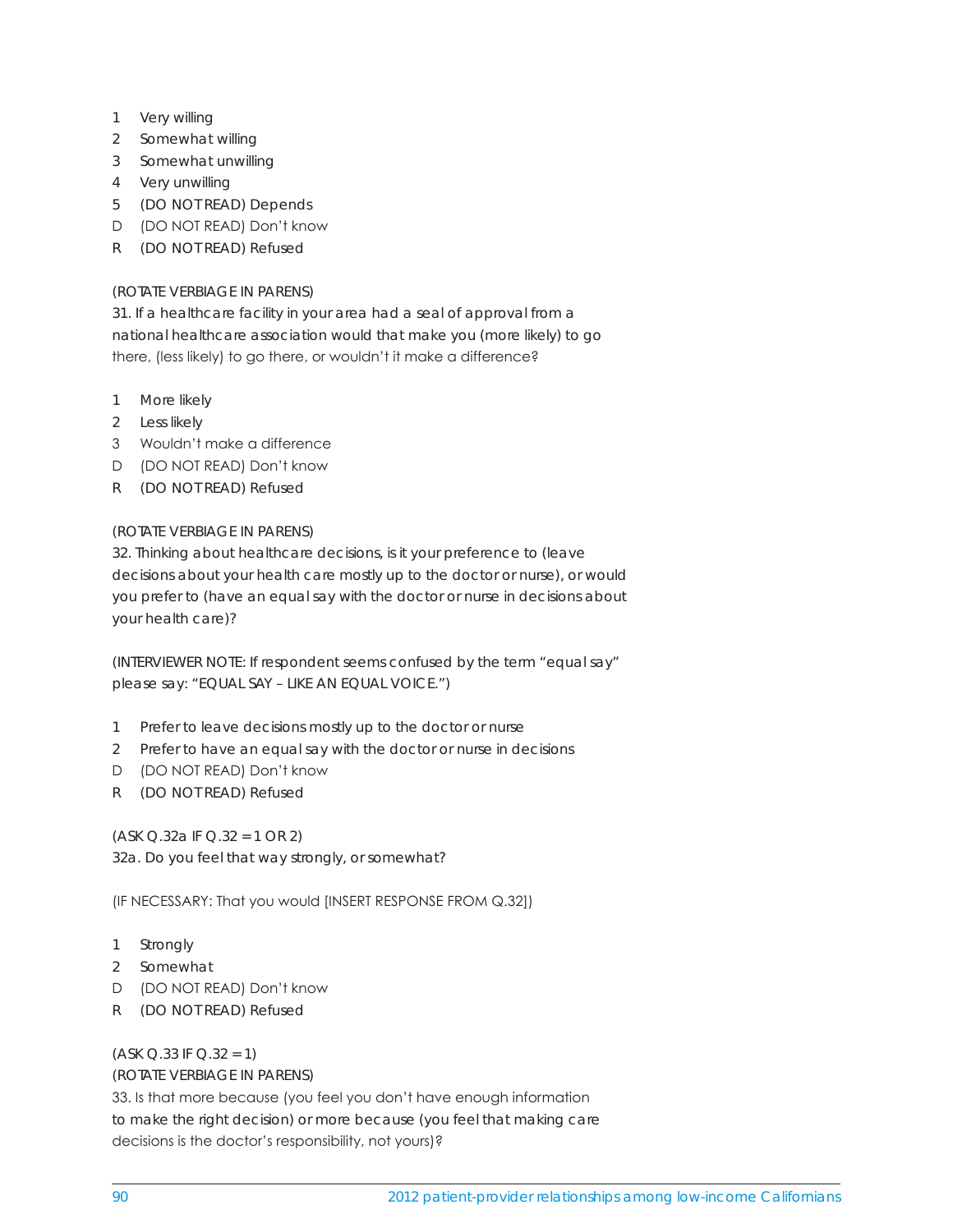- 1 You feel you don't have enough information to make the right decision
- 2 You feel that making care decisions is the doctor's responsibility, not yours
- 3 (DO NOT READ) Both
- 4 (DO NOT READ) Neither/other
- D (DO NOT READ) Don't know
- R (DO NOT READ) Refused

# (ASK Q.34 IF Q.32 = 1, D, OR R)

#### (ROTATE VERBIAGE IN PARENS)

34. Now imagine the doctor has selected treatment options for you – a choice of things you might do, any of which is medically appropriate – and you've been given information that you understand about these options. In this situation, would you prefer to (leave the decisions mostly up to the doctor or nurse) or would you prefer to (have an equal say with the doctor or nurse in the decisions)?

(INTERVIEWER NOTE: If respondent seems confused by the term "equal say" please say: "EQUAL SAY – LIKE AN EQUAL VOICE.")

- 1 Prefer to leave the decision mostly up to the doctor or nurse
- 2 Prefer to have an equal say with the doctor or nurse in the decision
- 3 (DO NOT READ) Prefer to have most of the say
- D (DO NOT READ) Don't know
- R (DO NOT READ) Refused

35. How much of a say do you feel you currently have in decisions about your health care – a great deal of say, a good amount, just some or only a little?

(INTERVIEWER NOTE: If respondent seems confused by the term "say" please say: "SAY – AS IN VOICE.")

- 1 A great deal
- 2 A good amount
- 3 Just some
- 4 Only a little
- 5 (DO NOT READ) None
- D (DO NOT READ) Don't know
- R (DO NOT READ) Refused

36. Regardless of whether or not you want an equal say, would you like more of a say in decisions about your health care than you have now, less of a say, or is it about right?

(INTERVIEWER NOTE: If respondent seems confused by the term "equal say" please say: "EQUAL SAY – LIKE AN EQUAL VOICE.")

- 1 More say
- 2 Less say
- 3 It's about right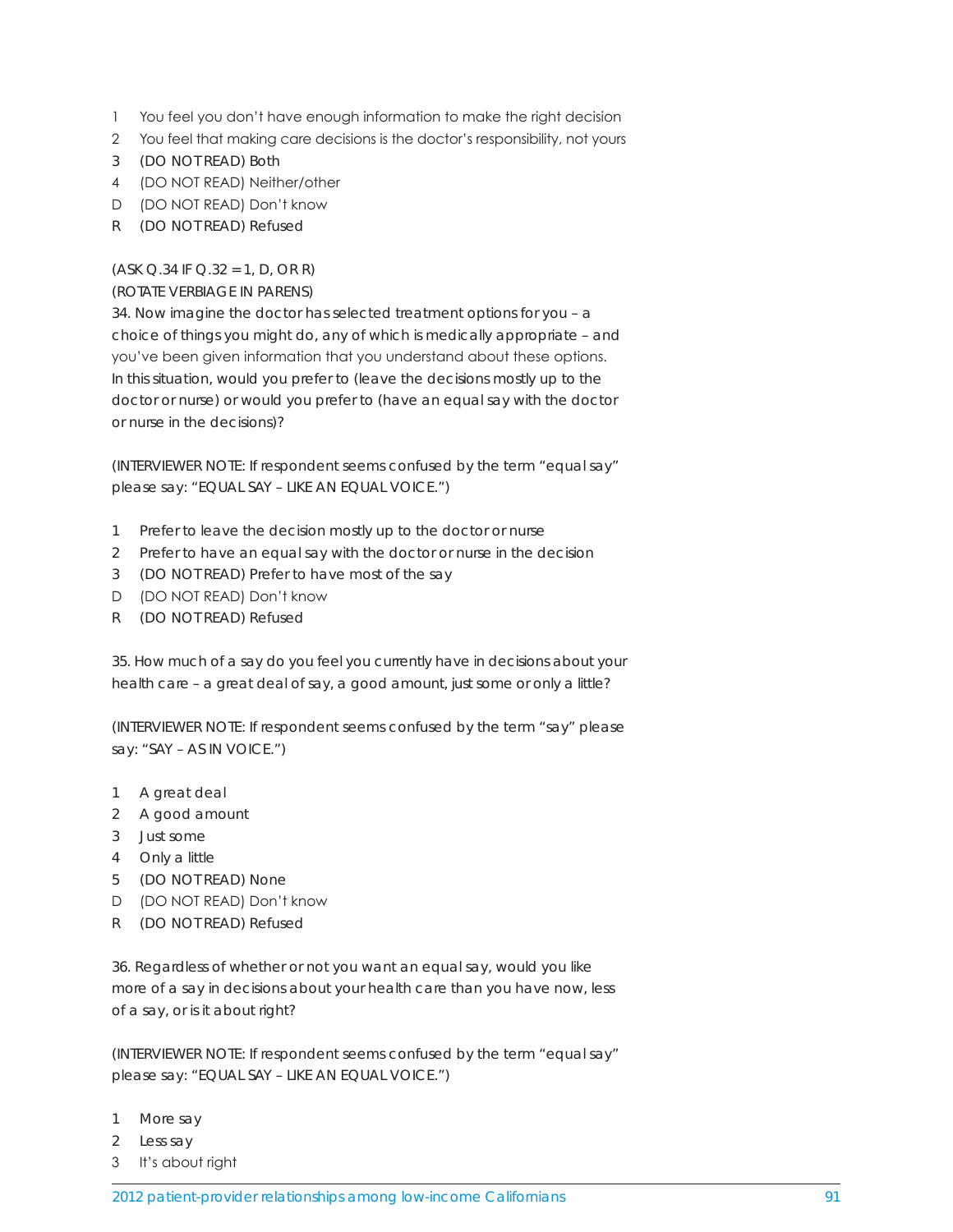# D (DO NOT READ) Don't know

R (DO NOT READ) Refused

37. In general, how informed do you feel about your health and any health problems you may have – very informed, somewhat informed, not so informed or not informed at all?

(INTERVIEWER NOTE: IF R SAYS "NO HEALTH PROBLEMS", SAY "HOW INFORMED DO YOU FEEL ABOUT YOUR HEALTH IN GENERAL?")

- 1 Very informed
- 2 Somewhat informed
- 3 Not so informed
- 4 Not informed at all
- D (DO NOT READ) Don't know
- R (DO NOT READ) Refused

38. Have you ever used the internet to access health information, or not?

- 1 Yes
- 2 No
- D (DO NOT READ) Don't know
- R (DO NOT READ) Refused

#### $(ASK Q.39 IF Q.38 = 1)$

39. Do you do that very often, somewhat often, just occasionally or rarely? (IF NEEDED: Use the internet to access health information…)

- 1 Very often
- 2 Somewhat often
- 3 Just occasionally
- 4 Rarely
- D (DO NOT READ) Don't know
- R (DO NOT READ) Refused

#### (SCRAMBLE ITEMS)

40. How interested, if at all, would you be in having more information about (INSERT ITEM) – very interested, somewhat interested, not so interested or not interested at all?

- 1 Very interested
- 2 Somewhat interested
- 3 Not so interested
- 4 Not interested at all
- D (DO NOT READ) Don't know
- R (DO NOT READ) Refused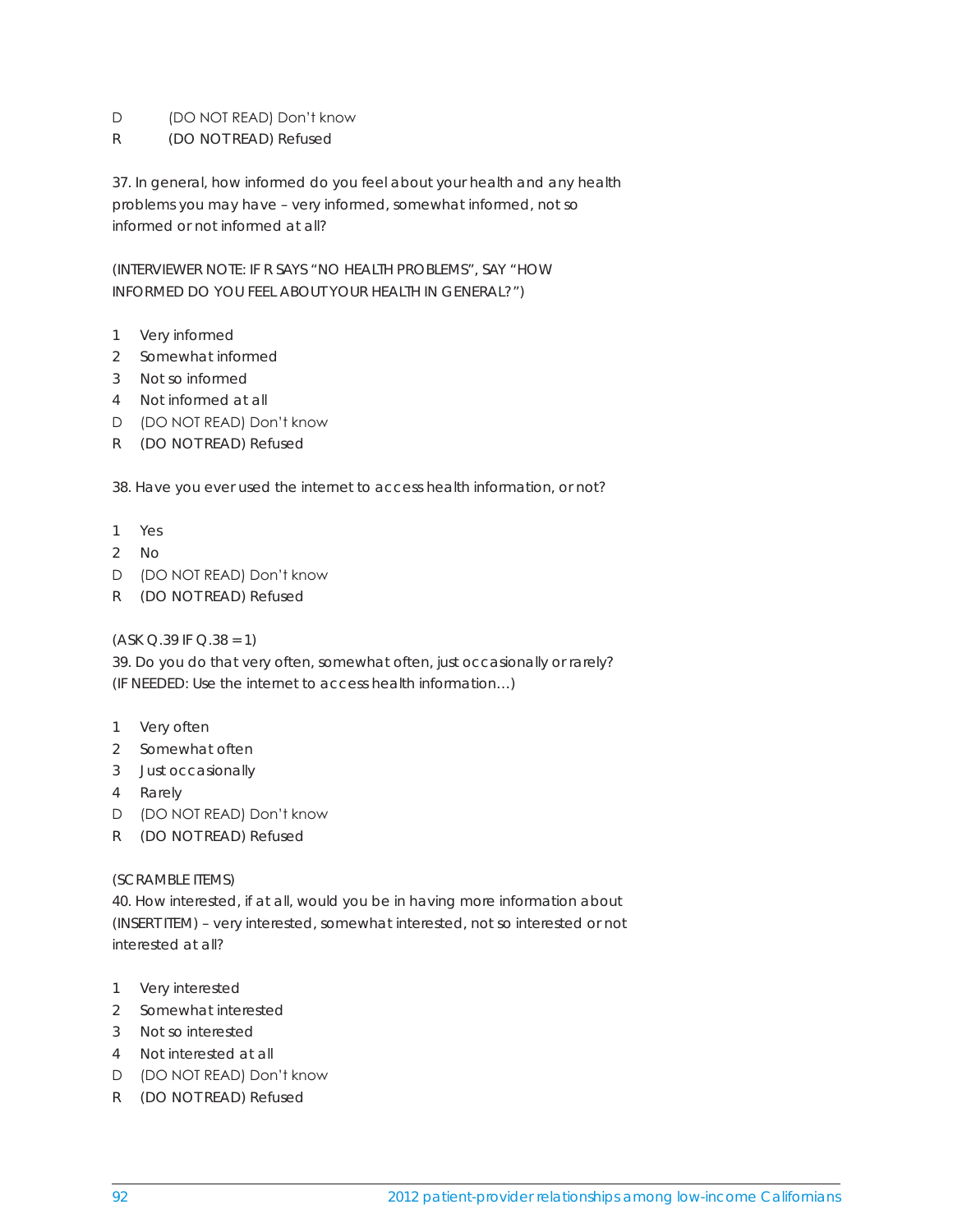- a. The pros and cons of different tests or treatments you might need
- b. The training and experience of the health professionals in your area
- c. Patient satisfaction ratings for the healthcare facilities in your area
- d. Quality ratings for providers in your area like with more stars for the better ones

41. How confident are you in your ability to make decisions about your health care – very confident, somewhat confident, not so confident, or not confident at all?

- 1 Very confident
- 2 Somewhat confident
- 3 Not so confident
- 4 Not confident at all
- D (DO NOT READ) Don't know
- R (DO NOT READ) Refused

#### (ROTATE VERBIAGE IN PARENS)

42. Overall, who do you feel is most responsible for managing your health – (you yourself) or (your healthcare provider)?

- 1 You yourself
- 2 Your healthcare provider
- 3 (DO NOT READ) Both equally
- D (DO NOT READ) Don't know
- R (DO NOT READ) Refused

#### (ASK Q.43 IF Q.3 = 1-5 OR Q.3a = 1-5, D OR R)

43. When you go for medical care, how often does the healthcare provider explain things in a way you can understand – every time, most of the time, some of the time, rarely, or never?

- 1 Every time
- 2 Most of the time
- 3 Some of the time
- 4 Rarely
- 5 Never
- D (DO NOT READ) Don't know
- R (DO NOT READ) Refused

#### $(ASK Q.44 IF Q.3 = 1-5 OR Q.3a = 1-5, D, OR R)$

44. How comfortable or uncomfortable do you feel asking the healthcare provider questions about your health or treatment – very comfortable, somewhat comfortable, somewhat uncomfortable, or very uncomfortable?

- 1 Very comfortable
- 2 Somewhat comfortable
- 3 Somewhat uncomfortable
- 4 Very uncomfortable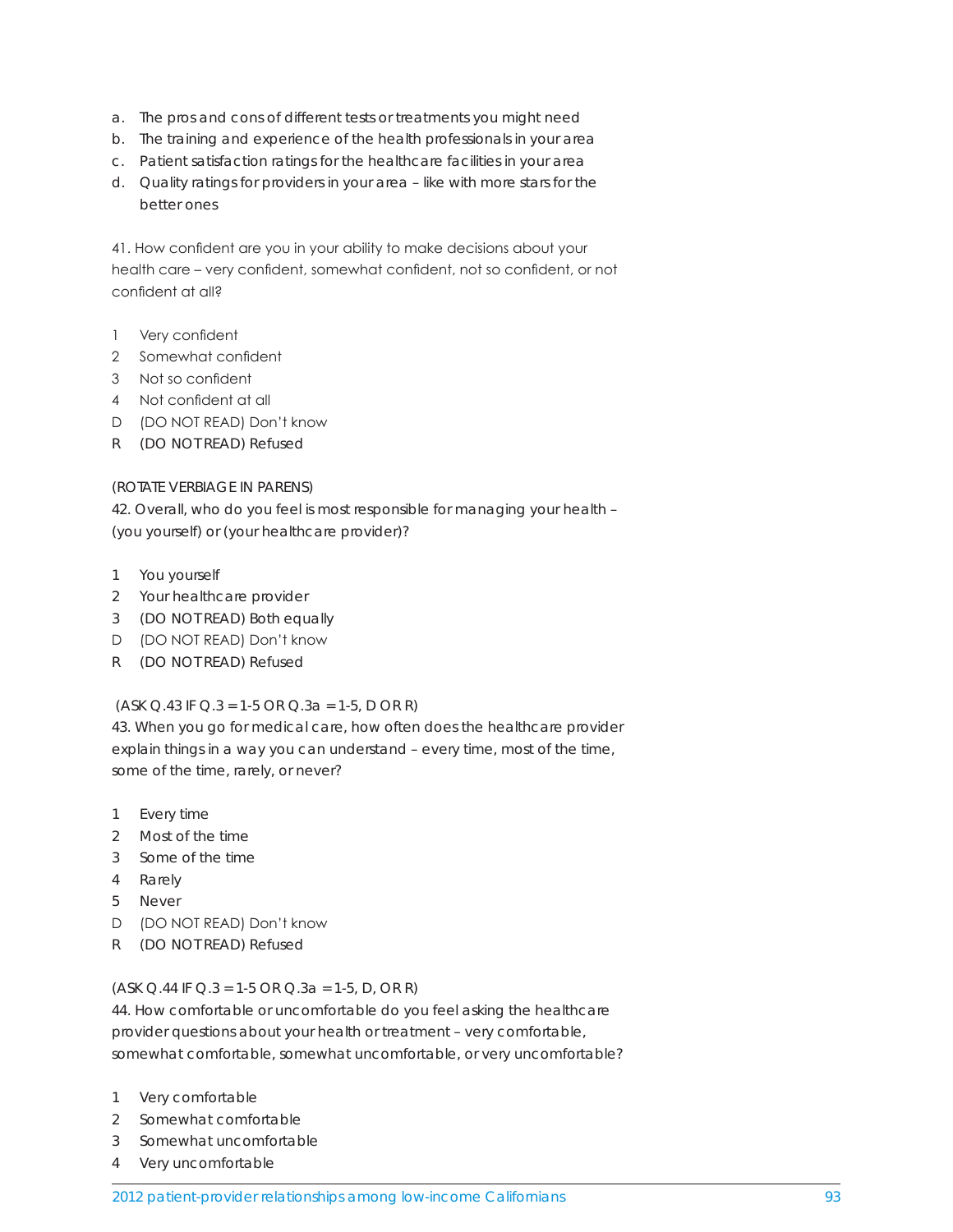#### D (DO NOT READ) Don't know

R (DO NOT READ) Refused

#### (ASK Q.45 IF Q.3 = 1-5 OR Q.3a = 1-5, D, OR R)

45. Has there ever been a time when you didn't follow a healthcare provider's advice or treatment plan because you didn't understand what you were supposed to do, or has that nothappened?

- 1 Yes, there has been a time
- 2 No, this has not happened
- D (DO NOT READ) Don't know
- R (DO NOT READ) Refused

46. Changing subjects, as you may know, a health reform bill was signed into law in 2010. Given what you know about the health reform law, do you have a generally favorable or generally unfavorable opinion of it? (GET ANSWER THEN ASK: Is that a very favorable/unfavorable or somewhat favorable/unfavorable opinion?)

- 1 Very favorable
- 2 Somewhat favorable
- 3 Somewhat unfavorable
- 4 Very unfavorable
- D (DO NOT READ) Don't know
- R (DO NOT READ) Refused

#### (ROTATE VERBIAGE IN PARENS)

47. Do you think you and your family will be (better off) or (worse off) under the health reform law, or don't you think it will make much difference?

- 1 Better off
- 2 Worse off
- 3 Don't think it will make much difference
- D (DO NOT READ) Don't know
- R (DO NOT READ) Refused

48. On another topic, do you have any disability or chronic medical condition that requires ongoing health care, or not?

- 1 Yes, do
- 2 No, do not
- D (DO NOT READ) Don't know
- R (DO NOT READ) Refused

49. What is your main source of health insurance coverage, if any? (READ LIST IF RESPONDENT DOES NOT IMMEDIATELY VOLUNTEER AN ANSWER FROM THE LIST)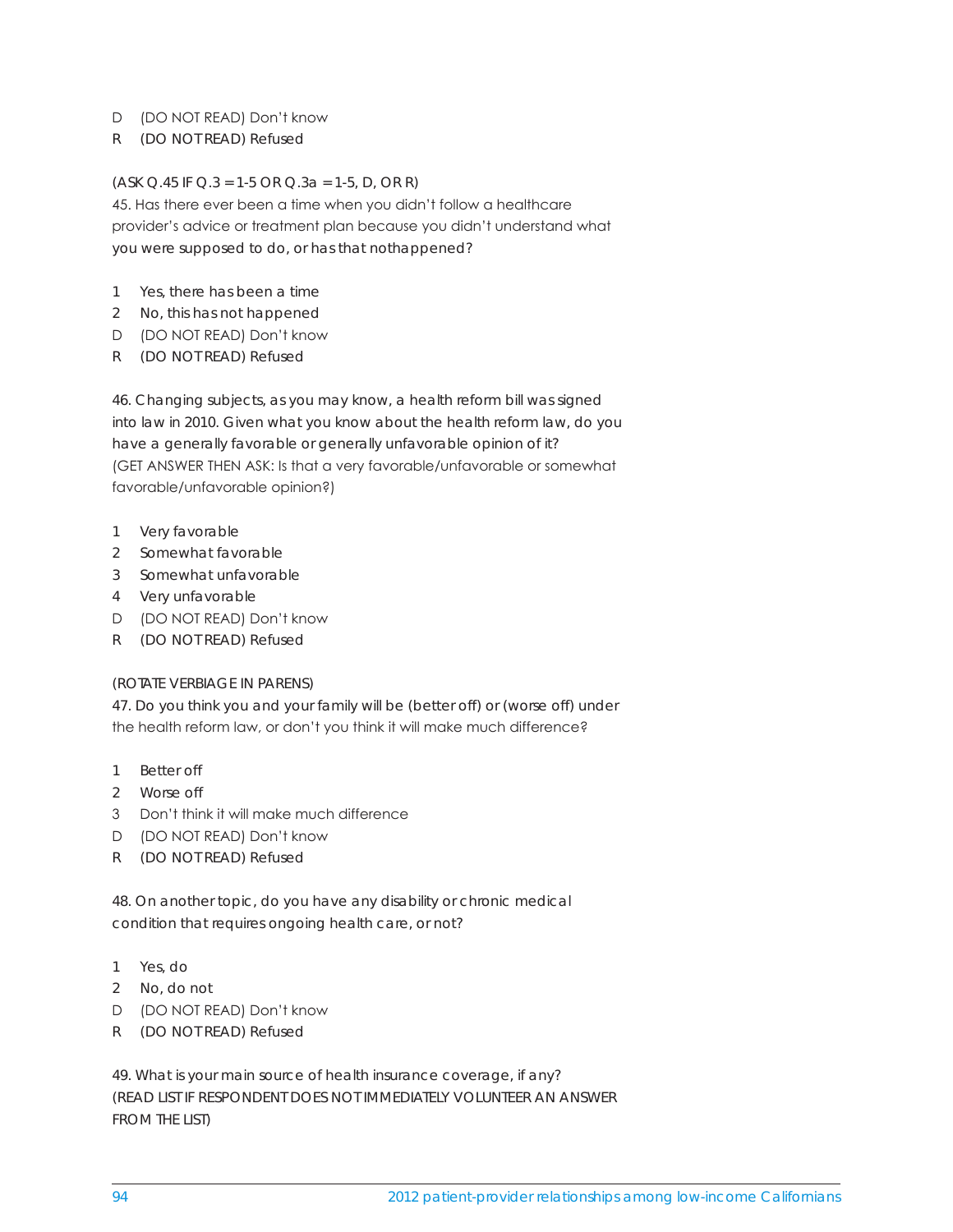(INTERVIEWER NOTE: IF RESPONDENT SAYS "Kaiser Permanente", "Anthem/ Blue Cross or other insurance company" PROBE FOR WHETHER IT'S CODE "01" OR "02."IF RESPONDENT SAYS "COBRA", CODE AS "02;" IF RESPONDENT SAYS "SCHIP", CODE AS "04.")

- 01 Private health insurance through an employer
- 02 Private health insurance that you buy on your own
- 03 MediCal, also known as Medicaid
- 04 Any other state health insurance program
- 05 The V.A., military insurance through Tri-Care or any other federal government program
- 06 Indian Health Service
- 07 Medicare, which would only be if you are disabled
- 08 (DO NOT READ) Both Medicare and MediCAl (Medi-Medi)
- 00 Or none, you are uninsured
- DD (DO NOT READ) Don't know
- RR (DO NOT READ) Refused

READ: Now for classification purposes only...

#### (ASK CELL SAMPLE ONLY)

D1a. For personal calls do you only use a cell phone, or do you also have regular landline telephone service in your home on which I could have reached you?

- 1 Only use a cell phone
- 2 Have regular landline
- D (DO NOT READ) Don't know
- R (DO NOT READ) Refused

#### (ASK LL SAMPLE)

D1b. For personal calls, do you only use a landline phone like this one, or do you also have a cell phone on which I could have reached you?

- 1 Landline phone only
- 2 Cell phone also
- D (DO NOT READ) Don't know
- R (DO NOT READ) Refused

D2. Are you currently married, living with a partner, widowed, divorced, separated, or single, meaning never married and not living with a partner?

- 1 Married
- 2 Living with a partner
- 3 Widowed
- 4 Divorced
- 5 Separated
- 6 Single, meaning never married and not living with a partner
- R (DO NOT READ) Refused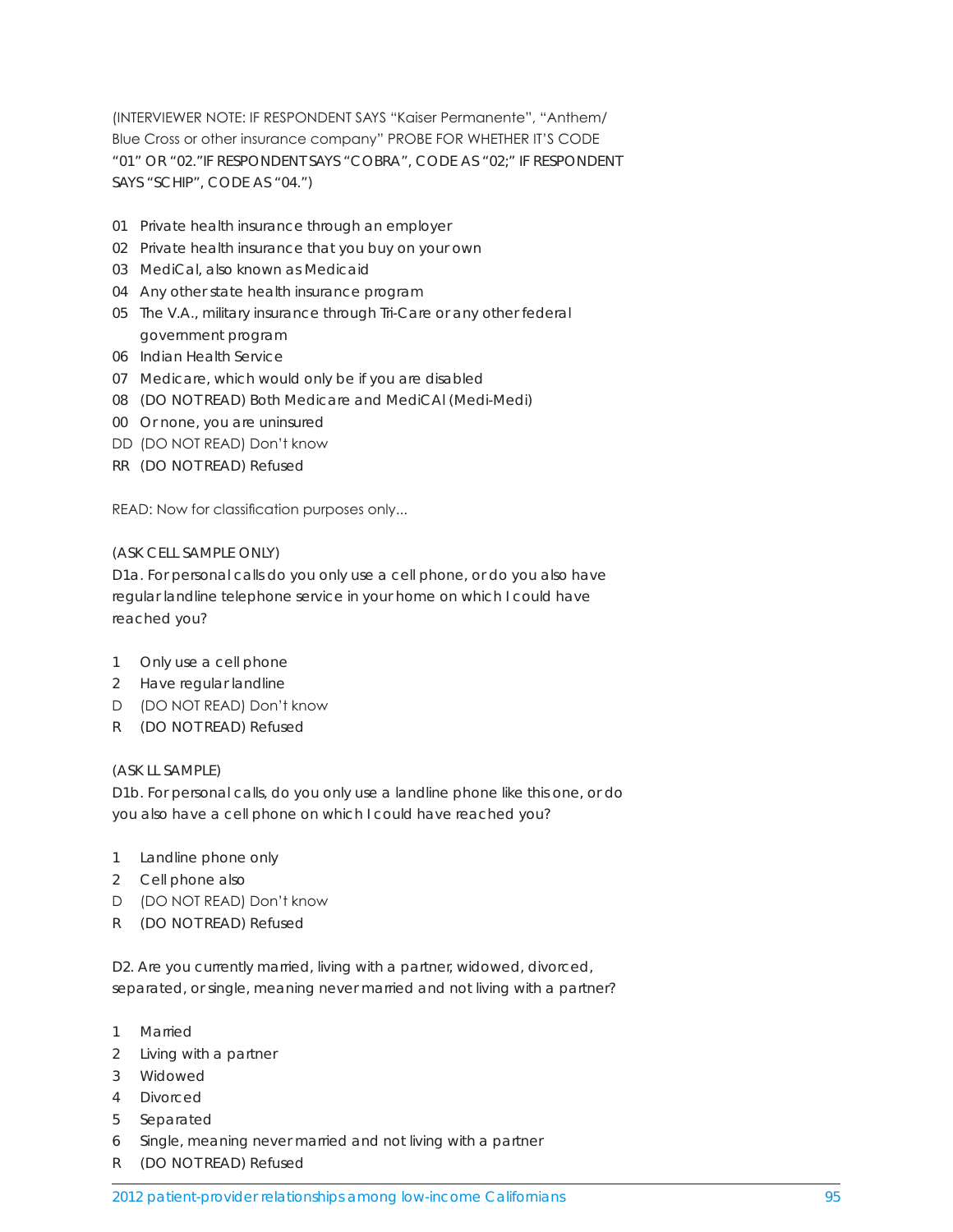D3. Currently, are you yourself employed full time, part time, or not at all?

| 1 Full time    | (SKIPTOQ.D4)   |
|----------------|----------------|
| 2 Part time    | (SKIPTOQ.D4)   |
| 3 Not employed | (GOIOQ.D3a)    |
| R Refused      | (SKIP TO Q.D4) |

(ASK IF Q.D3=3) D3a. Are you: (READ LIST)?

- 1 Retired
- 2 A homemaker
- 3 A student, or
- 4 Temporarily unemployed
- 5 (DO NOT READ) Disabled/handicapped
- 7 (DO NOT READ) Other
- D (DO NOT READ) Don't Know
- R (DO NOT READ) Refused

D4. May I please have your zip code?

\_\_\_\_\_\_\_\_\_\_\_\_\_ ZIP CODE 99997 (DO NOT READ) Other (Specify) DD (DO NOT READ) Don't know RR (DO NOT READ) Refused

D5. What is the last grade of school you've completed? (DO NOT READ LIST)

- 1 8th grade or less
- 2 Some high school
- 3 Graduated high school
- 4 Some college/associates degree
- 5 Graduated college
- 6 Post graduate
- R (DO NOT READ) Refused

D6. Are you of Hispanic origin or descent?

- 1 Yes
- 2 No
- D (DO NOT READ) Don't know
- R (DO NOT READ) Refused

(ASK Q.D6a IF Q.D6 = 1)

D6a. Are you white Hispanic or black Hispanic?

- 1 White
- 2 Black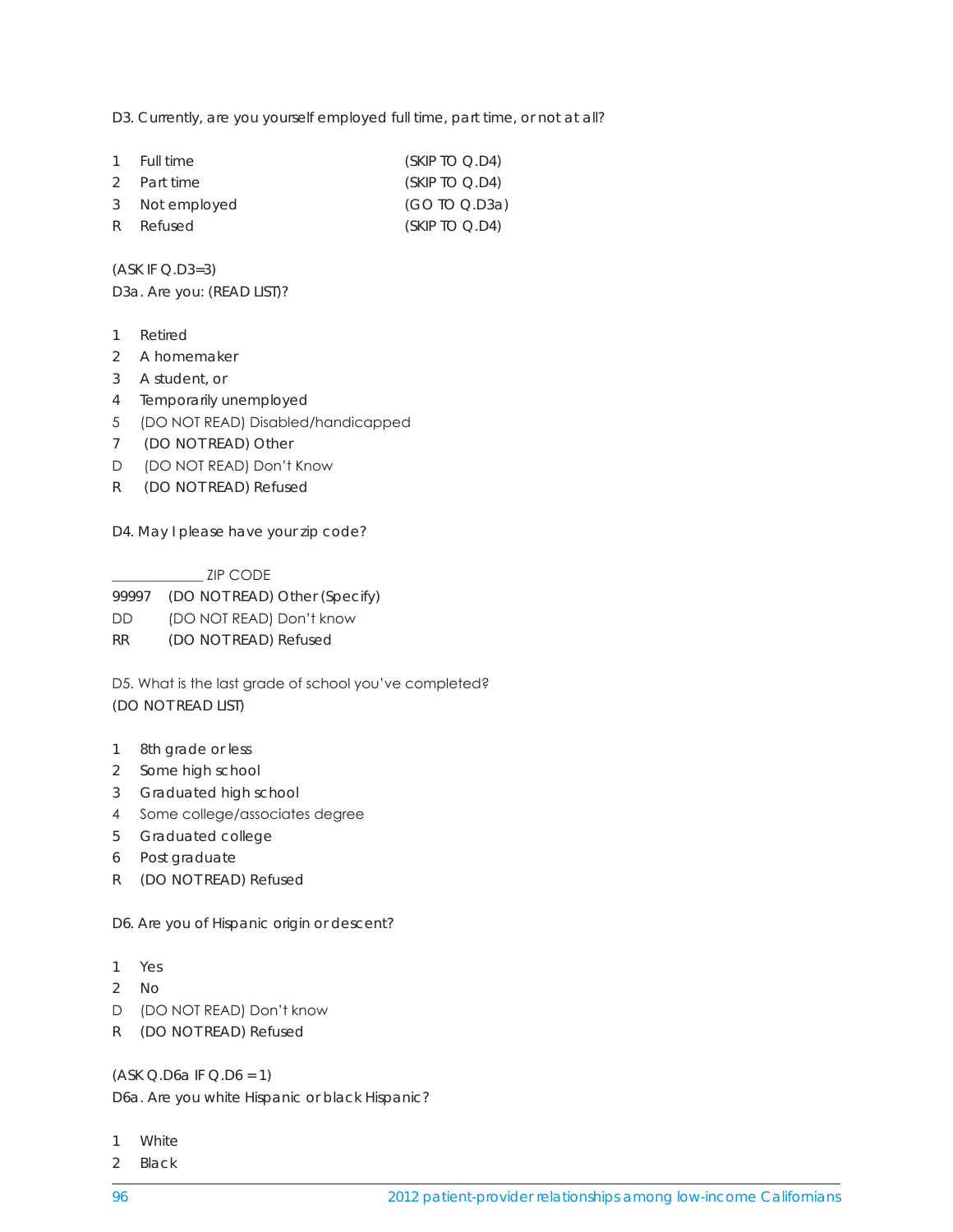#### D (DO NOT READ) Don't know

R (DO NOT READ) Refused

 $(ASK Q.D6b IF Q.D6 = 2, D, OR R)$ D6b. Are you white, black, Asian or some other race?

- 1 White
- 2 Black
- 3 Asian
- 4 (DO NOT READ) Multiracial
- 7 Other (SPECIFY) \_\_
- D (DO NOT READ) Don't know
- R (DO NOT READ) Refused

(DISPLAY CODES 01-03 FOR EVERYONE) (DISPLAY CODE 04 IF S1>1) (DISPLAY CODE 05 IF S1>2) (DISPLAY CODES 06 AND 07 IF S1>3) (DISPLAY CODES 08 AND 09 IF S1>4) (DISPLAY CODE 10 IF S1>6) (READ ITEM IN PARENS IF S1=2+)

D7. To help us describe the people who took part in our study, it would help to know which category describes your (family's) total annual income last year before taxes. That's income from all family members living in your household. Is it…? PROBE: Your best estimate is fine. (READ LIST.)

- 01 Less than \$16,000
- 02 At least \$16,000 but less than \$20,000
- 03 At least \$20,000 but less than \$24,000
- 04 At least \$24,000 but less than \$31,000
- 05 At least \$31,000 but less than \$36,000
- 06 At least \$36,000 but less than \$41,000
- 07 At least \$41,000 but less than \$47,000
- 08 At least \$47,000 but less than \$52,000
- 09 At least \$52,000 but less than \$62,000
- 10 Or \$62,000 or more
- DD (DO NOT READ) Don't know
- RR (DO NOT READ) Refused

D8. Confidentially and for statistical purposes only, are you a citizen of the United States, or not?

- 1 Yes, citizen
- 2 No, not a citizen
- D (DO NOT READ) Don't know
- R (DO NOT READ) Refused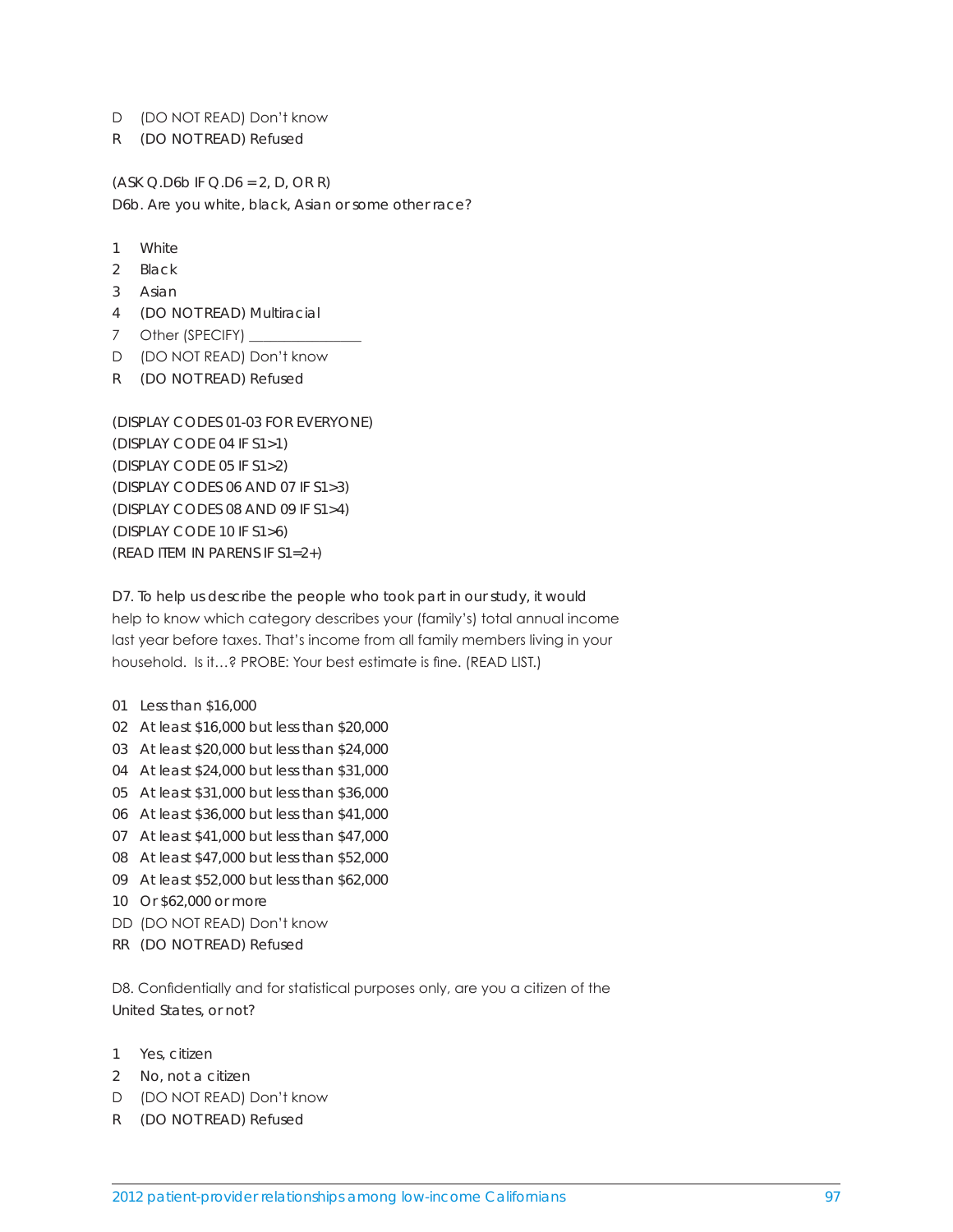# FOR INTERVIEWER

INT0. DO NOT READ. Did respondent ask for sponsor information at intro?

- 1 Yes, asked for sponsor information
- 2 No, did not ask for sponsor information

# (READ IF INT0 =1)

The survey sponsor is the Blue Shield of California Foundation, a nonprofit group that works on healthcare issues in the state. The Foundation is a separate non-profit organization from the Blue Shield of California health plan. It has an independent Board of Trustees, which oversees its grantmaking program. The Foundation is funded entirely by a contribution from the health plan.

FOR INTERVIEWER (CELL PHONE SAMPLE ONLY):

INT1. DO NOT READ. Did respondent request money for using their cell phone minutes?

- 1 Yes, requested money
- 2 No, did not request money GO TO END OF INTERVIEW

## (READ IF SAMPLE = CELL AND INT1=1)

That's the end of the interview. We'd like to send you \$5 for your time. Can I please have your full name and a mailing address where we can send you the money?

INTERVIEWER NOTE: If R does not want to give full name, explain we only need it so we can send the \$5 to them personally.

- 1 [ENTER FULL NAME] INTERVIEWER: PLEASE VERIFY SPELLING
- 2 [ENTER MAILING ADDRESS]
- 3 [City]
- 4 [State]
- 5 CONFIRM ZIP from above
- R (VOL.) Respondent does not want the money

CLOSING: That completes our interview. Thank you very much for your time.

# end of questionnaire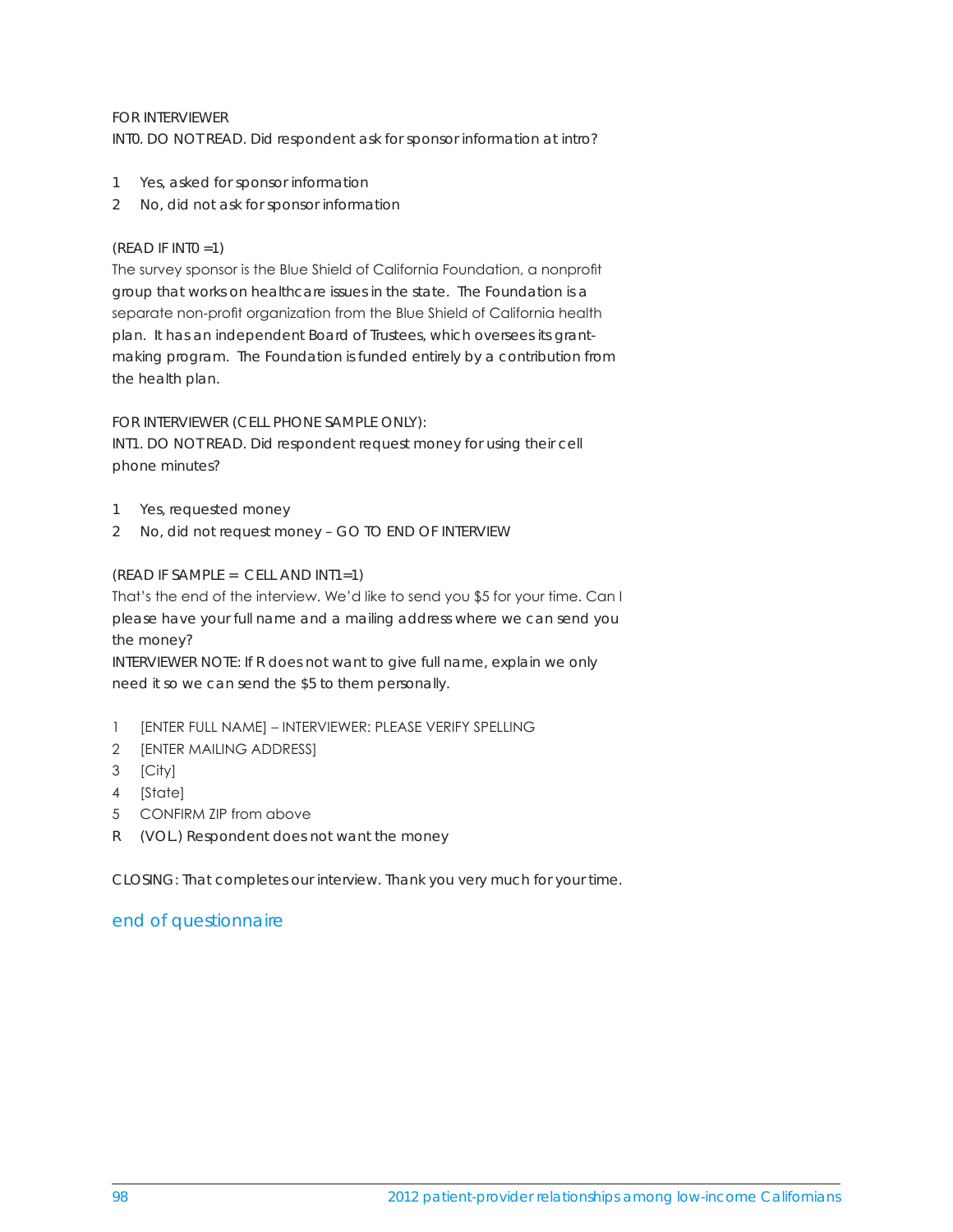# appendix d – references

Several health care professionals kindly shared their insight and expertise during the development of this survey for Blue Shield of California Foundation. We acknowledge here, in alphabetical order by last name, the generosity of these individuals:

Carol Beasley, director of strategic projects, Institute for Healthcare Improvement

Susan Dentzer, editor, Health Affairs

Rushika Fernandopulle, co-founder and CEO, Iora Health

Ed O'Neill, director, Center for the Health Professions at University of California, San Francisco

Lyn Paget, director of policy and outreach, Informed Medical Decisions Foundation

Julia Paradise, associate director, Kaiser Commission on Medicaid and the Uninsured

Jane Stafford, managing director, Community Clinics Initiative

Isabelle Von Kohorn, program officer, Institute of Medicine

In addition to these experts, the following references were consulted in preparation and analysis of Blue Shield of California Foundation's 2012 survey of low-income Californians.

The Aspen Institute. (2008). *Transforming Health Care: American Attitudes on Shared Stewardship*. Washington, D.C.: The Aspen Institute.[http://www. aspeninstitute.org/sites/default/ files/content/docs/ HEALTH\_POLLREPORT.PDF]

Balik, B., Conway, J., Zipperer, L. Watson, J. (2011). *Achieving an Exceptional Patient and Family Experience of Inpatient Hospital Care* [IHI Innovation Series White Paper]. Cambridge, MA: Institute for Healthcare Improvement. [http://www.ihi.org/knowledge/Pages/ IHIWhitePapers/chievingExceptionalPatientFamilyExperienceInpatientHospitalCareWhitePaper.aspx]

Berenson, R.A., Hammons, R., Gans, D.N., Zuckernman, S., Merrell, K., Underwood, W.S., & Williams, A.F. (2008). A house is not a home: Keeping patients at the center of practice redesign. *Health Affairs*, 27, 1219-1230. [http://content.healthaffairs.org/content/27/5/ 1219.full.html]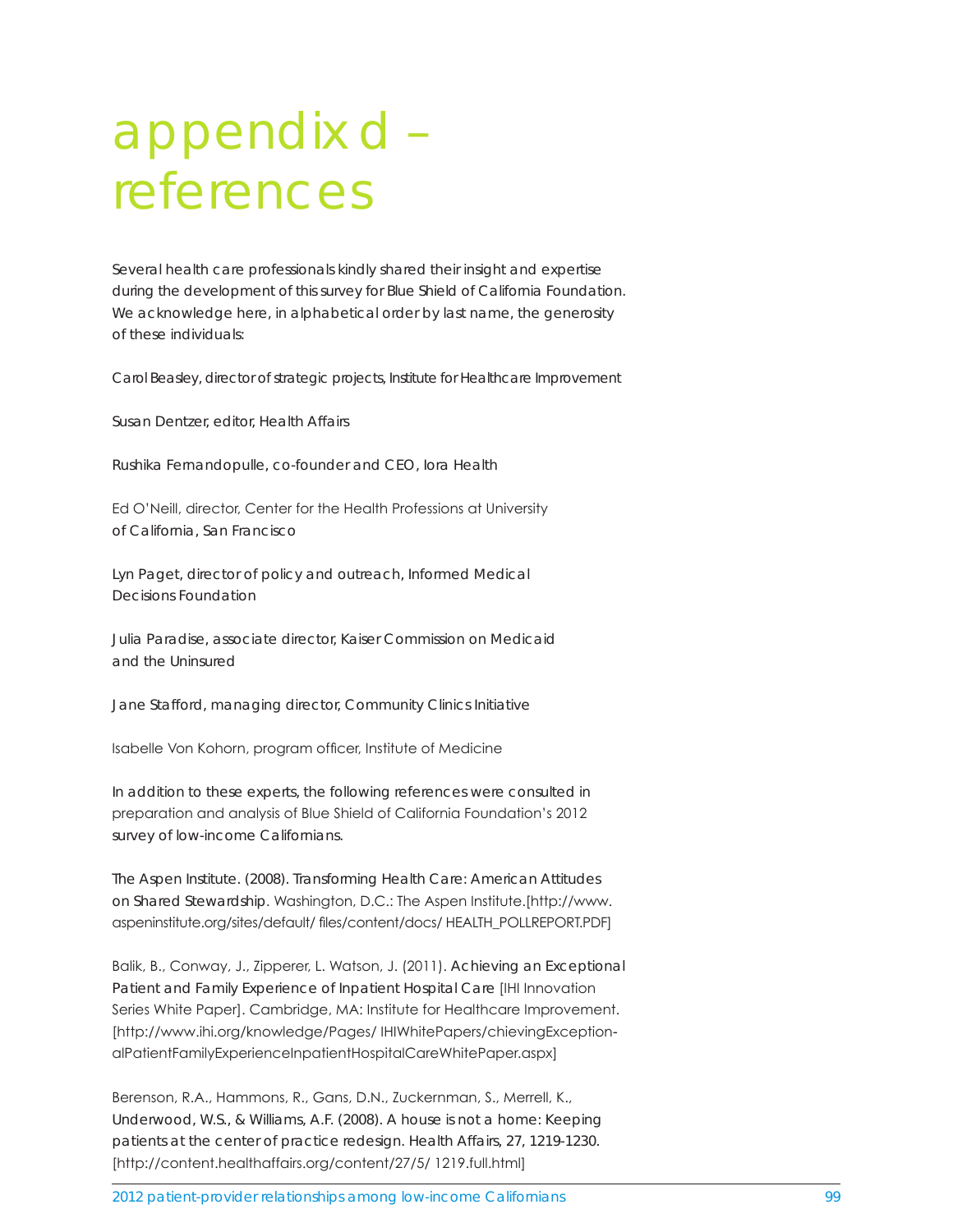Berwick, D.M., Nolan, T.W., & Whittington, J. (2008). The triple aim: Care, health, and cost. *Health Affairs*, 27, 759-769. [http://content.healthaffairs. org/content/27/3/759.full.html]

Boutwell, S.J. (2011). Dartmouth to offer new primary care medical practice. *Dartmouth Now*. [http:// now.dartmouth.edu/2011/11/dartmouth-to-opennew-primary-care-medical-practice/]

Brown, T. (2012, March 14). Hospitals aren't hotels. *The New York Times*, A35. [http://www. nytimes.com/2012/03/15/opinion/hospitals-must-first-hurt-toheal.html]

CareOregon. (2011). *Hospitalization admission risk monitoring system (HARMS 8)*. Unpublished document.

Cassidy, A. (2010). Patient-centered medical homes, *Health Affairs*, 1-6. [http:// healthaffairs.org/healthpolicybriefs/brief\_pdfs/healthpolicybrief\_25.pdf]

Centers for Disease Control and Prevention. (2003). *Community Health Workers/Promotores de Salud: Critical Connections in Communities*. Atlanta, GA: Centers for Disease Control and Prevention. [http:// www.cdc.gov/ diabetes/projects/pdfs/comm.pdf]

Community Clinics Initiative. (2011). *The Bridging Role of Community Health Promoters*. San Francisco, CA: Community Clinics Initiative. [http://www. communityclinics.org/content/ general/detail/1019]

Community Clinics Initiative. (2011). *Building Capacity to Promote Community Health*. San Francisco, CA: Community Clinics Initiative. [http:// www.communityclinics.org/files/1035\_ file\_Building\_Capacity\_to\_Promote\_ Community\_Health\_Final\_3.11.11.pdf]

Community Clinics Initiative. (2011). *Harnessing the Power of Youth*. San Francisco, CA: Community Clinics Initiative. [http://www.communityclinics. org/files/1067\_file\_Harnessing \_the\_Power\_of\_Youth\_FINAL\_10.14.11.pdf]

Crabtree, B.F., Nutting, P.A., Miller, W.L., Stange, K.C., Stewart, E.E., & Jaén, C.R. (2010). Summary of the national demonstration project and recommendations for the patient-centered medical home. *Annals of Family Medicine, 8* (Suppl.1), 81-90.

Fenton, J.J., Jerant, A.F., Bertakis, K.D., & Franks, P. (2012). The cost of satisfaction: A national study of patient satisfaction, health care utilization, expenditures and mortality. *Archives of Internal Medicine*, 172, 405-411.

Fowler, F.J. (2011). *Patients Want to Be Involved* [White Paper]. Boston, MA: Informed Medical Decisions Foundation. [http://informedmedicaldecisions. org/wp-content/uploads/2011/05/NewWP\_PatientInvolvement.pdf]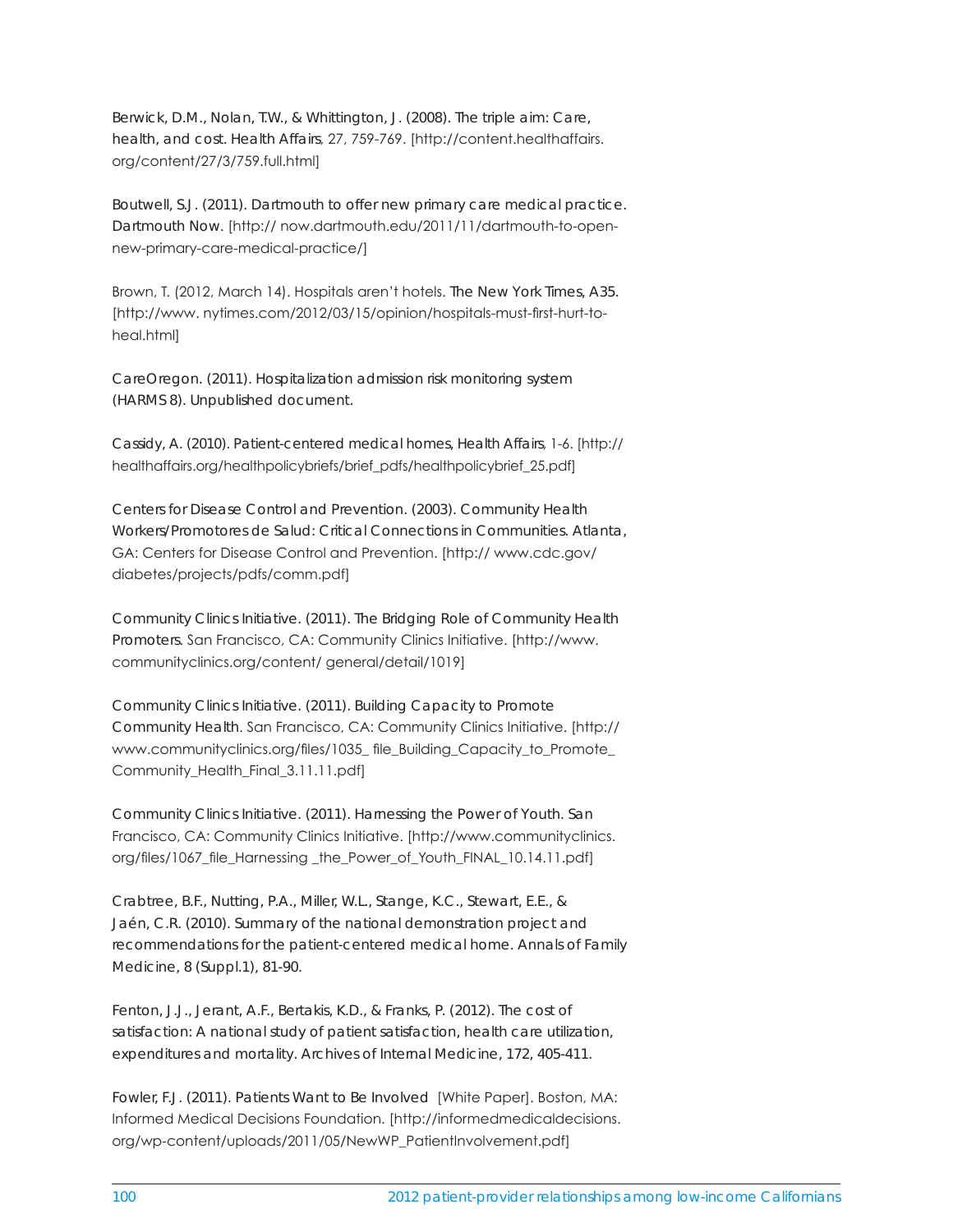Foundation for Informed Medical Decision Making. (2007). *FIMDM national: Final questionnaire*. Unpublished document.

Foundation for Informed Medical Decision Making. (2009). *Informing and Involving Patients in Medical Decisions: The Primary Care Physicians' Perspective*. Boston, MA: Foundation for Informed Medical Decision Making. [http://www.allhealth.org/briefingmaterials/Physician Perspective-1942.pdf]

Gawande, A. (2011, January 20). The hot spotters. *The New Yorker*, 41- 51. [http://www. newyorker.com/reporting/2011/01/24/110124fa\_fact\_ gawande]

Hibbard, J.H., Mahoney, E.R., Stock, R., & Tusler, M. (2007). Do increases in patient activation result in improved self-management behaviors? *Health Research and Educational Trust, 42*, 1443-1463.

Hibbard, J.H., Mahoney, E.R., Stockard, J., & Tusler, M. (2005). Development and testing of a short form of the patient activation measure. *Health Research and Educational Trust, 40*, 1918-1930.

Hibbard, J.H., Stockard, J., Mahoney, E.R., & Tusler, M. (2004). Development of the patient activation measure (PAM): Conceptualizing and measuring activation in patients and consumers. *Health Services Research, 39*, 1005-1026.

Institute for Healthcare Improvement. (2003). *The Breakthrough Series: IHI's Collaborative Model for Achieving Breakthrough Improvement*. [IHI Innovation Series White Paper]. Cambridge, MA: Institute for Healthcare Improvement. [http://www.ihi.org/knowledge/ \_layouts/download.aspx?S ourceURL=%2fknowledge%2fKnowledge+Center+Assets%2f364ac260-175b-498d-ae21-8670db1fbc92%2fIHIBreakthrough Serieswhitepaper2003.pdf]

Institute for Healthcare Improvement. (2008). *The Triple aim: Optimizing Health, Care and Cost*. Cambridge, MA: Institute for Healthcare Improvement. [http://www.ihi.org/offerings/ Initiatives/TripleAim/ Documents/BeasleyTripleAim\_ACHEJan09.pdf]

Institute for Healthcare Improvement. (2011). *IHI Mindwalk: Pre-work exercise*. Unpublished document.

Institute for Healthcare Improvement. (Producer). (2011). *Introduction to IHI Triple Aim* [Online presentation]. Cambridge, MA: Institute for Healthcare Improvement. [http://www. communityclinics.org/files/1065\_file\_Triple\_Aim\_ Webinar\_2011\_0913\_FINAL\_.pdf]

Institute for Healthcare Improvement. (2011). *Primary care strategies for reducing ambulatory care sensitive hospitalizations (ACSH)*. Unpublished PowerPoint Presentation.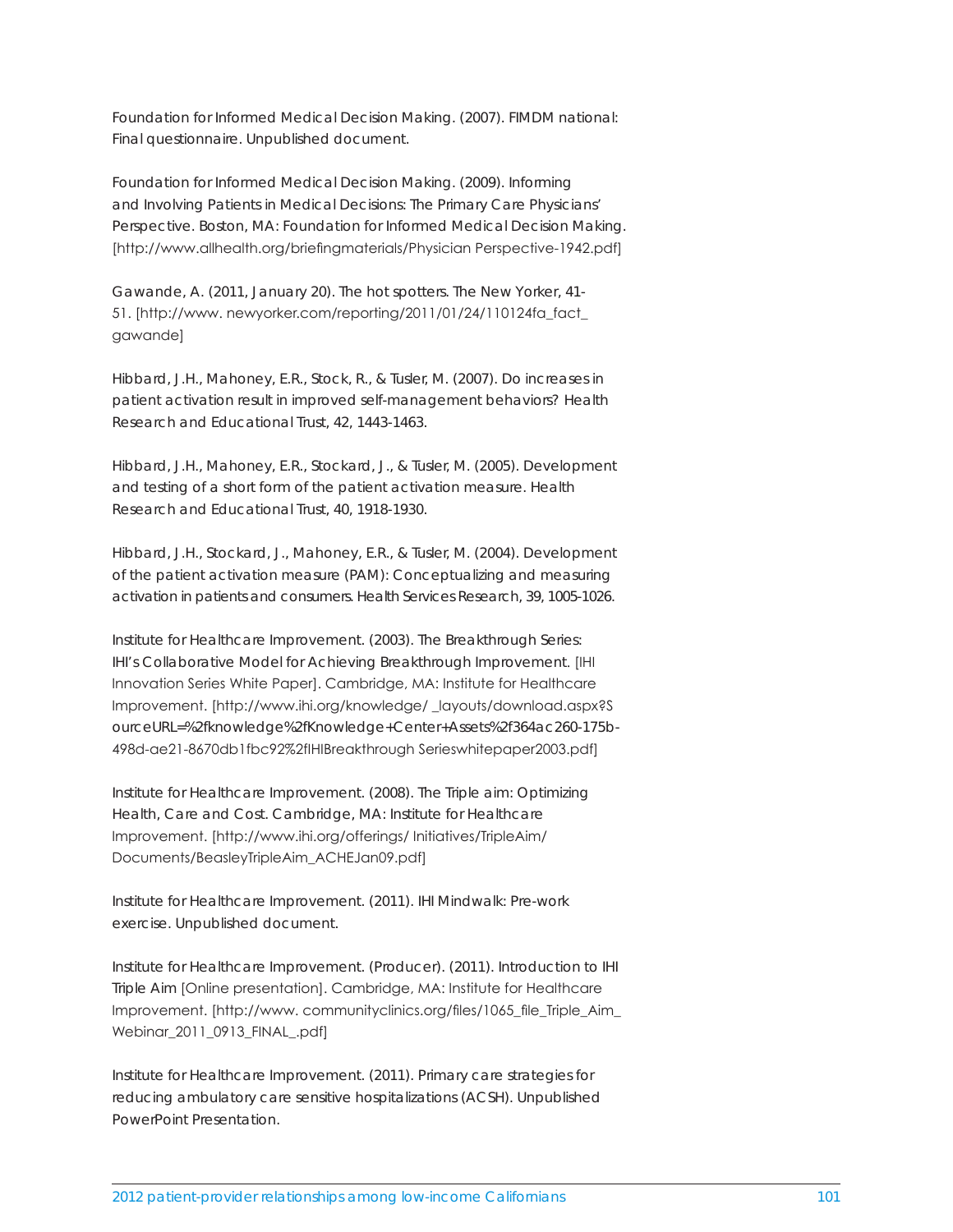Institute for Healthcare Improvement. (2012). *Better Care for Individuals, Better Health for Populations, and Lower Per Capita Costs*. Cambridge, MA: Institute for Healthcare Improvement. [http://www.ihi.org/ offerings/ Initiatives/TripleAim/Pages/Approach.aspx]

Institute for Healthcare Improvement. (2012). *Functional Health Survey – 6 (FHS-6)Patient Questionnaire (Outpatient Setting)*. Cambridge, MA: Institute for Healthcare Improvement. [http://www.ihi.org/knowledge/\_layouts/ download.aspx?SourceURL=%2fknowledge%2fKnowledge+Center+A ssets%2fMeasures+-+FunctionalHealthSurvey%e2%80%936FHS6Patient Questionnaires\_ f678605f-fbb8-43bc-a205 8c8825070910%2fFHS6PatientQues tionnaire OutpatientSetting.doc]

Institute for Healthcare Improvement. (2012). *The IHI Triple Aim*. Cambridge, MA: Institute for Healthcare Improvement. [http://www.ihi.org/offerings/ Initiatives/TripleAim/Pages/default.aspx]

Institute for Healthcare Improvement. (2012). *Self-Management Support Measures*. Cambridge, MA: Institute for Healthcare Improvement. [http://www.ihi.org/knowledge/\_layouts/download. aspx? Sour ceURL=%2fknowledge%2fKnowledge+Center+Assets%2fMeasur es+-+Self-Management SupportMeasures\_7e28c1f0-4339-4f09-9f2a 7a763484e636%2fSelfManagement SupportMeasures.pdf]

Institute for Healthcare Improvement. (2012). *Today's Office Visit Survey Card*. Cambridge, MA: Institute for Healthcare Improvement. [http://www. ihi.org/knowledge/\_layouts/ download.aspx ?SourceURL =%2fknowledg e%2fKnowledge+Center+Assets%2fTools+-+TodaysOfficeVisit SurveyCard\_ d7a1708d-0063-4edd-8529 dfeac30d5ecb%2fOffice VisitSurveyCard.doc]

Institute for Healthcare Improvement. (2012). *Triple Aim Measures*. Cambridge, MA: Institute for Healthcare Improvement. [http://www.ihi.org/ offerings/Initiatives/TripleAim/Pages/ MeasuresResults.aspx]

Institute of Medicine. (2011). *Developing effective messages for the use of evidence-based medicine*. Unpublished document.

Institute of Medicine. (2011). *The Learning Health System and Its Innovation Collaboratives*. Washington, D.C.: Institute of Medicine of the National Academies. [http://iom.edu/Activities/ Quality/~/media/Files/ Activity%20 Files/Quality/VSRT/Core%20Documents/ForEDistrib.pdf]

Institute of Medicine. (2012). *Developing IOM survey: Evidence messaging project.* Unpublished document.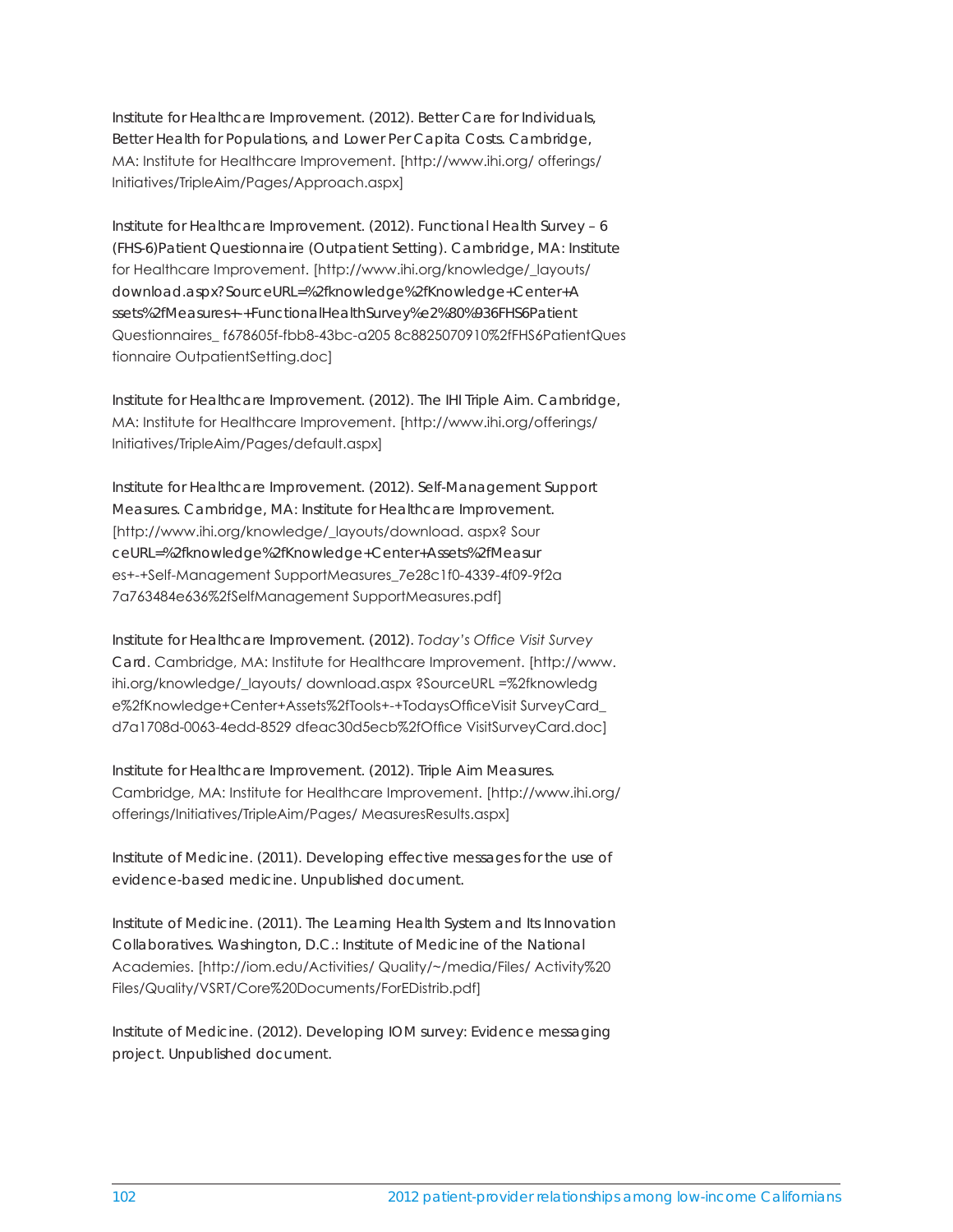Kabcenell, A.I., Langley, J., & Hupka, C. (2006). *Innovations in Planned Care.*  [IHI Innovation Series White Paper]. Cambridge, MA: Institute for Healthcare Improvement. [http://www.ihi.org /knowledge/layouts/download.aspx?S ourceURL=%2fknowledge%2fKnowledge+Center+Assets%2fIHIWhitePape rs+-+InnovationsinPlannedCare\_cab1ee83-2ab0-4c35-bc71-5c9fdf776e9e% 2fInnovationsinPlannedCare WhitePaper2006revJun06.pdf]

Kabcenell, A., Nolan, T.W., Martin, L.A., & Gill, Y. (2010). *The Pursuing Perfection Initiative: Lessons on Transforming Health Care*. [IHI Innovation Series White Paper]. Cambridge, MA: Institute for Healthcare Improvement. [http://www.ihi.org/knowledge/Pages/IHIWhitePapers/ Pursuing PerfectionInitiativeWhitePaper.aspx]

Kaiser Commission on Medicaid and the Uninsured. (2009). *Community Health Centers*. Menlo Park, CA: The Henry J. Kaiser Family Foundation. [http://www.kff.org/uninsured/upload/7877. pdf]

Kaiser Commission on Medicaid and the Uninsured. (2011). *The California Health Care Landscape*. Menlo Park, CA: The Henry J. Kaiser Family Foundation. [http://www.kff.org/ medicaid/upload/8268.pdf]

Kaiser Commission on Medicaid and the Uninsured. (2011). *Innovative Medicaid Initiatives to Improve Delivery and Quality of Care: A Look at Five State Initiatives*. Menlo Park, CA: The Henry J. Kaiser Family Foundation. [http://www.kff.org/medicaid/upload/8224.pdf]

Kaiser Commission on Medicaid and the Uninsured. (2011). *Mobile Technology: Smart Tools to Increase Participation in Health Coverage*. Menlo Park, CA: The Henry J. Kaiser Family Foundation. [http://www .kff.org/ medicaid/upload/8153.pdf]

Klein, S., & McCarthy, D. (2010). *CareOregon: Transforming the Role of a Medicaid Health Plan from Payer to Partner*. New York, NY: The Commonwealth Fund. [http://www. commonwealthfund.org/~/media/ Files/Publications/Case%20Study/2010/Jul/Triple%20Aim%20v2/1423\_ McCarthy\_CareOregon\_triple\_aim\_case\_study\_v2.pdf]

Klein, S., & McCarthy, D. (2010). *Genesys HealthWorks: Pursuing the Triple Aim Through a Primary Care-Based Delivery System, Integrated Self-Management Support, and Community Partnerships*. New York, NY: The Commonwealth Fund. [http://www.commonwealthfund.org/ ~/media/ Files/Publications/Case%20Study/2010/Jul/Triple%20Aim%20v2/1422\_ McCarthy\_Genesys\_triple\_aim\_case\_study\_v2.pdf]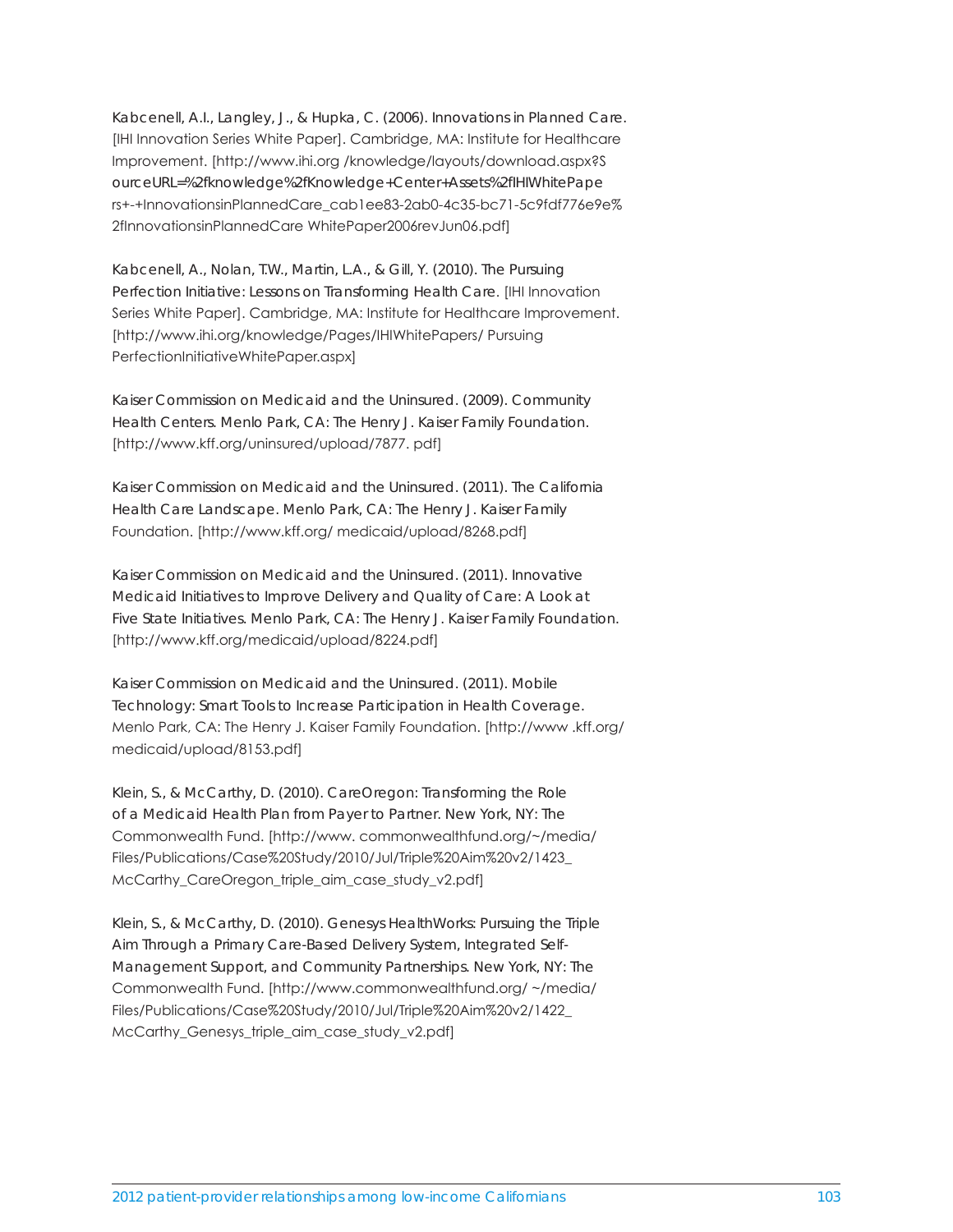Martin, L.A., Nelson, E.C., Lloyd, R.C., & Nolan, T.W. (2007). *Whole System Measures*. [IHI Innovation Series White Paper]. Cambridge, MA: Institute for Healthcare Improvement. [http:// www ihi. org/knowledge/\_ layouts/download.aspx?SourceURL=%2fknowledge%2f Knowledge +Center+Assets%2fIHIWhitePapers+-+WholeSystemMeasures\_a960daf8- 6ce8-44e4-878d-14f302c62f4e%2fIHIWhole SystemMeasuresWhitePaper2007. pdf]

Massey, Z., Rising, S.S., & Ickovics, J. (2004). CenteringPregnancy group prenatal care: Promoting relationship-centered care. *Journal of Obstetric, Gynecologic, & Neonatal Nursing*, 35, 286-294.

McCarthy, D., & Klein, S. (2010). *Quadmed: Transforming Employer-Sponsored Health Care Through Workplace Primary Care and Wellness Programs.* New York, NY: The Commonwealth Fund. [http:// www. commonwealthfund.org/~/media/Files/Publications/ Case%20Study/2010/ Jul/Triple%20Aim%20v2/1424\_McCarthy\_QuadMed\_triple\_aim\_case\_study\_ v2.pdf]

McCarthy, D., & Klein, S. (2010). *The Triple Aim Journey: Improving Population Health and Patients' Experience of Care, While Reducing Costs*. New York, NY: The Commonwealth Fund. [http://www.commonwealthfund. org/~/media/Files/Publications/Case%20Study/2010/Jul/Triple%20Aim%20 v2/1421 McCarthy triple aim journey overview.pdf]

Mercer S.W., Watt, G.C.M., Maxwell, M., & Heaney, D.H. (2004). The development and preliminary validation of the Consultation and Relational Empathy (CARE) Measure: An empathy-based consultation process measure. *Family Practice 2004*, 21, 699-705

National Committee for Quality Assurance. (2011). *Patient-Centered Medical Home (PCMH) 2011*. Washington, D.C.: National Committee for Quality Assurance. [http://www. ncqa.org/LinkClick.aspx?fileticket=l\_Kicgg GGsQ%3d&tabid=1302&mid=5343&forcedownload=true]

National Committee for Quality Assurance. (2008). Standards and Guidelines for Physician Practice Connections® – Patient-Centered Medical Home (PPC-PCMHTM ). Washington, D.C.: National Committee for Quality Assurance. [http://www.ncqa.org/LinkClick.aspx? fileticket=3vQKgtlkp7g% 3D&tabid=631&mid=2435]

Peikes, D., Dale, S., Lundquist, E., Genevro, J., & Meyers, D. (2011). *Improving Evaluations of the Medical Home*. Rockville, MD: Agency for Healthcare Research and Quality, Publication No. 11-0091. [http://pcmh.ahrq.gov/ portal/server.pt/gateway/PTARGS\_0\_12547\_955655\_0\_0\_18/ Improving%20 Evaluations%20of%20the%20Medical%20Home.pdf]

Raddish, M., Horn, D., & Sharkey, P.D. (1999). Community of care: Is it cost effective? *The American Journal of Managed Care*, 5, 727-734.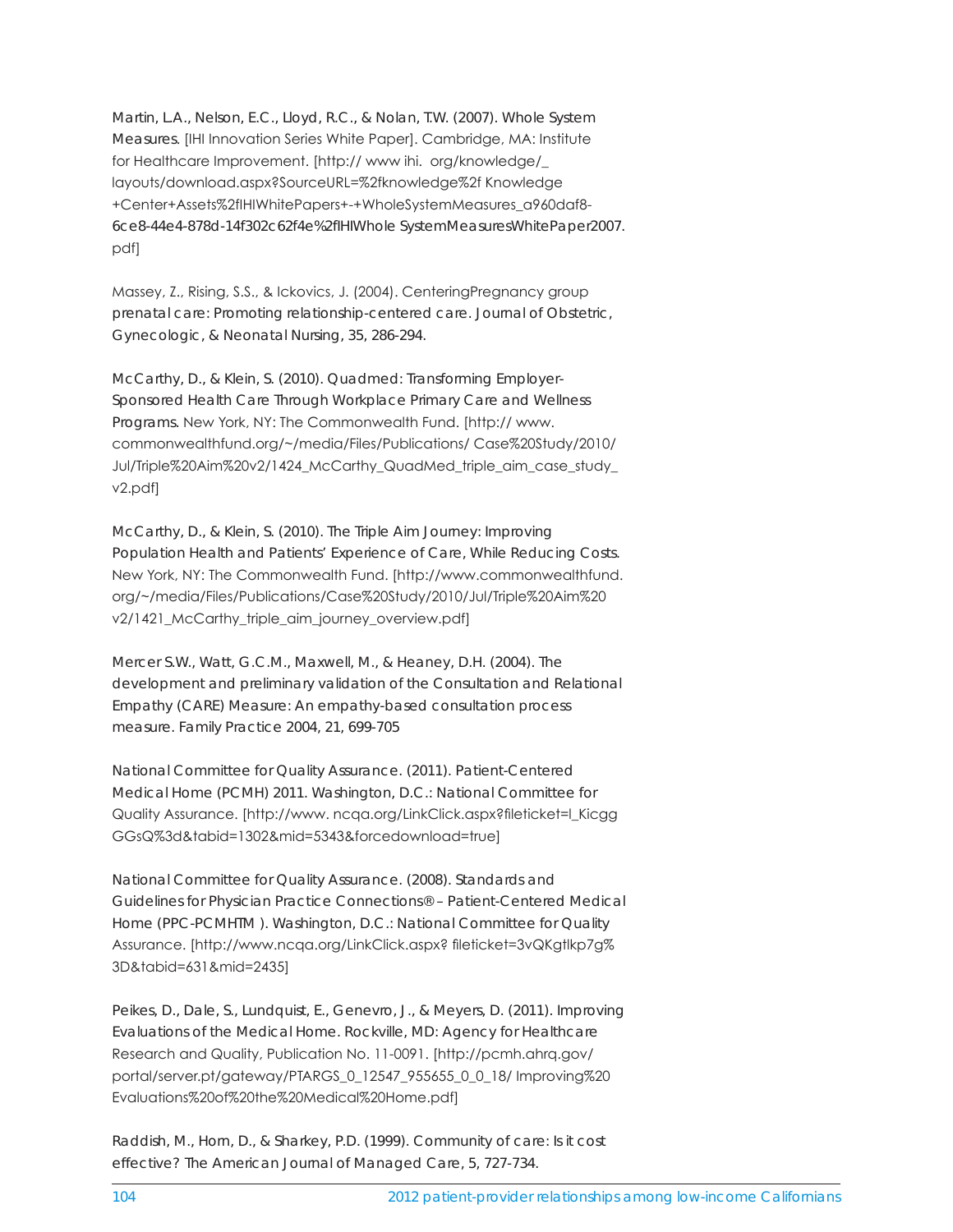Rutherford, P., Lee, B., & Greiner, A. (2004). *Transforming Care at the Bedside. [IHI Innovation Series White Paper]*. Cambridge, MA: Institute for Healthcare Improvement. [http://www.ihi.org/knowledge/\_layouts/ download.aspx?SourceURL=%2fknowledge%2fKnowledge+Center+Assets %2fIHIWhitePapers+-+TransformingCareattheBedside\_7539b120-1b56-440db639-d9fd84ee0476% 2fTCABWhitePaper 2004.pdf]

Schmittdiel, J., Mosen, D.M., Glasgow, R.E., Hibbard, J., Remmers, C., & Bellows, J. (2007). Patient assessment of chronic illness care (PACIC) and improved patient-centered outcomes for chronic conditions. *Journal of General Internal Medicine*, 23, 77-80.

Stange, K.C., Nutting, P.A., Miller, W.L., Jaén, C.R., Crabtree, B.F., Flocke, S.A., & Gill, J.M. (2010). Defining and measuring the patient-centered medical home. *Journal of General Internal Medicine*, 25, 601-612.

Whitehurst, S. (2011). Patient experience: Hospitals' holy grail? *HealthLeaders Media*. [http://www. healthleadersmedia.com/print/COM-271544/Patient-Experience-Hospitals-Holy-Grail]

Wilkins, S. (2011). *Top 5 myths about empowered patients.* [http://www. kevinmd.com/blog/ 2011/10/top-5-myths-empowered-patients.html]